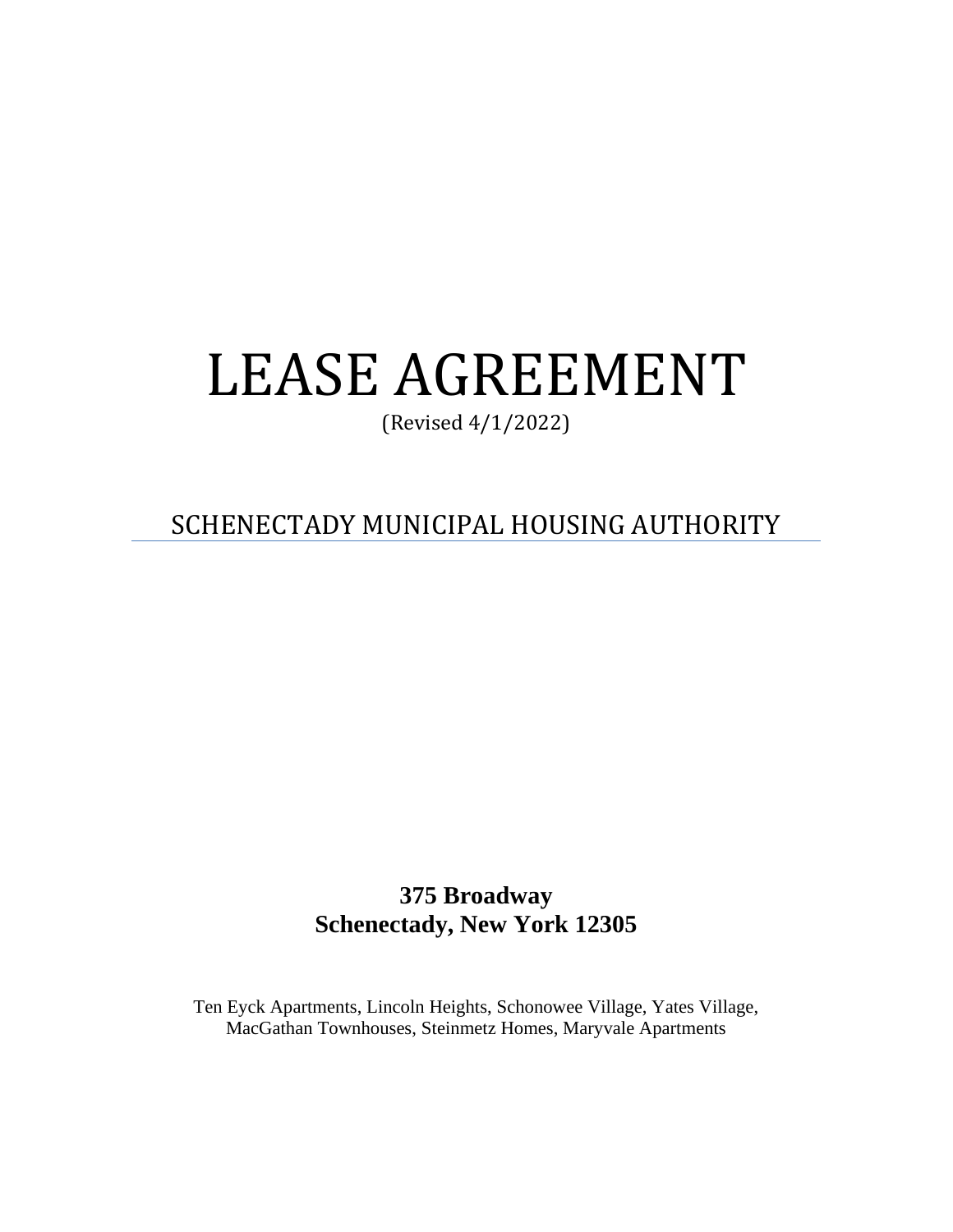# **SCHENECTADY MUNICIPAL HOUSING AUTHORITY LEASE AGREEMENT**

# **THIS LEASE IS IN TWO PARTS**

## **Part I establishes the Terms and Conditions of the lease.** They apply to all residents;

**Part II is a lease contract.** This is executed by the residents and the Schenectady Municipal Housing Authority (SMHA), includes Part I Terms and Conditions (by reference) and the following information specific to each family's circumstances:

- Identification of all members of Tenant household by relationship to the Head of Household, their social security numbers, ages (at the time of lease execution) and dates of birth (DOB);
- Unit address, occupancy date, project name and number;
- Pro-rated and full monthly rent amount, security deposit required, prorated and full monthly utility allowance provided (if any) and the amount of any other charges due under the lease;
- Utilities and appliances provided by SMHA with the unit;
- All pamphlets or informational material provided to Tenant;
- Signature line for the parties to the lease (all adult members, 18 years and older, of Tenant household must sign the lease); and
- Emergency telephone number for Tenant to use if maintenance problems arise with the unit outside of normal SMHA working hours.
- Note: References to Code of Federal Regulations (CFR) are shown throughout this lease in numeric format, such as [966.4(a)]. The CFR is the codification of the general and permanent rules published in the Federal Register by the executive departments and agencies of the Federal Government. It is divided into 50 titles that represent broad areas subject to Federal regulation. Title 24 of the CFR pertains to the Department of Housing and Urban Development. Therefore, complete title to the regulation [966.4(a)] is 24 CFR 966.4(a).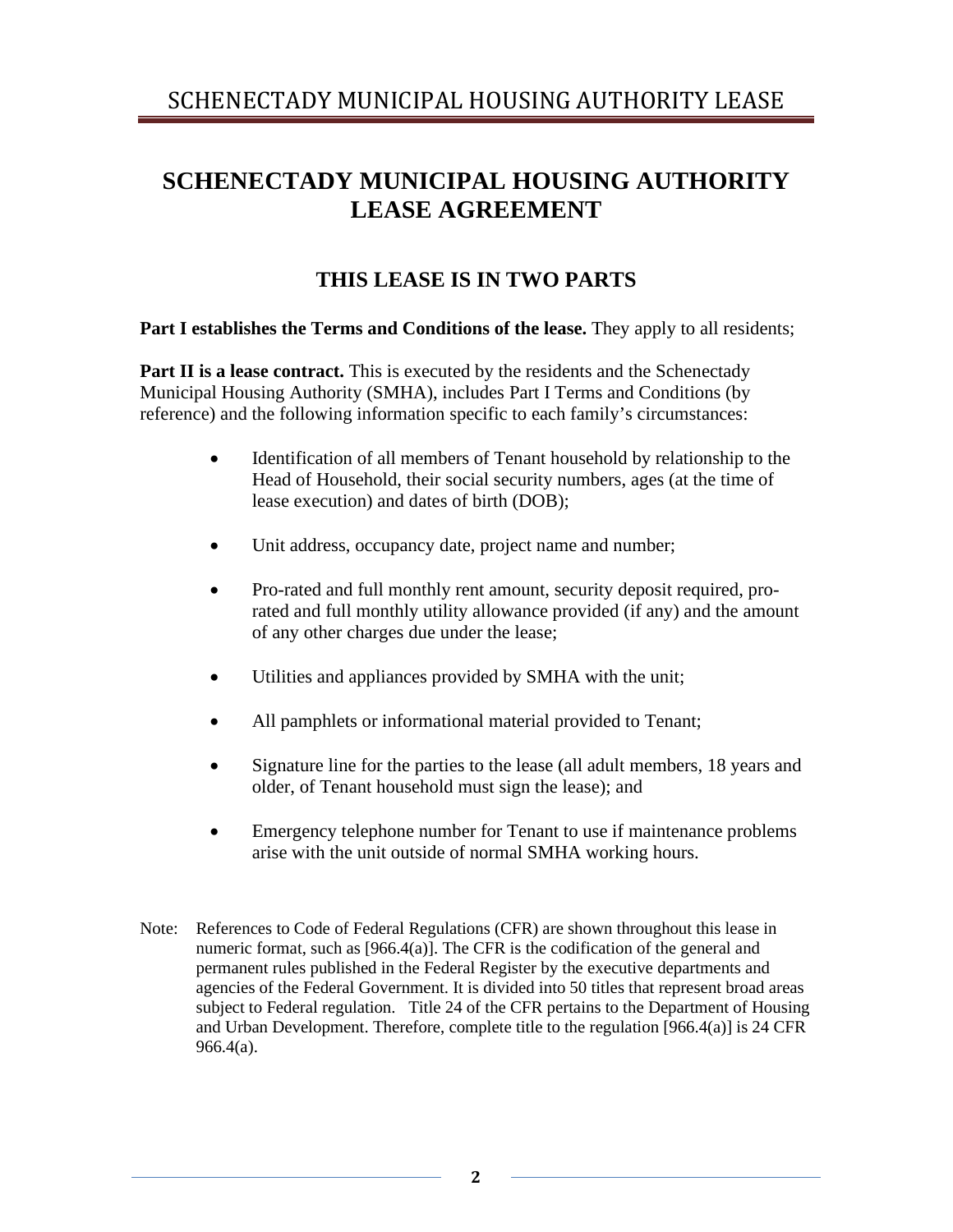## **Part I: Residential Lease Agreement: Terms and Conditions**

**THIS LEASE AGREEMENT** (called the "Lease") is between the Schenectady Municipal Housing Authority, (called "SMHA") and the Tenant named in Part II of this Lease (called "Tenant"). [966.4(a)]

## **1. Description of the Parties and Premises** [966.4(a)]

- **(a)** SMHA, using data provided by Tenant about income, family composition, and needs, leases to Tenant, the property (called "premises" or "dwelling unit") described Part II of this Lease Agreement, subject to the terms and conditions contained in this Lease.  $[966.4(a)]$
- **(b)** Premises must be used as the only private residence of the Tenant and the family members named on Part II of the Lease. SMHA may, by prior written approval, consent to Tenant's use of the unit for legal profitmaking activities subject to SMHA's policy on such activities.  $[966.4(d)(1&2)]$
- **(c)** Any additions to household members named on the Lease, including Live-in Aides and foster children, **but excluding natural births, adoptions**, and court awarded custody require the advance written approval of SMHA. Such approval will be granted only if the new family members pass SMHA's screening criteria and a unit of the appropriate size is available. Permission to add Live-in Aides and foster children shall not be unreasonably refused.  $[966.4(a)(2) \& (d)(3)(i)]$ Tenant agrees to wait for SMHA's approval before allowing additional persons to move into the Premises. Failure on the part of Tenant to comply with this provision is a serious violation of the material terms of the Lease, for which SMHA may terminate the Lease in accordance with Section 14. [966.4(f)(3)]
- **(d)** Tenant shall report deletions (for any reason) from the household members named on the Lease to SMHA in writing, within 10 days of the occurrence.  $[966.4(c)(1) \& (2) \& (f)(3)]$

# **2. Lease and Amount of Rent**

**(a)** Unless the family has violated the requirement for resident performance of community service or participation in an economic self-sufficiency program or this Lease is otherwise modified or terminated in accordance with Section 13, this Lease shall automatically be renewed for successive terms of one calendar year.  $[966.4(a)(1)]$  The rent amount is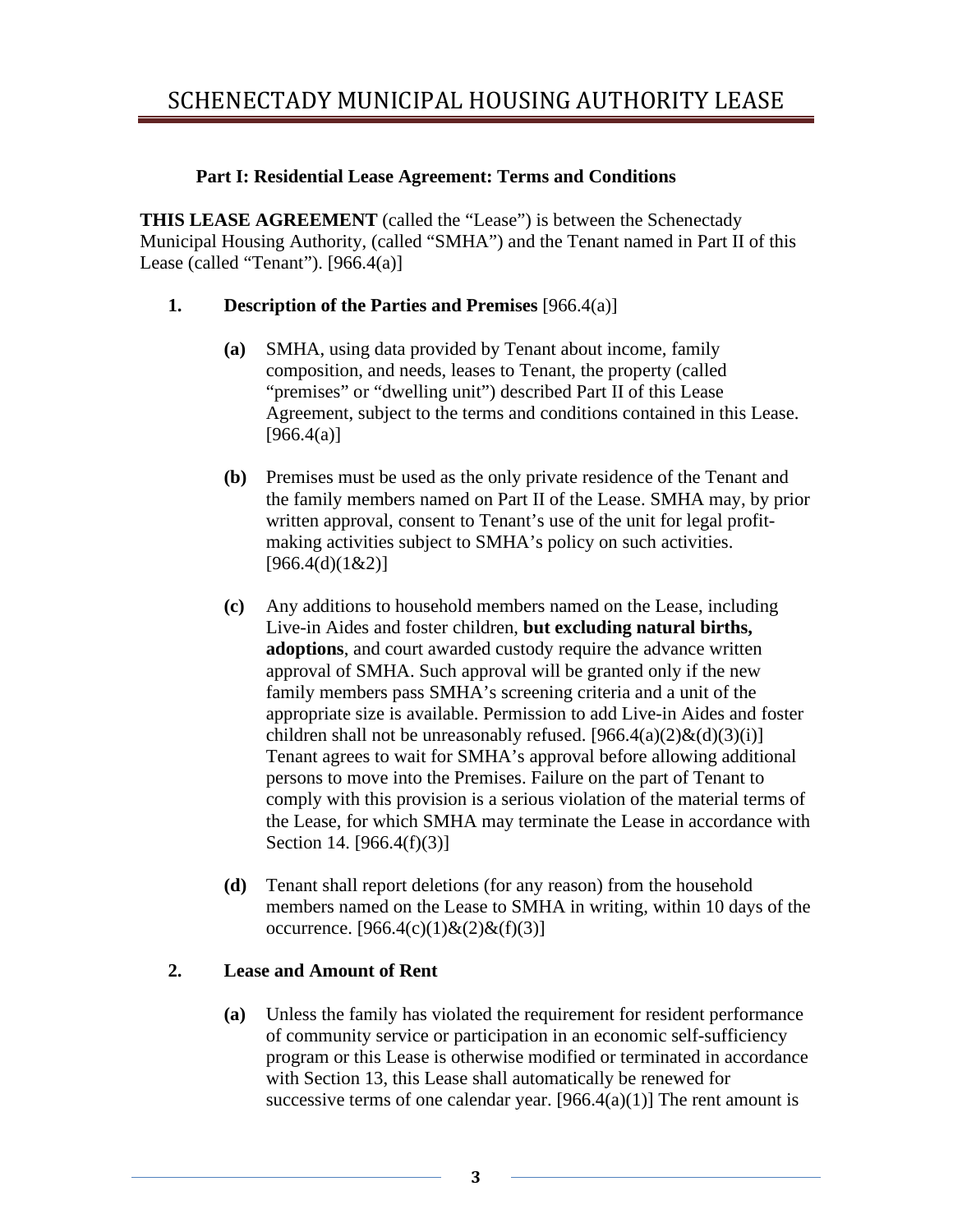stated in Part II of this Lease. Rent shall remain in effect unless adjusted by SMHA in accordance with Section 7 herein. [966.4(c)] The amount of the Total Tenant Payment and Tenant Rent shall be determined by SMHA in compliance with HUD regulations and requirements and in accordance with SMHA's Admissions and Continued Occupancy Policy (ACOP). In no case, except for a financial hardship exemption, will SMHA charge the family less than the minimum monthly rent of \$50. You may contact SMHA to request a financial hardship exemption.

- **(b) Rent is due and PAYABLE in advance on the first day of each month and shall be considered delinquent after the fifth calendar day of the month.** Rent may include utilities as described in Section 7 below, and includes all maintenance services due to normal wear and tear. [966.4(e)(1) $\&$ (3)] When SMHA makes any changes in the amount of Total Tenant Payment or Tenant Rent, SMHA shall give written notice to the Tenant. The notice shall state the new amount, and the date from which the new amount is applicable. Rent redeterminations are subject to the Administrative Grievance Procedure. The notice shall also state that Tenant may ask for an explanation of how the amount is computed by SMHA. If Tenant asks for an explanation, SMHA shall respond in a reasonable time.  $[966.4(c)(4)]$
- **3. Other Charges:** In addition to rent, Tenant is responsible for the payment of certain other charges specified in the Lease. The type(s) and amounts of other charges are specified in Part II of this Lease Agreement. Other charges can include: [966.4(b)(2)]
	- **(a)** Maintenance costs The cost for services or repairs due to intentional or negligent damage to the dwelling unit, common areas or grounds beyond normal wear and tear, caused by Tenant, household members or by guests. When SMHA determines that needed maintenance is not caused by normal wear and tear, Tenant shall be charged for the cost of such service, either in accordance with the Schedule of Maintenance Charges posted by SMHA or (for work not listed on the Schedule of Maintenance Charges) based on the actual cost to SMHA for the labor and materials needed to complete the work. If overtime work is required, overtime rates shall be charged.  $[966.4(b)(2)]$
	- **(b)** Excess Utility Charges At developments where utilities are provided by SMHA, a charge shall be assessed for excess utility consumption due to the operation of minor Tenant-supplied appliances. This charge does not apply to Tenants who pay their utilities directly to a utility supplier.  $[966.4(b)(2)]$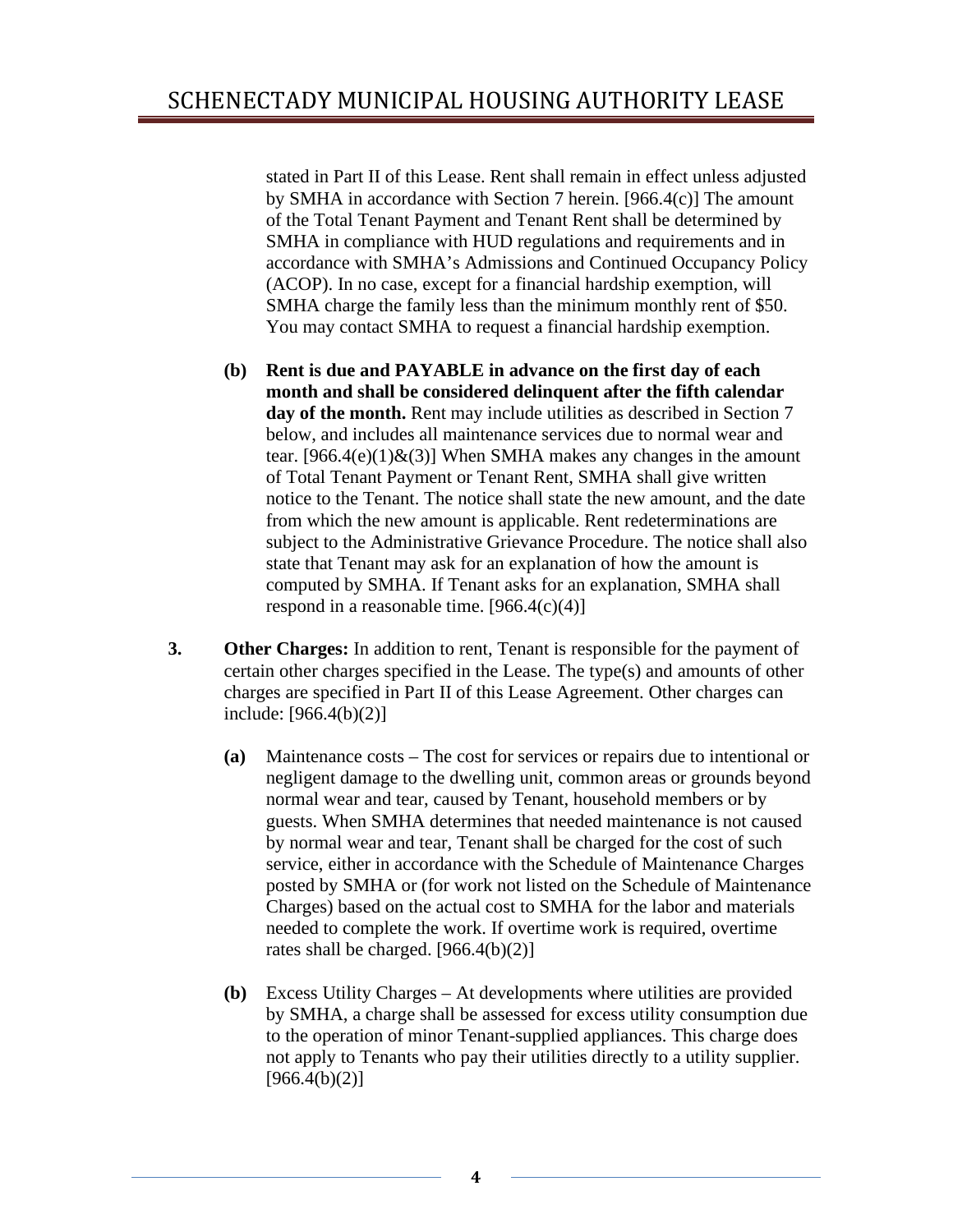- **(c)** Charges for removing Tenant supplied air conditioners: Window mount or window exhaust air conditioners may be installed only during the period of June 1 through September 30. Any Window mount or window exhaust air conditioners installed during the period October 1 through May 31 may be removed by SMHA personnel, at which time a charge of \$20 per air conditioner removed will be assessed on Tenant. If a doctor provides a prescription that Tenant requires an air conditioner during the restricted months, an air conditioner will be allowed, and a \$20 per month charge will be assessed for each month the air conditioner is installed.
- **(d)** Late Charges A charge of 5% up to \$50.00 for rent or other charges paid after the fifth calendar day of the month. [966.4(b)(3)] SMHA shall provide written notice of the amount of any charge in addition to Tenant Rent, and when the charge is due. Charges in addition to rent are due no sooner than two weeks after Tenant receives SMHA's written notice of charge.  $[966.4(b)(4)]$
- **(e)** Court Costs and Attorney Fees Tenant will be responsible for all reasonable court costs and attorney fees incurred in the enforcement of the provisions of this lease unless Tenant prevails in the action. For the purpose of this Lease Agreement court costs shall include fees for the service of process of legal notices.
- **4. Payment Location:** Rent and other charges can be paid at the Main Office located at 375 Broadway, Schenectady, New York 12305. SMHA will only accept cash at designated times at the Tenant payment window at 375 Broadway. Tenants who have submitted a check that is returned for insufficient funds shall be required to make all future payments by cashier's check, money order or cash as defined above. Tenant shall be liable for any fees associated with checks returned for insufficient funds.

#### **5. Security Deposit**

- **(a)** Tenant Responsibilities: Tenant agrees to pay an amount equal to one month's Total Tenant Payment. The dollar amount of the security deposit is noted on Part II of this Residential Lease. [966.4(b)(5)]
- **(b)** SMHA's responsibilities: SMHA will use the Security Deposit at the termination of this lease:
	- 1. To pay the cost of any rent or any other charges owed by Tenant at the termination of this lease.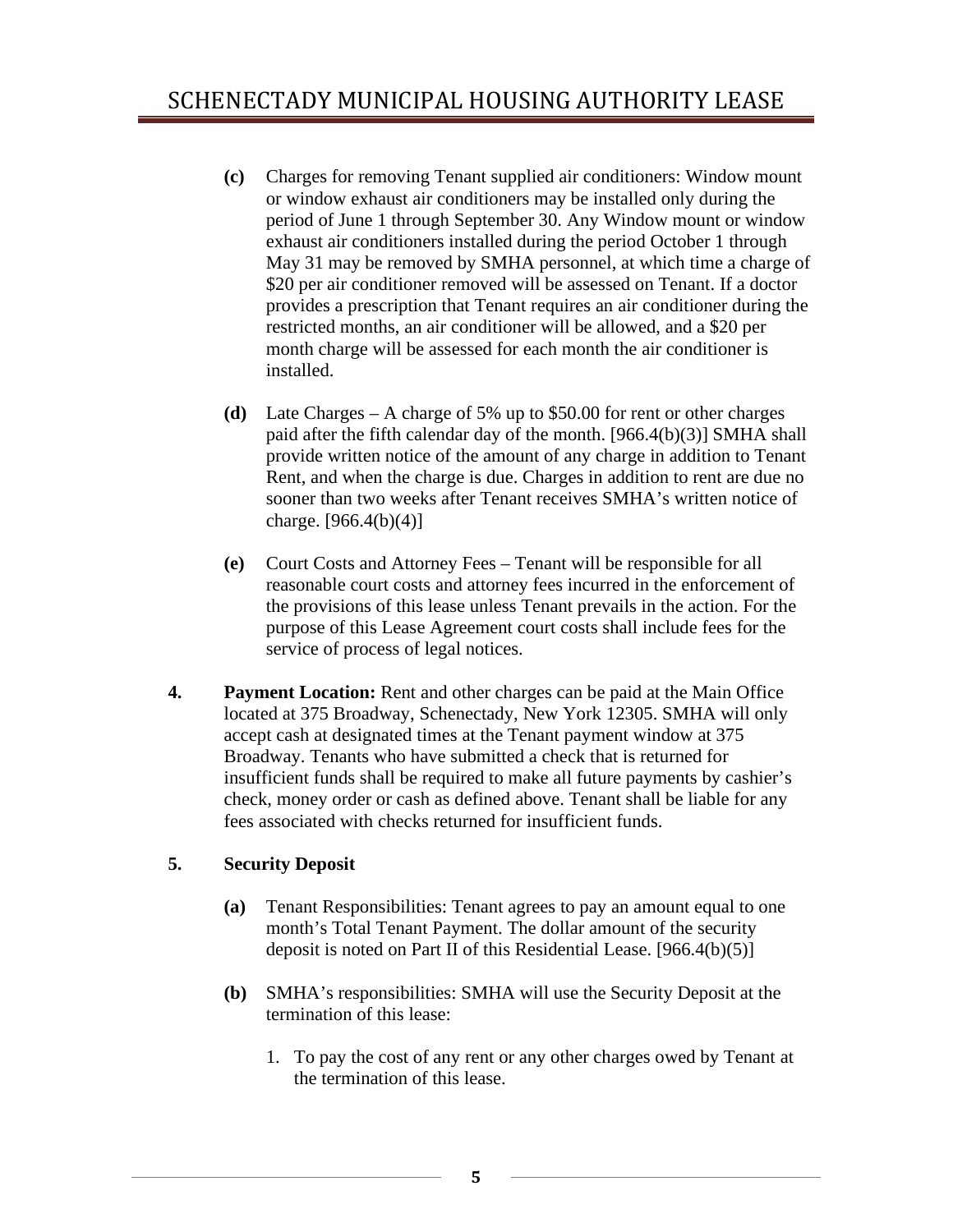2. To reimburse the cost of repairing any intentional or negligent damages to the dwelling unit caused by Tenant, household members or guests.

The Security Deposit may not be used to pay rent or other charges while Tenant occupies the dwelling unit. No refund of the Security Deposit will be made until Tenant has vacated, and SMHA has inspected the dwelling unit.

The return of a Security Deposit shall occur within 14-days after Tenant has vacated the premises. SMHA agrees to return the Security Deposit, if any, to Tenant when he/she vacates, less any deductions for any costs indicated above, so long as Tenant furnishes SMHA with a forwarding address. If any deductions are made, SMHA will furnish Tenant with a written statement of any such costs for damages and/or other charges deducted from the Security Deposit.

## **6. Utilities and Appliances (966.4 (b)(1)]**

**(a)** SMHA Supplied Utilities: If indicated by an (X) on Part II of the Lease Agreement, SMHA will supply the indicated utility: electricity, natural gas, heating fuel, water, sewer service, trash collection. SMHA will not be liable for the failure to supply utility service for any cause whatsoever beyond its control.

 If indicated by an (X) on Part II of the Lease Agreement, SMHA will provide a cooking range and refrigerator. Other major electrical appliances, air conditioners, freezers, extra refrigerators, washers, dryers, etc., may be installed and operated only with the written approval of SMHA, and shall be Energy Star labeled. Any major electrical appliance purchased after executing this Lease Agreement shall meet the most current Energy Star rating. If Tenant is unsure if an appliance meets the Energy Star criteria defined in this lease, they should contact their Project Manager for assistance PRIOR TO PURCHASING AN APPLIANCE. Energy Star is a joint program of the U.S. Environmental Protection Agency and the U.S. Department of Energy helping us all save money and protect the environment through energy efficient products and practices. A monthly service charge will be payable by Tenant for the electricity used in the operation of such appliances, as shown on the Schedule posted in the Project Office. [966.4 (b)(2)]

**(b)** Tenant-paid Utilities: If Tenant resides in a development where SMHA does not supply electricity, natural gas, heating fuel, water, sewer service, or trash collection, an Allowance for Utilities shall be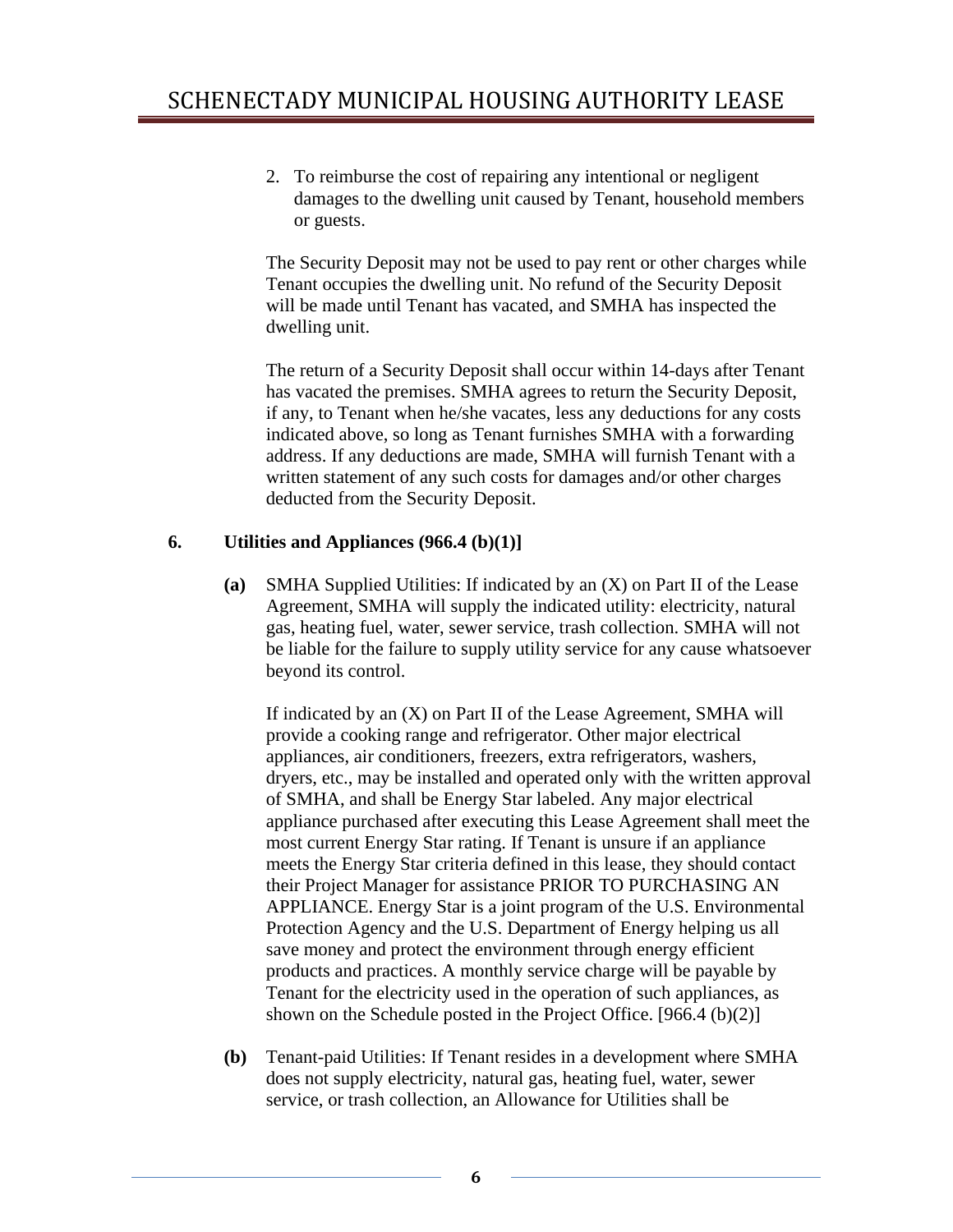established, appropriate for the size and type of the dwelling unit, for utilities Tenant pays directly to the utility supplier. The Total Tenant Payment less the Allowance for Utilities equals Tenant Rent. If the Allowance for the Utilities exceeds the Total Tenant Payment, SMHA will pay a Utility Reimbursement each month. [5.632]

SMHA may change the Allowance any time during the term of the lease, and shall give Tenant 60-days written notice of the revised allowance along with any resultant changes in Tenant Rent or Utility Reimbursement. [965.473 (c)].

If Tenant's actual utility bill exceeds the Allowance for Utilities, Tenant shall be responsible for paying the actual bill to the supplier. If Tenant's actual utility bill is LESS than the Allowance for Utilities, Tenant shall receive the benefit of such saving.

**(c)** Tenant Responsibilities: Tenant agrees not to waste the utilities provided by SMHA and to comply with any applicable law, regulation, or guideline of any governmental entity regulating utilities or fuels. [966.4  $(f)(8)$ ]

Tenant also agrees to abide by any local ordinance or House Rules restricting or prohibiting the use of space heaters in multi-dwelling units.

- **7. Terms and Conditions:** The following terms and conditions of occupancy are made a part of the lease.
	- **(a)** Use and Occupancy of Dwelling: Tenant shall have the right to exclusive use and occupancy of the dwelling unit for Tenant and other household members listed on the lease. With the prior written consent of SMHA, members of the household may engage in legal profit making activities in the dwelling unit.  $[966.4(d)(1) \& (2)]$

 This provision permits reasonable accommodation of Tenant's guests or visitors for a period not exceeding a total of fourteen (14) days each year. Permission may be granted, upon written request to the management, for an extension of this provision.  $[966.4(d)(1)]$ 

- **(b)** Redetermination of Rent, Dwelling Size, and Eligibility. The rent amount as fixed in Part II of the Lease Agreement is due on the first day of each month until changed as described below.
	- 1. The status of each family is to be reexamined at least once a year. If a Tenant's move in date/initial Lease date is other than the first day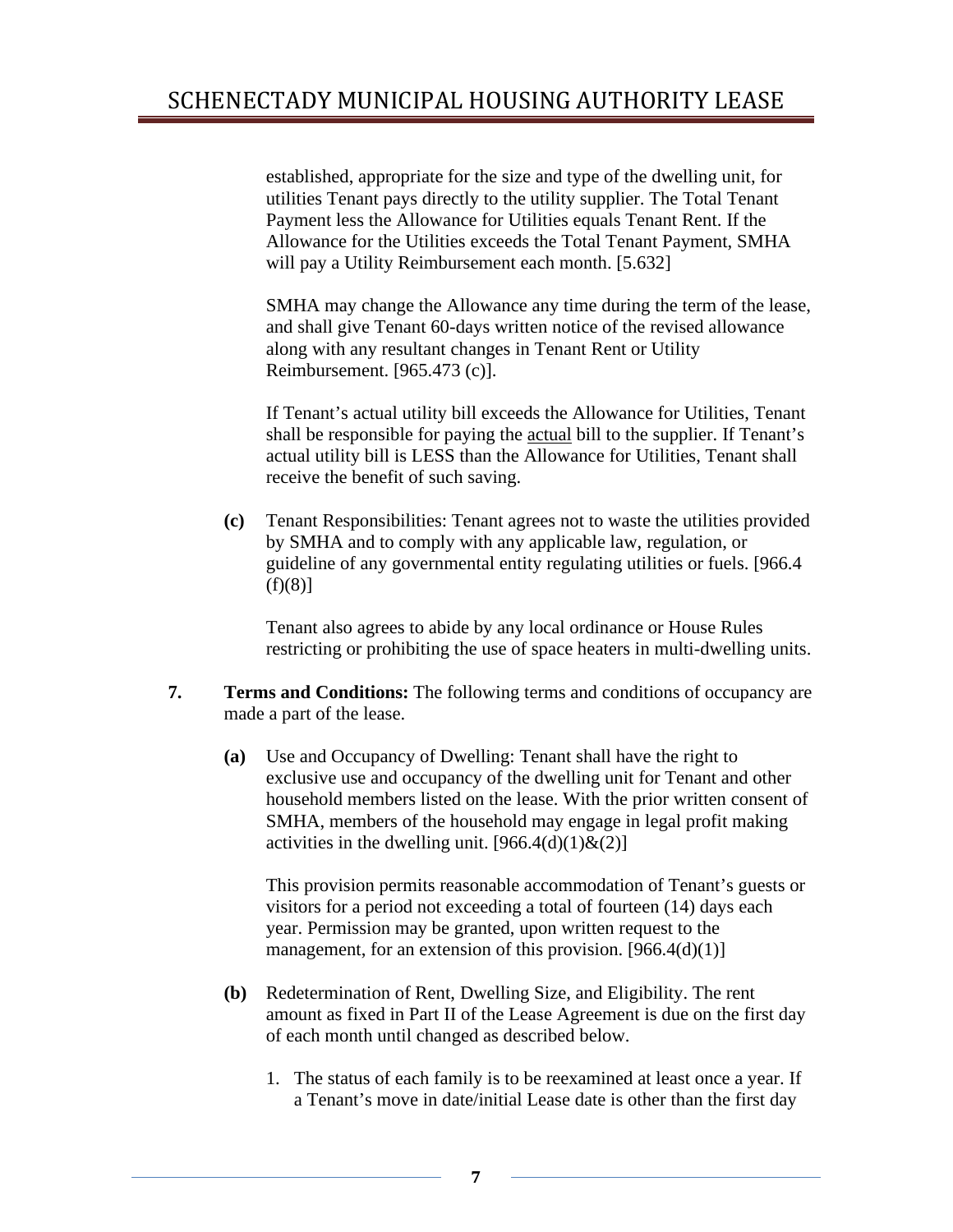of the month, the Tenant's Anniversary Date for the purpose of reexamination shall be the first day of the calendar month of the move in date/initial Lease date. For example, if a Tenant's move in date/initial Lease date falls on January  $8<sup>th</sup>$ , the Tenant's effective Anniversary Date for reexamination and annual rent adjustments shall be January 1. Tenants paying Flat Rent shall have their incomes reexamined every three years. At the annual recertification Tenant shall certify compliance with the 8 hour per month community service requirement, if applicable. [960.209]

2. Tenant promises to supply SMHA, when requested, with accurate information about: family composition, age of family members, income and source of income of all family members, assets, community service activities, and related information necessary to determine eligibility, annual income, adjusted income, and rent.  $[966.4(c)(2)]$ 

Failure to supply such information when requested is a serious violation of the terms of the Lease for which SMHA may terminate the lease.

All information must be verified. Tenant agrees to comply with SMHA requests for verification by signing releases for third-party sources, presenting documents for review, or providing other suitable forms of verification.  $[966.4(c)(2)]$ 

SMHA shall give Tenant reasonable notice of what actions Tenant must take, and of the date by which any such action must be taken for compliance under this section. This information will be used by SMHA to decide whether the amount of the rent should be changed, and whether the dwelling unit size is still appropriate for Tenant's needs.

The determination will be made in accordance with the Admissions and Continued Occupancy Policy, which is publicly posted in the Project Office. A copy of the policies can be furnished on request at the expense of the person making the request.

- 3. Rent will not change during the period between regular reexaminations, UNLESS during such period:
	- a. Tenant can verify a change in his/her circumstances (such as decline in or loss of income) that would justify a reduction in rent, except that rent shall not be reduced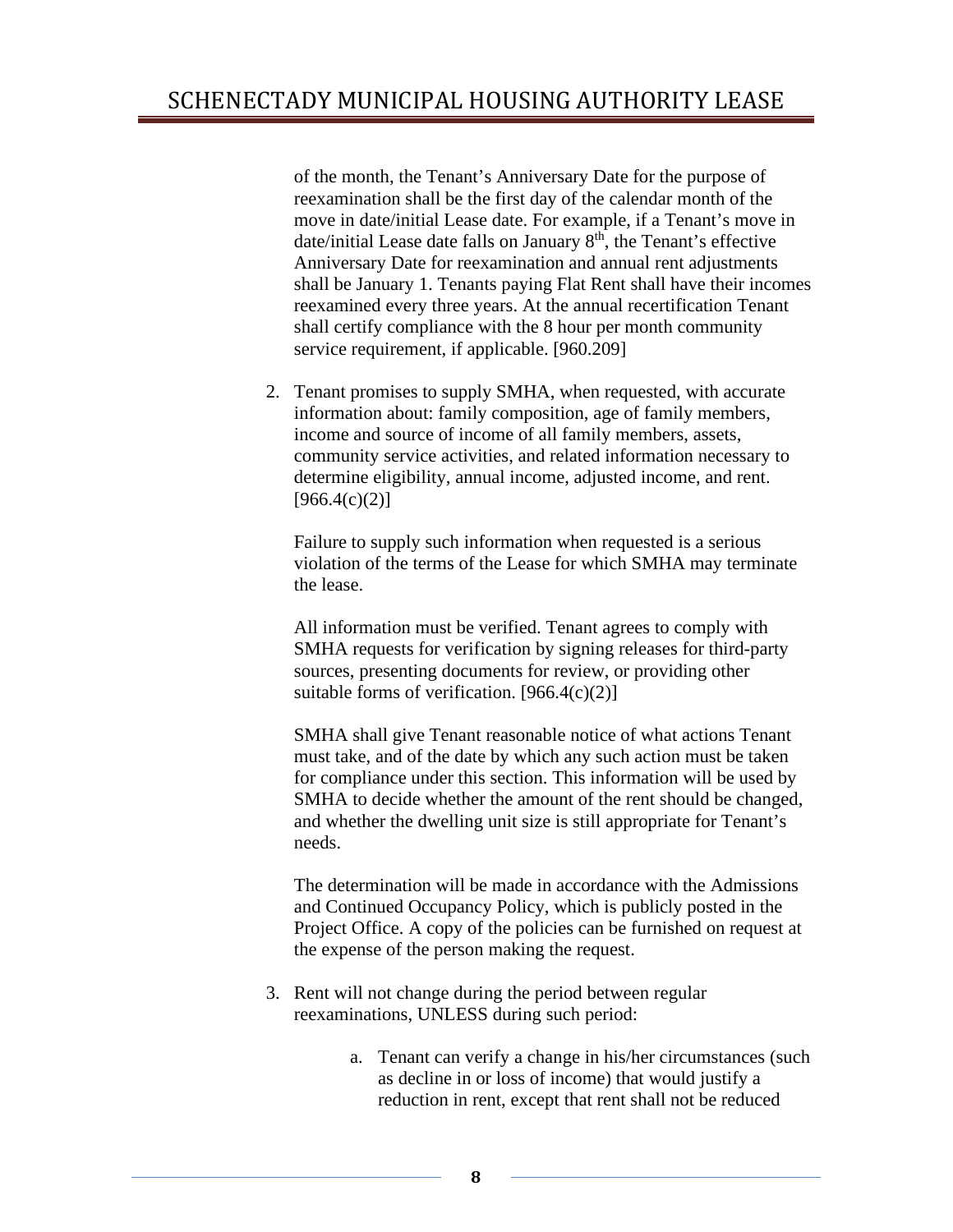because a Tenant's Temporary Assistance for Needy Families (TANF) grant is reduced because tenant committed welfare fraud or failed to comply with any economic self-sufficiency requirement; or

- b. Household is paying the Minimum Rent and experiences an increase in household income that would justify an increase in rent; or
- c. Household has had a previous reduction in rent, pursuant to section  $7(b)(3)(a)$  above, and experiences an increase in household income that would justify an increase in rent; or
- d. It is found that Tenant has misrepresented the facts upon which the rent is based so that the rent Tenant is paying is less than the rent that tenant should have been charged, SMHA will apply a retroactive rent increase to the first of the month following the month in which the misrepresentation occurred. (Misrepresentation of the facts upon which rent is based may constitute fraud, and SMHA may make a complaint of larceny or fraud to the appropriate law enforcement agency. Fraud is a crime and a crime of this nature involves public funds and therefore will be pursued vigorously through the legal system.)
- e. Rent formulas or procedures are changed by Federal law or regulation.
- f. A household begins receiving shelter assistance from the Department of Social Services
- 4. Any request for a reduction in rent due to a change in circumstances, must be delivered IN WRITING to SMHA, along with proof of change in circumstances, within 10 days of the change

When tenant is paying the minimum rent, or if a previous reduction in rent was granted, Tenant must report, IN WRITING to SMHA, increases in household income within 10 days of the occurrence, until the next scheduled reexamination.

5. All changes in family composition must be reported to SMHA within 10 days of occurrence. If it is found that Tenant has misrepresented the facts regarding family composition causing the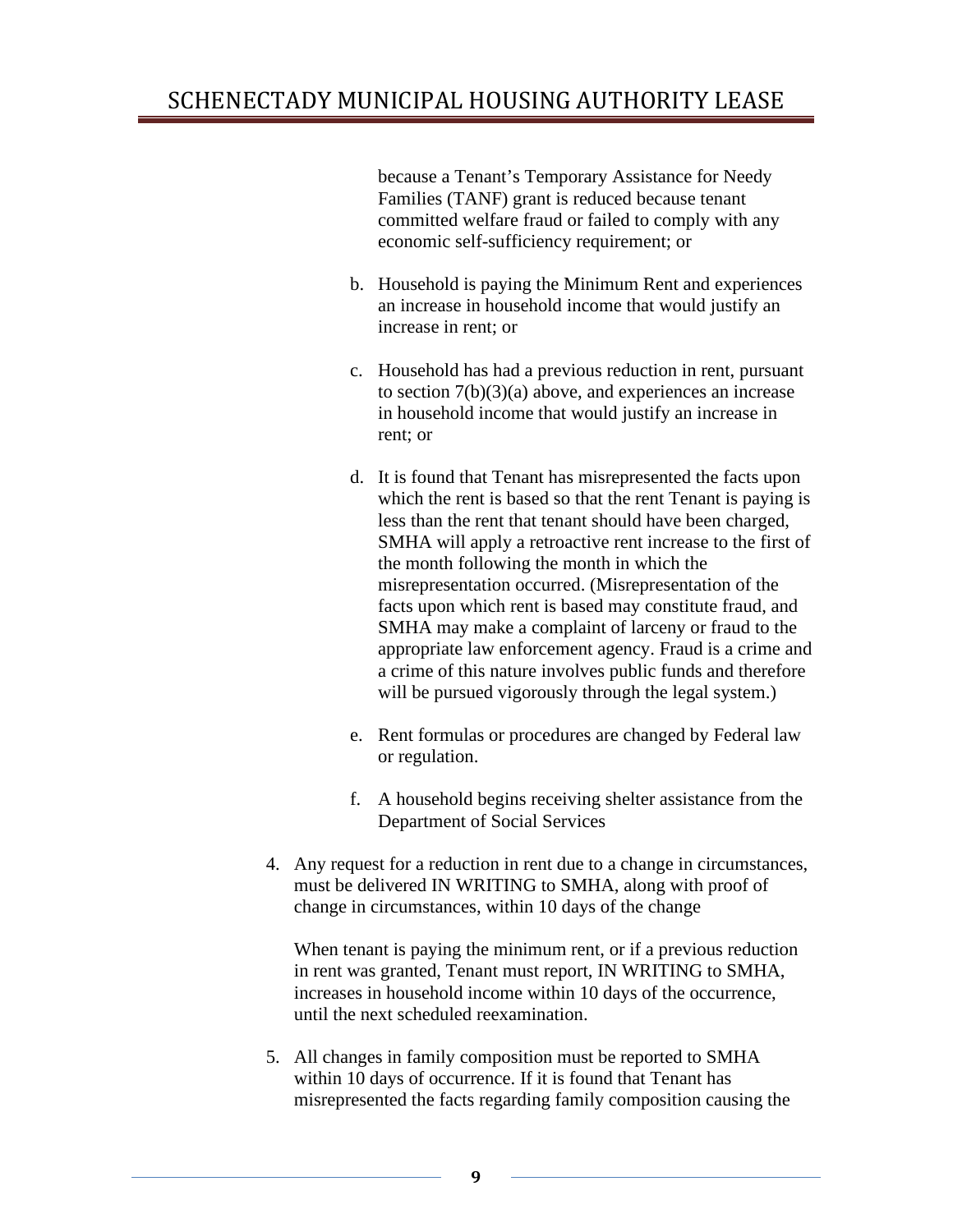rent Tenant is paying to be less than the rent that Tenant should have been charged, SMHA will apply a rent increase retroactive to the first of the month following the month in which the misrepresentation occurred. (Misrepresentation of the facts upon which rent is based may constitute fraud, and SMHA may make a complaint of larceny or fraud to the appropriate law enforcement agency.)

This lease will NOT be revised to permit a change of family composition resulting from a request to allow adult children to move back into the unit unless it is determined that the move is essential for the mental or physical health of Tenant AND it does not disqualify the family for size of unit it is currently occupying.

- **(c)** Rent Adjustments: Tenant will be notified in writing of any rent adjustment due to the situations described above. All notices will state the effective date of the rent adjustment.
	- 1. In the case of a rent decrease, the adjustment will become effective on the first day of the month following the reported change in circumstances, provided Tenant reported the change as specified above.
	- 2. In the case of a rent increase, when an increase in income occurs after a prior rent reduction or if Tenant is paying the minimum rent, and is reported within 10 calendar days of the occurrence, the increase will become effective the first day of the second month following the month in which the change was reported. If the increase is not reported within 10 calendar days, Tenant may be charged with misrepresenting the facts upon which the rent is based.
	- 3. In the case of a rent increase due to misrepresentation, failure to report a change in family composition, or failure to report an increase in income (after a reduction in rent or if paying the minimum rent), SMHA shall make a complaint of fraud to the appropriate law enforcement agency. Fraud is a crime of larceny and a crime of this nature involves public funds and therefore will be pursued vigorously through the legal system. (SMHA may apply a rent increase retroactive to the first of the month following the month in which the misrepresentation occurred.)
- **(d)** Transfers [966.4(c)(3)]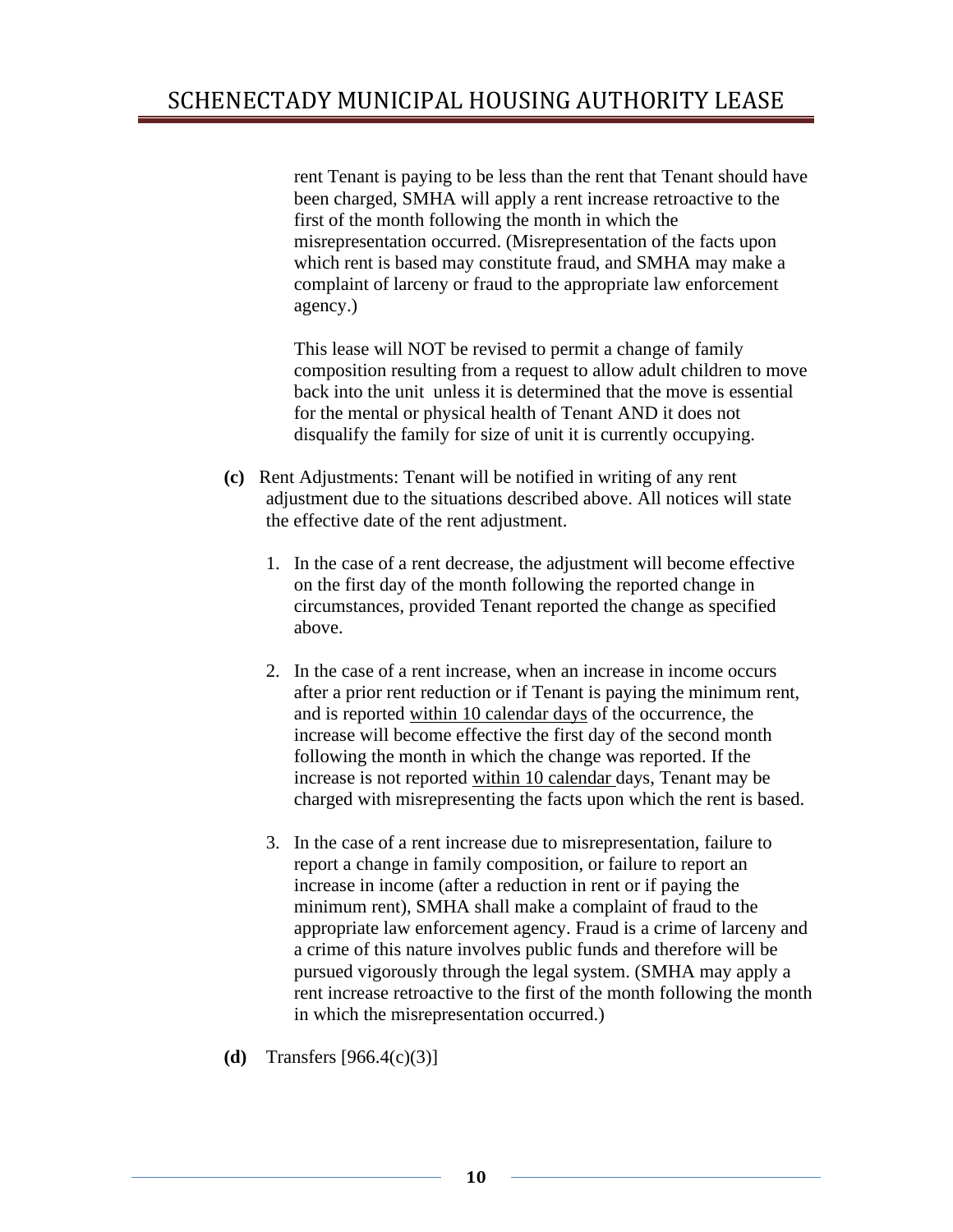- 1. Tenant agrees that if SMHA determines that the size or design of the dwelling unit is no longer appropriate to Tenant's needs, SMHA shall send Tenant written notice. Tenant further agrees to accept a new lease for a different dwelling unit of the appropriate size or design. This transfer shall occur at Tenant's expense.
- 2. SMHA may move a Tenant into another unit if it is determined necessary to rehabilitate or demolish Tenant's unit. Transfer will occur at SMHA's expense unless rehabilitation or demolition is caused by Tenant's negligent or adverse action.

If a Tenant makes a written request for special unit features in support of a documented disability, SMHA shall modify Tenant's existing unit unless the modifications exceed what is reasonable. If the cost and extent of the modifications needed are tantamount to those required for a fully accessible unit, SMHA may transfer Tenant to another unit with the features requested at SMHA's expense.

- 3. A Tenant without disabilities that is housed in a unit with special features must transfer to a unit without such features should a Tenant with disabilities need their unit. This transfer shall occur at Tenant's expense.
- 4. In the case of involuntary transfers, Tenant shall be required to move into the dwelling unit made available by SMHA. Tenant shall be given 15 days time in which to move following delivery of a transfer notice. If Tenant refuses to move, SMHA may terminate the lease.  $[966.4(c)(3)]$
- 5. Involuntary transfers are subject to the Grievance Procedure, and no such transfers may be made until either the time to request a Grievance has expired or the procedure has been completed.  $[966.4(c)(4)]$
- 6. SMHA will consider any Tenant requests for transfers in accordance with the transfer priorities established in the Admissions and Continued Occupancy Policies.
- **8. SMHA Obligations [966.4(e)]** SMHA shall be obligated:
	- **(a)** To maintain the dwelling unit and the project in decent, safe and sanitary conditions;  $[966.4(e)(1)]$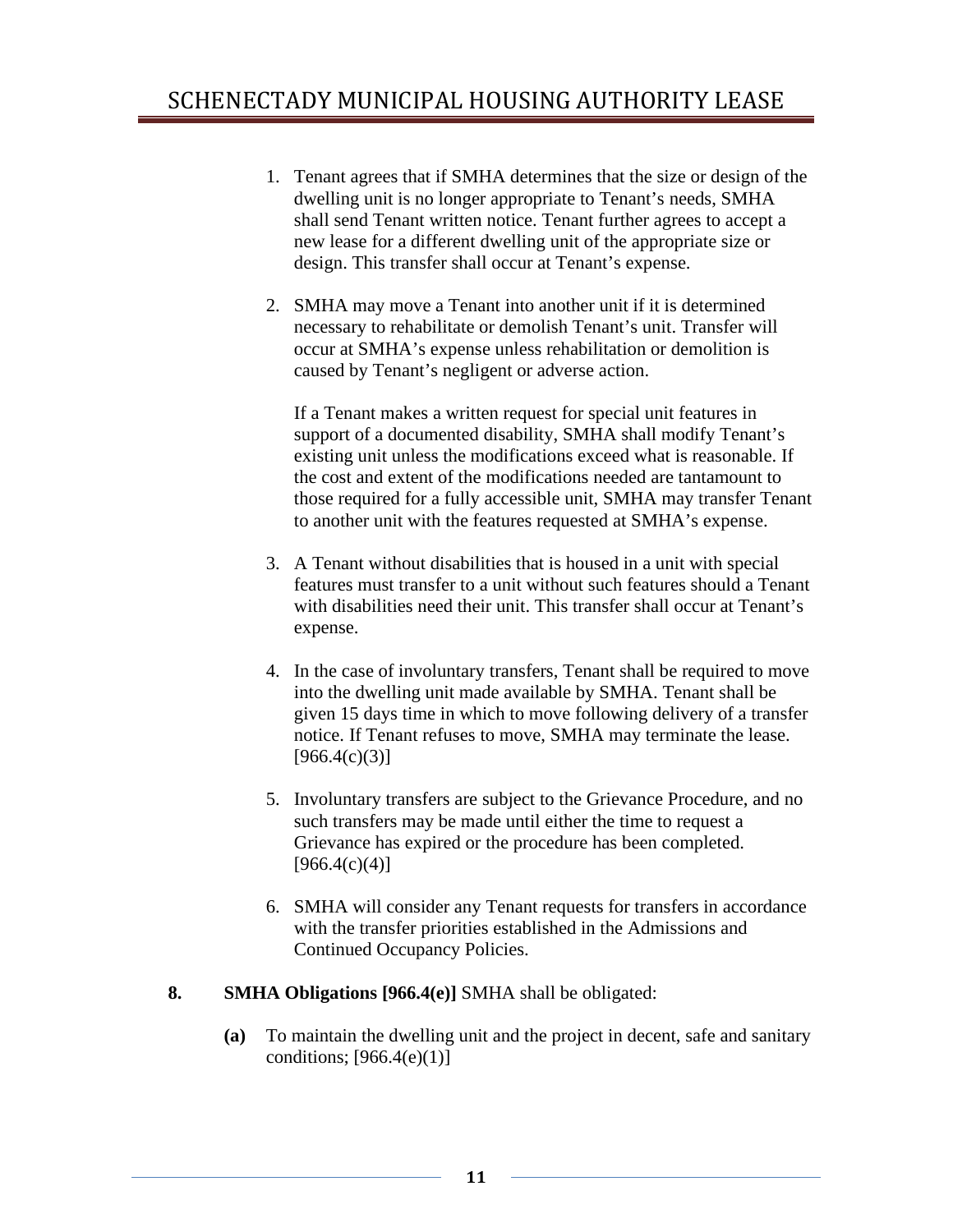- **(b)** To comply with the requirements of applicable building codes, housing codes, and HUD regulations materially affecting health and safety;  $[966.4(e)(2)]$
- **(c)** To make necessary repairs to the dwelling unit; [966.4(e)(3)]
- **(d)** To keep project buildings, facilities, and common areas not otherwise assigned to Tenant for maintenance and upkeep (areas assigned to Tenant for maintenance and upkeep are defined in the Tenant Handbook, which is incorporated into this lease by reference), in a clean and safe condition;  $[966.4(e)(4)]$
- **(e)** To maintain in good and safe working order and condition electrical, plumbing, sanitary, heating, ventilating, and other facilities and appliances, including elevators supplied or required to be supplied by SMHA; [966.4(e)(5)]
- **(f)** To provide and maintain appropriate receptacles and facilities (except container for the exclusive use of an individual Tenant family) for the deposit of garbage, rubbish, and other waste removed from the premise by Tenant as required by this lease; [966.4(e)(6)]
- **(g)** To supply running water and reasonable amounts of hot water and reasonable amount of heat at appropriate times of the year according to local custom and usage; EXCEPT where the building that includes the dwelling unit is not required to be equipped for that purpose, or where heat or hot water is generated by an installation within the exclusive control of Tenant and supplied by a direct utility connection;  $[966.4(e)(7)]$
- **(h)** To notify Tenant of the specific grounds for any proposed adverse action by SMHA. (Such adverse action includes, but is not limited to: a proposed lease termination, transfer of Tenant to another unit, change in amount of rent, imposition of charges for maintenance and repair, or for excess consumption of utilities.) When SMHA is required to afford Tenant the opportunity for a hearing under the SMHA Grievance Procedure for a grievance concerning a proposed action:
	- 1. The Notice of the proposed adverse action shall inform Tenant of the right to request such hearing. In the case of lease termination, a notice of lease termination that complies with 966.4(1)(3) shall constitute adequate notice of proposed adverse action.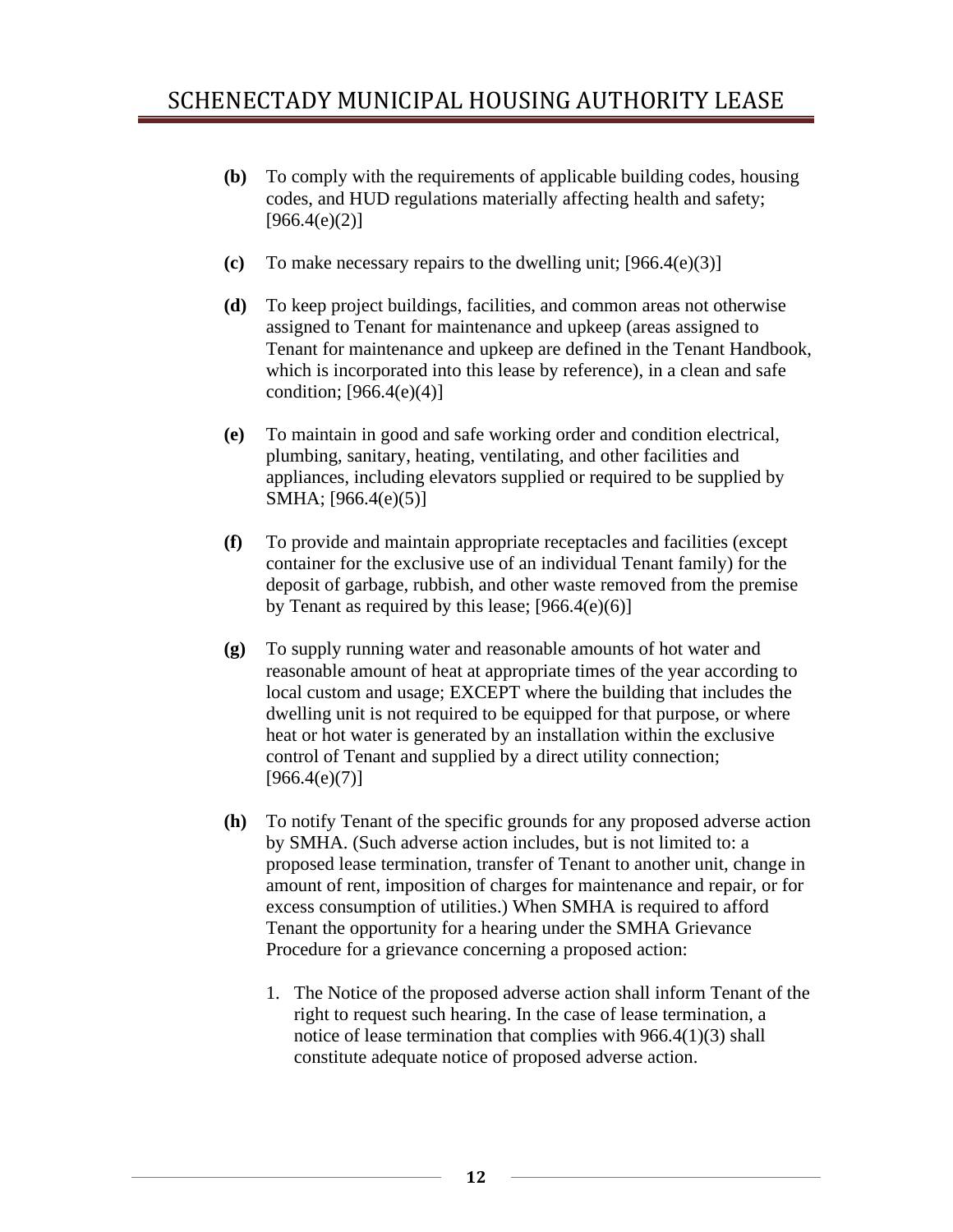2. In the case of a proposed adverse action other than a proposed lease termination, SMHA shall not take the proposed action until time to request such a hearing has expired or (if hearing was timely requested) the grievance process has been completed. [966.4(e)(8)]

## **9. Tenant's Obligations:** Tenant shall be obligated:

- **(a)** Not to assign the lease or sublease the dwelling unit. [966.4(f)(1)]
- **(b)** Not to give accommodation to boarders or lodgers; [966.4(f)(2)]
- **(c)** Not to give accommodation to long term guests (in excess of 14 days per year) without the advance written consent of SMHA.
- **(d)** To use the dwelling unit solely as a private dwelling for Tenant and Tenant's household as identified in Part II of the lease, and not to use or permit its use for any other purpose, except as permitted in Part 1(b) of this lease, which references  $966.4(d)(1&&2)$ .

This provision does not exclude the care of foster children or live-in care of a member of Tenant's family, provided the accommodation of such persons conforms the SMHA's occupancy standards, and so long as SMHA has granted prior written approval for the foster child(ren), or live-in aide to reside in the unit.  $[966.4(d)(3)(i)]$ 

- **(e)** To abide by necessary and reasonable regulations promulgated by SMHA for the benefit and well-being of the housing project and Tenants. These regulations shall be posted in a conspicuous manner in the project office and are incorporated by reference in this lease. Violation of such regulations constitutes a violation of the lease.  $[966.4(f)(4)]$
- **(f)** To comply with the requirements of applicable state and local building or housing codes, materially affecting health and/or safety of Tenant and household. Violations of such codes may subject Tenant to fines as indicated in the codes, or some amount of fine not to exceed the maximum defined in the codes.  $[966.4(f)(5)]$
- **(g)** To keep the dwelling unit and other such areas as may be assigned to Tenant for exclusive use, and areas as defined in the Tenant Handbook, in a clean and safe condition.  $[966.4(f)(6)]$  This includes keeping front and rear entrances and walkways for the exclusive use of Tenant, free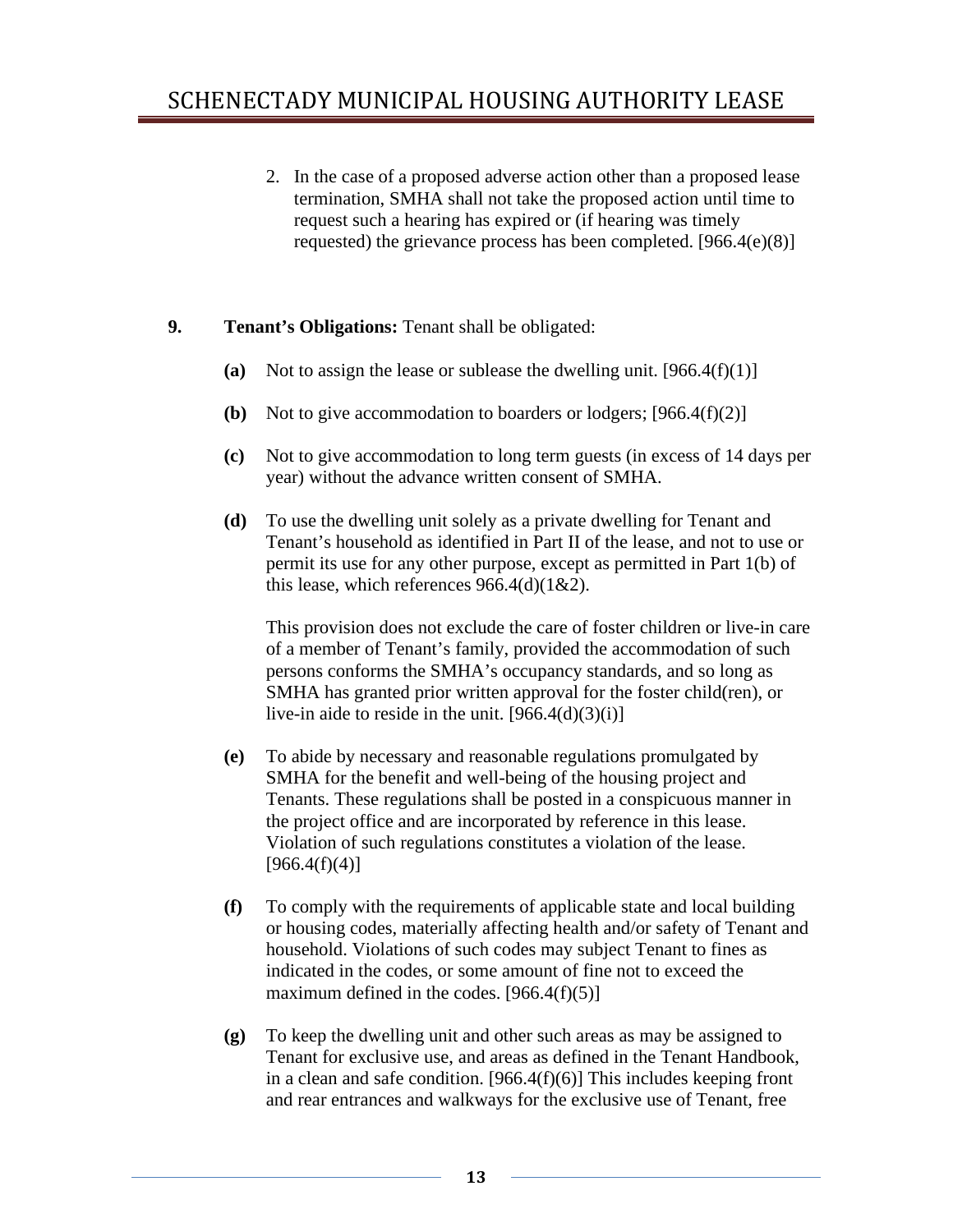from hazards and trash and keeping the yard free of debris, litter and hazards. Snow and ice on porches, walkways and steps in the front and rear of Tenant's apartment shall be removed by Tenant. The exterior grounds immediately in the front and/or the rear of Tenant's unit, as applicable, shall be maintained by Tenant to be free of debris, litter and/or trash. Failure to comply will cause SMHA to remove debris, litter and/or trash and charge Tenant according to the Tenant Charges Schedule.

- **(h)** To dispose of all garbage, rubbish, and other waste from the dwelling unit in a sanitary and safe manner only in containers approved or provided by SMHA. [966.4(f)(7)] To refrain from, and cause members of Tenant's household or guest to refrain from, littering or leaving trash and debris in common areas.
- **(i)** To use only in a reasonable manner all electrical, sanitary, heating, ventilating, air-conditioning, and other facilities and appurtenances including elevators. [966.4(f)(8)]
- **(j)** To refrain from, and to cause household and guests to refrain from destroying, defacing, damaging, or removing any part of dwelling unit or project. [966.4(f)(9)]
- **(k)** To pay reasonable charges (other than for normal wear and tear) for the repair of damages to the dwelling unit, project buildings, facilities, or common areas caused by Tenant, household members or guests, as defined in the Tenant Charges Schedule. [966.4(f)(10)]
- **(l)** To act, and cause household members or guests to act in a manner that will:
	- 1. Not disturb other residents' peaceful enjoyment of their accommodations; and
	- 2. Be conducive to maintaining all SMHA projects in a decent, safe and sanitary condition.  $[966.4(f)(11)]$
- **(m)** To assure that Tenant, any member of the household, a guest, or another person under Tenant's control, shall not engage in:
	- **1.** Any criminal activity that threatens the health, safety, or right to peaceful enjoyment of SMHA's public housing premises by other residents or employees of SMHA; or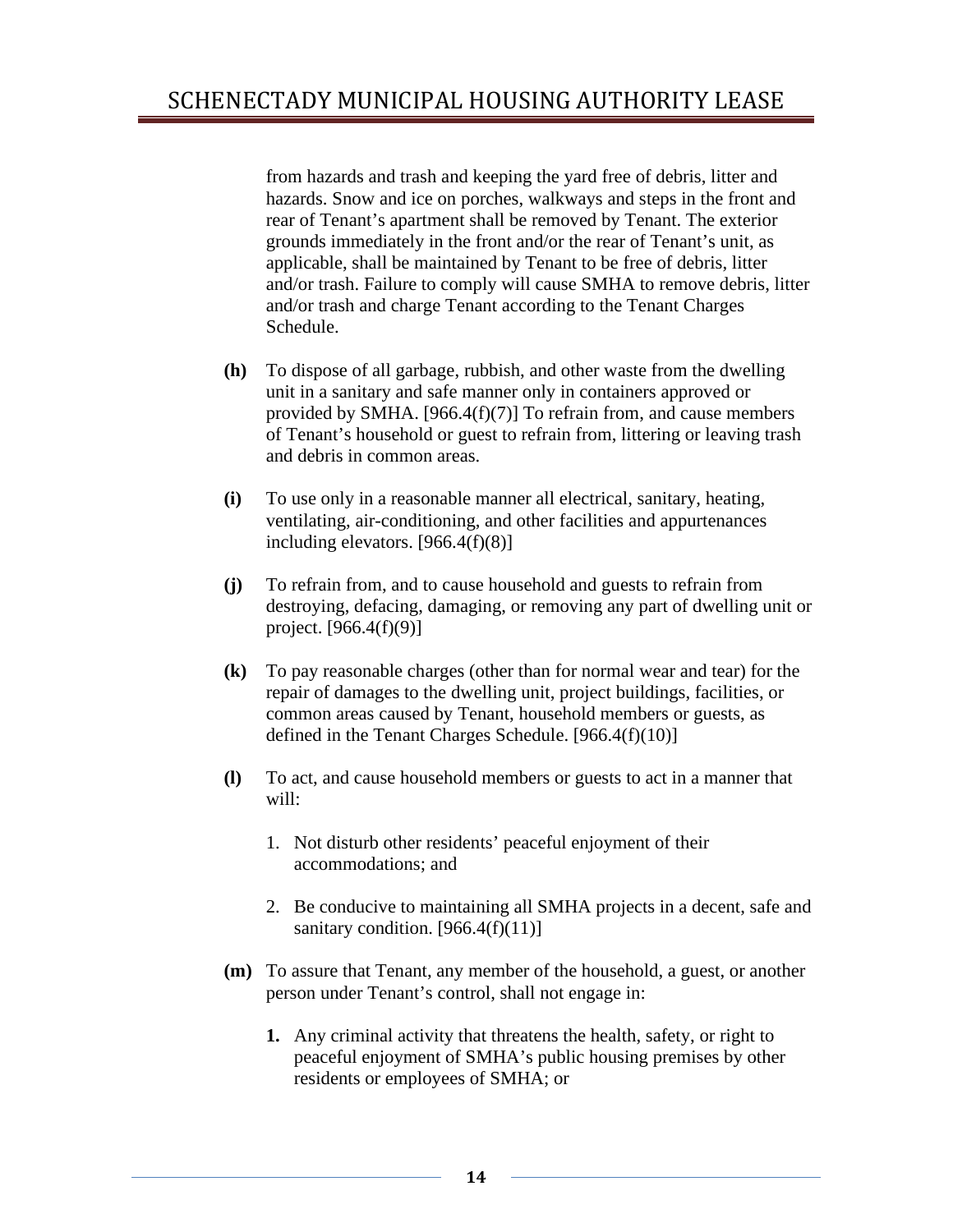- **2.** Any drug-related criminal activity on or off the premises. Any criminal activity in violation of the preceding sentence shall be cause for termination of tenancy, and for eviction from the unit. (For the purpose of this lease, the term drug-related criminal activity means the illegal possession, manufacture, sale, distribution, use or possession with intent to manufacture, sell, distribute, or use, of a controlled substance as defined in Section 102 of the Controlled Substances Act.) [966.4(f)(12)]
- **3.** To assure that no member of the household engages in an abuse or pattern of abuse of alcohol that affects the health, safety or right to peaceful enjoyment of the premises by other Tenants.
- **4.** To make no alterations or repairs or redecorations to the interior or exterior of the dwelling unit, or to the equipment, nor to install additional equipment or major appliances without written consent of SMHA. To make no changes to locks or install new locks on interior or exterior doors. To use no nails, tacks, screws, brackets or fasteners on any part of the dwelling unit (a reasonable number of picture hangers expected without authorization by SMHA).
- **(n)** To give prompt prior notice to SMHA, in accordance with Section 12., hereof, of Tenants leaving dwelling unit unoccupied for any period exceeding one calendar week.
- **(o)** To act in a cooperative manner with neighbors and SMHA staff. To refrain from and cause members of Tenant's household or guests to refrain from acting or speaking in an abusive or threatening manner toward neighbors and/or SMHA staff.
- **(p)** Not to display, use, or possess or allow members of Tenant's household or guests to display, use, or possess any illegal firearms (operable or inoperable), or other illegal weapons as defined by the laws and the courts of the State of New York, anywhere on the property of SMHA.
- **(q)** To take reasonable precautions to prevent fires and to refrain from storing or keeping highly volatile or flammable materials upon the premises. Removing, damaging or in any way disabling a smoke detector so that it does not operate properly is a violation of SMHA policy and a violation of the law.
- **(r)** To avoid obstructing sidewalks, areaways, galleries, passages, elevators, or stairs, and to avoid using these for purposes other than going in and out of the dwelling unit.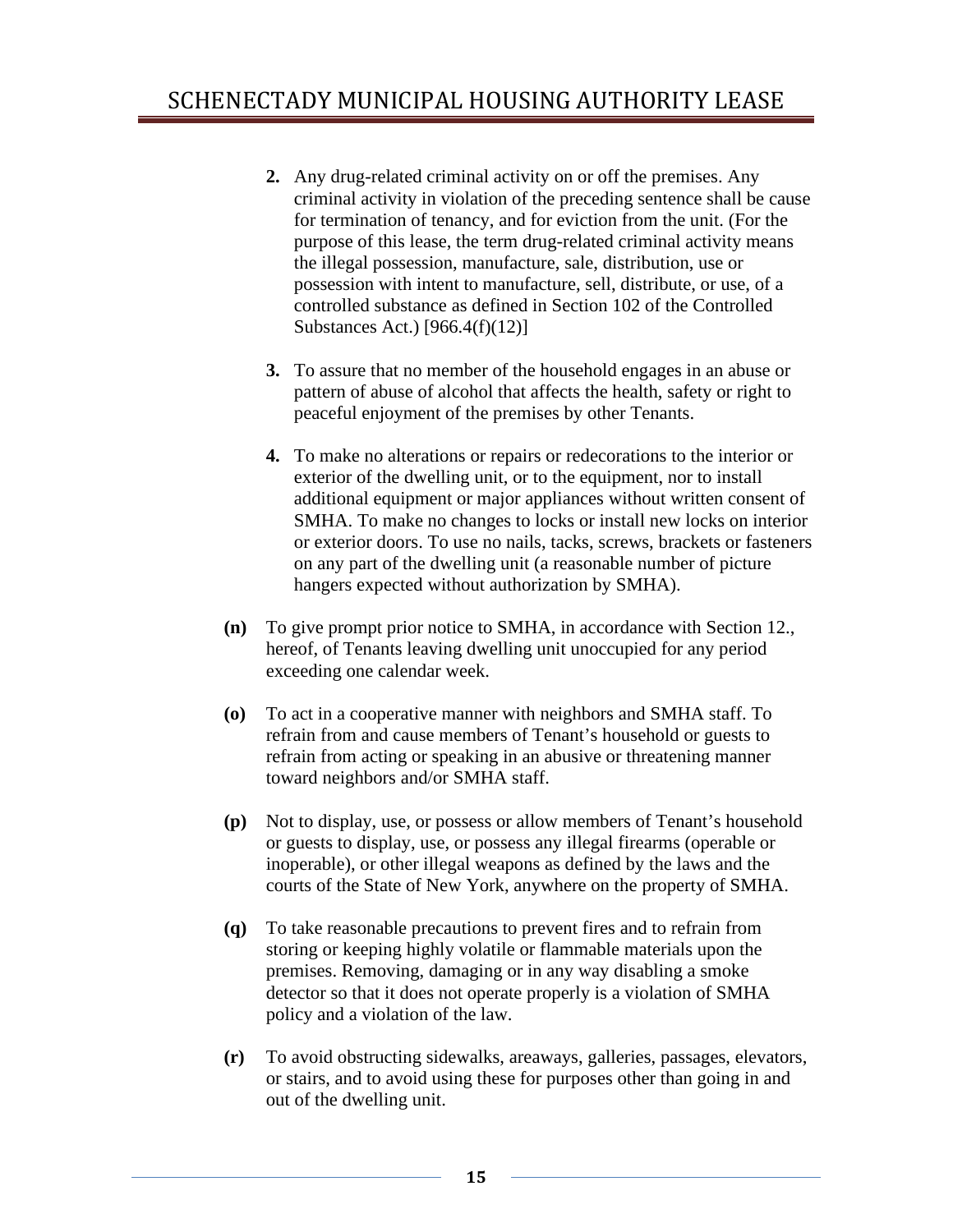- **(s)** To refrain from erecting or hanging radio or television antennas or satellite dishes on or from any part of the dwelling unit. Satellite dishes are only allowed inside of a resident's apartment. If Tenant has an existing radio or television antenna or satellite dish contract in place at the time Tenant executes this Lease Agreement, and will incur a penalty fee for prematurely terminating service, then Tenant may keep the antenna or satellite dish installed until the contract period/penalty period expires. Tenant must provide the original contract document that indicates the contract terms, including the penalty fee. If the antenna or satellite dish is in an unsafe condition, or is causing damage to the Authority's property, the dish shall be removed regardless of contract commitments and penalty fee.
- **(t)** To refrain from placing signs of any type in or about the dwelling except those allowed under applicable zoning ordinances and then only after having received written permission of SMHA.
- **(u)** To refrain from, and cause members of Tenant's household to refrain from keeping, maintaining, harboring, or boarding any animal of any nature in the dwelling unit except in accordance with the SMHA's pet policy, unless a verified disability warrants the possession of a service animal or companion animal.
- **(v)** To remove from SMHA property any vehicles without valid registration and/or inspection stickers. Tenant shall acquire and display on their vehicle(s) (rear window driver side) an SMHA parking permit decal. To refrain from parking any vehicles in any right-of-way or fire lane designated and marked by SMHA. Any inoperable or unlicensed vehicle as described above will be removed from SMHA property at Tenant's expense. Automobile repairs are not permitted on project site, except as may be defined in the Tenant Handbook.
- **(w)** To remove any personal property left on SMHA property when Tenant leaves, abandons or surrenders the dwelling unit. Property left for more than 30 days shall be considered abandoned and will be disposed of by SMHA. Costs for storage and disposal shall be assessed against the former Tenant.
- **(x)** To use reasonable care to keep his dwelling unit in such condition as to ensure proper health and sanitation standards for Tenant, household members and neighbors. **TENANT SHALL NOTIFY THE AUTHORITY PROMPTLY OF KNOWN NEED FOR REPAIRS TO THEIR DWELLING UNIT**, and of known unsafe or unsanitary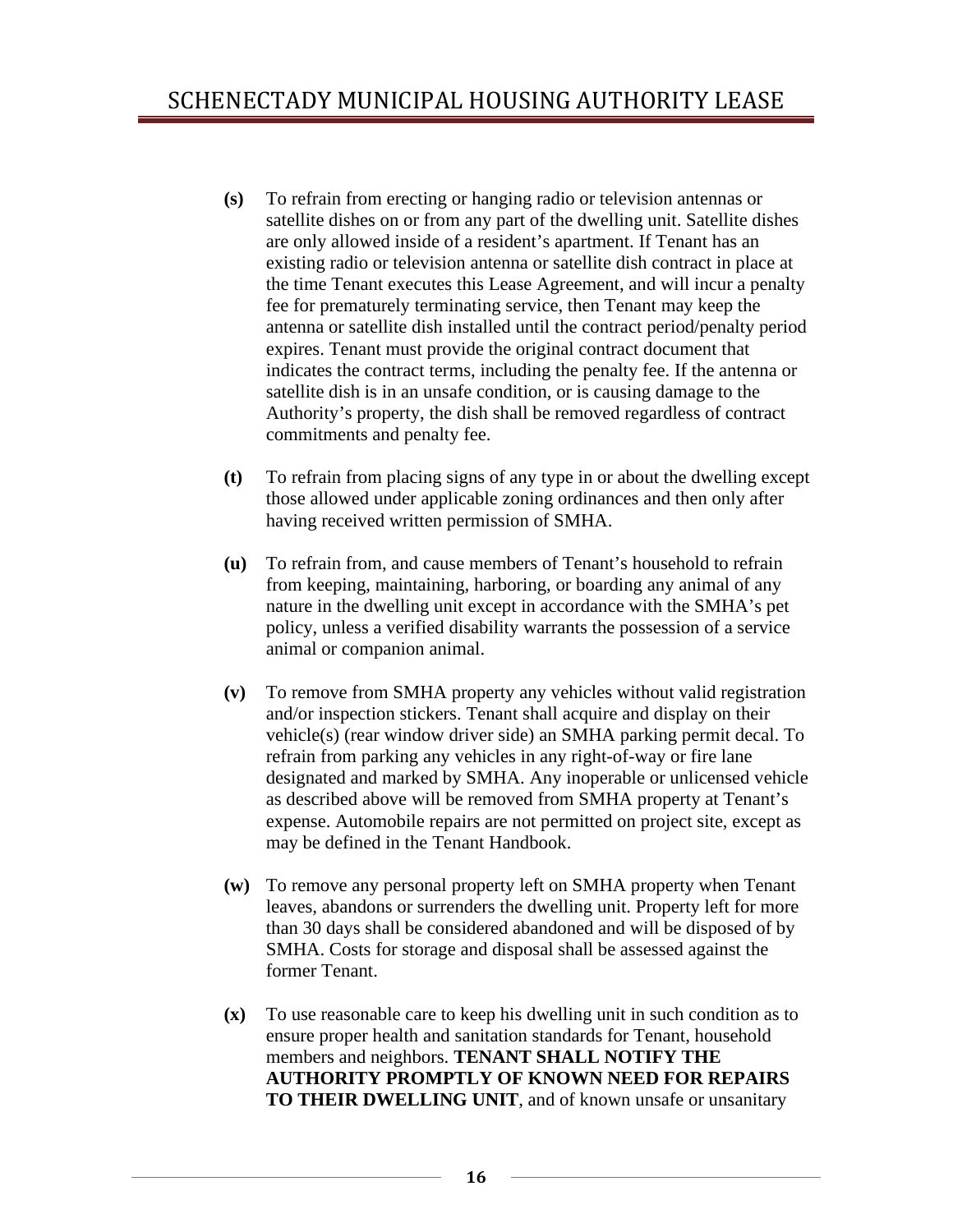conditions in the dwelling unit or in common areas and grounds of the Project. Tenant's failure to report the need for repairs in a timely manner shall be considered to contribute to any damage that occurs, and Tenant will be charged for the additional damage.

- **(y)** Not to commit any larceny by way of fraud in connection with any Federal housing assistance program, and not to receive assistance for occupancy of any other unit assisted under any Federal housing assistance program during the term of the lease, with the exception of overlap between the Low Rent and Housing Choice Voucher programs that may be allowed by regulation.
- **(z)** To pay on time any utility bills for utilities supplied to Tenant by a direct connection to the utility company, and to avoid disconnection of utility service for such utilities.
- **(aa)** For each adult in the Tenant household to perform at least 8 hours per month of qualifying community service (as specified by the SMHA) unless the requirement is waived due to age, disability, or the fact that an adult is excused from this requirement because he/she is working, attending an educational institution, or participating in some other qualified training program.
- **(bb)** Energy Conservation: Tenant shall adhere to all energy conservation requirements in this lease and any other energy conservation policy that may be added to the Authority's Admissions and Continued Occupancy Policy.
- **10. Defects Hazardous to Life, Health or Safety:** In the event that the dwelling unit is damaged to the extent that conditions are created that are hazardous to the life, health, or safety of the occupants: [966.4(h)]

#### **1. SMHA Responsibilities:**

- **(a)** SMHA shall be responsible for repair of the unit within a reasonable period of time after receiving notice from Tenant, provided, if the damage was caused by Tenant, household members, or guests, the reasonable cost of the repairs shall be charged to Tenant.  $[966.4(h)(2)]$
- **(b)** SMHA shall offer Tenant a replacement dwelling unit, if available, if necessary repairs cannot be made within a reasonable time. SMHA is not required to offer Tenant a replacement unit if Tenant, household members, or guests caused the hazardous condition. [966.4 (h)(3)]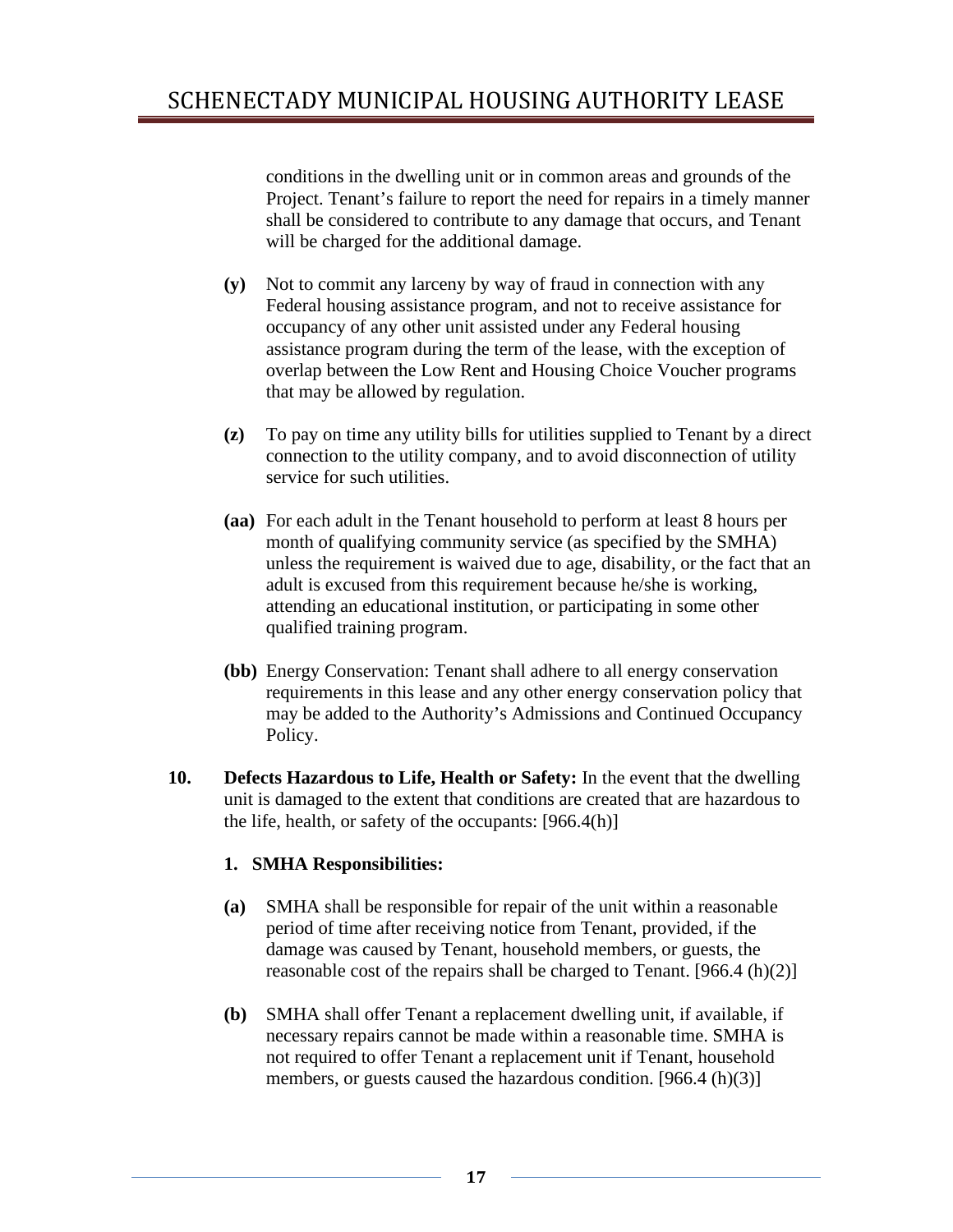- **(c)** Tenant shall accept any replacement unit offered by SMHA.
- **(d)** In the event SMHA, as described above cannot make repairs, and alternative accommodations are unavailable, then rent shall abate in proportion to the seriousness of the damage and loss in value as a dwelling. No abatement of rent shall occur if Tenant rejects alternative accommodations or if Tenant, household members, or guests caused the damage.  $[966.4(h)(4)]$
- **(e)** If SMHA determines that the dwelling unit is untenantable because of imminent danger to the life, health, and safety of Tenant, and Tenant refuses alternative accommodations, this Lease shall be terminated, and any rent paid will be refunded to Tenant.

#### **2. Tenant Responsibilities:**

- **(a)** Tenant shall immediately notify the Project Manager of the damage and intent to abate rent, when the damage is or becomes sufficiently severe that Tenant believes he/she is justified in abating rent.  $[966.4(h)(1)]$
- **(b)** Tenant agrees to continue to pay full rent, less the abated portion agreed upon by SMHA, during the time in which the defect remains uncorrected.

#### **3. Move-in and Move-out Inspections:**

- **(a)** Move-in Inspection: SMHA and Tenant or representative shall inspect the dwelling unit prior to occupancy by Tenant. SMHA will give Tenant a written agreement of the condition of the dwelling unit, both inside and outside, specifically noting any existing defects or damage, and note any equipment provided with the unit. The agreement shall be signed by SMHA and Tenant and a copy of the agreement retained in Tenant's folder. [966.4 (i)] SMHA will correct any deficiencies noted on the inspection report, at no charge to Tenant.
- **(b)** Move-out Inspection -- SMHA will inspect the unit after Tenant provides notice of intent to vacate, and give Tenant a written itemized statement specifying repairs or cleaning that are proposed to be the basis of any deductions from the tenant's deposit, if any, for which Tenant is responsible. Tenant and/or representative may join in such inspection, unless Tenant vacates without notice to SMHA. [966.4(i)]

#### **11. Entry of Premises During Tenancy**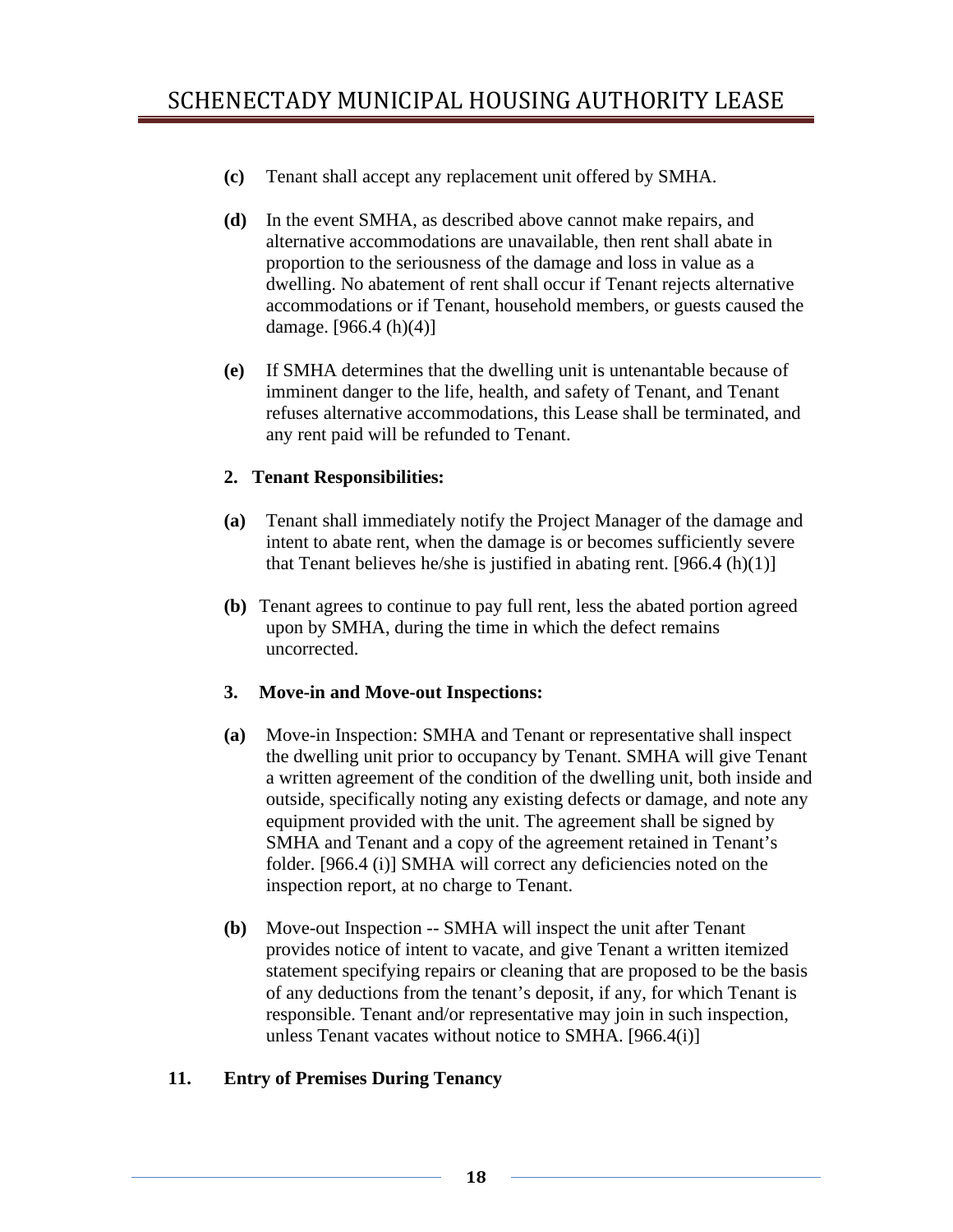## **(a) Tenant Responsibilities:**

- 1. Tenant agrees that the duly authorized agent, employee, or contractor of SMHA will be permitted to enter Tenant's dwelling during reasonable hours (7:30 A.M. to 5:00 P.M.) for the purpose of performing routine maintenance, making improvements or repairs, inspecting the unit, or showing the unit for releasing.  $[966.4 (i)(1)]$ Written notice specifying reason for entry and delivered to the unit at least two (2) days in advance constitutes "reasonable" notification.
- 2. When Tenant calls to request maintenance on the unit, SMHA shall attempt to provide such maintenance at a time convenient to Tenant. If Tenant is absent from the dwelling unit when SMHA comes to perform maintenance, Tenant's request for maintenance shall constitute permission to enter.

#### **(b) SMHA's Responsibilities:**

- **1.** SMHA shall give Tenant at least 48 hours written notice that SMHA intends to enter the unit. SMHA may enter only at reasonable times.  $[966.4 (i)(1)]$
- **2.** SMHA may enter Tenant's dwelling unit at any time without advance notification when there is reasonable cause to believe that an emergency exists.  $[966.4 (i)(2)]$
- **3.** If Tenant and all adult members of the household are absent from the dwelling unit at the time of entry, SMHA shall leave in the dwelling unit a written statement specifying the date, time and purpose of entry prior to leaving the dwelling unit.  $[966.4 (i)(3)]$

#### **12. Notice Procedures**

- **(a) Tenant Responsibility:** Any notice to SMHA must be in writing, delivered to the Project Office or to SMHA's central office, or sent by prepaid first-class mail, properly addressed. [966.4(k)(1)(ii)]
- **(b) SMHA Responsibility:** Notice to Tenant must be in writing, delivered to Tenant or to any adult member of the household residing in the dwelling unit, or sent by prepaid first-class mail properly addressed to Tenant. [966.4  $(k)(1)(i)$ ]
- **(c)** Unopened, canceled, first class mail returned by the Post Office shall be sufficient evidence that notice was given.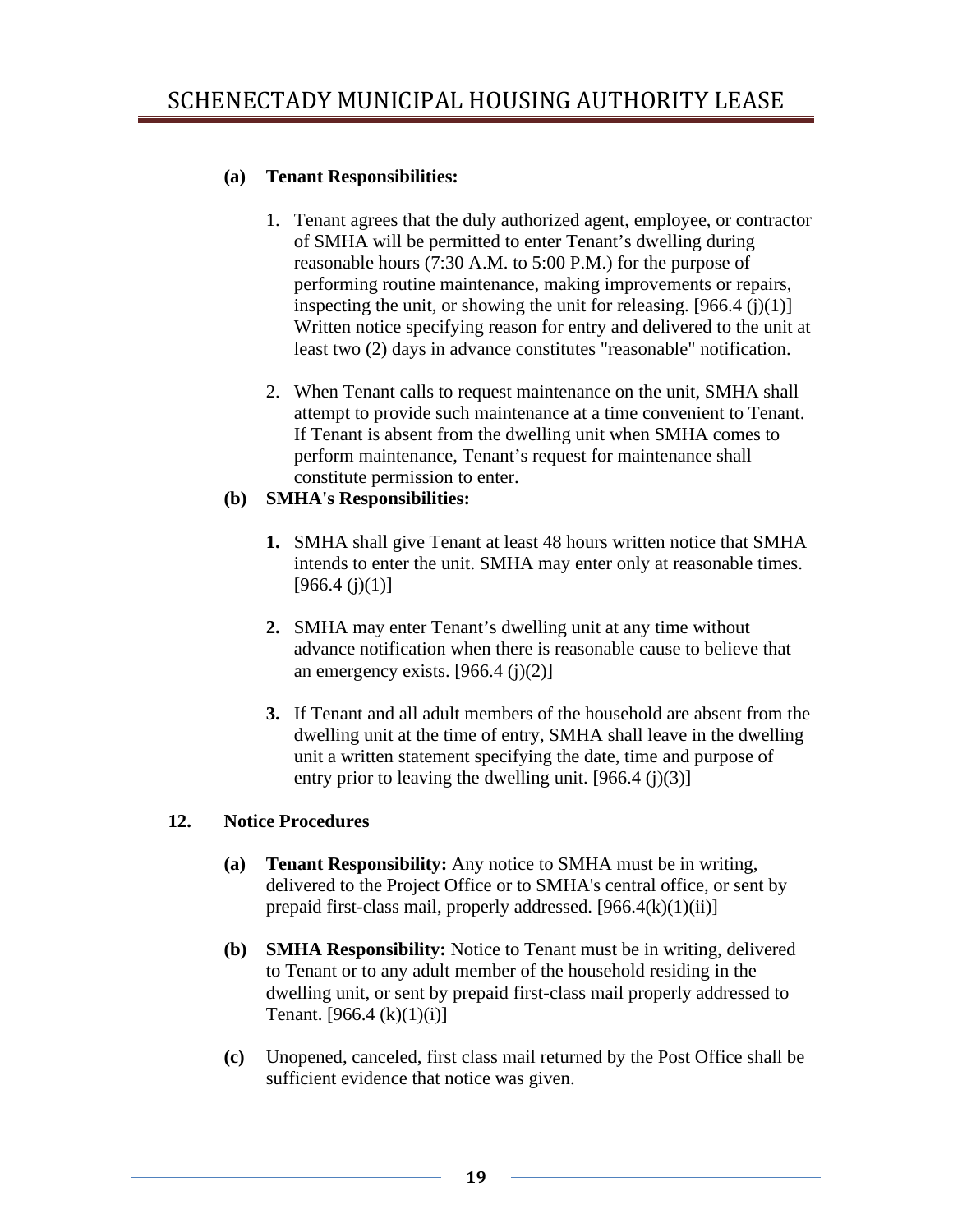- **(d)** If Tenant is visually impaired, all notices must be in an accessible format.  $[966.4 (k)(2)]$
- **13. Termination of the Lease:** In terminating the Lease, the following procedures shall be followed by SMHA and Tenant:
	- **(a)** This Lease may be terminated only for serious or repeated violations of material terms of the Lease, such as failure to make payments due under the lease or to fulfill Tenant obligations set forth in Section 9 above, or for other good cause. [966.4  $(l)(2)$ ] Such serious or repeated violation of terms shall include but not be limited to:
		- 1. The failure to pay rent or other payments when due;  $[966.4 \,(1)(2)]$
		- 2. Repeated late payment, which shall be defined as failure to pay the amount of rent or other charges when due, and as a result thereof Tenant receives four or more fourteen day notices, and Order, Warrant & Judgments, within a twelve (12) month period to appear in court for failure to pay rent or other charges, shall constitute a serious or repeated violations of material terms of the Lease.
		- 3. Failure to pay utility bills when Tenant is responsible for paying such bills directly to the supplier of utilities;  $[966.4 (l)(2)]$
		- 4. Misrepresentation of family income, assets, or composition; [966.4  $(c)(2)$ ]
		- 5. Failure to supply, in a timely fashion, any certification, release, information, or documentation on Family income or composition needed to process annual reexaminations or interim redeterminations.  $[966.4 (c)(2)]$
		- 6. Serious or repeated damage to the dwelling unit, creation of physical hazards in the unit, common areas, grounds, or parking areas of any project site; [966.4 (l)(2)]
		- 7. Criminal activity by Tenant, household member, guest, or other person under Tenant's control, including criminal activity that threatens the health, safety or right to peaceful enjoyment of SMHA's public housing premises by other residents, or any drugrelated criminal activity.  $[966.4 (l)(2)]$
		- 8. Offensive weapons or illegal drugs seized in a SMHA unit; [966.4  $(l)(2)]$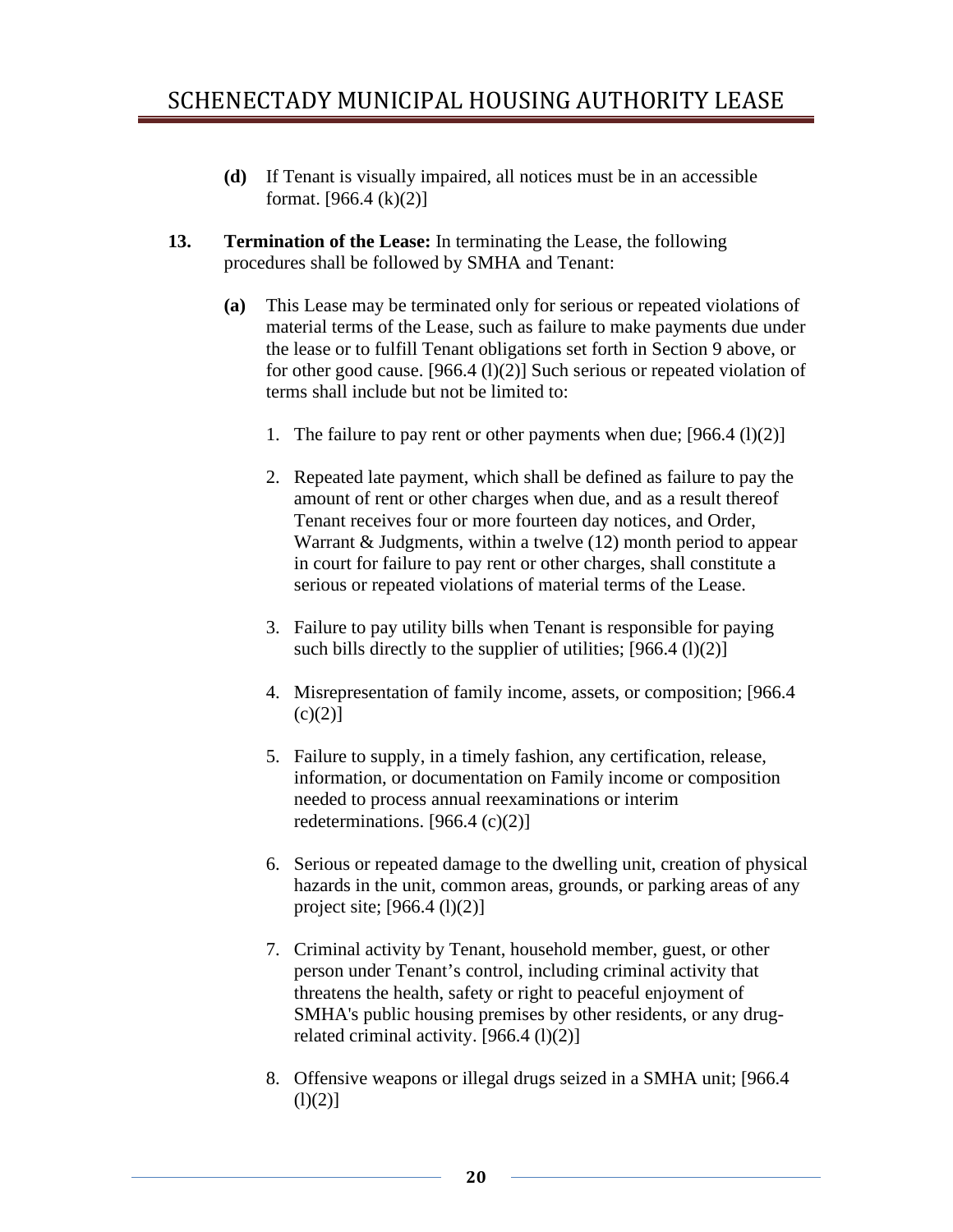- 9. Any fire on SMHA premises caused by carelessness or unattended cooking.  $[966.4 (1)(2)]$
- 10. Being over the income limit for the program
- 11. Discovery after admission that made the tenant ineligible
- 12. Discovery of material false statements or fraud by the tenant in connection with an application for assistance or with reexamination of income;
- 13. Failure or a family member to comply with service requirement provisions of 24 CFR 960 F – (as grounds only for non-renewal of the lease and termination of tenancy at the end of the twelve-month lease term;
- 14. Failure to accept SMHA's offer of a lease revision to an existing lease: that is on a form adopted by SMHA in accordance with §966.3; with written notice of the offer of the revision at least 60 calendar days before the lease revision is scheduled to take effect; and with the offer specifying a reasonable time limit within that period for acceptance by the family.
- **(b)** SMHA shall give written notice of the proposed termination of the Lease of:
	- 1. 14 days in the case of failure to pay rent;
	- 2. A reasonable time, but not to exceed thirty days, considering the seriousness of the situation:
		- a. When the health or safety of other resident, SMHA staff, or persons residing in the immediate vicinity of the premises is threatened; or
		- a. If any member of the household has engaged in any drug related criminal activity or violent criminal activity; or
		- b. If any member of the household has been convicted of a felony.
	- 3. 30 days in any other case.  $[966.4 \,(1)(3)(i)(A), (B) \& (C)]$
- **(c)** The notice of termination:
	- 1. The notice of termination to Tenant shall state specific reasons for the termination, shall inform Tenant of his/her right to make such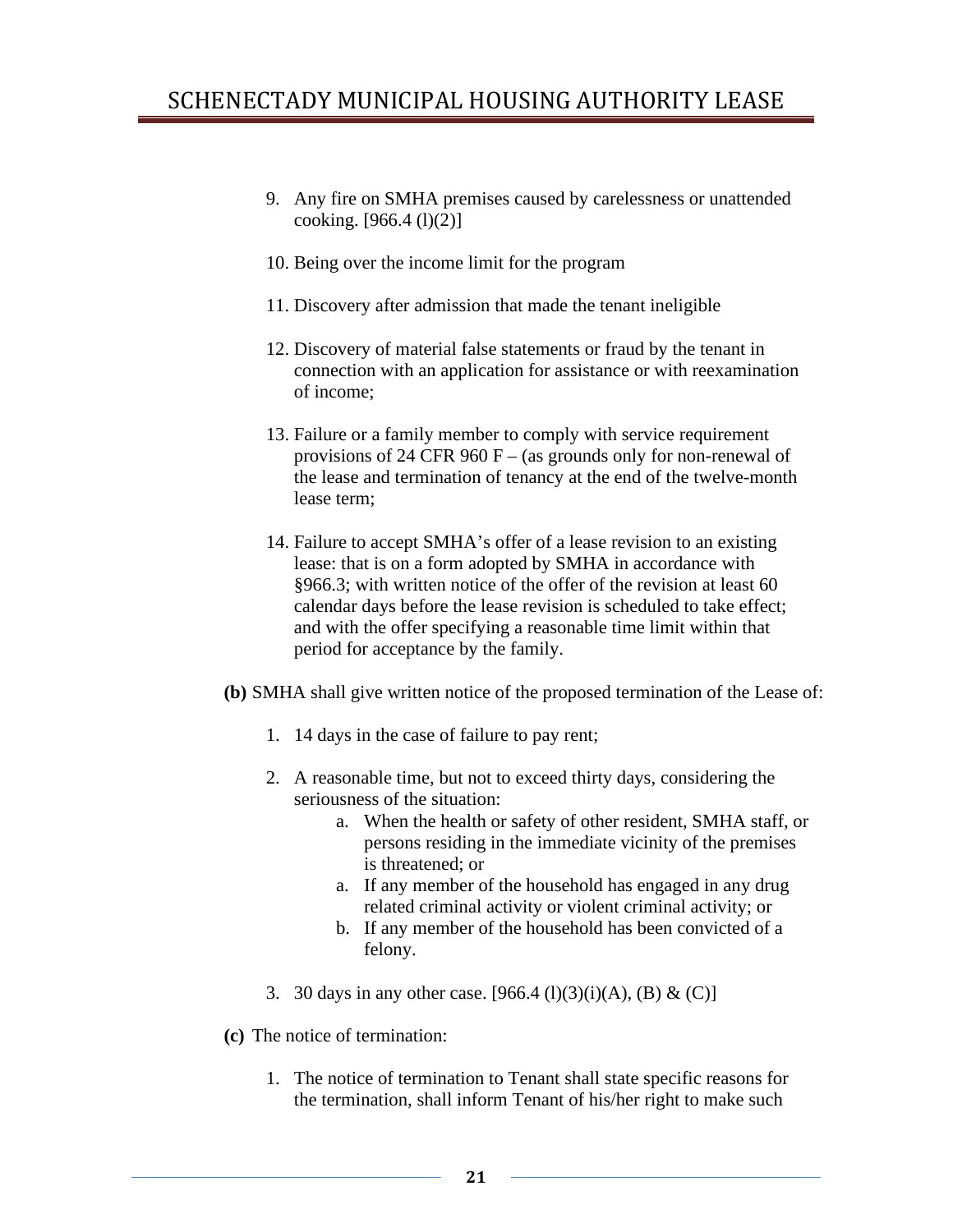reply as he/she may wish, and Tenant's right to examine SMHA documents directly relevant to the termination or eviction.  $[966.4(1)(3)(ii)]$  When SMHA is required to offer Tenant the opportunity for a grievance hearing, the notice shall also inform Tenant of the right to request such a hearing in accordance with SMHA's grievance procedures. [966.4 (l)(3)(ii)]

- 2. Any notice to vacate (or quit) that is required by State or local law may be combined with, or run concurrently with the notice of lease termination under this section. [966.4(l)(3)(iii)] The Notice to Vacate must be in writing, and specify that if Tenant fails to quit the premises within the applicable statutory period, appropriate action will be brought against Tenant, and Tenant may be required to pay the costs of court and attorney's fees.
- 3. When SMHA is required to offer Tenant the opportunity for a grievance hearing concerning the lease termination under SMHA's grievance procedure, the tenancy shall not terminate (even if any Notice to Vacate under State of local law has expired) until the period to request a hearing has expired, or (if a hearing is requested) the grievance process has been completed.  $[966.4 (l)(3)(iv)]$
- 4. When SMHA is not required to offer Tenant the opportunity for a hearing under the grievance procedure and SMHA has decided to exclude such grievance from SMHA grievance procedure, the notice of lease termination shall (a) state that Tenant is not entitled to a grievance hearing on the termination; (b) specify the judicial eviction procedure to be used by SMHA for eviction and state that HUD has determined that this eviction procedure provides the opportunity for a hearing in a court that contains the basic elements of due process as defined in HUD regulations; and (c) state whether the eviction is for a criminal activity that threatens health or safety of residents or staff or for drug-related criminal activity.  $[966.4 (l)(3)(v)]$
- 5. SMHA may evict Tenant from the unit only by bringing a court action. [966.4 (l)(4)]
- **(d)** Tenant may terminate this Lease at any time by giving one full calendar month written notice as described in Section 12, above. (Ex: Proper written notice given on February 15, Tenant vacate date is March 31, and Tenant is obligated to pay full month rent for March)
- **(e)** In deciding to evict for criminal activity, SMHA shall have discretion to consider (or not to consider) all of the circumstances of the case,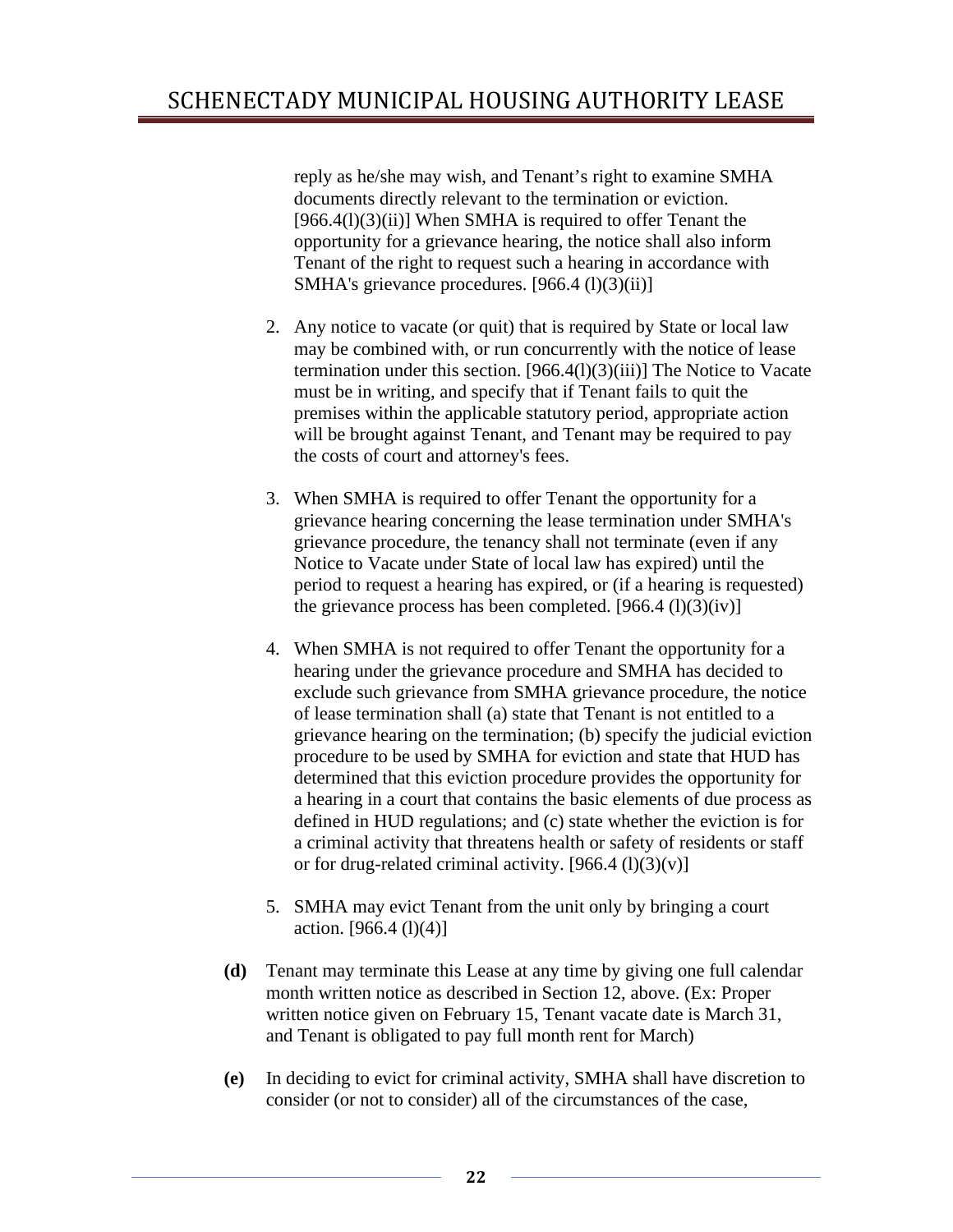including the seriousness of the offense, the extent of participation by or awareness of family members, and the effects that the eviction would have both on family members not involved in the proscribed activity and on the family's neighbors. In appropriate cases, SMHA may permit continued occupancy by remaining family members and may impose a condition that family members who engaged in the proscribed activity will neither reside in nor visit the unit. SMHA may require a family member who has engaged in the illegal use of drugs to present credible evidence of successful completion of a treatment program as a condition to being allowed to reside in the unit.  $[966.4 (l)(5)]$ 

- **(f)** When a SMHA evicts a Tenant from a dwelling unit for criminal activity SMHA shall notify the local post office serving that dwelling unit that such individual or family is no longer residing in the unit so the post office will stop mail delivery for such persons and they will have no reason to return to the unit.  $[966.4 (l)(5)(ii))]$
- **14. Waiver:** No delay or failure by SMHA in exercising any right under this lease agreement, and no partial or single exercise of any such right shall constitute a waiver (post or prospective) of that or any other right, unless otherwise expressly provided herein.
- **15. Housekeeping Standards:** In an effort to improve the livability and conditions of the apartments owned and managed by SMHA, uniform standards for resident housekeeping have been developed for all Tenant families.
	- **(a)** SMHA Responsibility: The standards that follow will be applied fairly and uniformly to all Tenants. SMHA will inspect each unit at least annually, to determine compliance with the standards. Upon completion of an inspection SMHA will notify Tenant in writing if he/she fails to comply with the standards. SMHA will advise Tenant of the specific correction(s) required establishing compliance, and indicating that training is available. Within a reasonable period of time, SMHA will schedule a second inspection. Failure of a second inspection will constitute a violation of the lease terms. Training will be available at no cost to any Tenant requesting or needing assistance in complying with the Housekeeping Standards.
	- **(b)** Tenant responsibility: Tenant is required to abide by the standards set forth below. Failure to abide by the Housekeeping Standards that result in the creation or maintenance of a threat to health or safety is a violation of the lease terms and can result in eviction.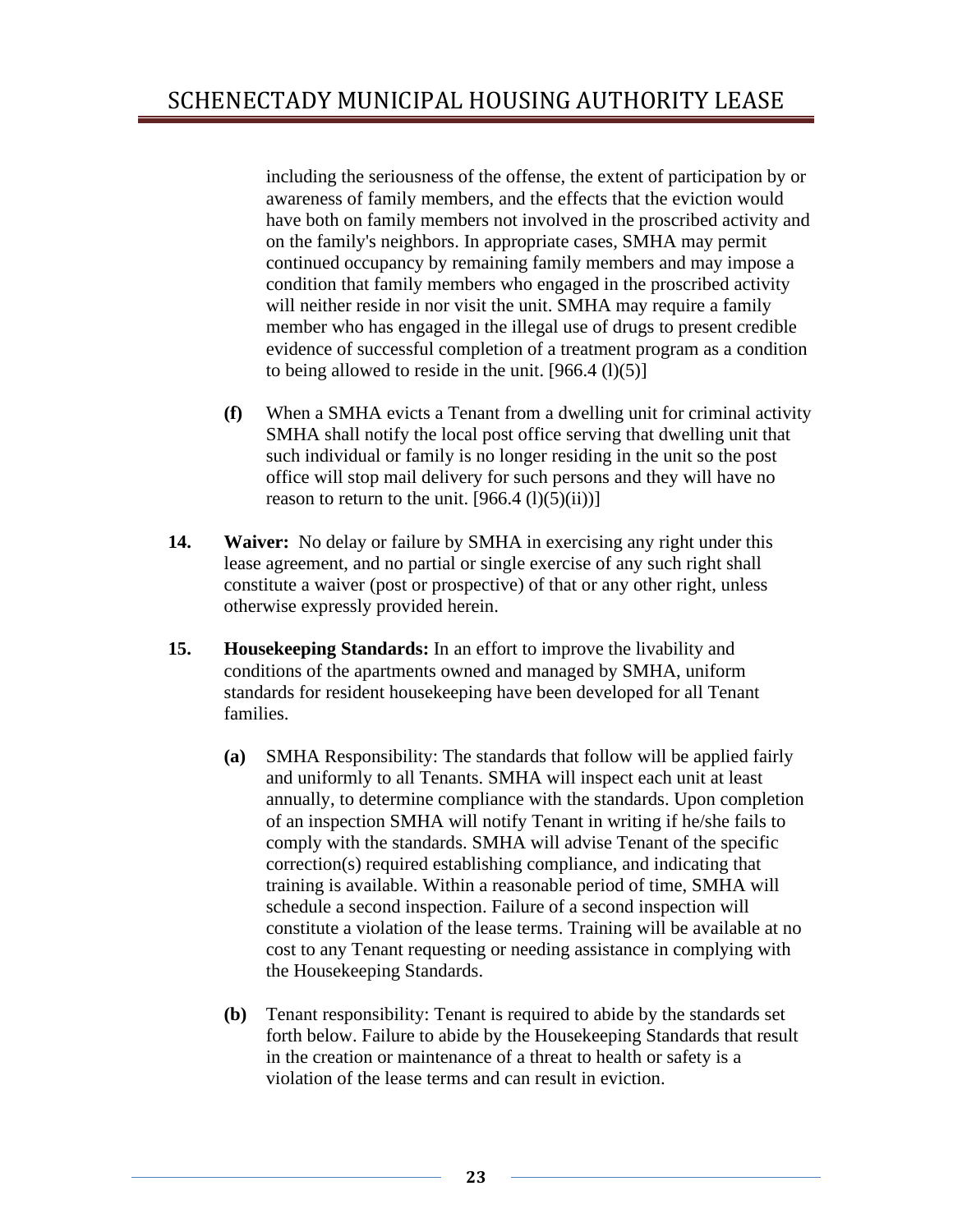#### **Housekeeping Standards: Inside the Apartment**

General—

- (1) Walls: should be clean, free of dirt, grease, holes, cobwebs, and fingerprints.
- (2) Floors: should be clean, clear, dry and free of hazards.
- (3) Ceilings: should be clean and free of cobwebs.
- (4) Windows: should be clean and not nailed shut. Shades or blinds should be intact.
- (5) Woodwork: should be clean, free of dust, gouges, or scratches.
- (6) Doors: should be clean, free of grease and fingerprints. Doorstops should be present. Locks should work.
- (7) Heating units: should be dusted and access uncluttered.
- (8) Heating registers, vents, radiators, etc., should be clean and unblocked by furniture.
- (9) Trash: shall be disposed of properly and not left in the unit.
- (10) Entire unit should be free of rodent or insect infestation.

Kitchen—

- (1) Stove: should be clean and free of food and grease.
- (2) Refrigerator and freezer: Door(s) should close properly and be clean. The inside and outside of the refrigerator must be kept clean. Door gaskets that seal the cold air in must be cleaned frequently to prevent damage to them. Dirty gaskets can stick and cause them to pull away from the refrigerator.
- (3) Cabinets: should be clean and neat. Cabinet surfaces and countertop should be free of grease and spilled food. Cabinets should not be overloaded. Storage under the sink should be limited to small or lightweight items to permit access for repairs. Heavy pots and pans should not be stored under the sink.
- (4) Exhaust Fan and/or Range Hood: should be free of grease and dust.
- (5) Sink: should be clean, free of grease and garbage. Dirty dishes should be washed and put away in a timely manner.
- (6) Food storage areas: should be neat and clean without spilled food.
- (7) Trash/garbage: should be stored in a covered container until removed to the disposal area.

Bathroom—

- (1) Toilet and tank: should be clean and odor free.
- (2) Tub and shower: should be clean and free of excessive mildew and mold. Where applicable, shower curtains should be in place, and of adequate length.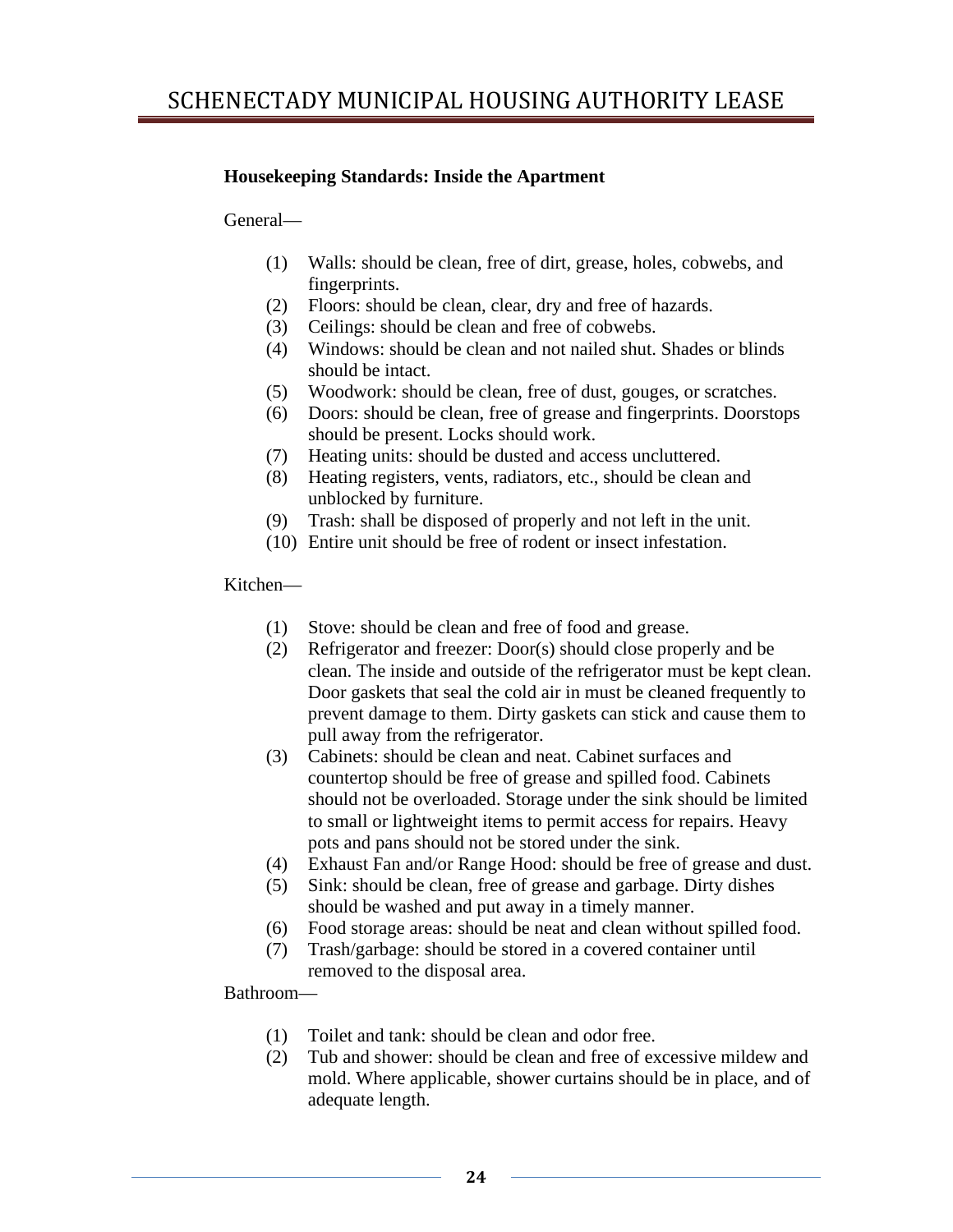- (3) Lavatory: should be clean
- (4) Exhaust fans: should be free of dust, and shall not be disconnected.
- (5) Floor should be clean and dry.

#### Storage Areas—

- (1) Linen closet: should be neat and clean.
- (2) Other closets: should be neat and clean. No highly volatile or flammable materials should be stored in the unit.
- (3) Other storage areas: should be clean, neat and free of hazards.

#### **(c) Housekeeping Standards: Outside the Apartment**

- (1) Yards: should be free of debris, trash, and abandoned cars. Exterior walls should be free of graffiti.
- (2) Porches (front and rear): should be clean and free of hazards, including snow and ice. Any items stored on the porch shall not impede access to the unit.
- (3) Steps (front and rear): should be clean, and free of hazards, including snow and ice.
- (4) Sidewalks: should be clean and free of hazards, including snow and ice.
- (5) Storm doors: should be clean, with glass or screens intact.
- (6) Parking lot: should be free of abandoned cars. There should be no car repairs in the lots.
- (7) Hallways: should be clean and free of hazards.
- (8) Stairwells: should be clean and uncluttered.
- (9) Laundry areas: should be clean and neat. Remove lint from dryers after use.
- (10) Utility room: should be free of debris, motor vehicle parts, and flammable materials.

#### **TENANT AGREES THAT ALL THE PROVISIONS OF THIS LEASE HAVE BEEN READ AND ARE UNDERSTOOD AND FURTHER AGREES TO BE BOUND BY ITS PROVISIONS AND CONDITIONS AS WRITTEN. (SIGNATURE REQUIRED ON PART II OF THE LEASE.)**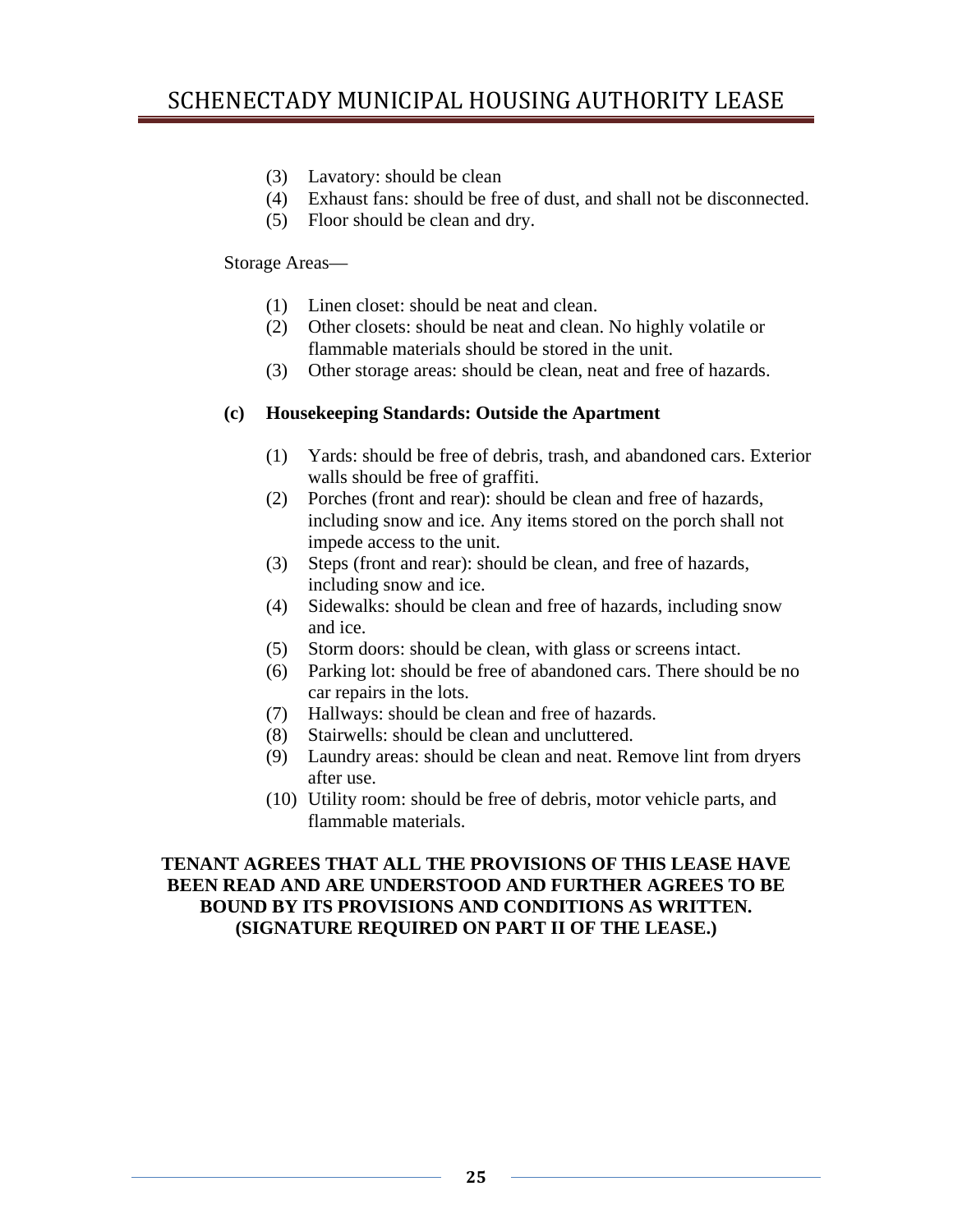#### **PART II: RESIDENTIAL LEASE AGREEMENT**

**THIS AGREEMENT** is executed between the Schenectady Municipal Housing Authority (herein called "SMHA"), and

(herein called "Tenant"), and becomes effective as of this date:\_\_\_\_\_\_\_\_\_\_\_\_\_\_\_\_\_\_\_\_\_  $[966.4 (a)]$ 

**(1) Unit:** That the SMHA, relying upon the representations of Tenant as to Tenant's income, household composition and housing need, leases to Tenant, (upon Terms and Conditions set forth in Part I of this Lease agreement) the dwelling unit located at

(and hereinafter called the "premises") to be occupied exclusively as a private residence by Tenant and household. The Tenant unit number is:  $\qquad \qquad$  [966.4 (a)]

\_\_\_\_\_\_\_\_\_\_\_\_\_\_\_\_\_\_\_\_\_\_\_\_\_\_\_\_\_\_\_\_\_\_\_\_\_\_\_\_\_\_\_\_\_\_\_\_\_\_\_\_\_\_\_\_\_\_\_\_\_\_\_\_\_\_\_\_\_\_\_\_

**(2) Household Composition:** The Tenant's household is composed of the individuals listed below. Other than the Head or Spouse each household member should be listed by age, oldest to youngest. [966.4 (a)(2)] All members of the household over age 18 shall execute the lease.

| <b>Name</b> | Relationship | Age &<br>Birth Date | <b>Social Security #</b> |
|-------------|--------------|---------------------|--------------------------|
| 1.          | Head         |                     |                          |
| 2.          |              |                     |                          |
| 3.          |              |                     |                          |
| 4.          |              |                     |                          |
| 5.          |              |                     |                          |
| 6.          |              |                     |                          |
| 7.          |              |                     |                          |
| 8.          |              |                     |                          |

**(3) Term**: The term of this lease shall be one calendar year, renewed as stipulated in Part I of the Lease.

**(4) Rent:** Initial rent (prorated for partial month) shall be \$\_\_\_\_\_\_\_ and, if applicable, the Tenant shall receive the benefit of \$ \_\_\_\_\_\_ from SMHA for Utility Reimbursement (for partial month) paid to the Tenant for the period beginning  $\frac{1}{\sqrt{2}}$  and ending at midnight on  $\_\_\_\_\_\_\_\_\$ .

Thereafter, rent in the amount of  $\frac{1}{2}$  per month shall be payable in advance on the first day of each month, and shall be delinquent after the fifth (5th) day of said month. A utility reimbursement of \$\_\_\_\_\_\_\_ per month (if applicable) shall be paid to the Tenant or to the utility supplier by SMHA for the Tenant.  $[966.4 (b)(1)]$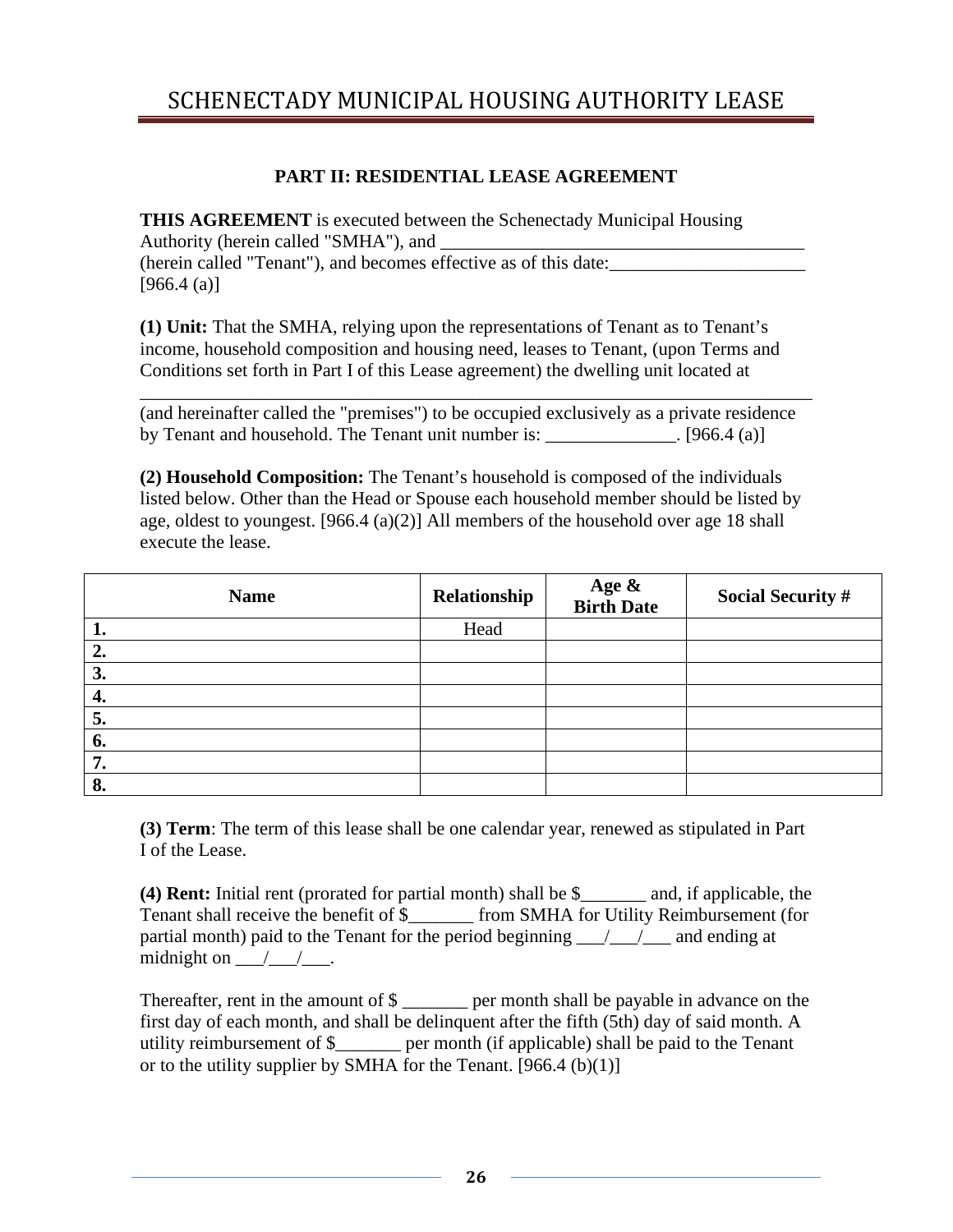$\Box$  This is the flat rent for the Premises.

 $\Box$  This rent is based on the income and other information reported by the Resident.

 $\Box$  This rent is the Minimum Rent of \$50.

**(5) Anniversary Date:** Annual rent and family composition redetermination will be effective on Tenant's Anniversary Date. The Anniversary Date is the first calendar day of the month in which this Lease became effective, per the effective date listed in Part II of this Lease. (Example: If the Lease effective date is December 9, 2009: Anniversary Date is December 1; annual rent adjustment will be effective on December 1.)

**(6) Utilities and Appliances:** SMHA-Supplied Utilities [966.4 (b)(1)] If indicated by an (X) below, SMHA provides the indicated utility as part of the rent for the premises:  $(X)$  Electricity (X) Natural Gas (X) Heating Fuel (X) Water (X) Sewerage ()Other:

If indicated by an (X) below, SMHA shall provide the following appliances for the premises: (X ) Cooking Range (X ) Refrigerator

**(7) Utility Allowances:** Tenant-Paid Utilities [5.632] If indicated by an (X) below, SMHA shall provide Tenant with a Utility Allowance in the monthly amount totaling \$\_\_\_\_\_\_\_ for the following utilities paid directly by the Tenant to the Utility supplier:  $(X)$  Electricity  $(X)$  Gas  $(X)$  Heat ( ) Water ( ) Sewerage ( ) Trash removal ( ) Tenantsupplied cooking range ( ) Tenant-supplied refrigerator

**(8) Charges for Excess Appliances** (Not applicable to Tenants who pay utilities directly to utility supplier.) Charges for excess appliances are due per the following: [966.4(b)(2)]

Air Conditioners: An additional charge of \$20 per month per A/C unit will be payable **for each month of occupancy** that an air conditioner is installed in a window in the premises. (Window mount or window exhaust air conditioners may be installed only during the period of June 1 through September 30. Window mount or window exhaust air conditioners installed during the period October 1 through May 31 may be removed by SMHA personnel, at which time a charge of \$20 per air conditioner removed will be assessed on Tenant. If a doctor provides a prescription that Tenant requires an air conditioner during the restricted months, an air conditioner will be allowed, and a \$20 per month charge will be assessed for each month the air conditioner is installed.)

Other Appliances: an additional charge of \$10.00 per month will be assessed for each month of occupancy for each excess appliance on the premises: \$10.00 - Freezer \$10.00 - Extra Refrigerator \$10.00 - Clothes Washer \$10.00 - Clothes Dryer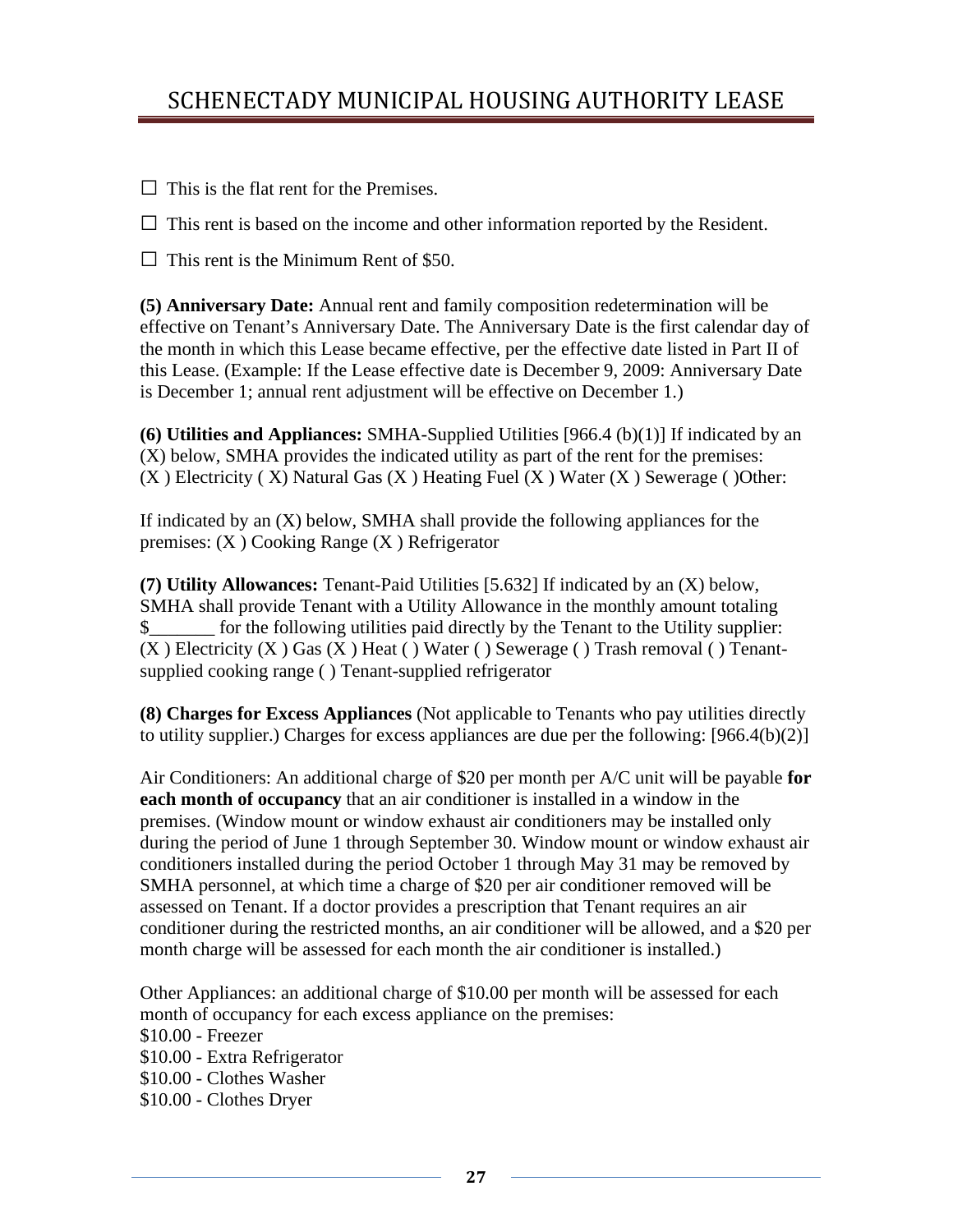**(9) Security Deposit**: Tenant agrees to pay as a security deposit. See Part I of this lease for information on treatment of the Security Deposit. [966.3 (b)(5)]

**(10) Lead Safety:** The SMHA shall provide Tenant with a Lead Hazard Information Pamphlet, and a Lead Disclosure Addendum will be included as an attachment to the lease.

#### **(11**) **THE LEASED PREMISES IS NOT SERVICED BY A MAINTAINED AND OPERATIVE SPRINKLER SYSTEM.** Common areas may have sprinkler systems that are serviced and inspected annually.

**(12) Execution:** By Tenant's signature below, Tenant and household agree to the terms and conditions of Part I and II of this lease and all additional documents made a part of the lease by reference.

By the signature(s) below I/we also acknowledge that the Provisions of Part I of this Lease Agreement have been received and thoroughly explained to me/us.

| TENANT:<br><u> 1980 - Jan James Santan, masjid a shekara ta 1980 a shekara ta 1980 a shekara ta 1980 a shekara ta 1981 a she</u> | DATE: |
|----------------------------------------------------------------------------------------------------------------------------------|-------|
| <b>CO-TENANT:</b>                                                                                                                | DATE: |
| <b>CO-TENANT:</b>                                                                                                                | DATE: |
| <b>CO-TENANT:</b>                                                                                                                | DATE: |
| <b>SMHA REPRESENTATIVE:</b>                                                                                                      | DATE: |
| WITNESS:                                                                                                                         | DATE: |

# **TENANT'S CERTIFICATION**

I, \_\_\_\_\_\_\_\_\_\_\_\_\_\_\_\_\_\_\_\_\_\_\_\_hereby certify that I, and other members of my Household, have not committed any fraud in connection with any federal housing assistance program, unless such fraud was fully disclosed to SMHA before execution of the lease, or before SMHA approval for occupancy of the unit by the Household member, as indicated in a signed statement provided by me.

I further certify that all information or documentation submitted by myself or other Household members to SMHA in connection with any federal housing assistance program (before and during the lease term) are true and complete to the best of my knowledge and belief.

\_\_\_\_\_\_\_\_\_\_\_\_\_\_\_\_\_\_\_\_\_\_\_\_\_\_\_\_\_\_\_\_\_\_\_\_\_\_\_\_\_\_\_\_\_\_\_\_\_\_ \_\_\_\_\_\_\_\_\_\_\_

Tenant's Signature Date Date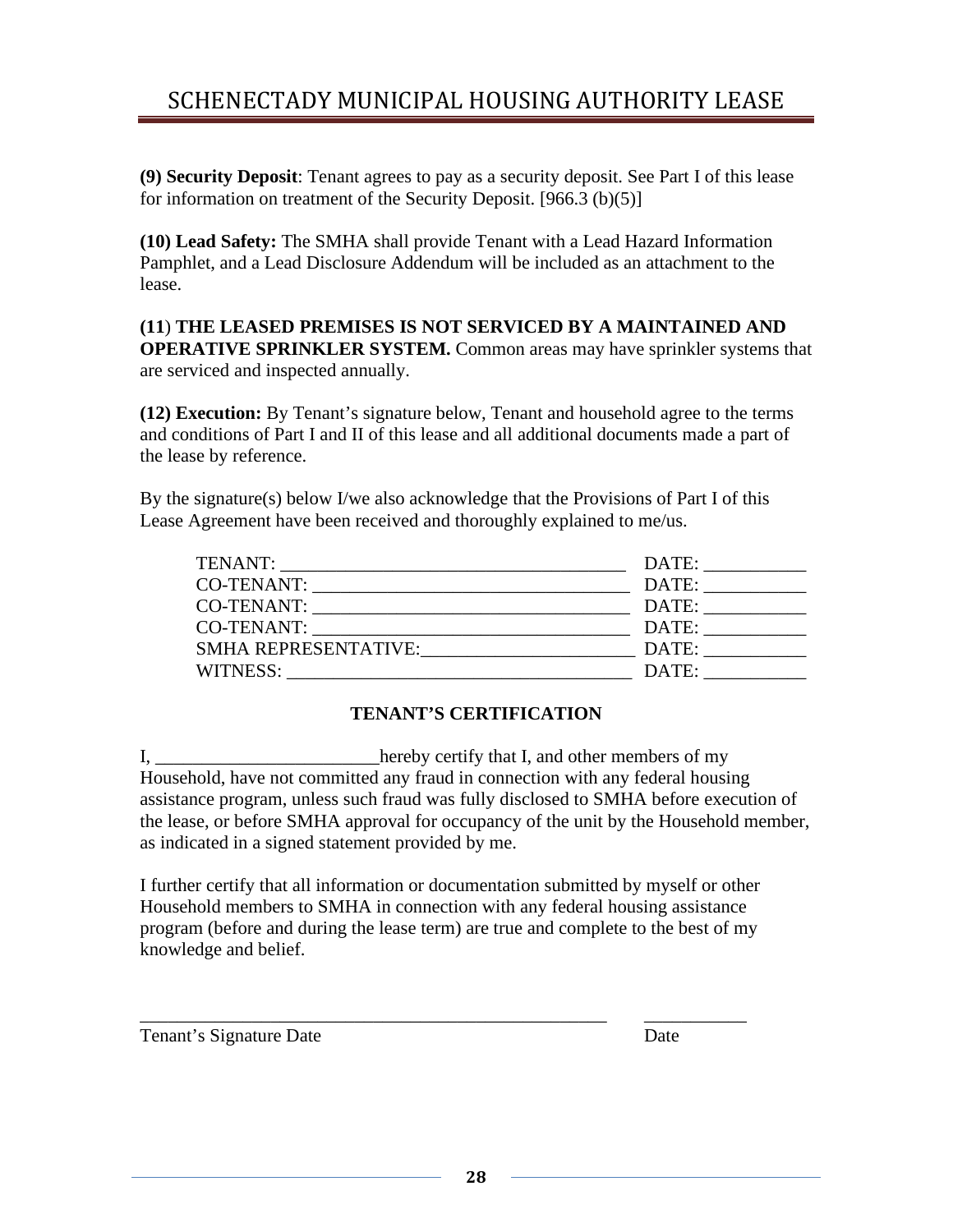#### **ATTACHMENTS:**

This Lease consists of Part I and Part II, and the following list of attachments that are made a part of the lease by reference. By executing this Lease Tenant certifies receipt of all the attachments listed below. Any attachment may be modified from time to time by SMHA provided that SMHA shall give at least 30-day written notice to each affected Tenant setting forth the proposed modification, the reasons thereof, and providing the Tenant an opportunity to present written comments which shall be taken into consideration by SMHA prior to the proposed modification becoming effective. A copy of such notice shall be: (a) Delivered directly or mailed to each Tenant; or (b) Posted in at least three (3) conspicuous places within each structure or building in which the affected dwelling units are located, as well as in a conspicuous place at the project office, if any, or if none, a similar central business location within the project. [24CFR966.5]

Lease Attachment 1: Public Housing Grievance Procedure Lease Attachment 2: Community Service and Self-Sufficiency Policy Lease Attachment 3: Pet Ownership Policy Lease Attachment 4: Special Charges to Tenants for Repair of Damages Lease Attachment 5: Violence Against Women Act Policy (VAWA) Lease Attachment 6: Tenant Handbook

Lease Addendum 1: Smoke Free Policy and Lease Addendum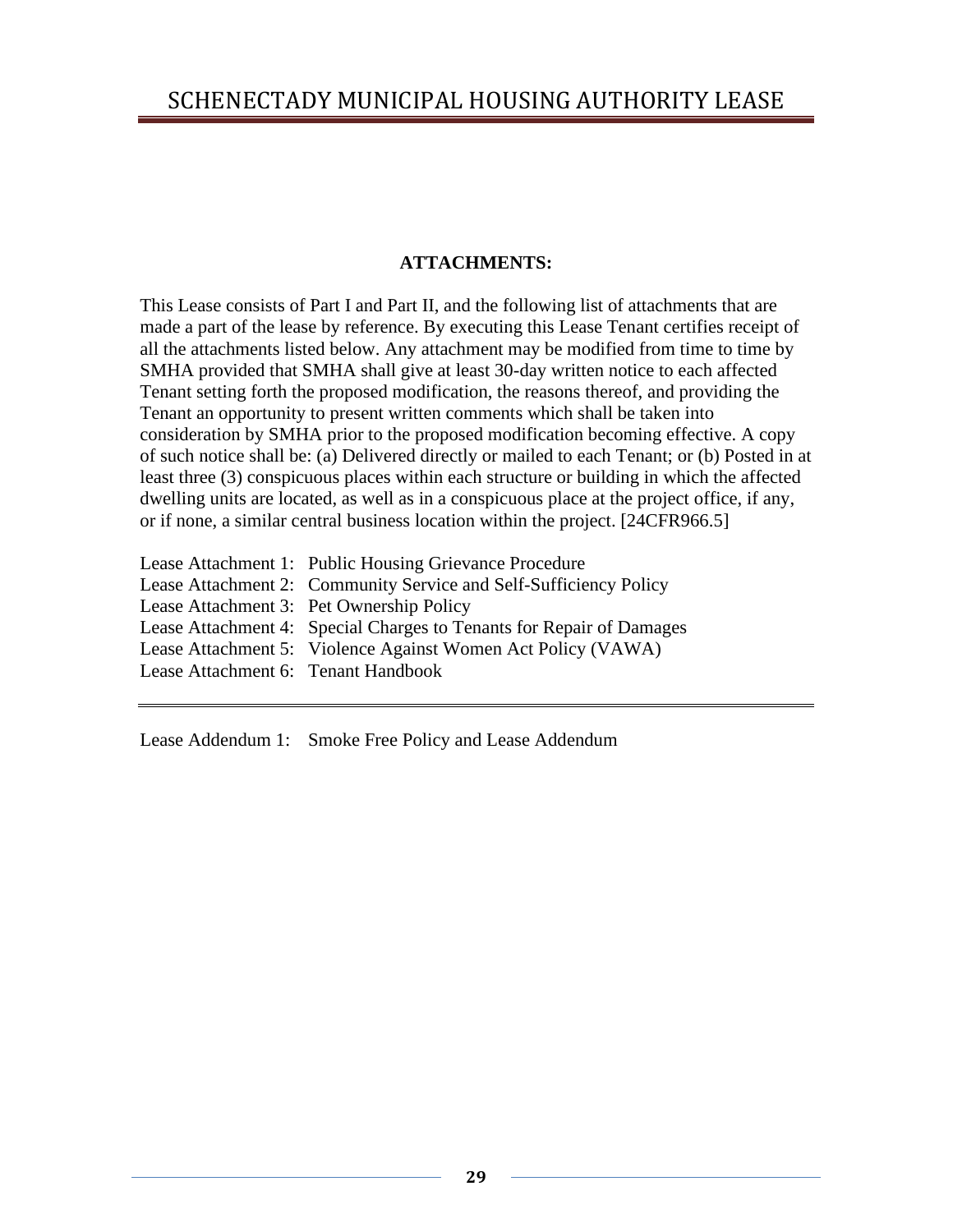#### **Lease Attachment 1 Public Housing Grievance Procedure**

#### **I. Definitions applicable to the grievance procedure: (§ 966.53)**

- A. Grievance: Any dispute a Tenant may have with respect to SMHA action or failure to act in accordance with the individual Tenant's lease or SMHA regulations that adversely affects the individual Tenant's rights, duties, welfare or status.
- B. Complainant: Any Tenant (as defined below) whose grievance is presented to the SMHA (at the central office or the development office) in accordance with the requirements presented in this procedure.
- C. Elements of due process: An eviction action or a termination of tenancy in a State or local court in which the following procedural safeguards are required:
	- 1. Adequate notice to the Tenant of the grounds for terminating the tenancy and for eviction;
	- 2. Right of the Tenant to be represented by counsel;
	- 3. Opportunity for the Tenant to refute the evidence presented by the SMHA, including the right to confront and cross examine witnesses and to present any affirmative legal or equitable defense which the Tenant may have;
	- 4. A decision on the merits of the case.
- D. Hearing Officer: A person selected in accordance with and this procedure to hear grievances and render a decision with respect thereto.
- E. Hearing Panel: A three member panel selected in accordance with and this procedure to hear grievances and render a decision with respect thereto.
- F. Tenant: The adult person (or persons other than a Live-in aide): (1) Who resides in the unit, and who executed the lease with the SMHA as lessee of the dwelling unit, or, if no such person now resides in the unit, (2) Who resides in the unit, and who is the remaining head of the household of the Tenant family residing in the dwelling unit.
- G. Resident Organization: An organization of residents, which also may include a resident management corporation.

# **II. Applicability of this grievance procedure (966.51)**

In accordance with the applicable Federal regulations **(24 CFR § 966.50)** this grievance procedure shall be applicable to all individual grievances (as defined in Section I above) between Tenant and the SMHA with the following exceptions: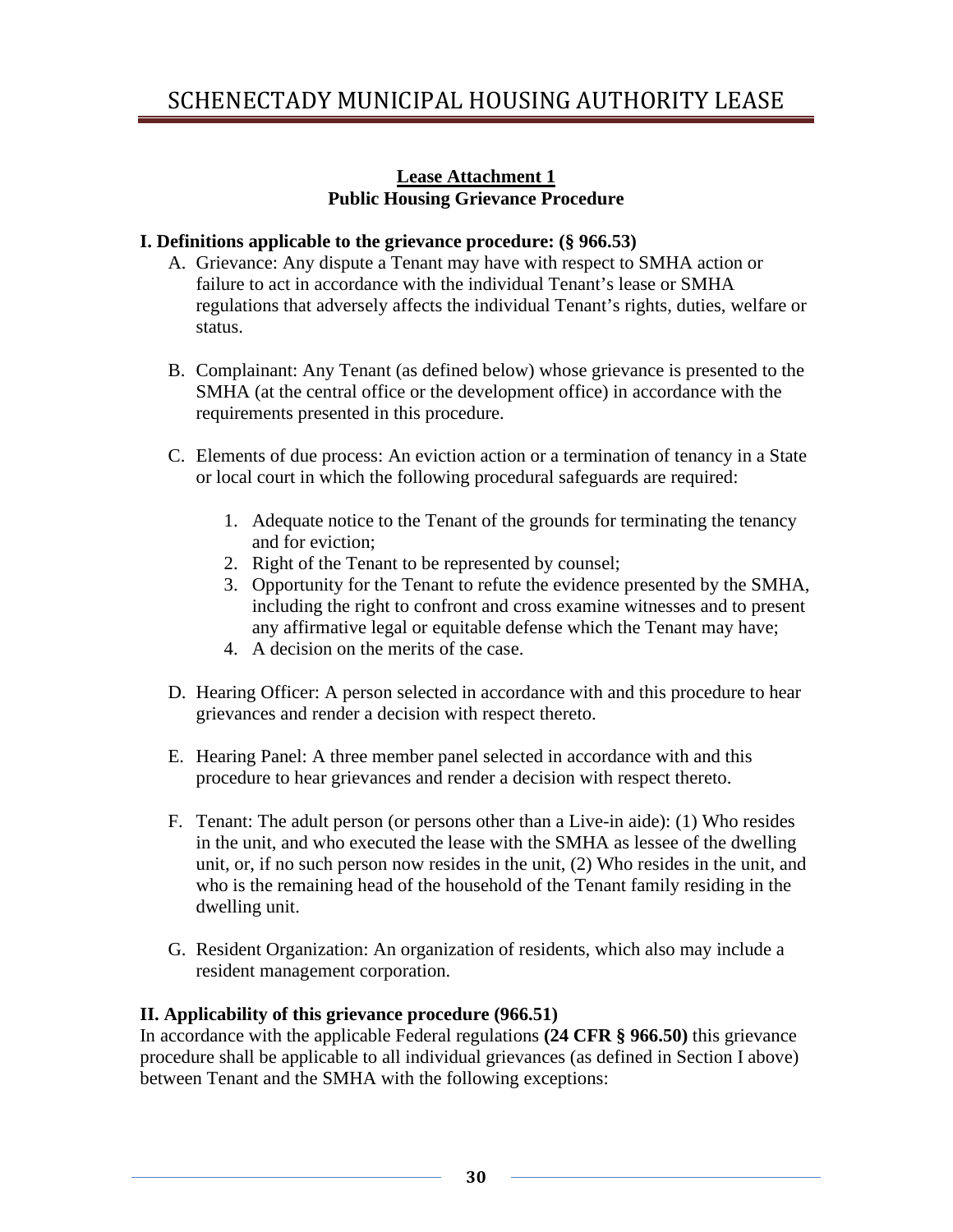- A. The SMHA grievance procedure shall not be applicable to disputes between Tenants not involving the SMHA or to class grievances. The grievance procedure is not intended as a forum for initiating or negotiating policy changes between a group or groups of Tenants and the SMHA's Board of Commissioners.
- B. Any grievance concerning a termination of tenancy or eviction that involves:
	- a. Any criminal activity that threatens the health, safety or right to peaceful enjoyment of SMHA's public housing premises of other residents or employees of SMHA;
	- b. Any violent or drug related criminal activity on or off SMHA's public housing premises; or
	- c. Any criminal activity that resulted in felony conviction of a household member.

This grievance procedure is incorporated by reference in all Tenant dwelling leases and will be furnished to each Tenant and all resident organizations.

Any changes proposed in this grievance procedure must provide for at least 30 days notice to Tenants and Resident Organizations, setting forth the proposed changes and providing an opportunity to present written comments. Comments submitted shall be considered by the SMHA before any revisions are made to the grievance procedure.

# **III. Informal settlement of a grievance [966.54]**

Any grievance must be personally presented, either orally or in writing, to the SMHA's central office or the management office of the development in which the complainant resides **within ten days after the grievable event.** 

Grievances related to complaints about operational matters that are received by the SMHA's central office will be referred to the person responsible for the management of the development in which the complainant resides. Grievances involving complaints related to discrimination, harassment, or disability rights will be referred to the Executive Director.

As soon as the grievance is received, it will be reviewed by the management office of the development to be certain that neither of the exclusions in paragraphs II.A or II.B above applies to the grievance. Should one of the exclusions apply, the complainant will be notified in writing that the matter raised is not subject to the SMHA's grievance procedure, with the reason thereof.

If neither of the exclusions cited above apply, the complainant will be contacted within ten working days to arrange a mutually convenient time to meet so the grievance may be discussed informally and settled without a formal grievance hearing. At the informal hearing the complainant will present the grievance and the Executive Director or designee or the person in charge of the management office will attempt to settle the grievance to the satisfaction of both parties.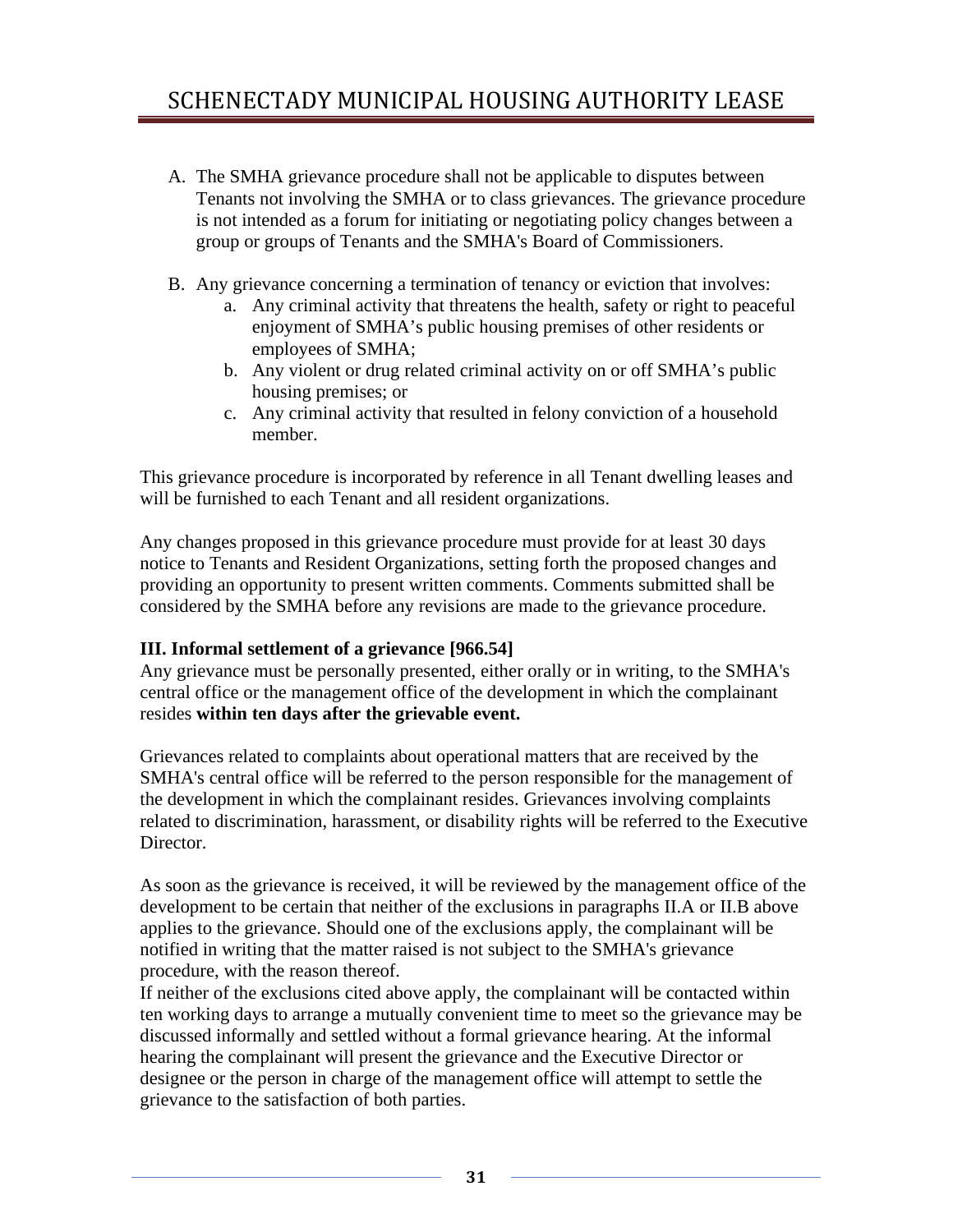Following the informal discussion, the SMHA shall prepare and either hand deliver or mail to Tenant a summary of the discussion that must specify the names of the participants, the dates of meeting, the nature of the proposed disposition of the complaint and the specific reasons thereof, and shall specify the procedures by which a formal hearing under this procedure may be obtained if the complainant is not satisfied. A copy of this summary shall also be placed in Tenant's file. A receipt signed by the complainant or a return receipt for delivery of certified mail, whether or not signed, will be sufficient proof of time of delivery for the summary of the informal discussion.

#### **IV. Formal Grievance Hearing**

If the complainant is dissatisfied with the settlement arrived at in the informal hearing, the complainant must submit a written request for a formal grievance hearing to the management office of the development where Tenant resides **no later than five working days after the summary of the informal hearing is received.**

The written request shall specify:

The reasons for the grievance; The action of relief sought from the SMHA; and Several dates and times when the complainant can attend a grievance hearing.

If the complainant requests a hearing in a timely manner, SMHA shall schedule a hearing on the grievance at the earliest time possible for the complainant, SMHA and the hearing officer or hearing panel. The hearing shall be scheduled promptly for a time and place reasonably convenient to both the complainant and SMHA. A written notification specifying the time, place and the procedures governing the hearing shall be delivered to the complainant and the appropriate SMHA official.

If the complainant fails to request a hearing within five working days after receiving the summary of the informal hearing, the SMHA's decision rendered at the informal hearing becomes final and the SMHA is not obligated to offer the complainant a formal hearing unless the complainant can show good cause why he failed to proceed in accordance with this procedure.

Failure to request a grievance hearing does not affect the complainant's right to contest the SMHA's decision in a court hearing.

#### **V. Selecting the Hearing Officer or Hearing Panel**

A grievance hearing shall be conducted by an impartial person or persons appointed by the SMHA after consultation with the SMHA Resident Advisory Board ("SMHA RAB"), as described below:

A. The SMHA Executive Director or Designee shall nominate a slate of impartial persons to sit as hearing officers or hearing panel members.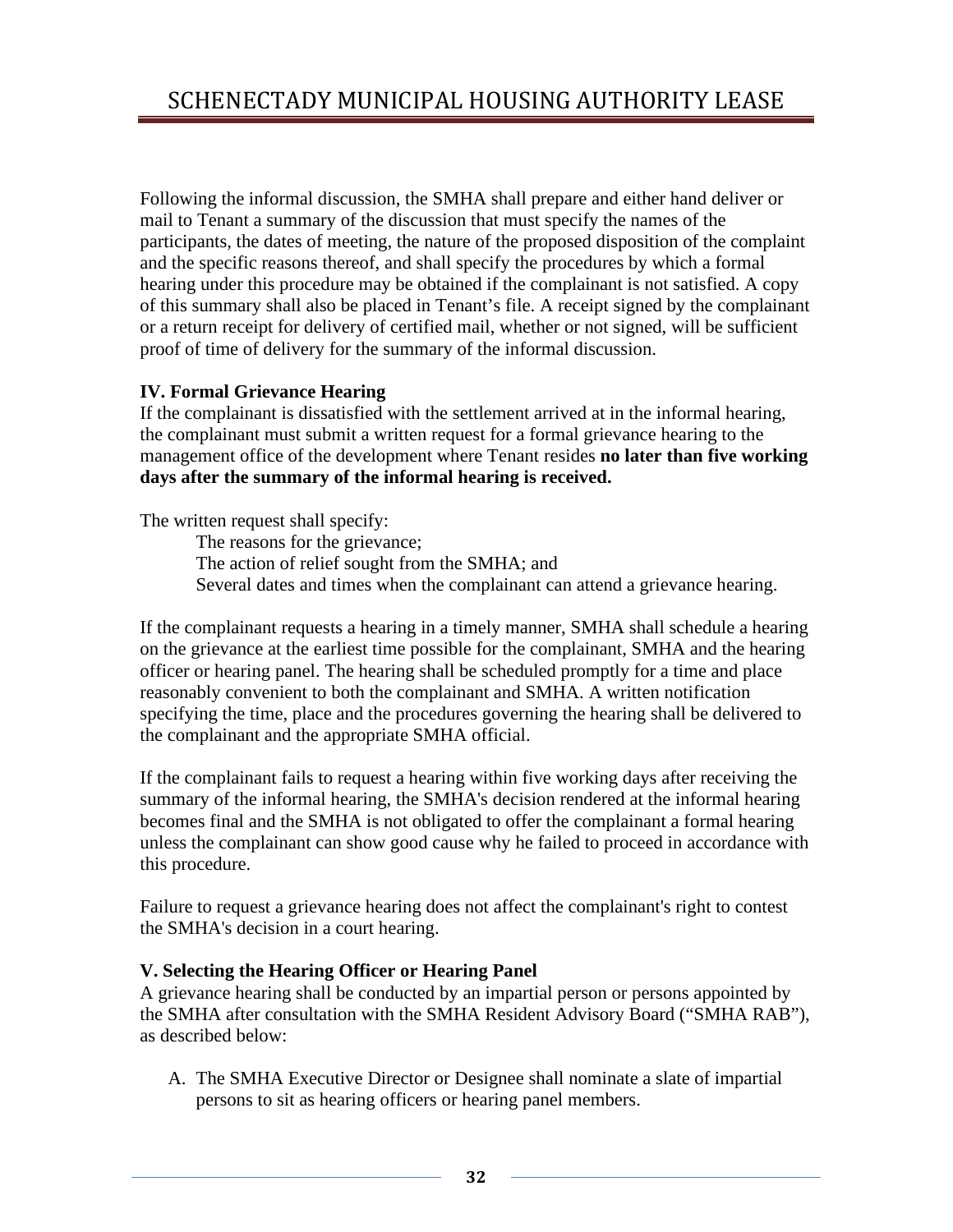The SMHA Executive Director or Designee will check with each nominee to determine whether there is an interest in serving as a hearing officer or panel member, whether the nominee feels fully capable of impartiality, whether the nominee can serve without compensation, and what limitations on the nominee's time would affect such service.

Nominees will be informed that they will be expected to disqualify themselves from hearing grievances that involve personal friends, other residents of developments in which they work or reside, or grievances in which they have some personal interest.

Nominees who are not interested in serving as hearing officers or whose time is too limited to make service practical will be withdrawn and other names will be substituted.

- B. A slate of potential hearing officers or hearing panel members nominated by the SMHA shall be submitted to the SMHA RAB. Written comments from the SMHA RAB shall be considered by the SMHA before the nominees are appointed as hearing officers or panel members.
- **C.** When the comments from SMHA RAB have been received and considered, the nominees will be informed that they are the SMHA's official grievance hearing committee. SMHA will subsequently contact committee members in random order to request their participation as hearing panel members or hearing officers.

#### **VI. Escrow deposit required for a hearing involving rent**

Before a hearing is scheduled in any grievance involving the amount of rent which the SMHA claims is due under this lease, the complainant shall pay to the SMHA an amount equal to the rent due and payable as of the first of the month preceding the month in which the act or failure to act took place. The complainant shall, thereafter, deposit the same amount of the monthly rent in an SMHA escrow account monthly until the complaint is resolved by decision of the hearing officer or hearing panel.

This requirement will not be waived by the SMHA unless the complainant is paying minimum rent and the grievance is based on a request for a hardship exemption or the Tenant's welfare benefits have been reduced for welfare fraud or failure to comply with economic self sufficiency requirements. **In these cases only**, rent need not be escrowed.

#### **VII. Scheduling hearings**

When a complainant submits a timely request for a grievance hearing, the SMHA will immediately contact hearing panel members or hearing officers in random order to request their participation until one is available on the date and at the time arranged.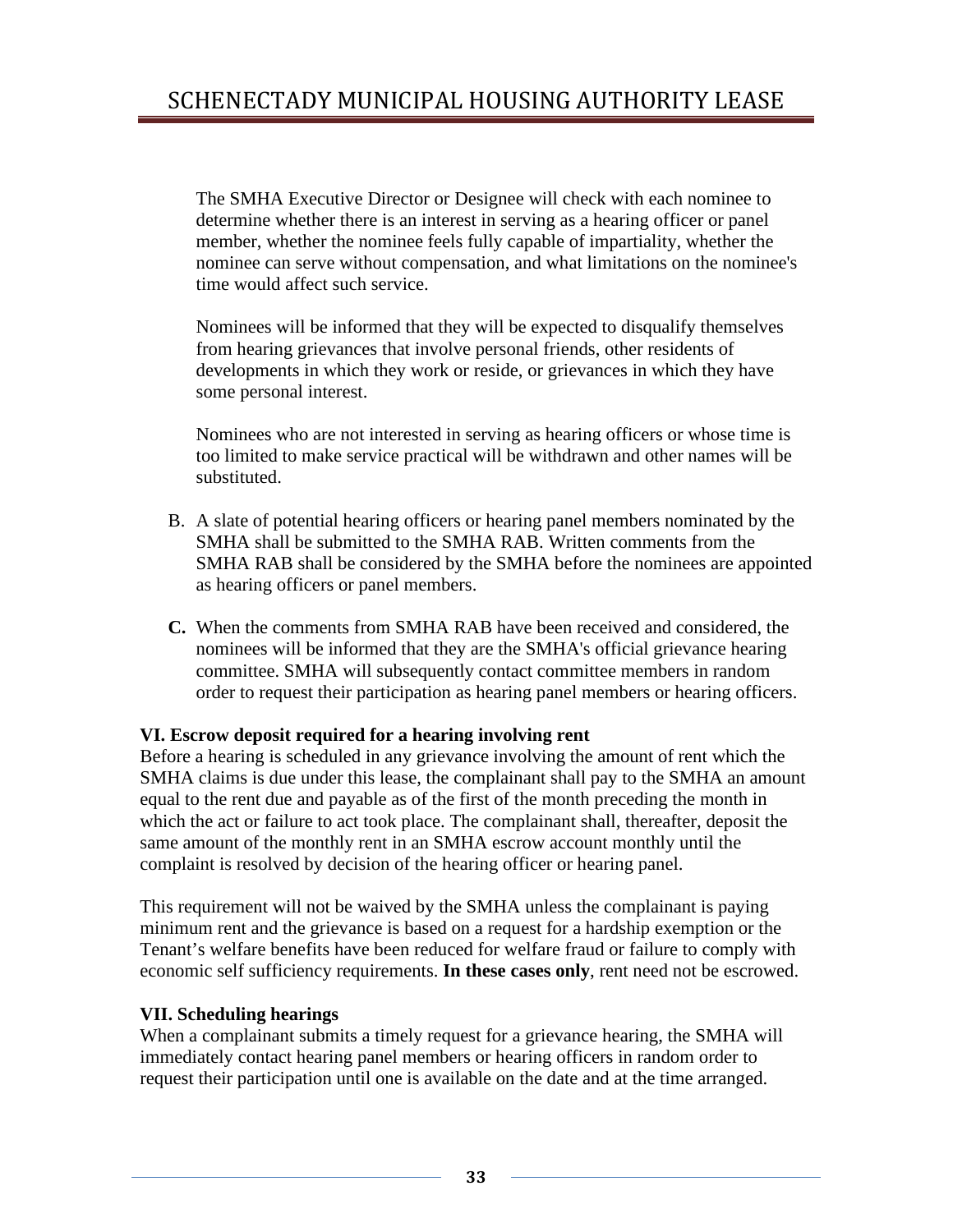Once the hearing panel or hearing officer have agreed upon the hearing date and time, the complainant, the manager of the development in which the complainant resides, and hearing panel members or officer shall be notified in writing. Notice to the complainant shall be in writing, either personally delivered to complainant or sent by mail, return receipt requested.

The written notice will specify the time, place and procedures governing the hearing.

#### **VIII. Procedures governing the hearing [966.56]**

The hearing shall be held before a hearing panel or hearing officer. The complainant shall be afforded a fair hearing, which shall include:

- A. The opportunity to examine before the hearing any SMHA documents, including records and regulations, that are directly relevant to the hearing. The Tenant shall be allowed to copy any such document at the Tenant's expense. If the SMHA does not make the documents available for examination upon request by the complainant, the SMHA may not rely on such documents at the grievance hearing.
- B. The right to be represented by counsel or other person chosen as the Tenant's representative and to have such person make statements on the Tenant's behalf.
- C. The right to a private hearing unless the complainant requests a public hearing.
- D. The right to present evidence and arguments in support of the Tenant's complaint to controvert evidence relied on by the SMHA or project management, and to confront and cross examine all witnesses upon whose testimony or information the SMHA or project management relies; and
- E. A decision based solely and exclusively upon the facts presented at the hearing.

At the hearing, the complainant must first make a showing of an entitlement to the relief sought and, thereafter, the SMHA must sustain the burden of justifying the SMHA action or failure to act against which the complaint is directed.

The hearing shall be conducted informally by the hearing panel or officer. Oral or documentary evidence pertinent to the facts and issues raised by the complaint may be received without regard to admissibility under the rules of evidence applicable to judicial proceedings.

The hearing panel or officer shall require the SMHA, the complainant, counsel and other participants or spectators to conduct themselves in an orderly fashion. Failure to comply with the directions of the hearing panel or officer to obtain order may result in exclusion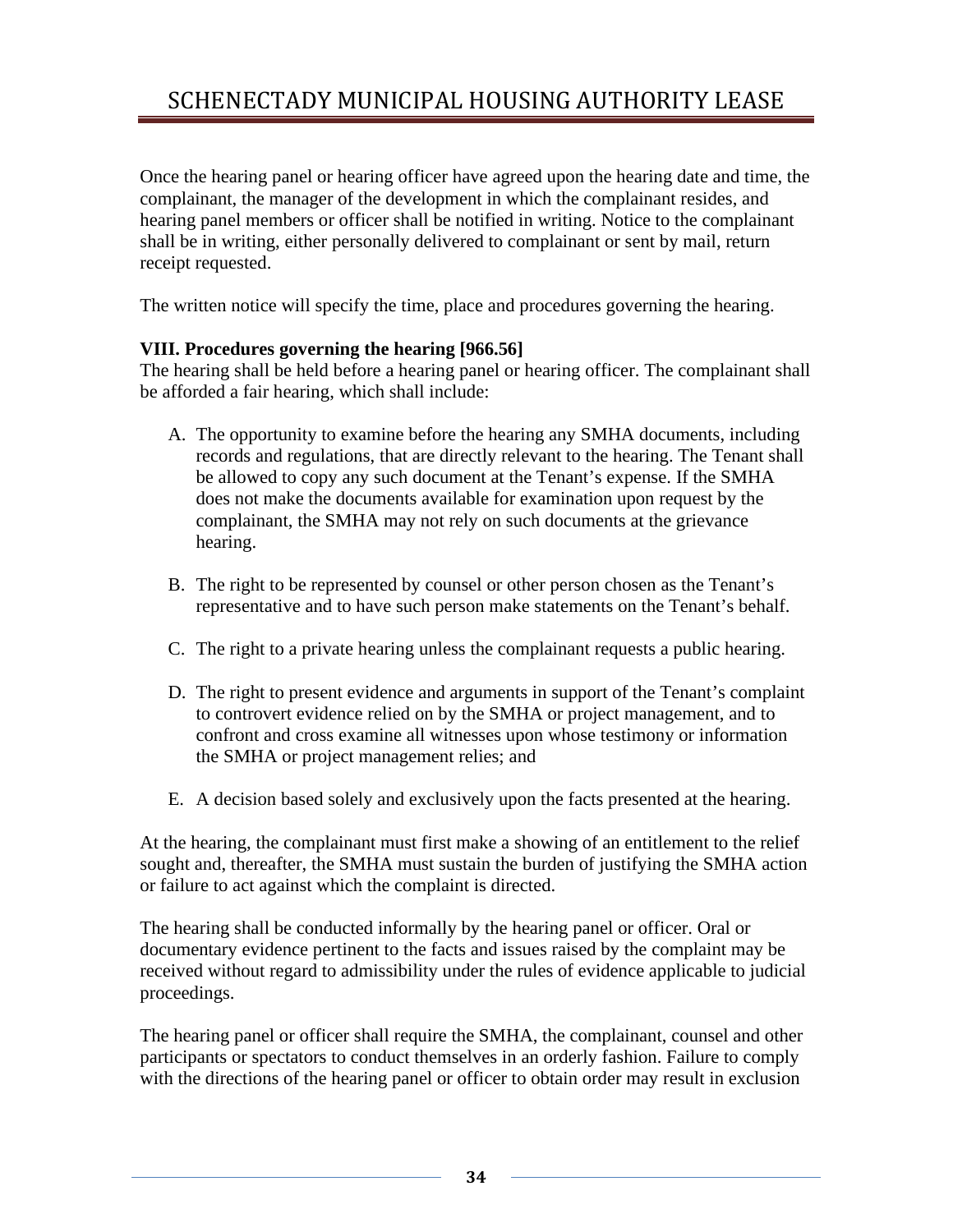from the proceedings or in a decision adverse to the interests of the disorderly party and granting or denial of the relief sought, as appropriate.

The complainant or the SMHA may arrange in advance, at expense of the party making the arrangement, for a transcript of the hearing. Any interested party may purchase a copy of such transcript.

The SMHA must provide reasonable accommodation for persons with disabilities to participate in the hearing. Reasonable accommodation may include qualified sign language interpreters, readers, accessible locations, or attendants. If the Tenant is visually impaired, any notice to the Tenant which is required under this procedure must be in an accessible format.

If a hearing panel member or officer fails to disqualify himself/herself as required in Section V.A, the SMHA may remove the panel member or officer from the hearing committee, invalidate the results of the hearing and schedule a new hearing with a new hearing panel or officer.

#### **IX. Failure to appear at the hearing**

If the complainant or the SMHA fails to appear at the scheduled hearing, the hearing panel or officer may make a determination to postpone the hearing **for not to exceed five business days,** or may make a determination that the party has waived has right to a hearing.

Both the complainant and the SMHA shall be notified of the determination by the hearing panel or officer; provided, that a determination that the complainant has waived his right to a hearing shall not constitute a waiver of any right the complainant may have to contest the SMHA's disposition of the grievance in court.

#### **X. Decision of the hearing panel or officer [966.57]**

The hearing panel or officer shall prepare a written decision, together with the reasons for the decision a reasonable time after the hearing. A copy of the decision shall be sent to the complainant and the SMHA.

The SMHA shall retain a copy of the decision in the Tenant's folder. SMHA will maintain a log of all hearing officer decisions and make that log available upon request of the hearing officer, a prospective complainant, or a prospective complainant's representative.

The decision of the hearing panel or officer shall be binding on the SMHA, which shall take all actions, or refrain from any actions, necessary to carry out the decision unless the SMHA's Board of Commissioners determines, and promptly notifies the complainant of its determination that: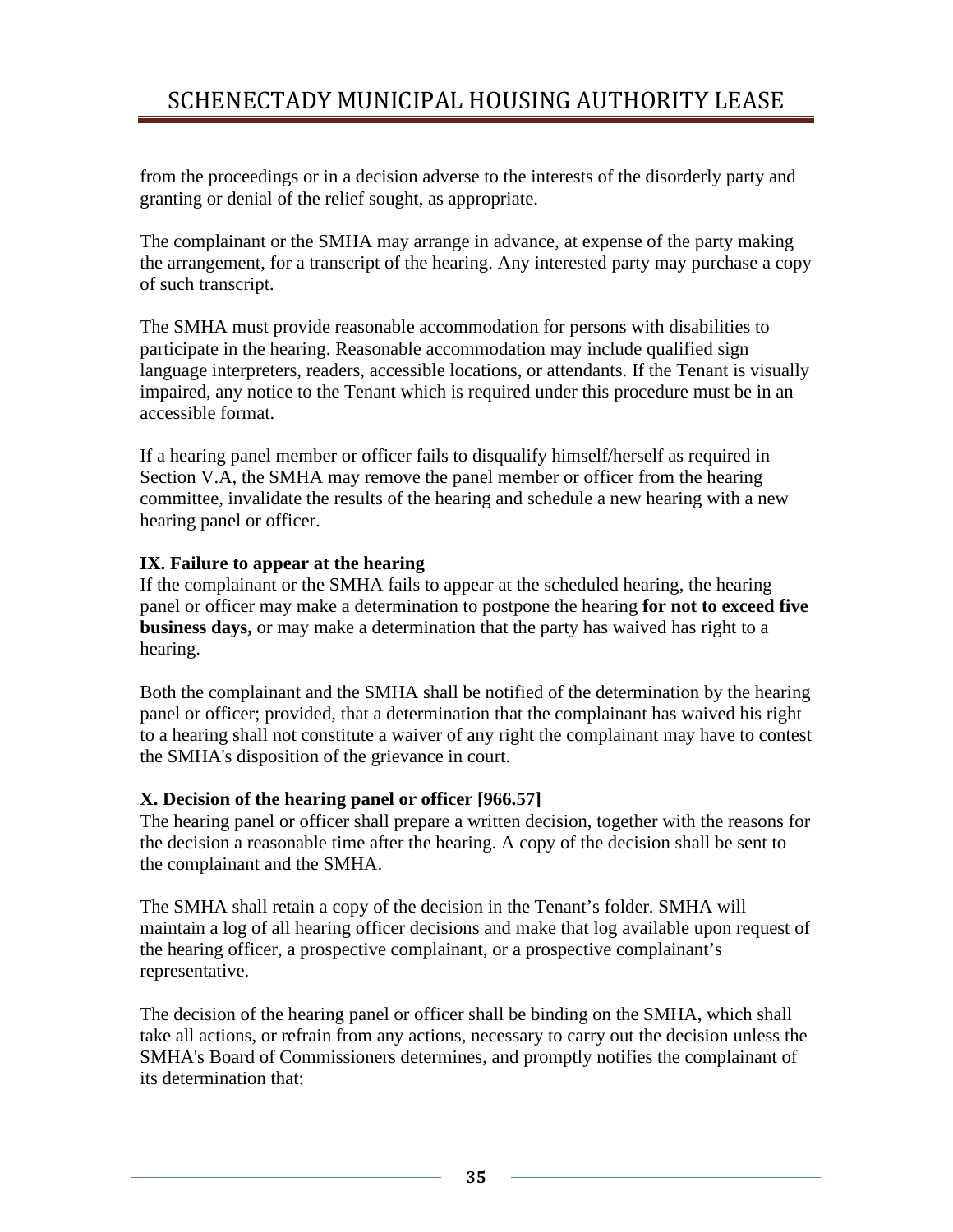A. The grievance does not concern SMHA action or failure to act in accordance with or involving the complainant's lease or SMHA regulations, which adversely affect the complainant's rights, duties, welfare or status.

B. The decision of the hearing panel or officer is contrary to applicable Federal, State or local law, HUD regulations, or requirements of the annual contributions contract between HUD and the SMHA.

C. A decision by the hearing panel or officer or Board of Commissioners in favor of the SMHA or which denies the relief requested by the complainant in whole or in part shall not constitute a waiver of, nor affect in any way, the rights of the complainant to a trial or judicial review in any court proceedings which may be brought in the matter later.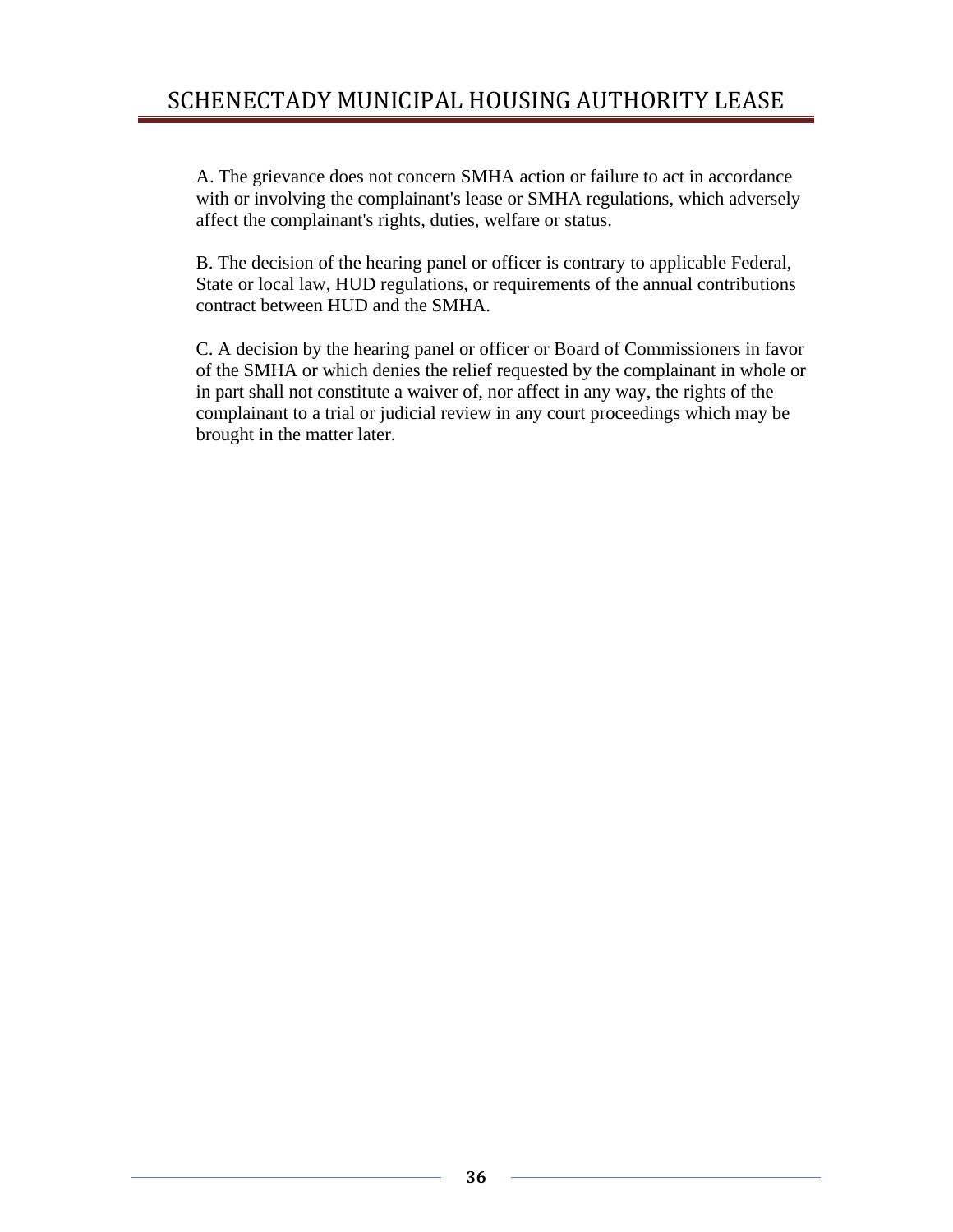### **Lease Attachment 2 Community Service and Self Sufficiency Policy**

### **INTRODUCTION**

The Quality Housing and Work Responsibility Act of 1998, as amended, mandates that every non-exempt adult resident of public housing is required to perform eight (8) hours of community service each month or participate in a self-sufficiency program for at least eight (8) hours each month or a combination of the two totaling at least eight (8) hours each month. The required community service or self-sufficiency activity may be completed at 8 hours each month or may be aggregated across a year. Any blocking of hours is acceptable as long as 96 hours is completed by each annual certification. These requirements will be referred to as CSSR in the policy (Community Service and Self-Sufficiency Requirements).

### **A.** EXEMPT RESIDENTS

Residents exempt from the requirement are those who are:

- 1. 62 years of age or older;
- 2. a) Blind or disabled, as defined under 216(i)(1) or 1614 of the Social Security Act (42 U.S.C. Section 416(i)(1); Section 1382c), and who certify that, because of this disability, he/she is unable to comply with the service provisions of this subpart, or

b) Is a primary caretaker of such individual;

- 3. Engaged in work activities. In order for an individual to be exempt from the CSSR requirement because he/she is "engaged in work activities," the person must be participating, at a minimum of 30 hours per week, in an activity that meets one of the following definitions of "work activity" contained in Section 407(d) of the Social Security Act (42 U.S.C. Section  $607(d)$ :
	- a) Unsubsidized employment;
	- b) Subsidized private-sector employment;
	- c) Subsidized public-sector employment;
	- d) Work experience (including work associated with the refurbishing of publicly assisted housing) if sufficient private sector employment is not available;
	- e) On-the-job-training;
	- f) Job-search;
	- g) Community service programs;
	- h) Vocational educational training (not to exceed 12 months with respect to any individual);
	- i) Job-skills training directly related to employment;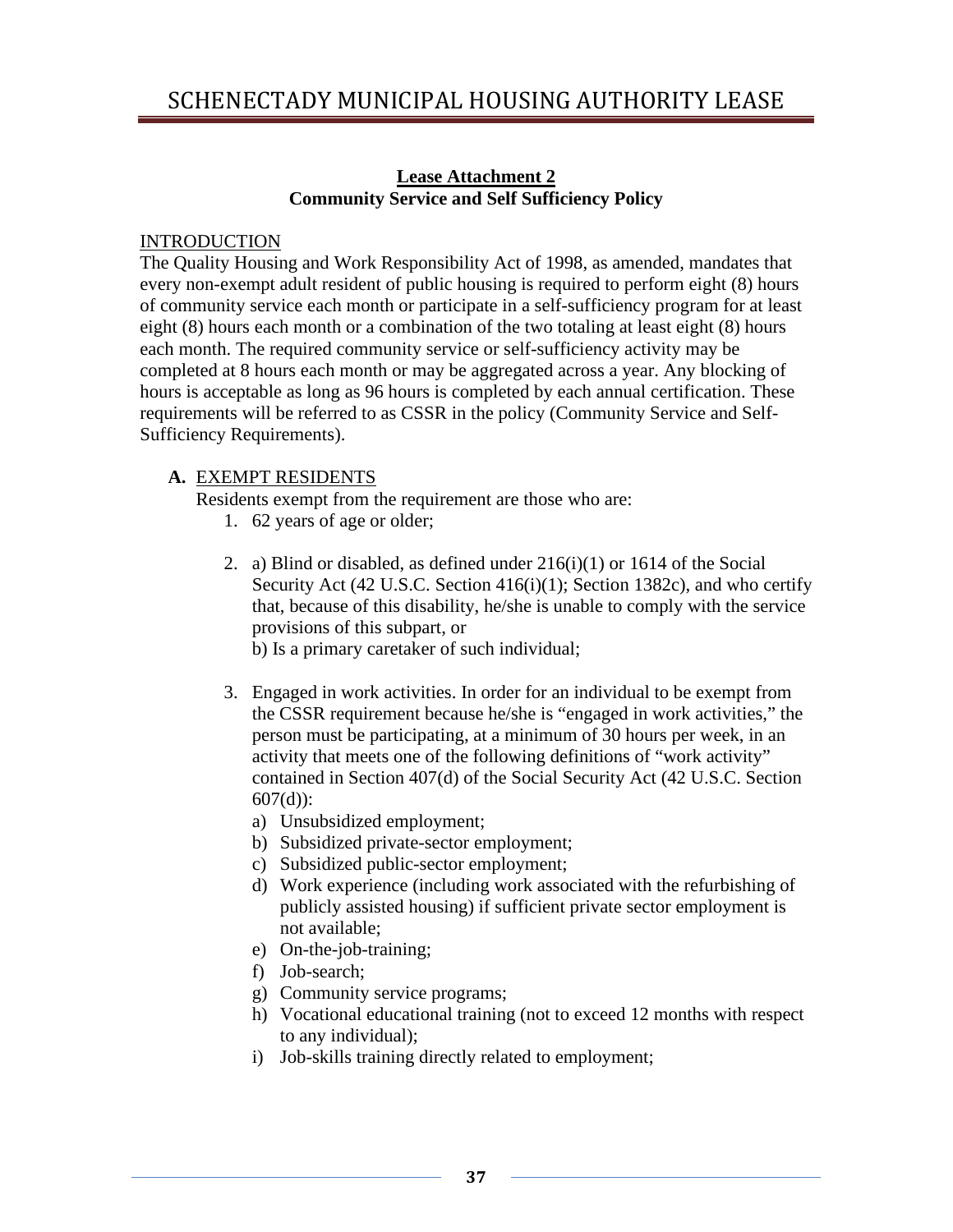- j) Education directly related to employment in the case of a recipient who has not received a high school diploma or a certificate of high school equivalency;
- k) Satisfactory attendance at secondary school or in a course of study leading to a certificate of general equivalency, in the case of a recipient who has not completed secondary school or received such a certificate;
- 4. Able to meet requirements under a State program funded under part A of title IV of the Social Security Act (42 U.S.C. Section 601 et seq.) or under any other welfare program of the State including a State-administered Welfare-to-Work program; or,
- 5. A member of a family receiving assistance, benefits, or services under a State program funded under part A of title IV of the Social Security Act (42 U.S.C. Section 601 et seq.), or under any other welfare program of the State, including a State-administered Welfare-to-Work program, and has not been found by the State or other administering entity to be in noncompliance with such a program.
- 6. HUD has determined that the Supplemental Nutrition Assistance Program (SNAP) qualifies as a welfare program of the State. Therefore, if a resident is a member of a family receiving assistance under SNAP, and has been found by the administering State to be in compliance with the program requirements, that resident is exempt from the CSSR.
- B. PROCESS FOR DETERMINING WHICH RESIDENTS ARE EXEMPT In compliance with nondiscriminatory and equal opportunity requirements of Federal, state and local laws, and HUD rules regulating CSSR, SMHA will determine which residents are subject to or exempt from the CSSR.

For each resident whose name appears on the Lease Agreement that is at least eighteen (18) years of age, if a resident claims an exemption from the CSSR, the head of household must show third-party documentation that the resident claiming exemption meets one of the exemption classifications set forth in Section A of this policy. All adult residents not claiming an exemption or who do not have proof that they are exempt will be deemed eligible to perform the CSSR.

For purposes of CSSR exemption, third-party documentation may include, but is not limited to:

- 1. A birth certificate or some other form of government identification;
- 2. Some form of verification of disability as defined under 216 or 1614 under the 1982 Social Security Act and a written certification from the person claiming the disability that because of the disability she or he cannot comply with the CSSR.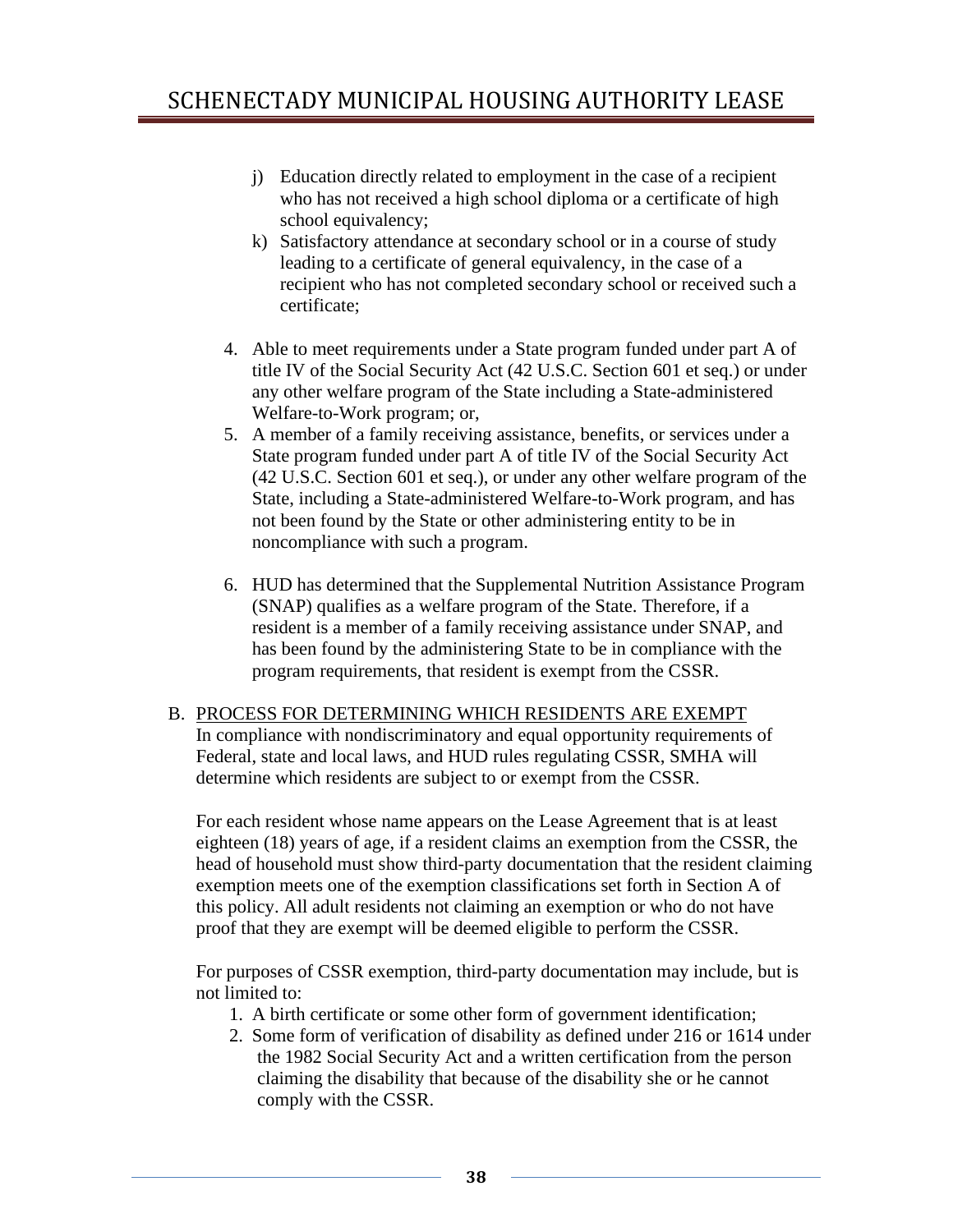- 3. A written certification that the resident is the primary caretaker for a disabled family member and the documents certifying the disability of the family member for whom care is being provided.
- 4. Proof of employment.
- 5. Proof of exemption from having to work under a State program funded under Part A of title IV of the Social Security Act.
- 6. Proof of participation in the State of New York's Welfare to Work program.

SMHA makes the final determination whether to grant an exemption from CSSR. If a Resident does not agree with SMHA's determination, the resident may dispute the decision through SMHA's Grievance Procedure.

C. PROCESS FOR DETERMINING CHANGES TO EXEMPT STATUS When a non-exempt resident becomes exempt, it is his or her responsibility to report this to SMHA and provide third-party documentation. When an exempt Resident becomes non-exempt, he or she shall report this to SMHA within fourteen (14) days.

### D. COMMUNITY SERVICE

Eligible community service activities include, but are not limited to, serving at:

- 1. Local public or nonprofit institutions, such as schools, Head Start Programs, before-or after-school programs, childcare centers, hospitals, clinics, hospices, nursing homes, recreation centers, senior centers, adult daycare programs, homeless shelters, feeding programs, food banks, (distributing either donated or commodity foods), faith based organizations or clothes closets (distributing donated clothing);
- 2. Nonprofit organizations serving SMHA residents or their children, such as: Boy or Girl Scouts, Boys or Girls Club, 4-H Clubs, Police Activities League (PAL), organized children's recreation, mentoring, or education programs, Big Brothers or Big Sisters, Garden Centers, community cleanup programs, beautification programs;
- 3. Programs funded under the Older Americans Act, such as Green Thumb, Service Corps of Retired Executives, senior meals programs, senior centers, Meals on Wheels;
- 4. Public or nonprofit organizations dedicated to seniors, youth, children, residents, citizens, special-needs populations or with missions to enhance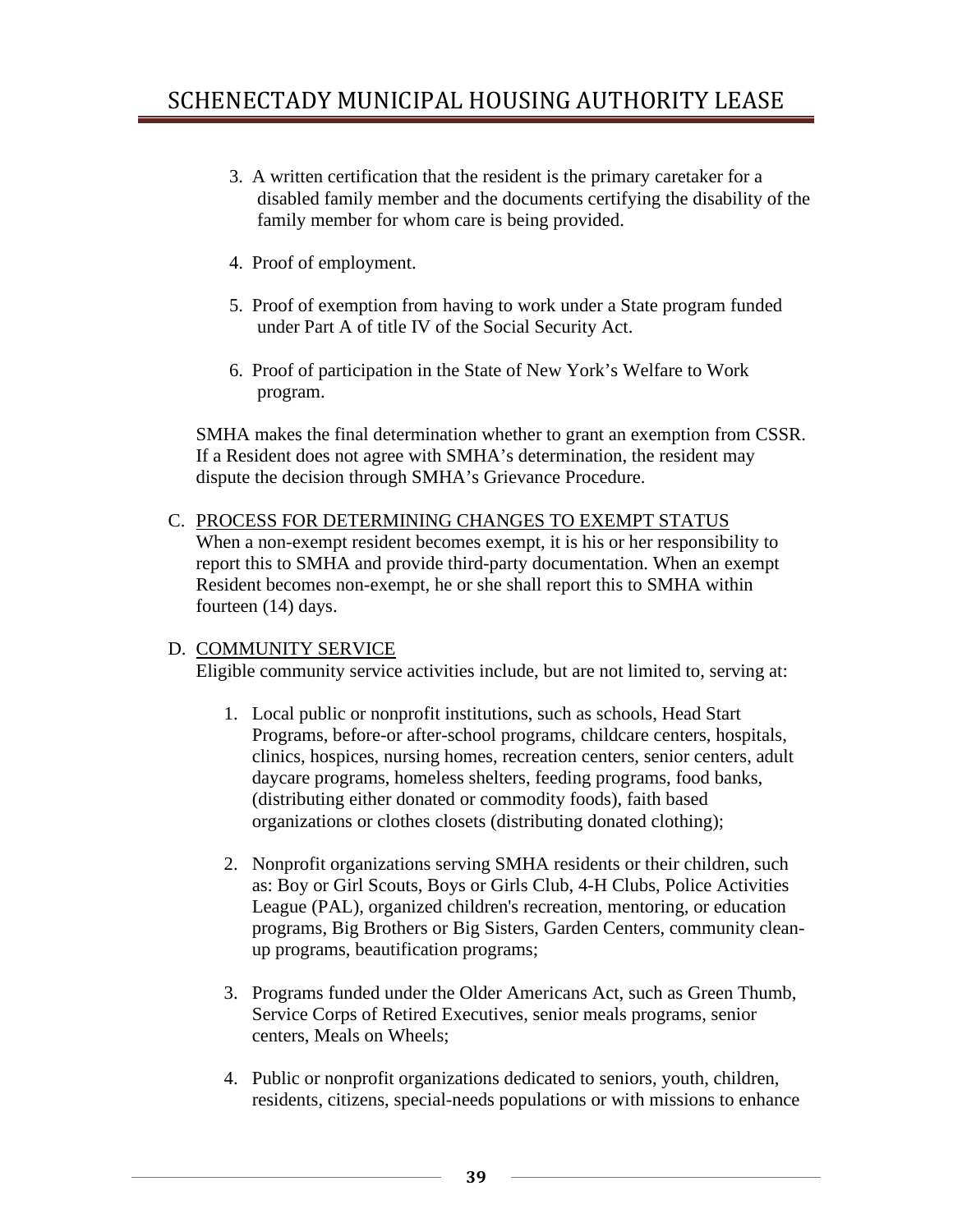the environment, historic resources, cultural identities, neighborhoods or performing arts;

- 5. SMHA housing to improve grounds or provide gardens (so long as such work does not alter SMHA's insurance coverage); or work through resident organizations to help other residents with problems, including serving on the Resident Advisory Board, outreach and assistance with SMHA-run self-sufficiency activities including supporting computer learning centers; and,
- 6. Care for the children of other residents so parents may volunteer.
- 7. Residents may perform community service on SMHA property or with or through SMHA programs to assist with or enhance work done by a SMHA employee.

### E. SELF-SUFFICIENCY

Eligible self-sufficiency activities include, but are not limited to:

- 1. Job readiness or job training while not employed;
- 2. Training programs through local One-Stop Career Centers, Workforce Investment Boards (local entities administered through the U.S. Department of Labor), or other training providers;
- 3. Higher education: Residents who are students of a college or university meet the CSSR requirement as long as their educational activities total at least ninety-six (96) hours per year. Educational activities include class participation in classes, studying, and other activities related to course curriculum while a college student.
- 4. Apprenticeships (formal or informal);
- 5. Substance abuse or mental health counseling;
- 6. Reading, financial and/or computer literacy classes;
- 7. English as a second language and/or English proficiency classes;
- 8. Budgeting and credit counseling.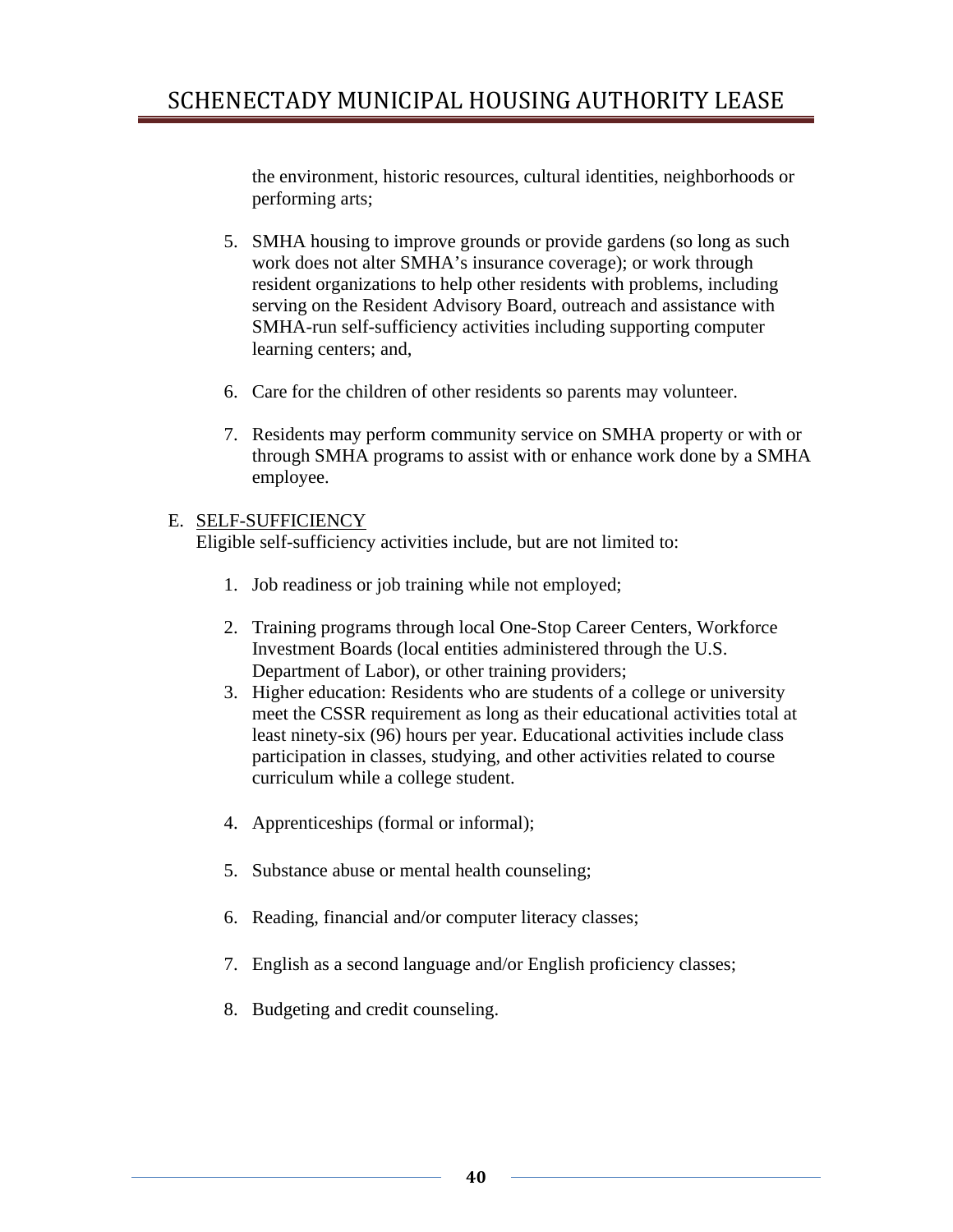### F. THIRD-PARTY VERIFICATION

All residents performing community service activities or who are participating in an economic self-sufficiency program must show written proof, on a standardized form provided by SMHA, of CSSR activities performed over the last twelve (12) months. The standardized form shall have places for signature confirmation by supervisors, instructors, or counselors certifying the number of hours contributed, and must have the certifying official's telephone number. Additional supporting documentation may be requested of the resident to verify CSSR participation or exempt status. Copies of the certification forms and supporting documentation shall be retained in SMHA files.

### G. RESIDENT RESPONSIBILITIES AT LEASE EXECUTION

At lease execution, all adult Residents must:

- 1. Provide documentation, if applicable, that they qualify for an exemption; and,
- 2. Sign a certification that they have received and read the CSSR policy and understand that if they are not exempt, failure to comply with CSSR will result in nonrenewal of their lease, per 24 CFR 966.4(l)(2)(iii)(D).

### H. RESIDENT RESPONSIBILITIES AT REEXAMINATION

No later than thirty (30) days prior to the date of the resident's next annual reexamination of income and family composition, each nonexempt family member must present documentation of activities performed over the previous 12 months, pursuant to Section F, Third-Party Verification.

### I. ANNUAL REVIEW OF CSSR COMPLIANCE

SMHA's annual review to verify CSSR compliance will be conducted at least thirty (30) days before the end of the twelve (12) month Lease Agreement term. SMHA will retain documentation of each non-exempt resident's performance in complying with this policy or, if applicable, exemption status, in the Resident's file.

### J. NON-COMPLIANT RESIDENTS

SMHA annually reviews resident compliance at least thirty (30) days prior to the end of the twelve-month lease. If SMHA finds a resident is noncompliant with CSSR, then written notice from SMHA to the resident shall state:

- 1. Briefly describe the finding of non-compliance with CSSR.
- 2. State that SMHA will not renew the resident's Lease Agreement at the end of the twelve (12) month Lease Agreement term unless:
	- (a) Noncompliant resident enters into a written CSSR Compliance Agreement with SMHA to cure such noncompliance, or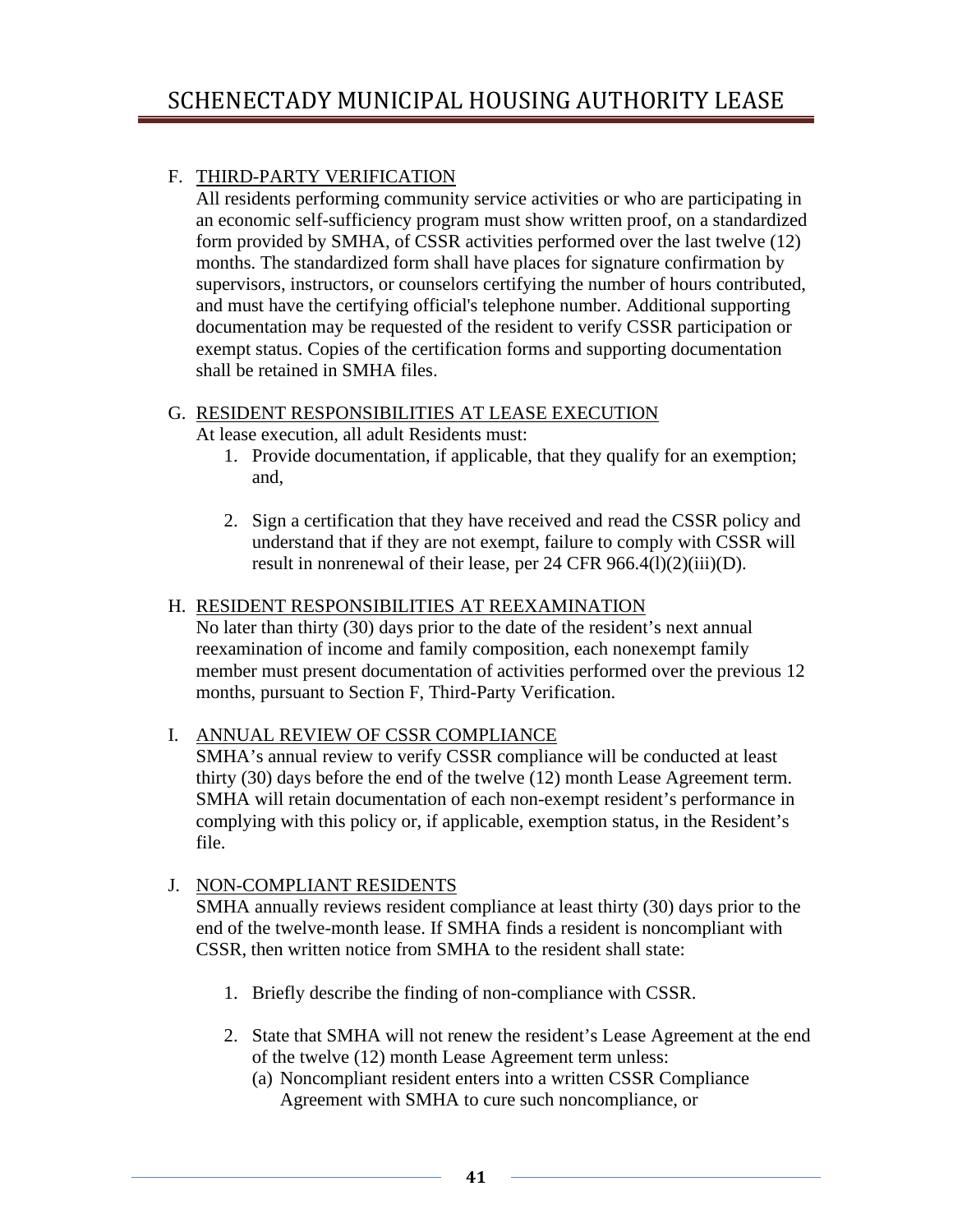- (b) The head of household provides written assurance, satisfactory to SMHA,that the noncompliant resident no longer resides in the household.
- 3. State that the resident may request a grievance hearing on the determination, in accordance with 24 CFR Part 966, subpart B, and that the resident may exercise any available judicial remedy to seek timely redress for SMHA's non-renewal of the lease because of such determination.

### K. CSSR COMPLIANCE AGREEMENT

If a non-exempt adult resident violates the CSSR, upon expiration of the Lease Agreement, SMHA will not renew the resident's Lease Agreement unless the head of household and any noncompliant resident enters into a written CSSR Compliance Agreement with SMHA, in the form and manner required by SMHA, to cure the noncompliance by completing the additional hours of community service or economic self-sufficiency activity needed to make up the total number of hours required over the twelve (12) month term of the new Lease Agreement;

The head of household shall certify to SMHA that all other non-exempt family members are currently in compliance or are no longer residing in the household.

If a non-exempt resident violates the requirements of the CSSR Compliance Agreement, at the expiration of the twelve (12) month term covered by the agreement, SMHA will not renew the Lease Agreement and the family will be subject to eviction proceedings.

### L. ENFORCEMENT DOCUMENTATION

Should a resident refuse to sign a written Compliance Agreement, or fail to comply with the terms of the Compliance Agreement, SMHA will not renew the lease at the end of the current 12-month lease term due to the fact that the family is failing to comply with lease requirements. When initiating this action, SMHA will provide the following procedural safeguards:

- 1. Adequate notice to the resident of the grounds for terminating the tenancy and for non-renewal of the lease;
- 2. Right of the resident to be represented by counsel;
- 3. Opportunity for the resident to refute the evidence presented by SMHA, including the right to confront and cross-examine witnesses and present any affirmative legal or equitable defense which the tenant may have; and,
- 4. A decision on the merits.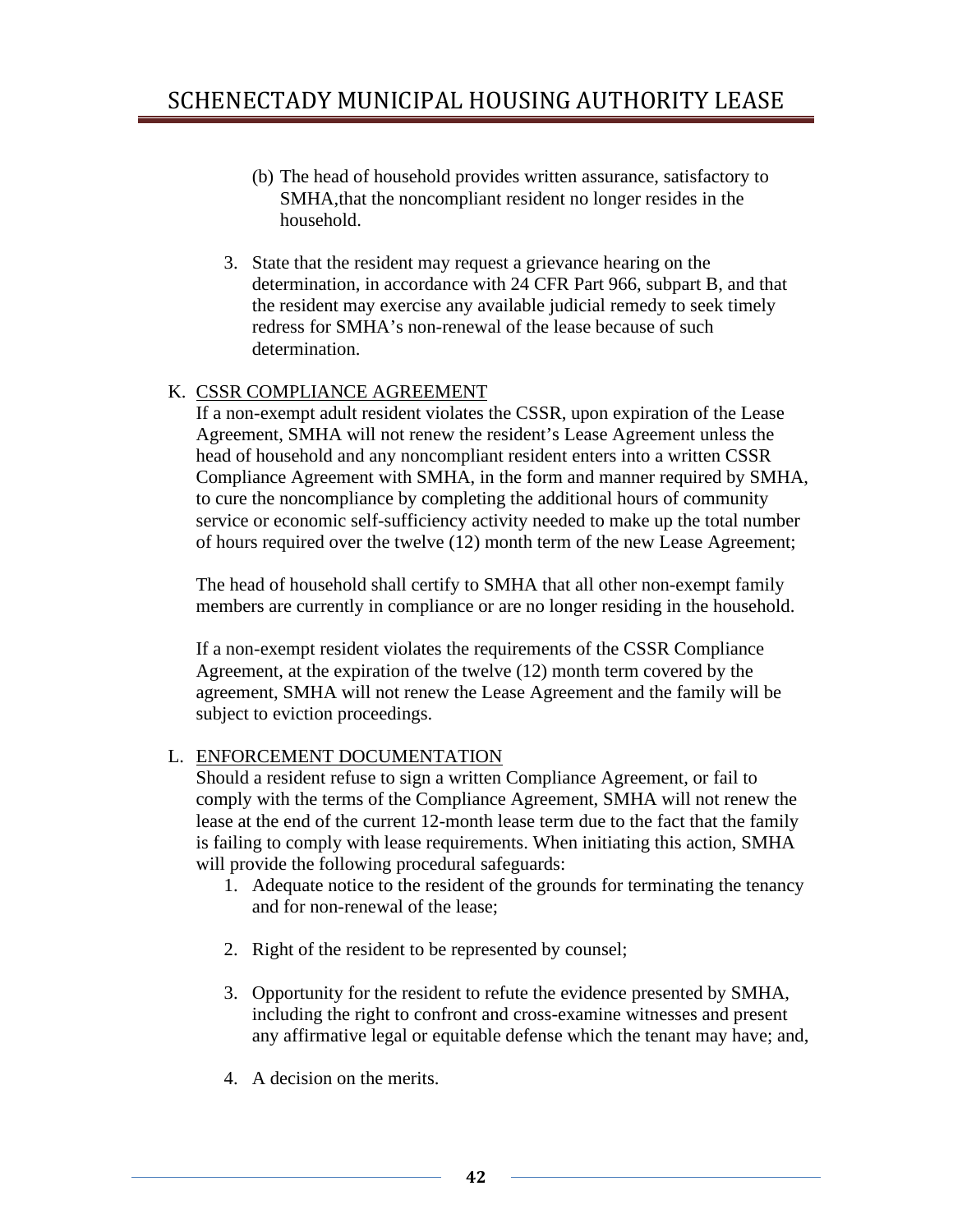### **Lease Attachment 3 Pet Ownership Policy**

### **1) Introduction**

In accordance with HUD regulations, SMHA will attempt to accommodate pet owning applicants and Tenants according to our eligibility, selection, admissions and pet ownership policies. In order to be registered, pets must be appropriately inoculated against rabies, distemper and other conditions prescribed by state and/or local ordinances. They must comply with all other state and local public health, animal control, and anti-cruelty laws including any licensing requirements; valid license must be filed with SMHA. A certification signed by a licensed veterinarian or state or local official shall be annually filed with SMHA to attest to the inoculations.

### **2) Assistive Animals**

This policy does not apply to service animals, support animals, assistance animals, or therapy animals that are used to assist persons with disabilities. These animals are allowed in all public housing facilities with no restrictions other than those imposed on all tenants to maintain their units and associated facilities in a decent, safe, and sanitary manner and to refrain from disturbing their neighbors. The person requesting this exclusion to the Pet Policy of this housing authority must have a disability and the accommodation must be necessary to afford the person with a disability an equal opportunity to use and enjoy a dwelling.

To show that a requested accommodation may be necessary, there must be an identifiable relationship, or nexus, between the requested accommodation and the person's disability. The Schenectady Municipal Housing Authority will verify the existence of the disability, and the need for the accommodation— if either is not readily apparent. Accordingly, persons who are seeking a reasonable accommodation for an emotional support animal will be required to provide documentation from a physician, psychiatrist, social worker, or other mental health professional that the animal provides support that alleviates at least one of the identified symptoms or effects of the existing disability.

In addition, the Schenectady Municipal Housing Authority is not required to provide any reasonable accommodation that would pose a direct threat to the health or safety of others. Thus, if the particular animal requested by the individual with a disability has a history of dangerous behavior, we will not accept the animal into our housing. Moreover, we are not required to make a reasonable accommodation if the presence of the assistance animal would (1) result in substantial physical damage to the property of others unless the threat can be eliminated or significantly reduced by a reasonable accommodation; (2) pose an undue financial and administrative burden; or (3) fundamentally alter the nature of the provider's operations.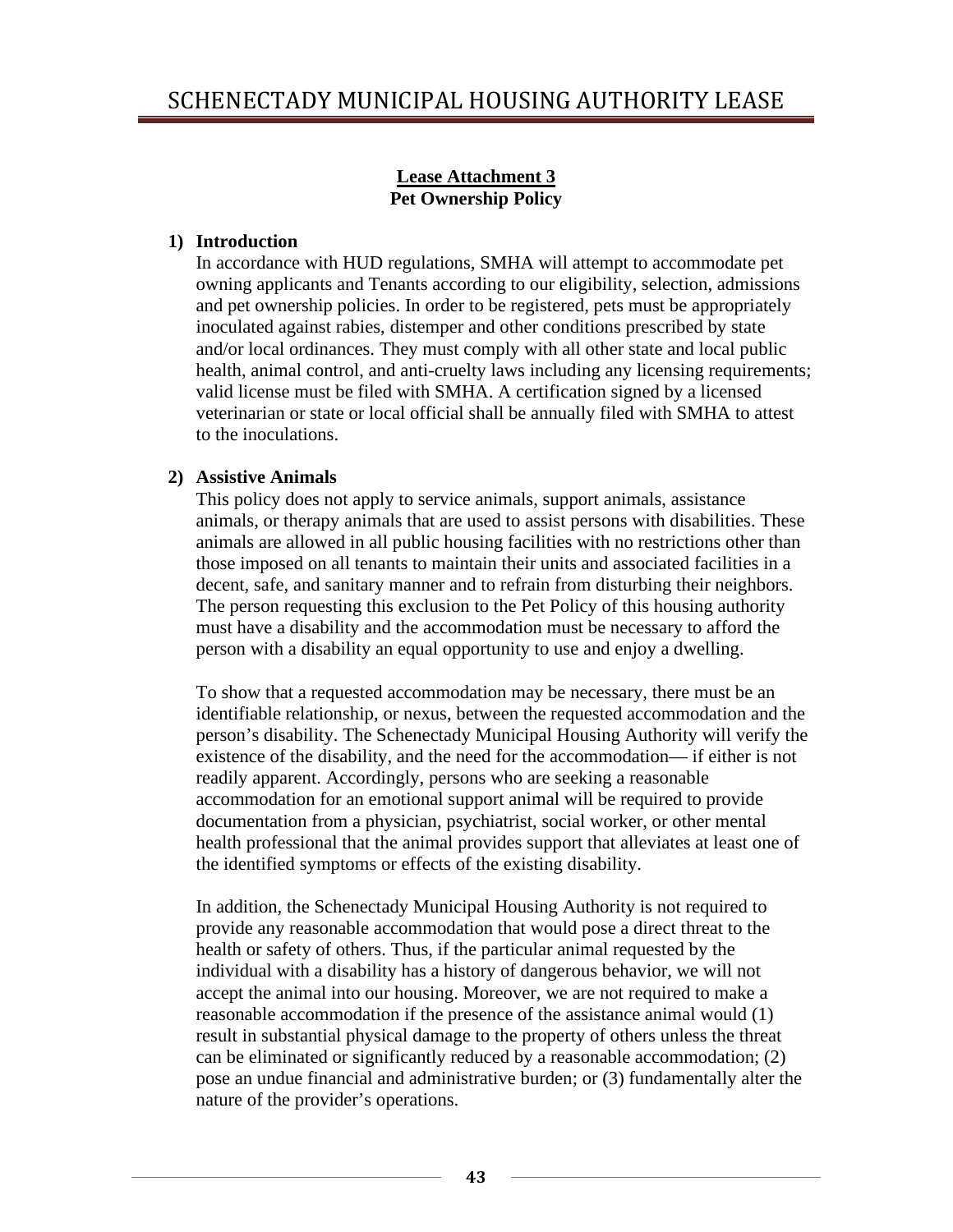### **3) Pet Defined**

SMHA will allow only common household pets. This means only domesticated animals such as a dog, cat, bird, caged rodent or fish in aquariums will be allowed in units. Common household pets do not include reptiles. If this definition conflicts with a state or local law or regulation, the state or local law or regulation shall govern.

Commercial breeding of any animal is prohibited.

All dogs and cats must be spayed or neutered before they become six months old. A licensed veterinarian must verify this fact.

### **4) Approval**

Residents must have the prior written approval of SMHA before moving a pet into their unit. Residents must request approval on the Authorization for Pet Ownership Form that must be fully completed before SMHA will approve the request. Residents must give SMHA a picture of the pet so it can be identified.

### **5) Pet Deposit**

A pet deposit of **\$100.00** is required at the time of registering a pet. The deposit is refundable when the pet or the family vacates the unit, less any amounts owed due to damage beyond normal wear and tear. If more than one pet is approved, a separate deposit is required for each pet. The deposit must be paid in full in advance of bringing a pet into an apartment.

#### **6) Designated Prohibited Areas**

Pets must be kept in the owner's apartment or on a leash at all times when outside the unit (no outdoor cages may be constructed). Pets will be allowed only in designated areas on the grounds of the property if SMHA designates a pet area for the particular site. Pet owners must clean up after their pets and are responsible for disposing of pet waste.

With the exception of approved assistive animals, no pets shall be allowed in community rooms, community room kitchens, laundry rooms, public bathrooms, lobbies, hallways, playgrounds or offices in any of our sites.

To accommodate residents who have medically certified allergic or phobic reactions to dogs, cats, or other pets, those pets may be barred from certain wings (or floors) in our development(s)/(building(s)). This shall be implemented based on demand for this service.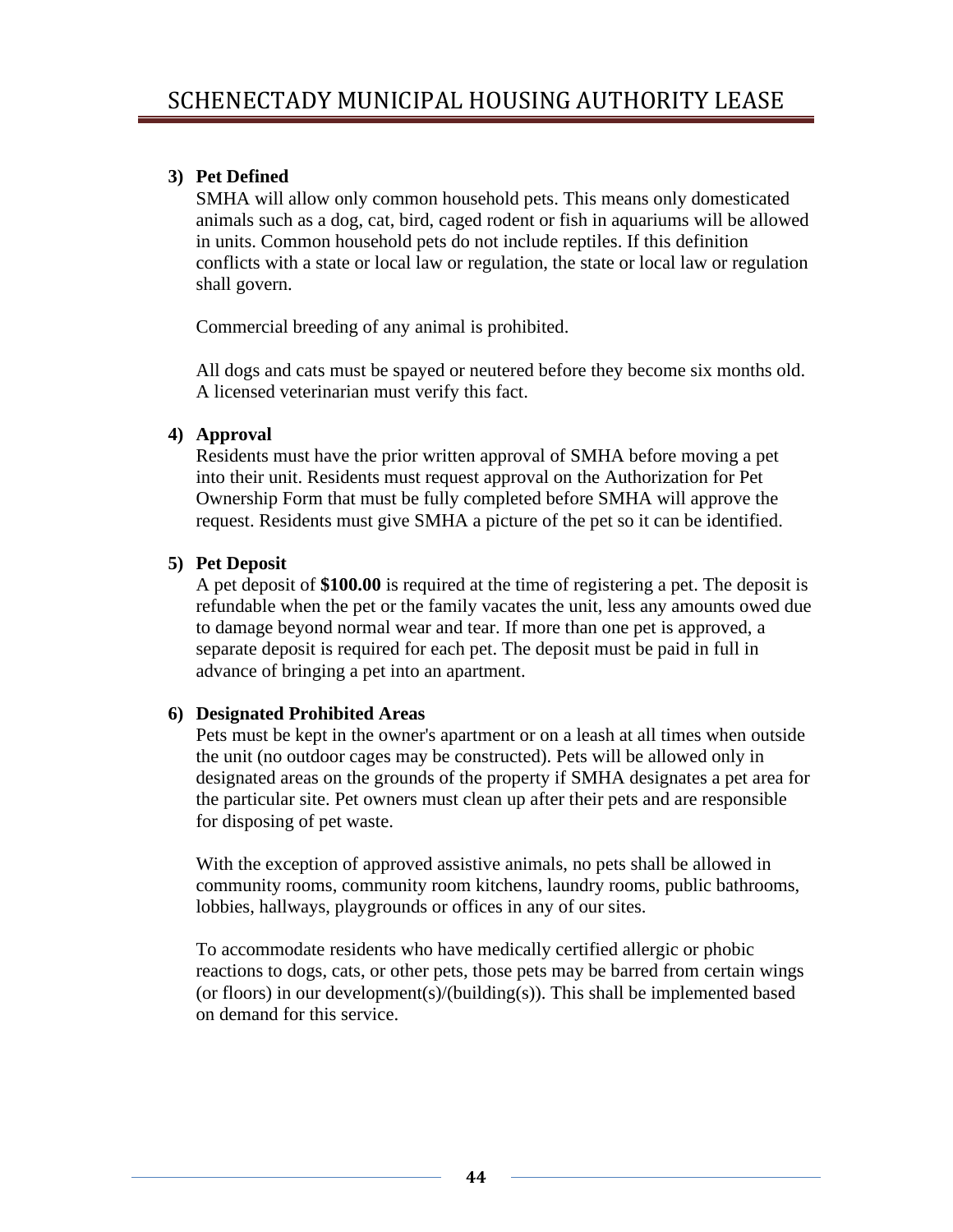### **7) Requirements Placed on Pet Owners**

Only one (1) pet per apartment is allowed at any time unless permission is granted for additional pets by SMHA. Any request for additional pets shall be in writing stating the special conditions that exist to justify keeping more than one pet.

 In order to be registered, pets must be appropriately inoculated against rabies, distemper and other conditions prescribed by state and/or local ordinances. They must comply with all other state and local public health, animal control, and anticruelty laws including any licensing requirements; valid license must be filed with SMHA. A certification signed by a licensed veterinarian or state or local official shall be annually filed with SMHA to attest to the inoculations.

At SMHA's request, a Tenant shall provide a statement from their physician verifying Tenant's ability to care for a pet.

Tenants owning a cat shall provide in the apartment a litter tray for the animal's use. Waste is to be separated daily, placed in a properly wrapped, non-absorbent bag and properly disposed of. Cat litter shall be changed frequently to avoid unsanitary conditions. Under no circumstances shall cat litter be flushed down any toilet or other household drain.

Any Tenant who owns or keeps a pet in their dwelling unit will be required to pay for any damages caused by the pet. Also, any pet-related insect infestation in the pet owner's unit will be the financial responsibility of the pet owner and SMHA reserves the right to exterminate and charge the resident.

A pet owner shall physically control or confine his/her pet during the times when SMHA employees, agents of SMHA or others must enter the pet owner's apartment to conduct business, provide services, enforce lease terms, etc.

If a pet causes harm to any person, the pet's owner shall be required to permanently remove the pet from SMHA's property within 24 hours of written notice from SMHA. The pet owner may also be subject to termination of his/her dwelling lease.

A pet owner who violated any other conditions of this policy may be required to remove his/her pet from the development within 10 days of written notice from SMHA. The pet owner may also be subject to termination of his/her dwelling lease.

SMHA's grievance procedures shall be applicable to all individual grievances or disputes arising out of violations or alleged violations of this policy.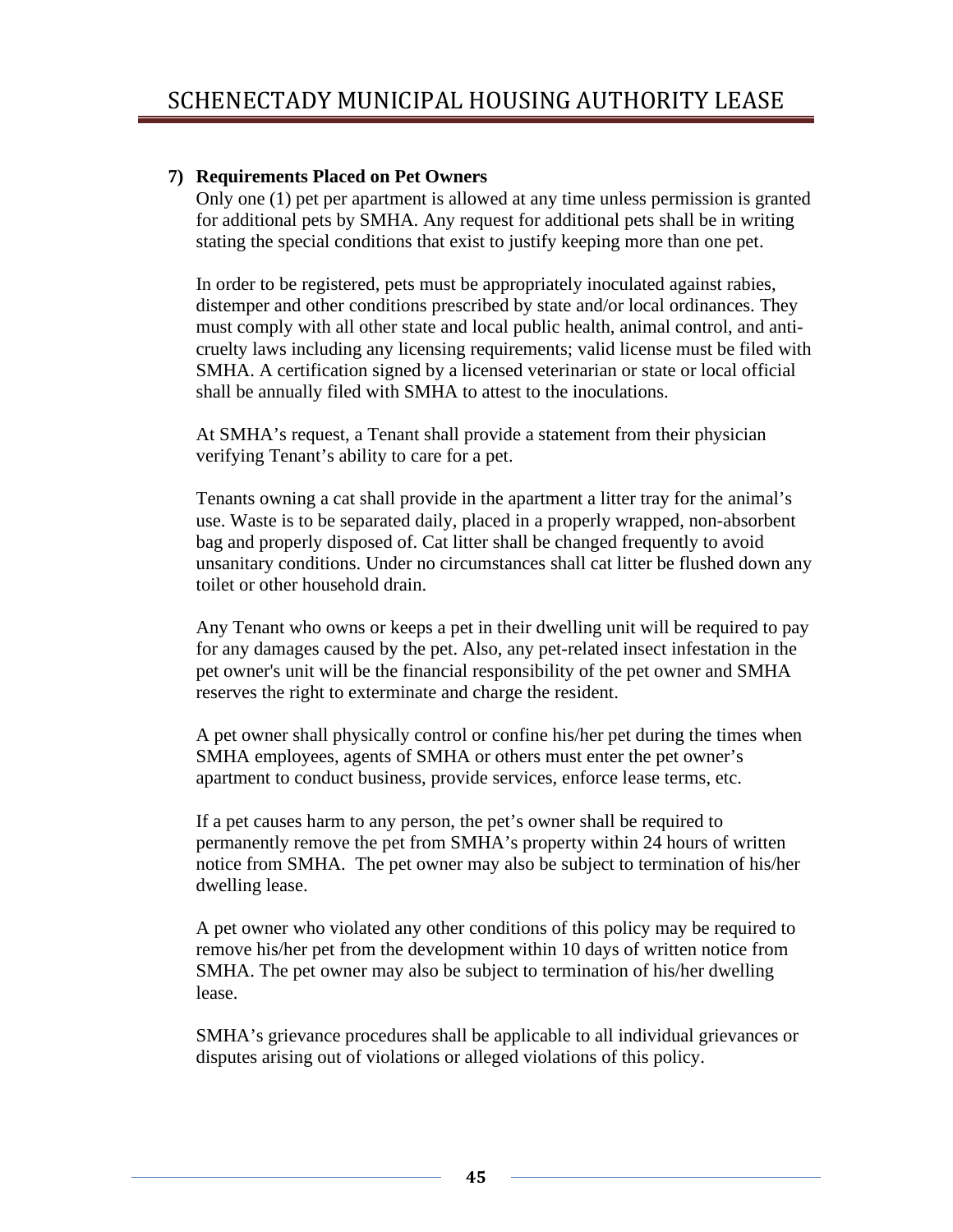The pet and its living quarters must be maintained in a manner to prevent odors and any other unsanitary conditions in the owner's unit and surrounding areas.

Repeated substantiated complaints by neighbors or SMHA personnel regarding pets disturbing the peace of neighbors through noise, odor, animal waste, or other nuisance may result in the owner having to remove the pet or move him/herself.

Pets that make noise continuously, including but not limited to barking, and/or incessantly for a period of 10 minutes or intermittently for one half hour or more to the disturbance of any person at any time of day or night shall be considered a nuisance.

### **8) Restrictions on Certain Pets**

The keeping of snakes or any other reptiles is prohibited.

Any animal deemed to be potentially harmful or dangerous to the health or safety of others, including but not limited to attack or fight trained dogs, is prohibited.

Dogs weighing more than twenty (20) pounds at maturity are prohibited. SMHA shall not be responsible for forecasting the weight of a dog that is not full grown. If a growing dog weighing 20 pounds or less is approved by SMHA, and the dog matures to a weight greater than 20 pounds, the dog will be in the prohibited weight class and must be removed from SMHA property.

Fish tanks in excess of ten (10) gallons are prohibited.

### **9) Removal of Pets**

SMHA, or an appropriate community authority, shall require the removal of any pet from an apartment or other SMHA property if the pet's conduct or condition is determined to be a nuisance or threat to the health or safety of other occupants of the property or of other persons in the community where the project is located, including SMHA staff and Contractors, or if the health and safety of the pet is at risk.

In the event of illness or death of pet owner, or in the case of an emergency which would prevent the pet owner from properly caring for the pet, SMHA has permission to call the emergency caregiver designated by the resident or the local Pet Law Enforcement Agency to take the pet and care for it until family or friends can claim the pet and assume responsibility for it. Any expenses incurred will by the responsibility of the original pet owner, or the new pet owner.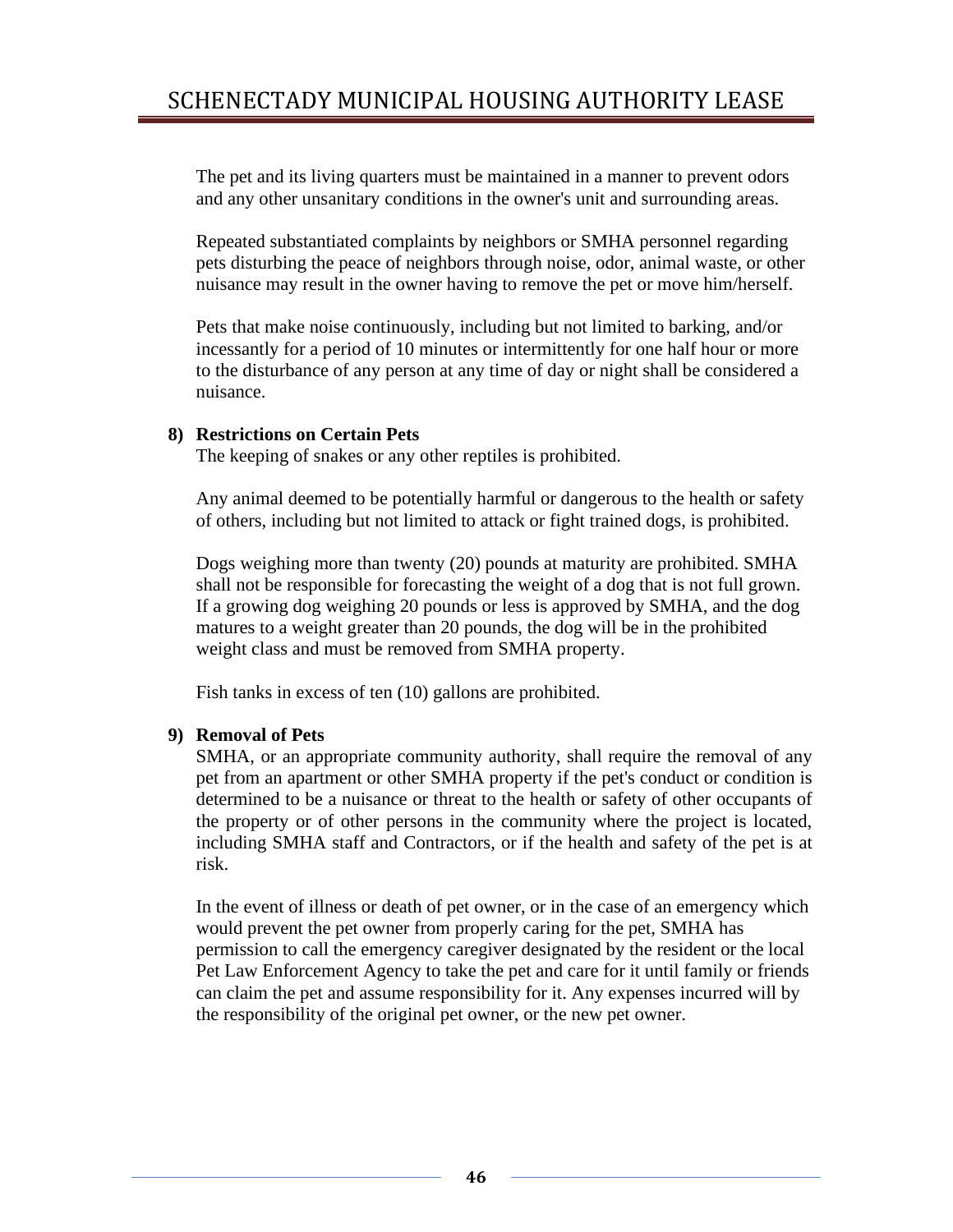# SCHENECTADY MUNICIPAL HOUSING AUTHORITY LEASE

# **Schenectady Municipal Housing Authority Authorization for Pet Ownership Form**

(Please fill out a form for each pet)

| Sprayed or Neutered?                                                                                                  |  |
|-----------------------------------------------------------------------------------------------------------------------|--|
|                                                                                                                       |  |
|                                                                                                                       |  |
|                                                                                                                       |  |
|                                                                                                                       |  |
|                                                                                                                       |  |
| I have read and understand the rules governing pets and I and all members of my<br>household promise to fully comply. |  |
|                                                                                                                       |  |
|                                                                                                                       |  |
| Please attach to this form the following:                                                                             |  |
| Picture of the Pet<br><b>Municipal License</b><br>Inoculations Certification, including Rabies                        |  |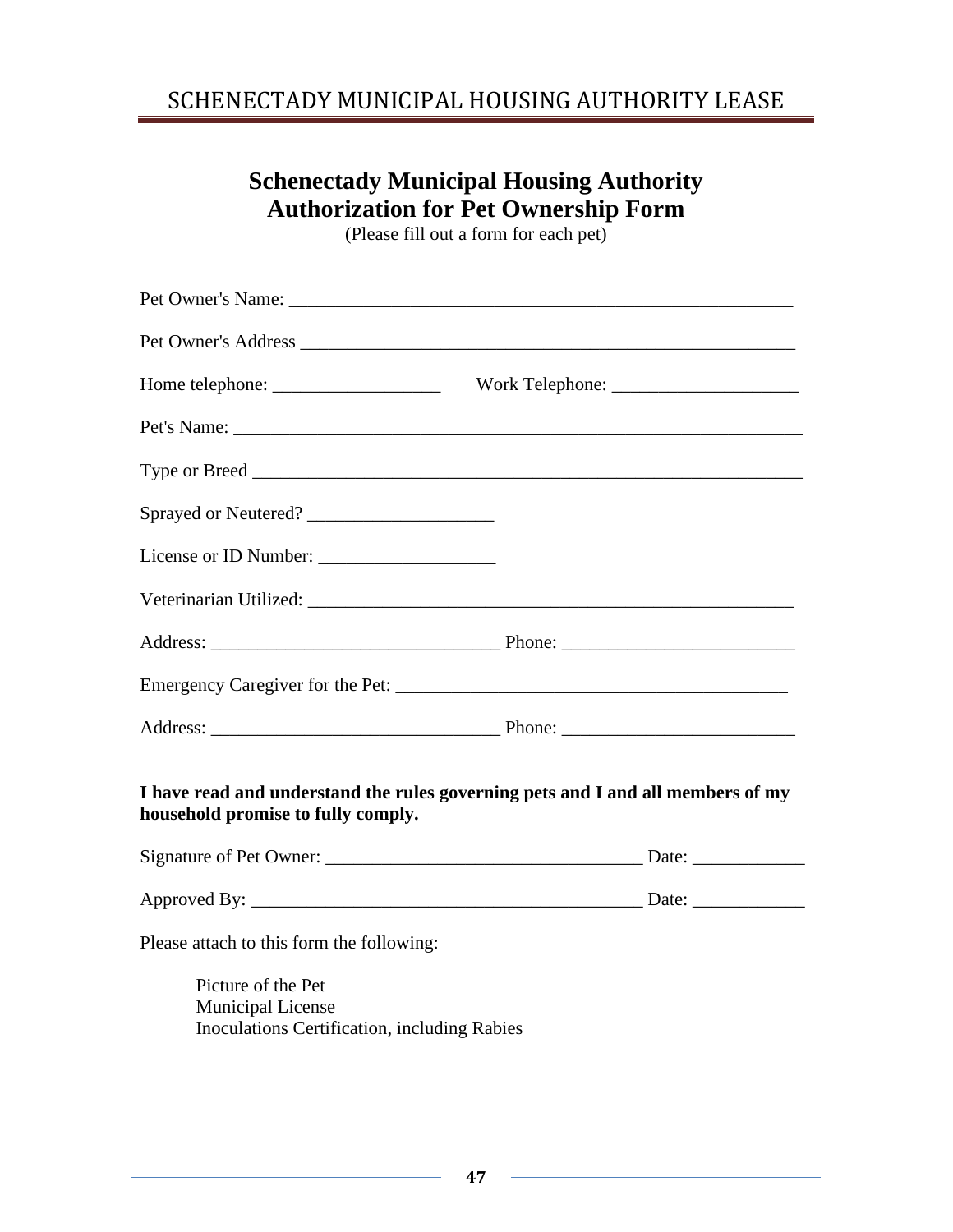#### **Lease Attachment 4 Special Charges to Tenants for Repair of Damages**

The Tenant shall be obligated to pay reasonable charges (other than for normal wear and tear) for the repair of damages to the dwelling unit, or to the project (including damages to project buildings, facilities or common areas) caused by the Tenant, a member of the household or a guest. [24CFR966.4] "Wear and Tear" is defined as: Natural wear and tear means deterioration or depreciation in value by ordinary and reasonable use of the subject-matter. (Source: Black's Law Dictionary)

This schedule of special charges for repairs is incorporated into the lease by reference, and shall be publicly posted in a conspicuous manner in the Project Manager's Office and shall be furnished to applicants and Tenants on request. This schedule may be modified from time to time by SMHA provided that SMHA shall give at least 30-day written notice to each affected Tenant setting forth the proposed modification, the reasons thereof, and providing the Tenant an opportunity to present written comments which shall be taken into consideration by SMHA prior to the proposed modification becoming effective. A copy of such notice shall be: (a) Delivered directly or mailed to each Tenant; or (b) Posted in at least three (3) conspicuous places within each structure or building in which the affected dwelling units are located, as well as in a conspicuous place at the project office, if any, or if none, a similar central business location within the project. [24CFR966.5]

**Charges:** The Tenant shall be charged for the cost for services or repairs due to intentional or negligent damage to the dwelling unit, common areas or grounds beyond normal wear and tear, caused by Tenant, household members or by guests. Negligent damage includes noncompliance with preparation instructions for eradication of pests. When SMHA determines that needed maintenance is not caused by normal wear and tear, Tenant shall be charged for the cost of such service, either in accordance with the Schedule of Maintenance Charges posted by SMHA or (for work not listed on the Schedule of Maintenance Charges) based on the actual cost to SMHA for the labor and materials needed to complete the work. If overtime work is required, overtime rates shall be charged.

| $$10$ or           |
|--------------------|
| $$10$ or           |
| $$50$ or           |
| \$38 or            |
| $$35$ or           |
| $$2 \text{ or } 3$ |
| $$2 \text{ or } 3$ |
| $$2 \text{ or } 3$ |
|                    |

r actual cost if greater r actual cost if greater  $\alpha$  r actual cost for labor  $\&$  materials if greater  $\alpha$  r actual cost for labor  $\&$  materials if greater r actual cost for labor  $\&$  materials if greater actual cost if greater actual cost if greater actual cost if greater

Examples of intentional or negligent damage where the cost of repair will be charged based on the actual cost to SMHA for the labor and materials needed to complete the work (this is not a complete list – for example purposes only): Range/Stove Cleaning and/or Repair; Refrigerator Cleaning and/or Repair; Wall/Ceiling/Floor/Door Repair; Smoke Detector Replacement/Repair;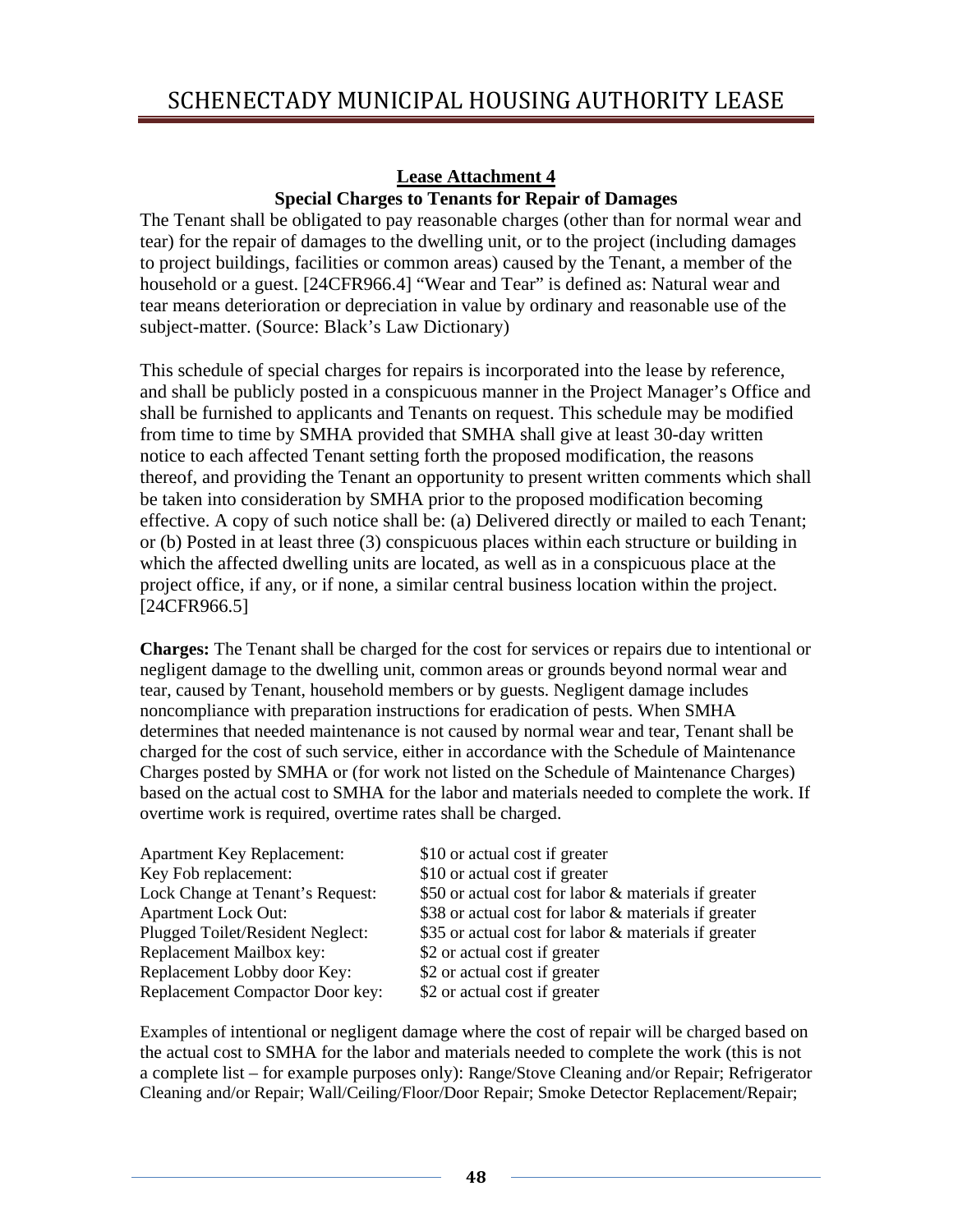thermostat adjustment to proper settings due to tampering, proper apartment preparation for eradication of pests as defined by a pest control professional.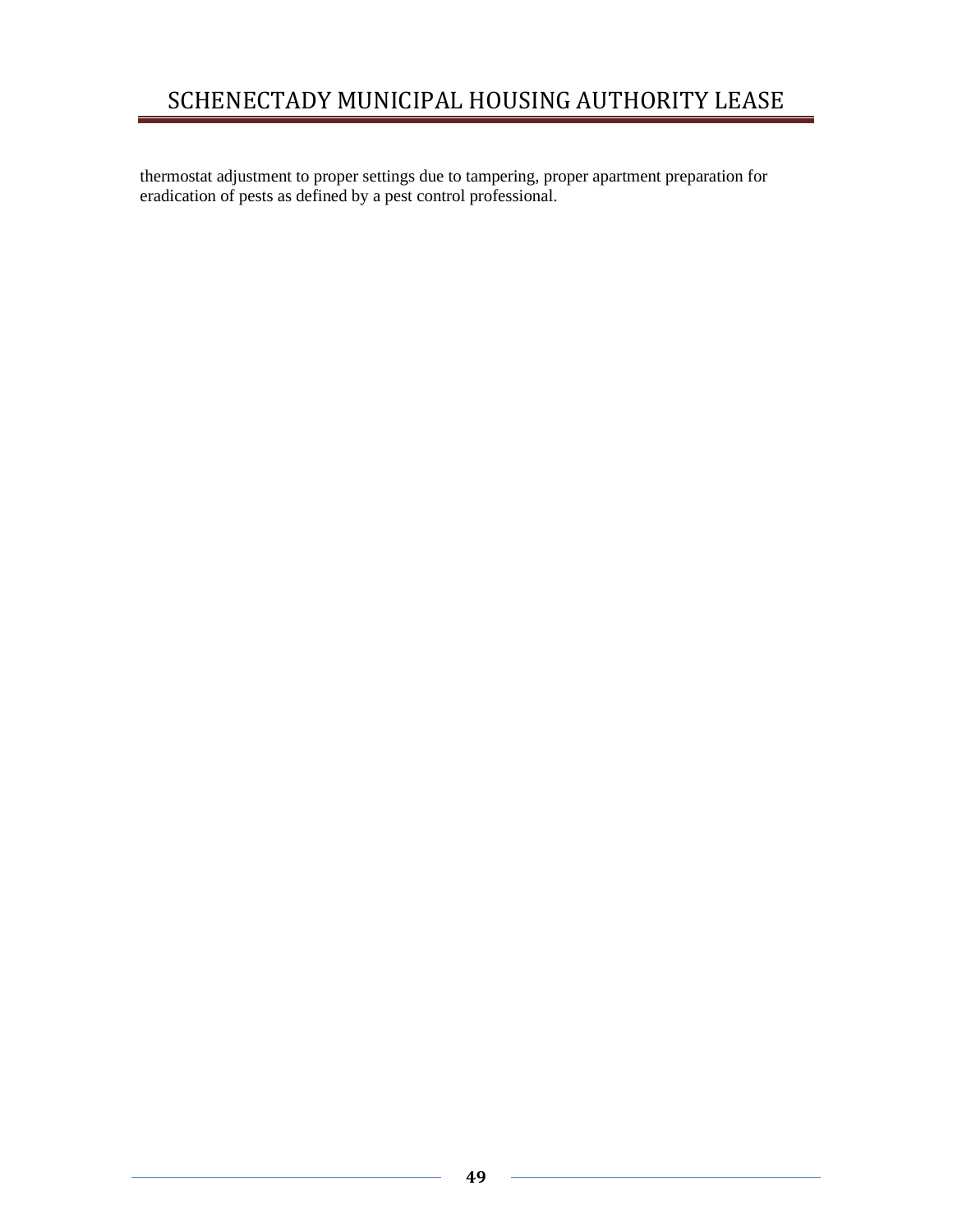# SCHENECTADY MUNICIPAL HOUSING AUTHORITY LEASE

### **Lease Attachment 5**

#### Schenectady Municipal Housing Authority **SMHA VIOLENCE AGAINST WOMEN ACT POLICY Updated 5/30/2017**

Applicable to the following programs: Public Housing Program Section 8 Programs Shelter Plus Care Program

#### **1.0 Purpose**

The purpose of this policy is to implement the requirements of the Violence Against Women Act ("VAWA") with respect to the responsibilities of the Schenectady Municipal Housing Authority ("SMHA") to reduce domestic violence, dating violence, sexual assault and stalking and to prevent the victims of such violence from becoming homeless by:

- a) Protecting victim access to affordable housing
- b) Protecting the safety of victims
- c) Creating long-term housing solutions for victims
- d) Promoting collaborative action between victim service providers and SMHA
- e) Assisting SMHA to respond appropriately to the victim(s) while maintaining a safe environment for our employees, other agency employees who work at our sites, applicants, PH tenants, Section 8 participants, Shelter Plus Care participants and others who might be affected by our actions as a housing authority.

SMHA shall not discriminate against an applicant, public housing resident, Section 8 program participant, Shelter Plus Care participant, or other program participant on the basis of the rights or privileges provided under the VAWA.

Protections under this policy are available to all victims regardless of sex, gender identity, or sexual orientation.

This policy shall be incorporated into the SMHA Admissions and Continued Occupancy Policy manual, the SMHA Section 8 Administrative Plan, the SMHA Lease Agreement and the SMHA Shelter Plus Care Policy Manual.

#### **2.0 Definitions**

Definitions in this section apply only to this policy.

2.1 Dating Violence: Violence committed by a person who is or has been in a social relationship of a romantic or intimate nature with the victim, and where the existence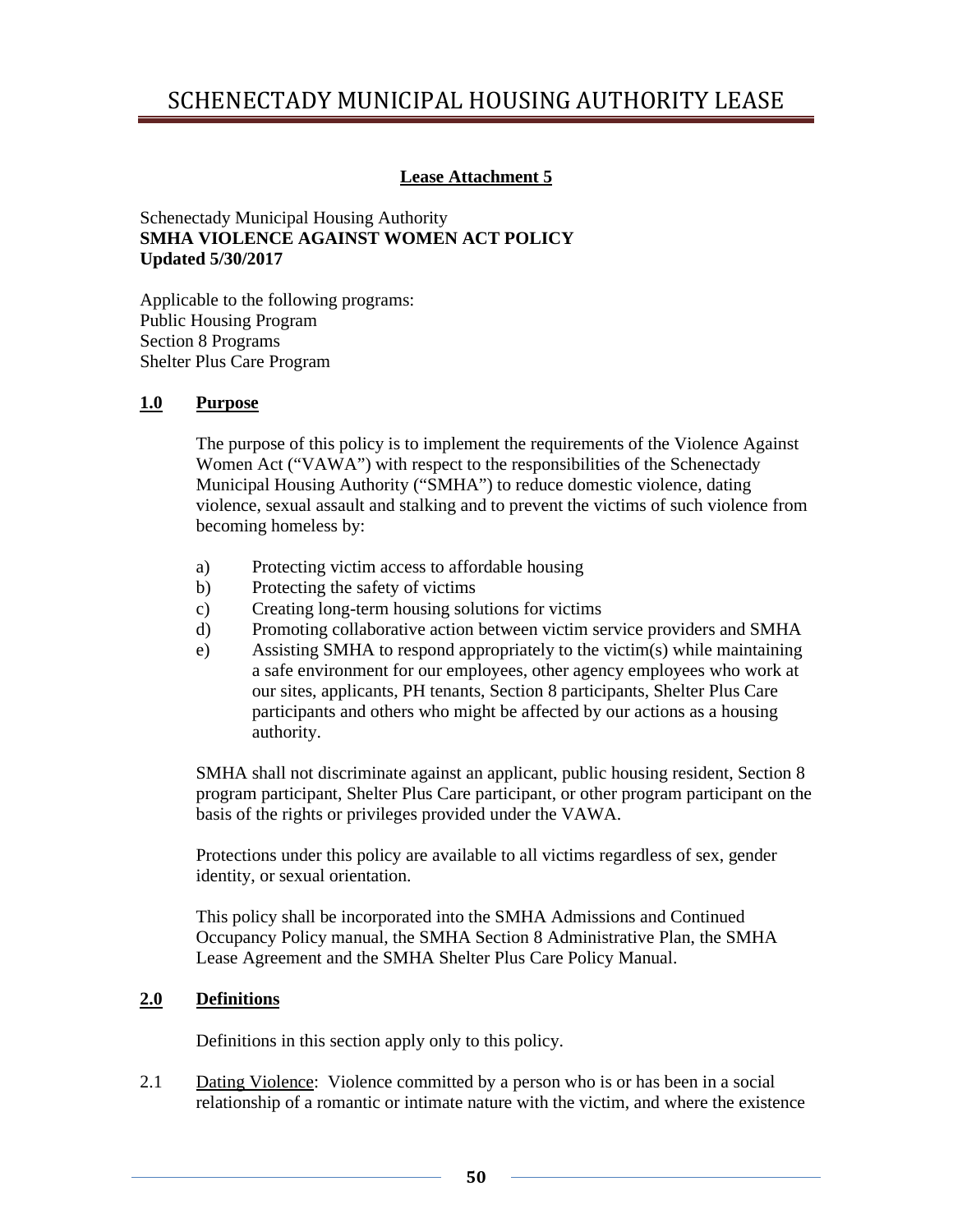of such a relationship shall be determined based on a consideration of the following factors: (i) the length of the relationship; (ii) the type of relationship; (iii) the frequency of interaction between the persons involved in the relationship.

- 2.2 Domestic Violence: Includes felony or misdemeanor crimes of violence committed by a current or former spouse or intimate partner of the victim, by a person with whom the victim shares a child in common, by a person who is cohabitating with or has cohabited with the victim as a spouse or intimate partner, by a person similarly situated to a spouse of the victim under the domestic or family violence laws of the jurisdiction receiving grant monies, or by any other person against an adult or youth victim who is protected from that person's acts under the domestic or family violence laws of the jurisdiction.
- 2.3 Affiliated Individual: With respect to an individual: a spouse, parent, brother, sister or child of that individual, or an individual to whom that individual stands in loco parentis, or any individual , tenant, or lawful occupant living in the household of that individual.
- 2.4 Sexual Assault: Any nonconsensual sexual act proscribed by Federal, tribal, or State law, including when the victim lacks capacity to consent.
- 2.5 Stalking: Engaging in a course of conduct directed at a specific person that would cause a reasonable person to: 1) Fear for the person's individual safety or the safety of others; or 2) Suffer substantial emotional distress.
- 2.6 Victim: Is a person who is the victim of domestic violence, dating violence, sexual assault or stalking under this Policy and who has completed the certification referred to in Section 3.0 of this policy statement in a complete and timely fashion.

### **3.0 Notifications, Certification and Confidentiality**

- 3.1 Notifications: All applicants, tenants and participants of SMHA housing programs will be provided HUD-5380, "Notification of Occupancy Rights Under the Violence Against Women Act (VAWA)" and HUD-5382, "Certification of Domestic Violence, Dating Violence, Sexual Assualt, or Stalking and Alternate Documents" at the following times:
	- a) at the time of denial of assistance or admission
	- b) at the time of providing assistance or admission
	- c) at any eviction or termination
	- d) at recertification or lease renewal
- 3.2 HUD Approved Certification: For each incident where a person is claiming victim status, that person shall certify to SMHA their victim status by completing a HUD approved certification form (form HUD-5382). The person shall certify the date, time and description of the incident(s), that the incident(s) are bona fide incidents of actual or threatened abuses and meet the requirements of VAWA and this Policy.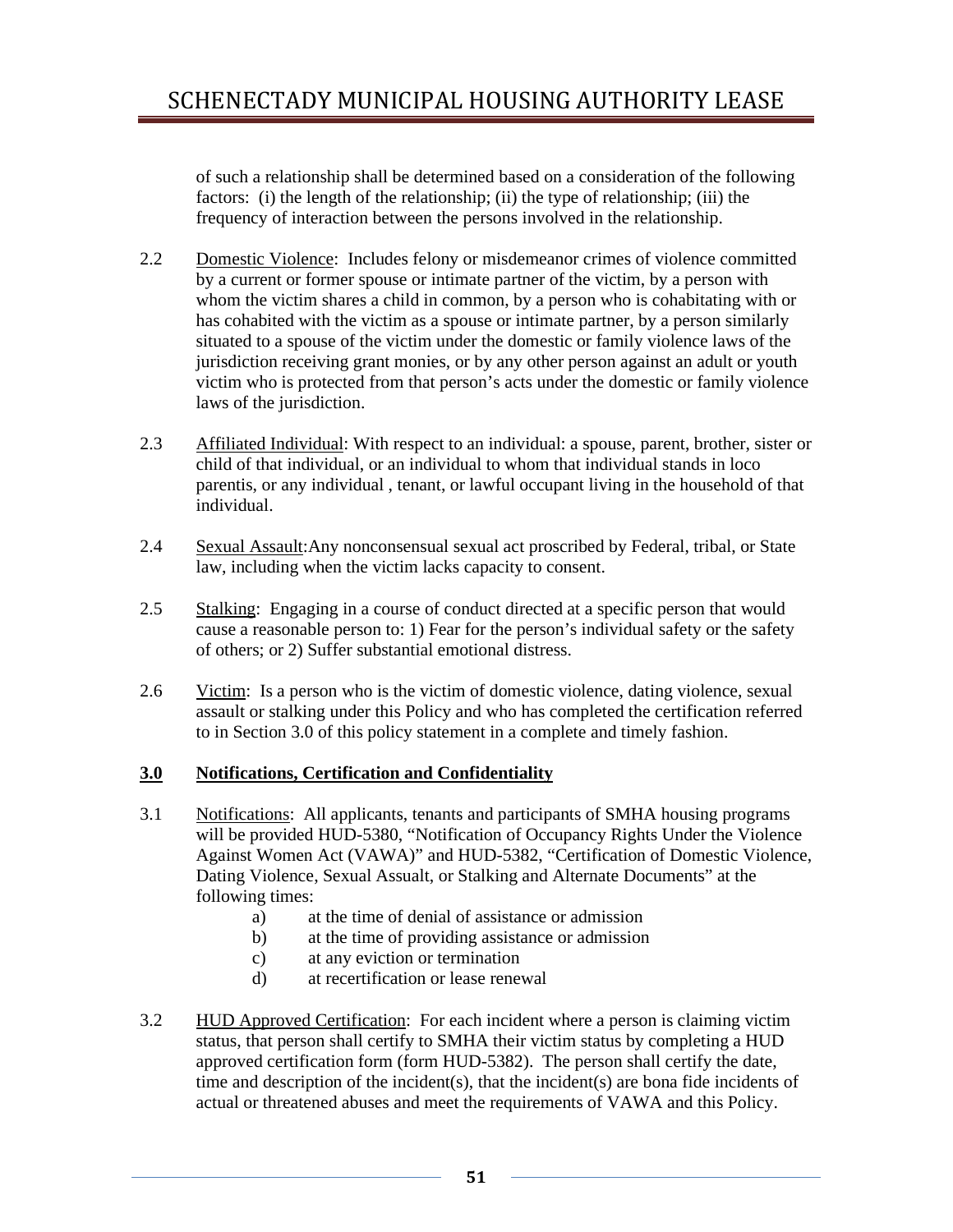The person shall provide information to identify the perpetrator including but not limited to the name, only if the name of the perpetrator is safe to provide and is known (and any and all known aliases), date of birth, address, contact information such as postal, e-mail or internet address, telephone or fax number and other pertinent information.

- 3.3 Other Certification: In lieu of providing a HUD certification, a person who is claiming victim status may provide to SMHA:
	- a) documentation signed by the victim and an employee/agent/volunteer of a victim services provider, an attorney, mental health professional or a medical professional from who the victim has sought assistance relating to domestic violence, dating violence, sexual assault or stalking or the effects of the abuse, in which the professional attests under penalty of perjury (28 U.S.C. Sec. 1746) to the professional's belief that the incident(s) in question are bona fide incidents of abuse or meet the requirements found in the VAWA; or
	- b) a Federal, State, tribal, territorial, administrative agency, local police or court record.
	- c) at the discretion of SMHA, a statement or other evidence provided by the applicant, tenant or participant.
- 3.4 Failure to provide Certification: The person claiming victim status shall provide complete and accurate certification to SMHA within 14 business days after SMHA requests in writing that the person complete the certification. Failure to provide a complete and accurate certification within the 14 business days, will result in the loss of protections under VAWA and this policy against a proposed adverse action. SMHA may, at its discretion extend the 14 business day deadline.
- 3.5 Conflicting Information: If SMHA receives a certification or information containing conflicting information (including certification forms from two or more members of a household each claiming to be a victim and naming one or more of the other petitioning household members as the perpetrator), SMHA may request that the applicant, tenant or participant provide third-party documentation within thirty (30) calendar days in order to resolve the conflict. Failure to provide third-party documentation where there is conflicting information will result in the loss of protection under VAWA and this policy against a proposed adverse action.
- 3.6 Confidentiality: SMHA shall keep all information submitted under this Policy confidential. SMHA shall not enter confidential information into any shared database or disclose such information to any other entity or individual except to the extent that:
	- a) The victim requests or consent to the disclosure in writing, or
	- b) The disclosure is required for use in an eviction proceeding, or
	- c) The disclosure is required by applicable law.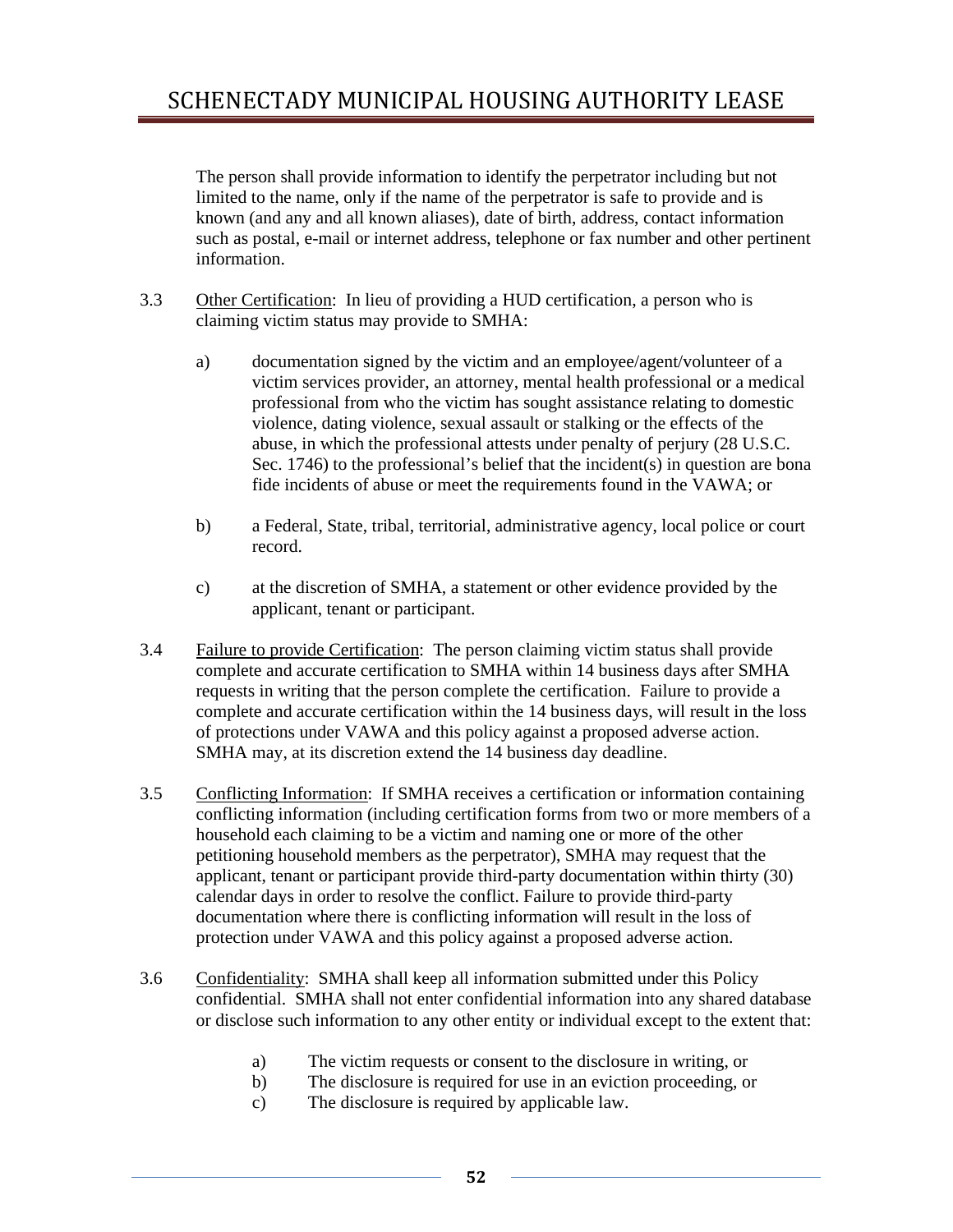### **4.0 VAWA Protections.**

- 4.1 An applicant for assistance or tenant assisted under a SMHA's program may not be denied admission to, denied assistance under, terminated from participation in, or evicted from the housing on the basis or as a direct result of the fact that the applicant or tenant is or has been a victim of domestic violence, dating violence, sexual assault, or stalking, if the applicant or tenant otherwise qualifies for admission, assistance, participation, or occupancy.
- 4.2 An incident or incidents of actual or threatened domestic violence, dating violence, sexual assault or stalking will not be a serious or repeated violation of the lease by the victim and shall not be good cause for denying to a victim admission to a program, terminating Section 8 assistance or occupancy rights, participation in the Shelter Plus Care Program, or evicting a tenant.
- 4.3 Criminal activity directly related to domestic violence, dating violence, sexual assault or stalking engaged in by a member of the tenant's household or any guest or other person under the tenant's control shall not be cause for termination of assistance, tenancy, or occupancy rights if the tenant or affiliated individual of the tenant is the victim of that domestic violence, dating violence, sexual assault or stalking.
- 4.4 A. Notwithstanding Sections 4.1, 4.2 and 4.3, the SMHA may bifurcate a lease to evict, remove or terminate assistance to any individual who is a tenant or lawful occupant of the housing and who engages in criminal activity directly relating to domestic violence, dating violence, sexual assault, or stalking against an affiliated individual or other individual, without evicting, removing, termination assistance to or otherwise penalizing the victim(s) of such criminal activity who is also a tenant or lawful occupant of the housing.

 B. If SMHA evicts, removes, or terminates assistance to an individual under Section 4.4 A., and the individual is the sole tenant eligible to receive assistance under a covered housing program, SMHA shall provide any remaining tenant a period of ninety (90) days from the date of bifurcation to establish eligibility for the covered housing program or If the remaining tenant(s) cannot establish eligibility to find alternative housing or establish eligibility for housing under another covered housing program.

- 4.5 Nothing in Section 4.1, 4.2 or 4.3 shall limit the authority of SMHA when notified, to honor court orders addressing rights of access to or control of the property, including civil protection orders issued to protect the victim and issued to address the distribution or possession of property among the household members when the family break up.
- 4.6 Nothing in Sections 4.1, 4.2 or 4.3 limits SMHA's authority to evict or terminate assistance to any tenant for any violation of lease not premised on the act or acts of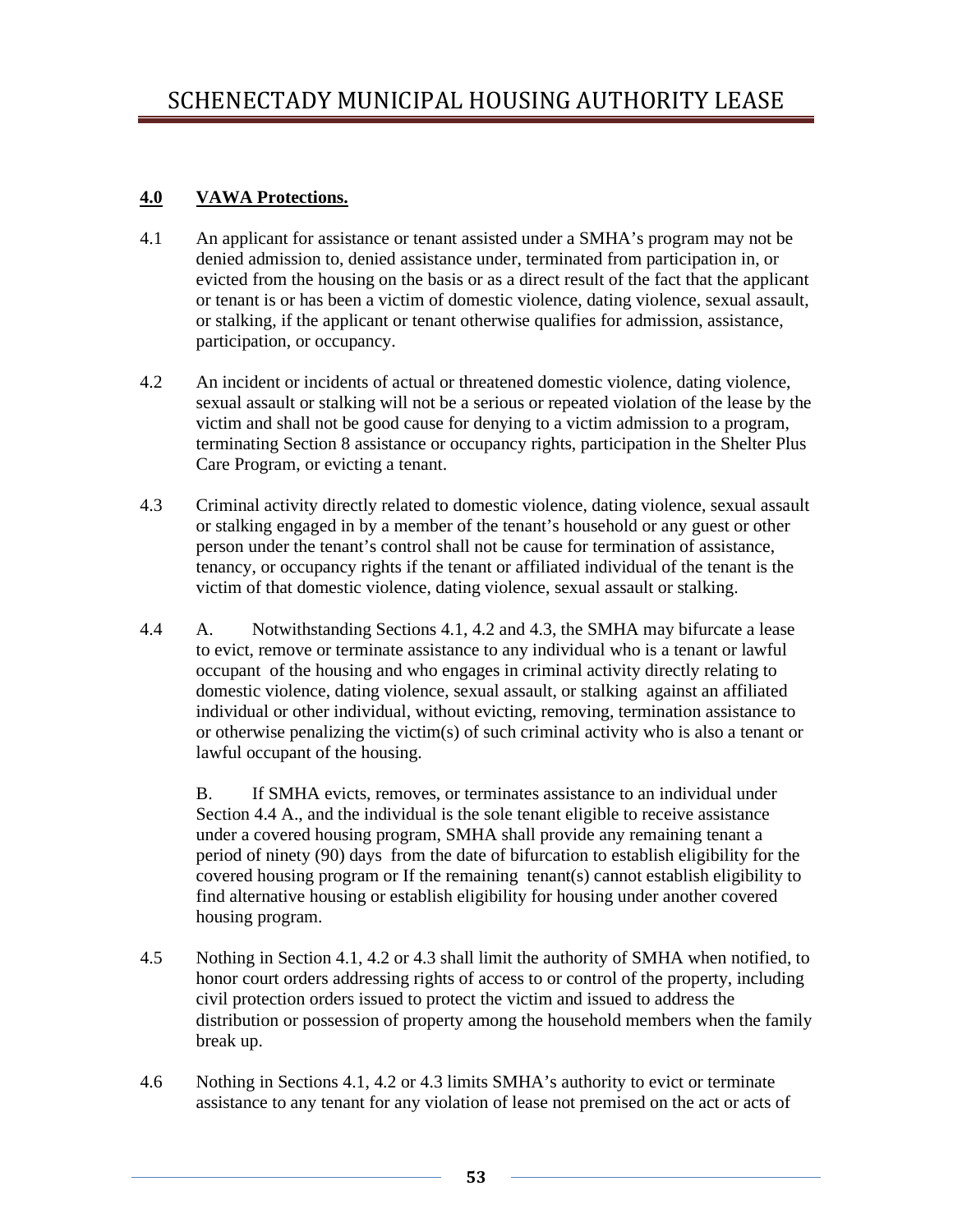violence against the tenant or an affiliated individual of the tenant. However SMHA may not hold victim to a more demanding standard than any other tenant or participant.

- 4.7 Nothing in Sections 4.1, 4.2 or 4.3 limits the SMHA's authority to evict or terminate assistance, or deny admission to a program if the SMHA can show an actual and imminent threat to other tenants, neighbors, guests, their employees, persons providing services to the tenants or the property of others if the tenant family is not evicted or terminated from assistance or denied admission.
- 4.8 Nothing in Sections 4.1, 4.2 and 4.3 limits the SMHA's authority to deny admission, terminate assistance or evict a person who engages in criminal acts including but not limited to acts of violence, sexual assault or stalking against family members or others.
- 5.0 Emergency Transfer Plan: SMHA has adopted an Emergency Transfer Plan, included as part of this policy. To request an emergency transfer the tenant must submit a written request in accordance with the Emergency Transfer Plan. HUD-5383 may be used to request an emergency transfer.
- 5.1 A Section 8 recipient who moves out of an assisted dwelling unit to protect their health or safety and who: a) is a victim under this Policy; b) reasonably believes he or she was imminently threatened by harm from further violence if she/he remains in the unit; and c) has complied with all other obligations of the Section 8 program may receive a voucher and/or move to another Section 8 jurisdiction.
- 5.2 A public housing tenant who is a victim under this policy may be allowed to transfer to another available and safe dwelling unit pursuant to SMHA's Emergency Transfer Plan.

### **6.0 Actions Against a Perpetrator**

 The SMHA may evict, terminate assistance, or deny admission to a program or bring charges of trespass on its property against a perpetrator under this Policy. The victim shall take action to control or prevent the domestic violence, dating violence, sexual assault or stalking. These actions may include but are not limited to: a) obtaining and enforcing a restraining or no-contact order, or an order for protections against the perpetrator; b) obtaining and enforcing a trespass charge against the perpetrator; c) preventing the delivery of the perpetrator's mail to the victim's unit; d) providing identifying information listed in 3.1; and e) other reasonable measures.

### **7.0 Preferences**

 Families who are victims under VAWA will receive a preference in SMHA's public housing, Section 8, and Shelter Plus Care programs. Families/family members who have been victims of domestic violence, dating violence, sexual assault or stalking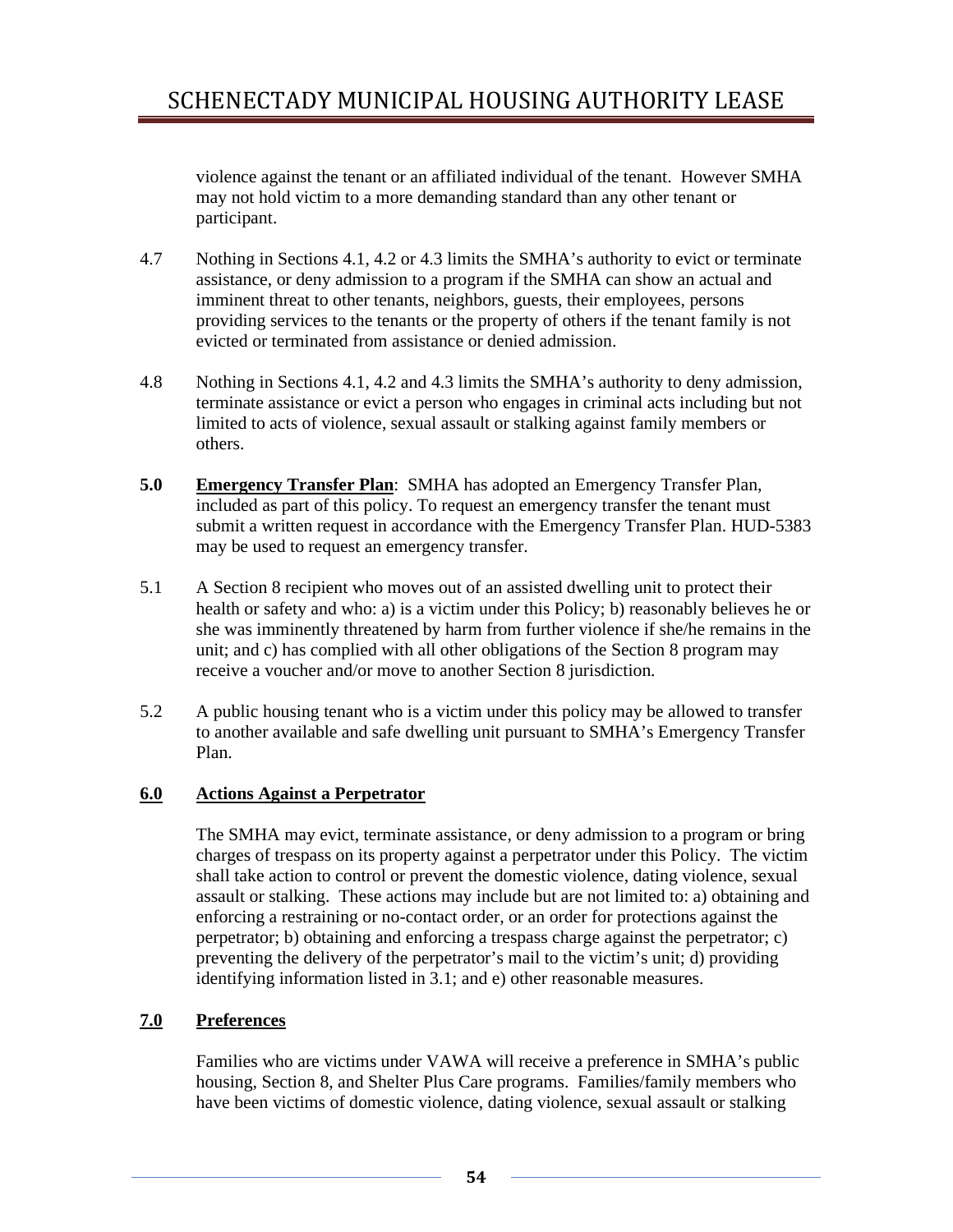shall provide an acceptable form of certification to qualify for preference, as outlined in Section 3.0.

### **8.0 Reporting Requirements**

SMHA shall include in its 5 Year Plan a statement of goals, objectives, policies or programs that will serve the needs of victims. SMHA shall also include a description of activities, services or programs provided or offered either directly or in partnership with other service providers to victims, in order to help victims obtain or maintain housing or to prevent the abuse or to enhance the safety of victims.

### **9.0 Conflict and Scope**

 This Policy does not enlarge SMHA's duty under any law, regulation or ordinance. If this Policy conflicts with the applicable law, regulation or ordinance, the law, regulation or ordinance shall control. If this Policy conflicts with any other SMHA policy, this Policy will control.

### **10.0 Amendment**

 The Executive Director may recommend to the Board of Commissioners amendments to this policy when it is deemed reasonable to effectuate the Policy's intent, purpose, or interpretation. The amendment shall be effective and incorporated into appropriate program policies and manuals on that date the amendment is approved by the Commissioners.

#### **11.0 Legislative and Regulatory authority**

 The provisions of this policy are based on conformity with the provision of the following laws, regulations and notices:

- a) The Violence Against Woman Act of 1994
- b) The Violence Against Women Reauthorization Act of 2005
- c) The Violence Against Women Reauthorization Act of 2013
- d) U.S. Department of Housing and Urban Development, Notice PIH 2017-08

### **12.0 Attachments and Forms –** The following are made a part of this policy by reference.

- i) HUD-5380, "Notification of Occupancy Rights Under the Violence Against Women Act (VAWA)"
- ii) HUD-5382, "Certification of Domestic Violence, Dating Violence, Sexual Assault, or Stalking and Alternate Documents"
- iii) HUD-5381, "Schenectady Municipal Housing Authority Emergency Transfer Plan for Victims of Domestic Violence, Dating Violence, Sexual Assault, or Stalking"
- iv) HUD-5383, "Emergency Transfer Request"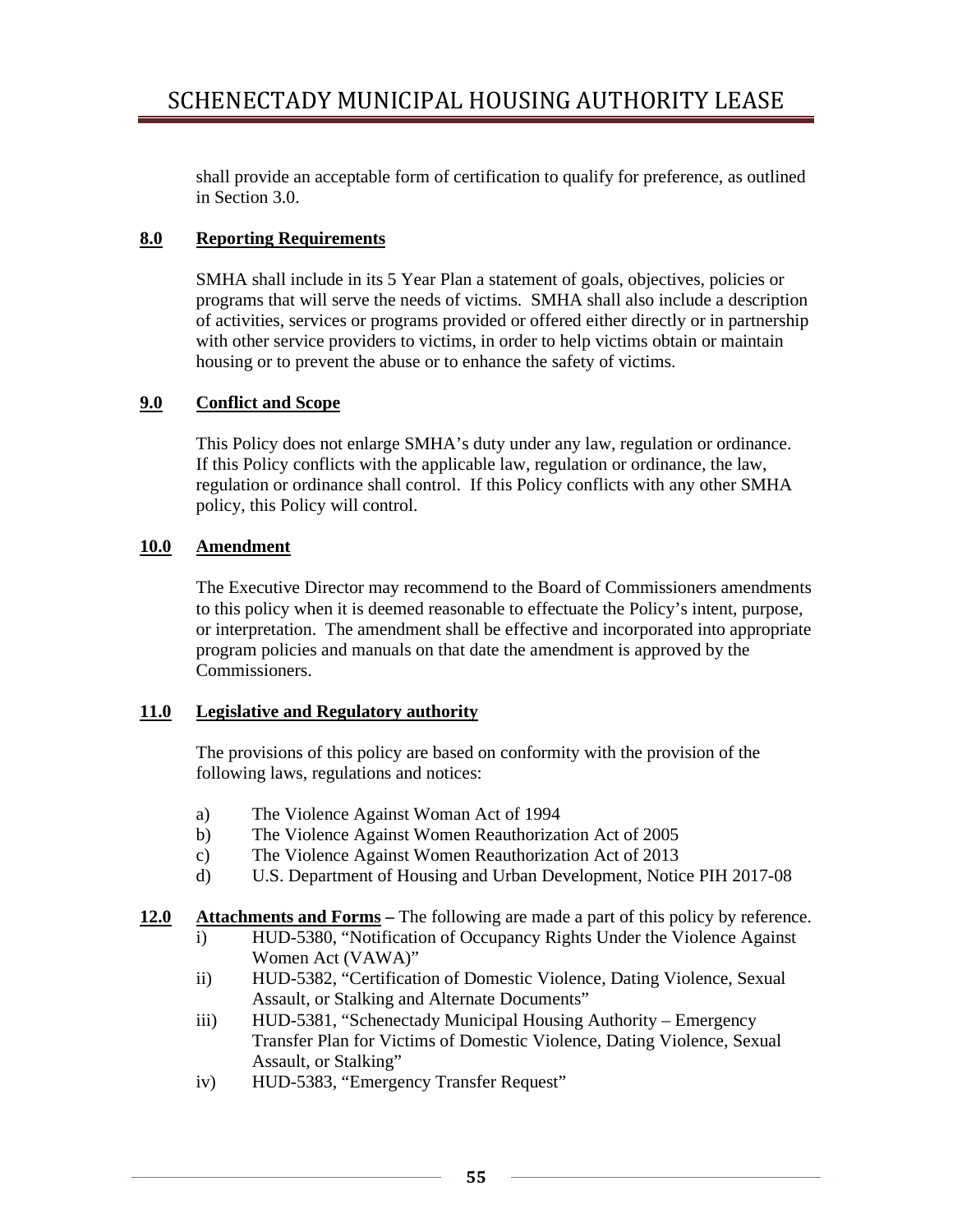# **Tenant Handbook**

Schenectady Municipal Housing Authority

Revised: 04/01/2022

\_\_\_\_\_\_\_\_\_\_\_\_\_\_\_\_\_\_\_\_\_\_\_\_\_\_\_\_\_\_\_\_\_\_\_\_\_\_\_\_\_\_\_\_\_\_\_\_\_\_\_\_\_\_\_\_\_\_\_\_\_\_\_\_\_\_\_\_\_\_\_\_\_\_\_\_\_\_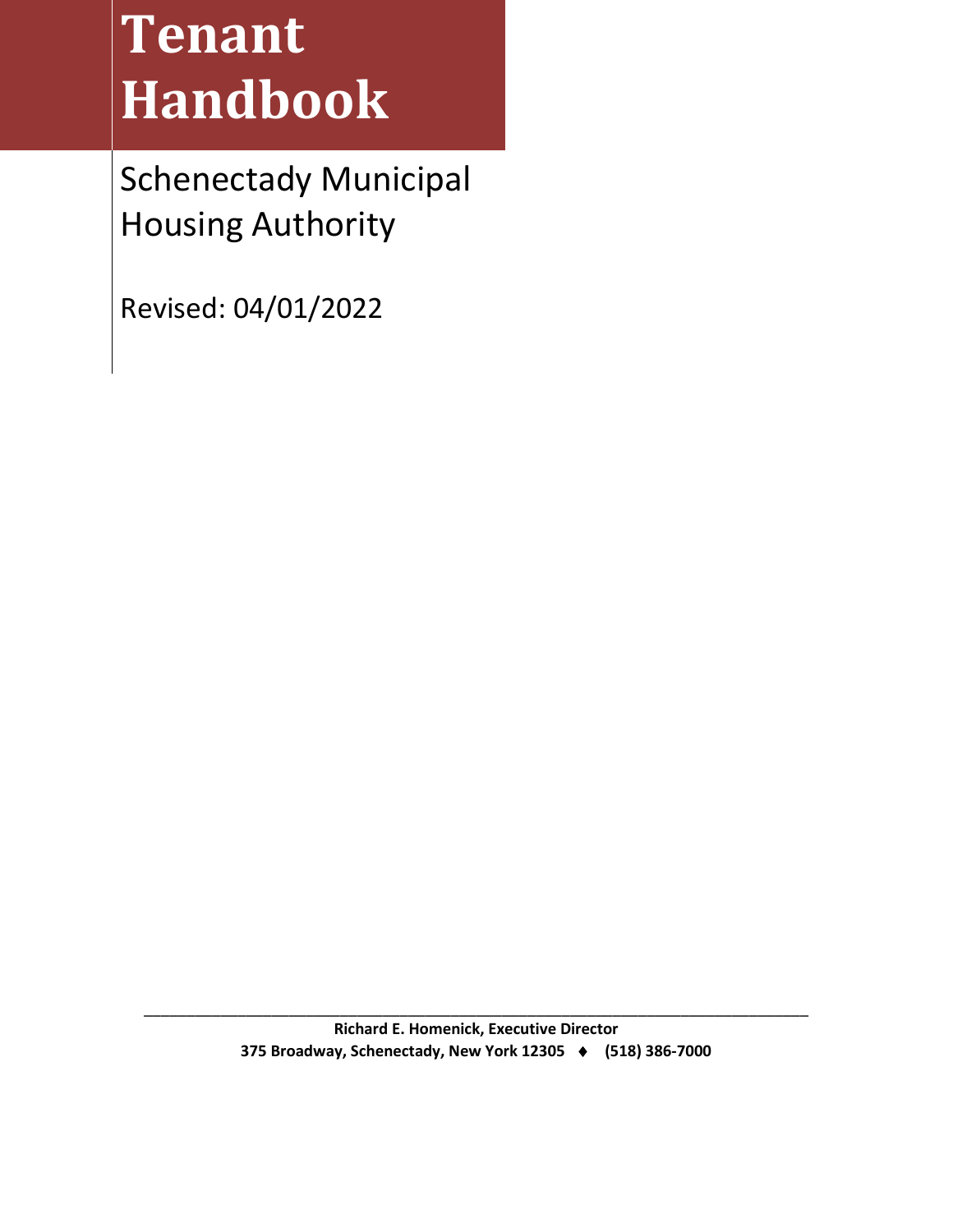| <b>Table of Contents</b>                                                          |  |
|-----------------------------------------------------------------------------------|--|
| WELCOME FROM THE EXECUTIVE DIRECTOR 6                                             |  |
|                                                                                   |  |
|                                                                                   |  |
|                                                                                   |  |
|                                                                                   |  |
|                                                                                   |  |
|                                                                                   |  |
|                                                                                   |  |
|                                                                                   |  |
|                                                                                   |  |
|                                                                                   |  |
|                                                                                   |  |
|                                                                                   |  |
|                                                                                   |  |
|                                                                                   |  |
|                                                                                   |  |
| <b>RENT AND CONDITIONS OF OCCUPANCY 12</b>                                        |  |
|                                                                                   |  |
|                                                                                   |  |
|                                                                                   |  |
|                                                                                   |  |
|                                                                                   |  |
|                                                                                   |  |
|                                                                                   |  |
| Why do I Also Get a 3-day New York State Notice? Error! Bookmark not defined.     |  |
| What Happens if I Ignore the 14 and 3 day Notices and Still Don't Pay My Rent? 15 |  |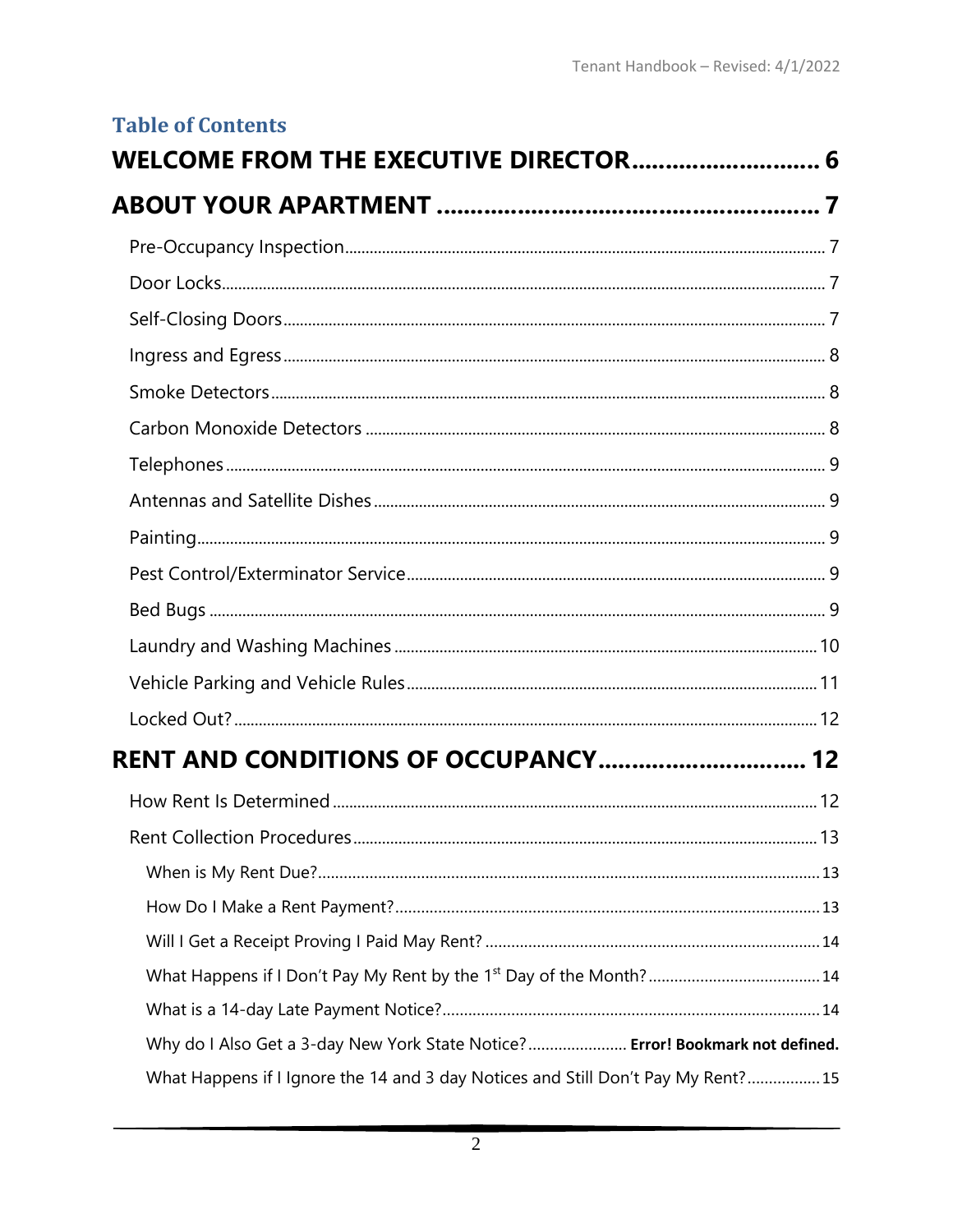| What if I'm Not Home When the Eviction Documents are Brought to My House? 15  |  |
|-------------------------------------------------------------------------------|--|
|                                                                               |  |
| What Happens if I Don't Go to Court on the Date and Time on the Petition?  16 |  |
|                                                                               |  |
|                                                                               |  |
|                                                                               |  |
|                                                                               |  |
|                                                                               |  |
|                                                                               |  |
| <b>EVICTION AND TERMINATION OF TENANCY 19</b>                                 |  |
| <b>MANAGEMENT AND MAINTENANCE SERVICES 20</b>                                 |  |
|                                                                               |  |
|                                                                               |  |
|                                                                               |  |
|                                                                               |  |
|                                                                               |  |
|                                                                               |  |
|                                                                               |  |
|                                                                               |  |
|                                                                               |  |
|                                                                               |  |
|                                                                               |  |
|                                                                               |  |
|                                                                               |  |
|                                                                               |  |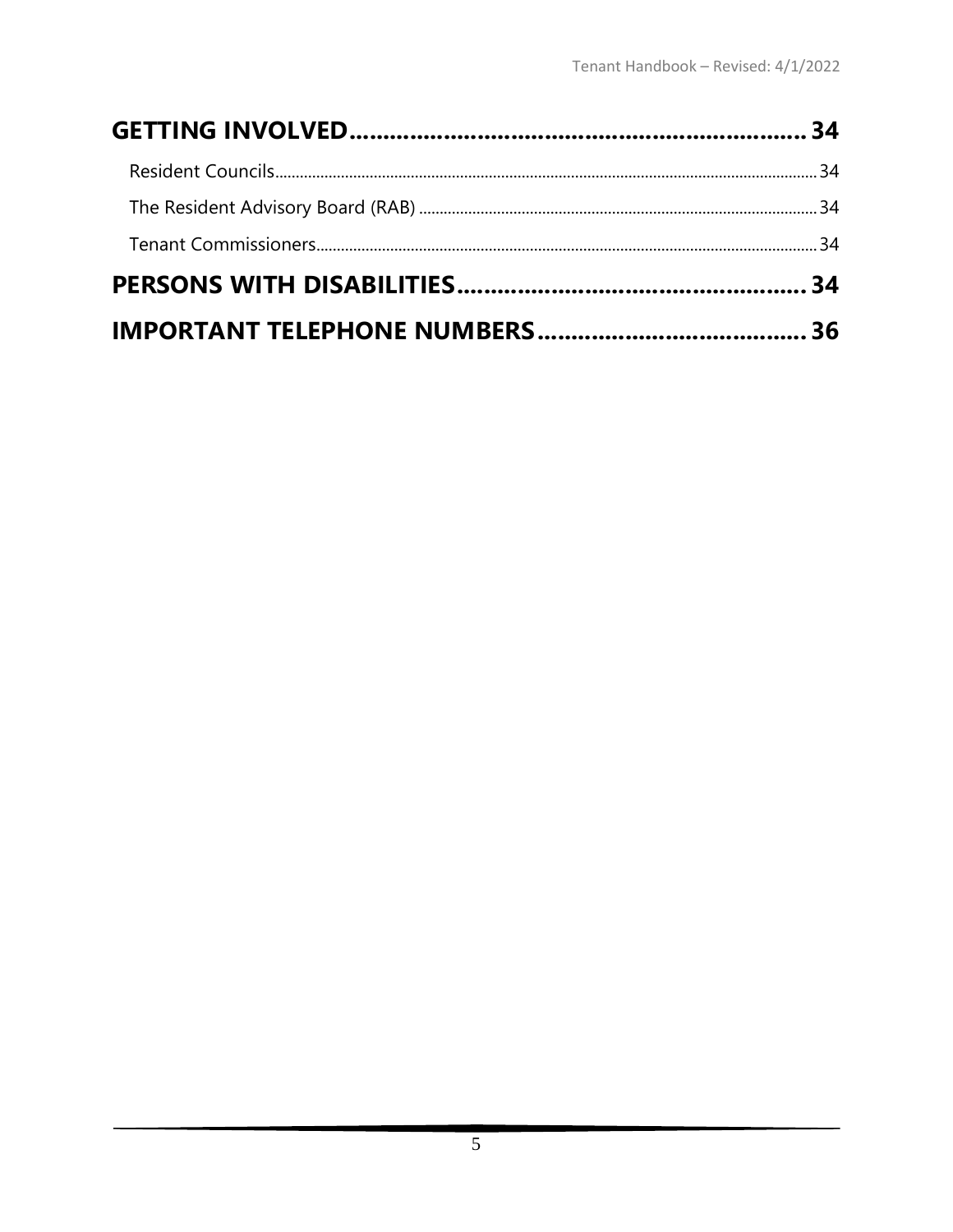# <span id="page-60-0"></span>**WELCOME FROM THE EXECUTIVE DIRECTOR**

Dear Public Housing Resident,

We have prepared this handbook for those who are new to public housing and for those who currently reside with us, with the hope that it will help answer many of the questions you may have about what to expect from the Schenectady Municipal Housing Authority (SMHA), and what is expected of you during your tenancy.

This Tenant Handbook is incorporated into your lease by reference, which means it is a part of your lease, and that you are responsible for complying with the information provided in this Handbook just as you are responsible for complying with the contents of the rest of your lease.

This handbook will serve as a valuable reference source, providing the latest information on current Housing Authority policies and procedures that pertain to you and your home. In these pages you will find information about everything from rent paying procedures to household cleaning tips, from social and community services to maintenance and emergency services, from what to do if you are locked out to how to go about joining your resident association and tenant patrol. In sum, this handbook will explain clearly the conditions of occupancy we expect you to observe as a resident and, in turn, what you can expect from us, your landlord.

The staff of the Schenectady Municipal Housing Authority has proudly provided effective, courteous housing management to countless families for more than 75 years. Our aim is to work with you to make sure that your home with us is a happy and safe one, a home to be proud of.

*Sincerely,* Richard E. Homenick Executive Director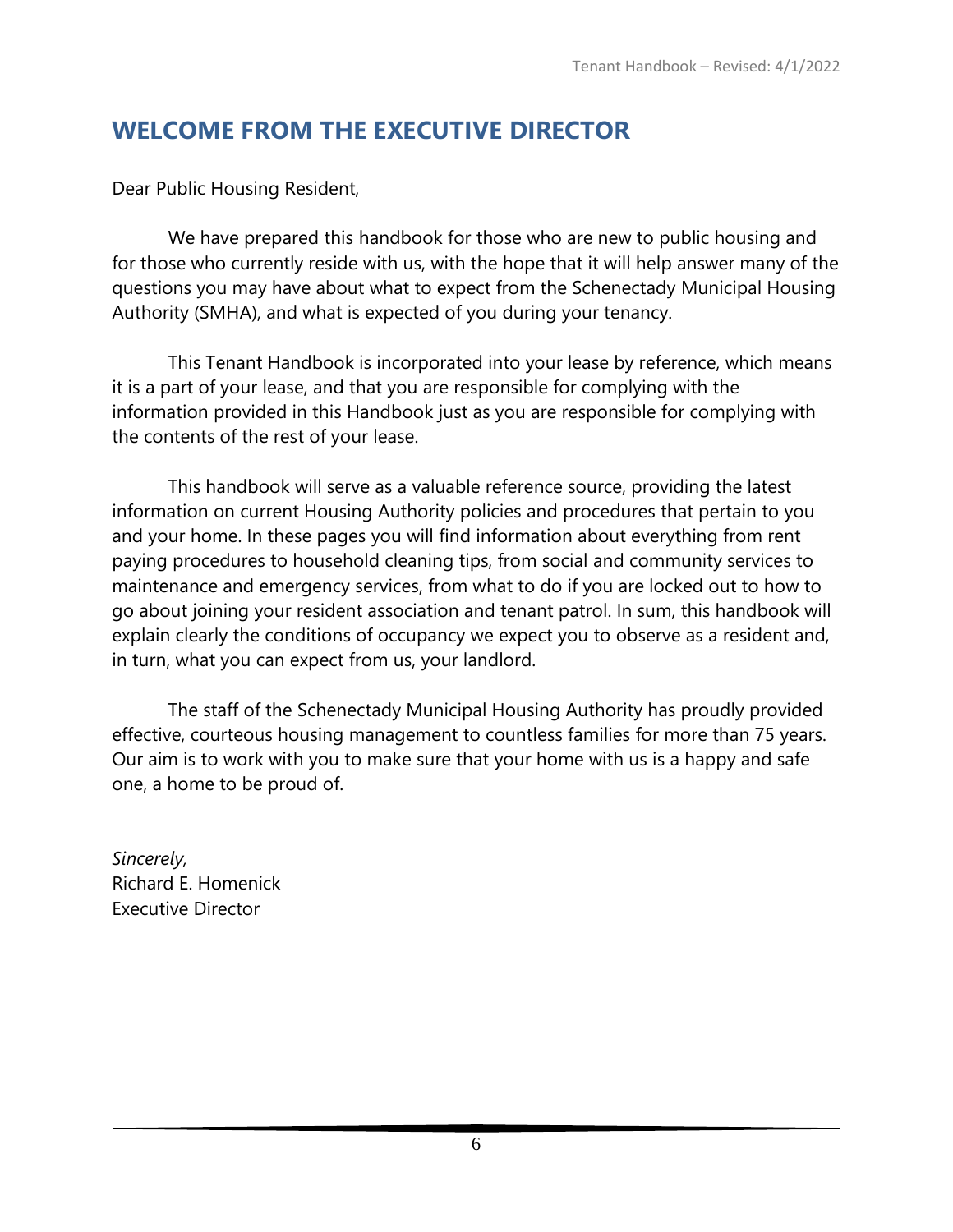# <span id="page-61-0"></span>**ABOUT YOUR APARTMENT**

# <span id="page-61-1"></span>**Pre-Occupancy Inspection**

As a new resident you are entitled to a pre-occupancy inspection of your new apartment, with your Project Manager or Occupancy Specialist, in order to identify items and conditions that may need repair to avoid future charges.

Inspect your apartment as soon as you receive the keys. Give it a thorough look. It should be in good condition, but if you do see that anything is missing or in need of repair, advise your Project Manager or Occupancy Specialist as quickly as possible, verbally and in writing. If you fail to do so within a reasonable period of time, then *you*  may be held responsible and face possible costs for the work required.

# <span id="page-61-2"></span>**Door Locks**

The entrance door(s) of your apartment has been equipped with a good lock. We permit no replacements. You may NOT purchase an additional lock, or change the lock we have provided. In case of an emergency, the Housing Authority must be able to gain entry. You will be responsible for the full cost of removing an added or changed lock, and reinstalling a lock approved and provided by SMHA.

# <span id="page-61-3"></span>**Self-Closing Doors**

You may have an apartment entry door that is the self-closing type; that is, when opened and released, the door swings shut and completely closes and latches by itself. Self-closing apartment entrance doors help to prevent the spread of fire. Residents are prohibited by law from removing or disabling any self-closing apartment entrance door or permitting such a door to be held open by any device. There are no exceptions to this requirement.

Floor covering and improperly installed door locks can prevent the self-closing mechanism from working. Any carpeting that impedes the self-closing mechanism should be cut away in the area of the door's swing. To ensure that your apartment entrance door closes properly, it will be inspected periodically. Any repairs, improvements or alterations needed to restore the self-closing feature will be made. If your apartment entrance door fails to close and latch by itself you should call in a Work Order by using the Maintenance Hot Line – (518) 372-5896.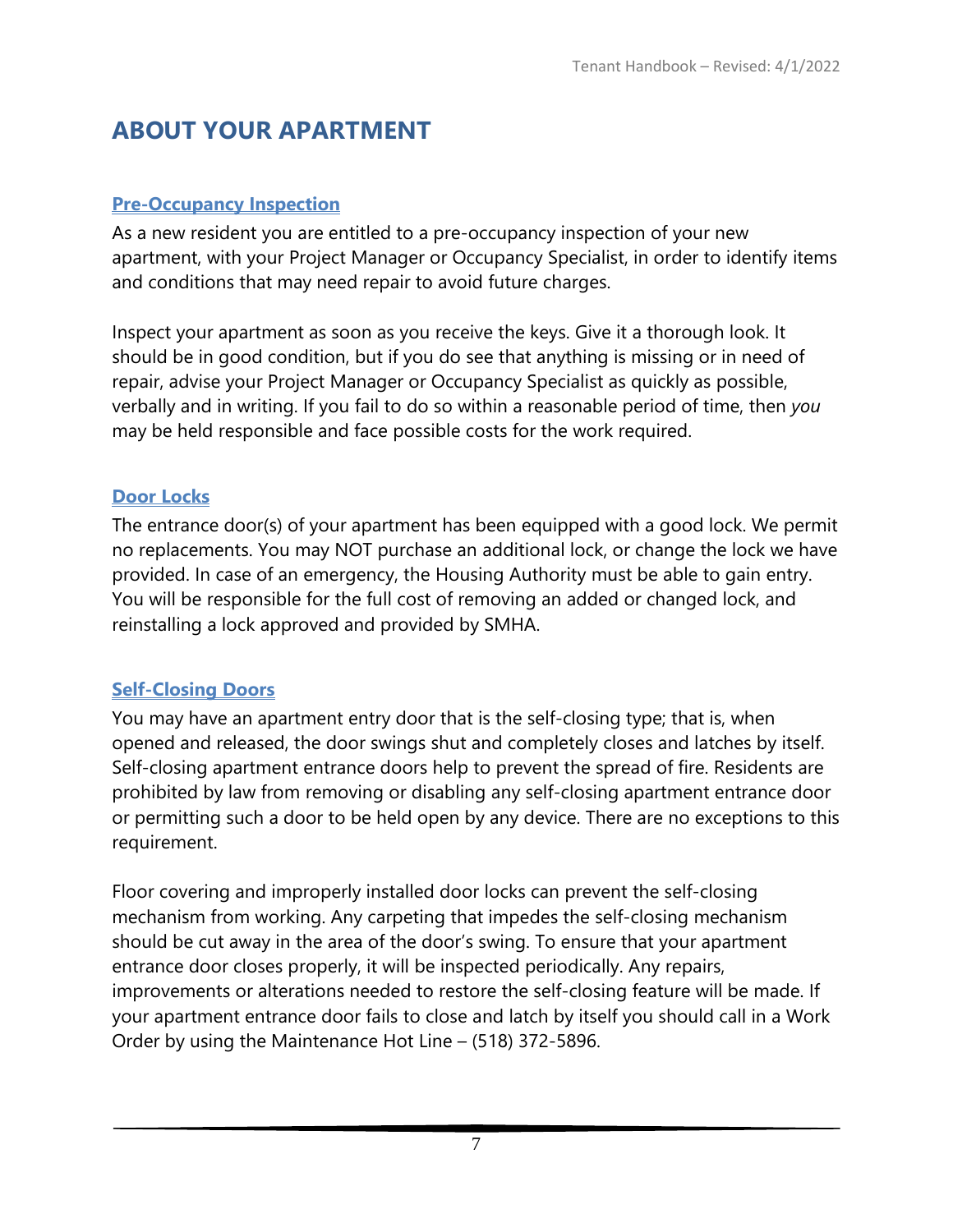# <span id="page-62-0"></span>**Ingress and Egress**

Ingress and Egress is another way of saying "a way in and a way out" of your apartment. It is required that the windows and doors in your apartment are not obstructed by large furniture items, such as a bunk-bed in front of a bedroom window. Keep the windows leading to the outside clear of any objects that might obstruct exit. If windows become the only escape from fire you will want a clear escape route.

# <span id="page-62-1"></span>**Smoke Detectors**

Each SMHA apartment is equipped with the proper amount of smoke detectors, and they are installed in the proper locations, as required by law. Removing, damaging or in any way disabling a smoke detector so that it does not operate properly is a violation of SMHA policy, and a violation of the law. Once a smoke detector has been installed in your apartment, you are responsible for periodically inspecting and testing it to determine that it is in working order. If for some reason the smoke detector is not working, you should call in a Work Order by using the Maintenance Hot Line – (518) 372-5896.

New batteries should be installed at least once a year. It will be easier to remember this task if you install them on a birthday, a holiday, or when you adjust your clocks forward or back in the spring and fall. Many battery-powered units "chirp" or give some other signal when their batteries need replacement.

Federal law requires the Housing Authority to provide all hearing impaired individuals with a visual smoke alarm. Please notify your Project Manager if anyone in your apartment is hearing impaired, and a visual smoke alarm will be installed free of charge.

# <span id="page-62-2"></span>**Carbon Monoxide Detectors**

Carbon monoxide (CO) is a colorless, odorless, tasteless and toxic gas that results from the incomplete combustion of fossil fuels, such as gasoline, natural gas and oil. Dangerous amounts of CO can accumulate when fuel is not burned properly, or when rooms are poorly ventilated and the CO is unable to escape.

We have installed a combination smoke and CO detector in every apartment where a fossil fuel-burning furnace or boiler is located. This includes Maryvale Apartments, Lincoln Heights, Steinmetz Homes and MacGathan Townhouses (CO detectors are being added along with the conversion from electric heat to gas heat at MacGathan).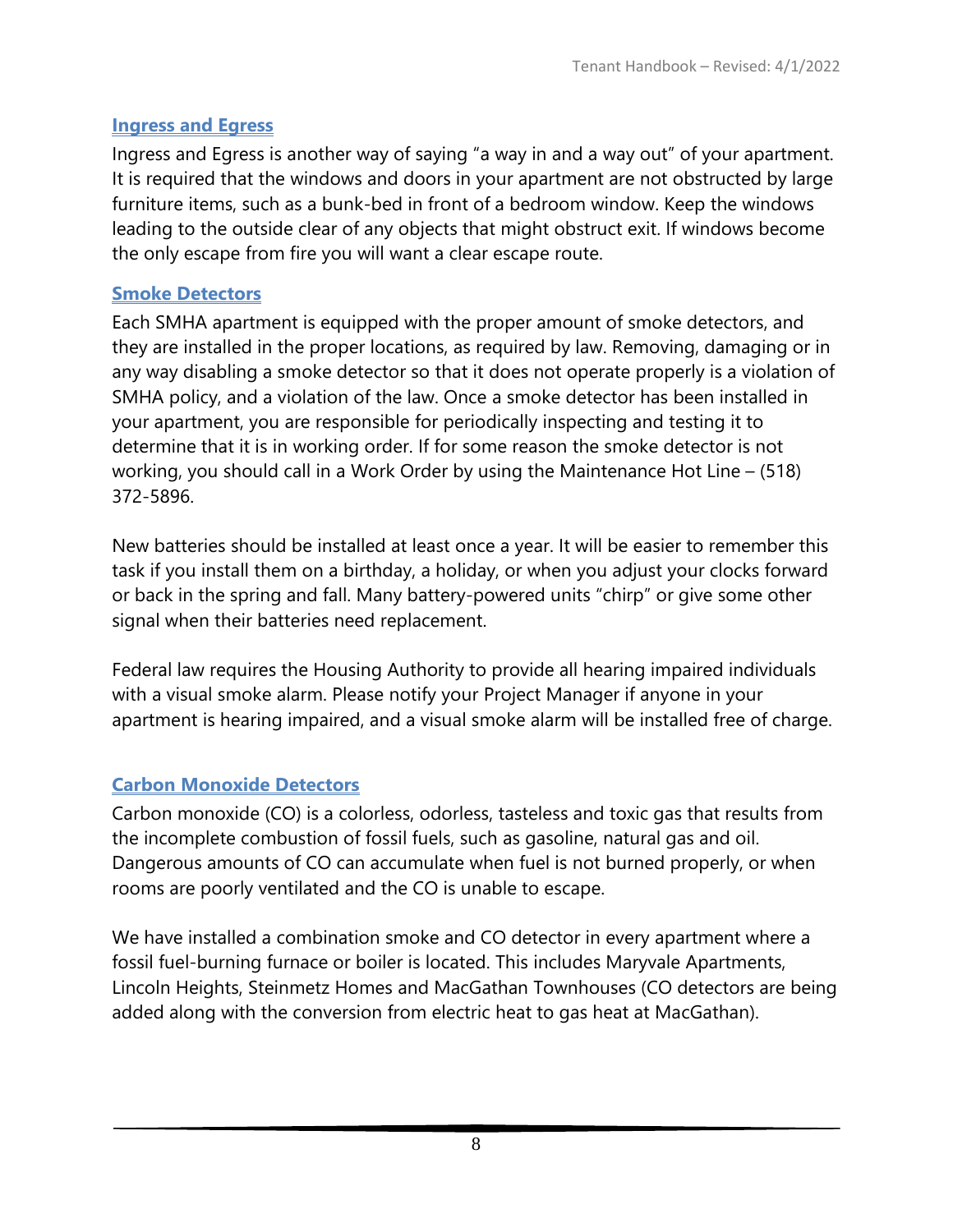# <span id="page-63-0"></span>**Telephones**

You have to make all of your telephone arrangements directly with the telephone company you use.

# <span id="page-63-1"></span>**Antennas and Satellite Dishes**

Installation of cable television, which is available in virtually all Housing Authority developments, is the responsibility of the resident.

SMHA residents are prohibited from installing any television or other antenna on the window sill or any place outside of their apartment, including the grounds. This includes any type of satellite dish antenna that might be attached to window frames or the exterior of any building. Satellite dishes are only allowed **inside** of a resident's apartment. Roof antennas are not permitted. However, a master TV antenna may be available at your development. Contact your Project Manager for details.

# <span id="page-63-2"></span>**Painting**

All apartments are scheduled for painting by the Authority on the basis of need. If you wish to paint your own apartment, please obtain written consent from your Project Manager. You may be held responsible for the cost of removing or covering over unauthorized painting.

# <span id="page-63-3"></span>**Pest Control/Exterminator Service**

The Authority will provide a pest control service on a regularly scheduled basis, without charge to you. Please cooperate by admitting the exterminator when he or she comes to inspect and treat your apartment, and, if you cannot be home, a member of the maintenance staff will allow entry to your apartment and accompany the exterminator as they complete the work. You will be notified in advance of scheduled routine visits. Your cooperation will ensure a vermin-free home.

You must report the presence of any mice, roaches or other vermin as soon as they are discovered, and your Project Manager will immediately schedule a visit. You should never use any multiple fogger type aerosol bug sprays in the apartment.

# <span id="page-63-4"></span>**Bed Bugs**

Yes, it's true. Bed bugs are infesting homes throughout the country, and right here in Schenectady. Bed bugs are being found in expensive hotels, homes of wealthy people as well as people in apartments and public housing. Bedbugs will move into clean homes, and not so clean homes.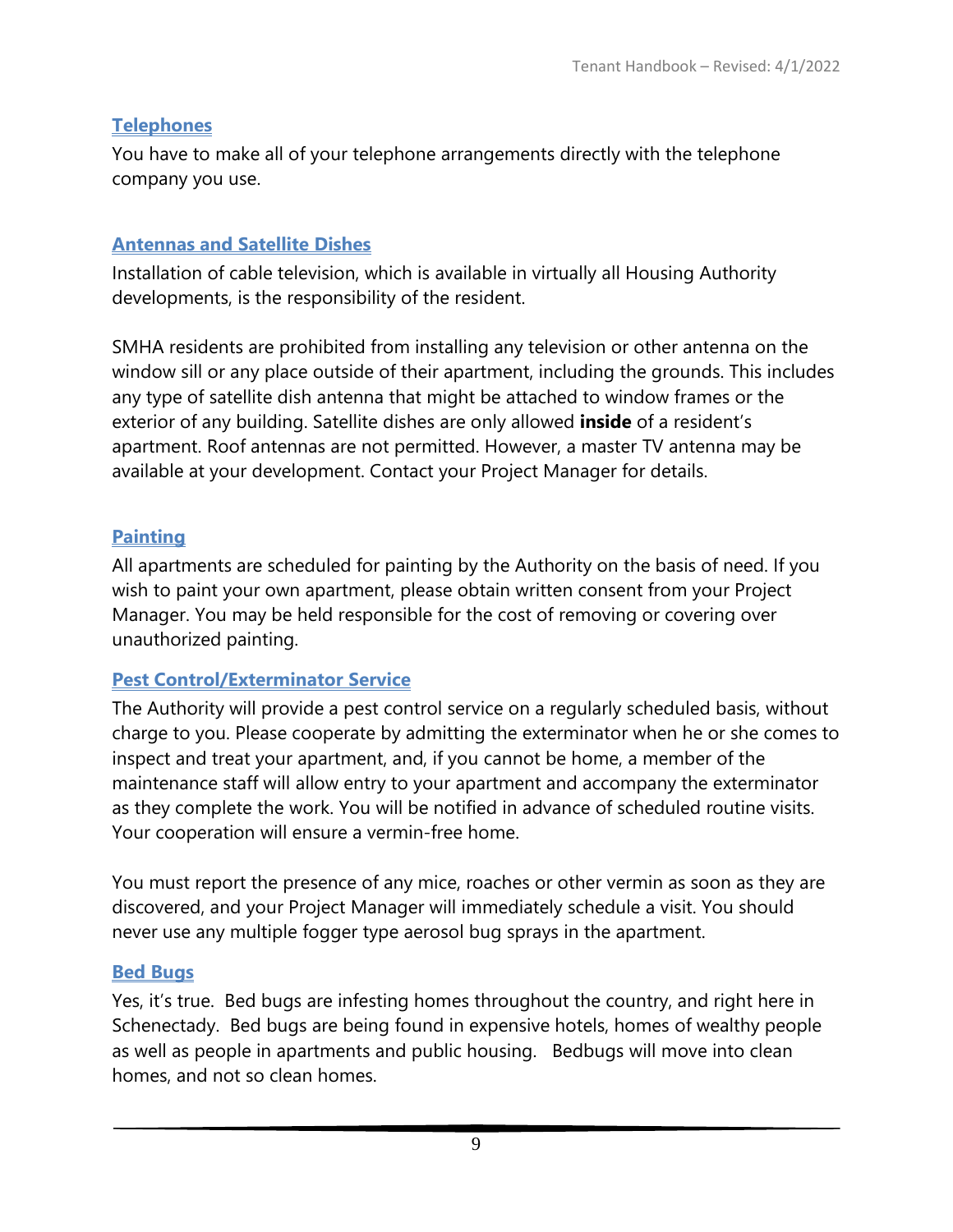Bed bugs are small insects that feed on human blood. They are usually active at night when people are sleeping. Adult bed bugs have flat, rusty-red-colored oval bodies. About the size of an apple seed, they are big enough to be easily seen, but often hide in cracks in furniture, floors, or walls. When bed bugs feed, their bodies swell and become brighter red. They can live for several weeks or months without food or water. Although bed bugs are a nuisance, they are not known to spread disease.

In most cases, people carry bed bugs into their homes unknowingly, in infested luggage, furniture, bedding, or clothing. Bed bugs may also travel between apartments through small crevices and cracks in walls and floors. You may notice itchy skin welts. You may also see the bed bugs themselves, small bloodstains from crushed insects, or dark spots from their droppings. It is often hard to see them because they hide in or near beds, other furniture, and in cracks.

If you discover that you have bed bugs, contact the SMHA Maintenance Hotline Right away at 372-5896. Also, you can call Project Manager. We will send our exterminator to your apartment, and if you have bedbugs, we will begin treatment.

Our exterminator will come to your apartment and inspect. SMHA maintenance and or the Project Manager may appear as well. Once the exterminator determines if you have bedbugs or not, we will schedule the treatment day, and give you a list of things you will need to do to prepare for the treatment. You will told by the exterminator how to prepare for treatment. If you do not comply with treatment preparation instructions you may be charged for the cost of preparation performed by the SMHA or its representative, which may include exterminator appearance charges.

SMHA takes bed bugs very seriously, so we expect all residents to cooperate. Remember that you agreed in your lease to comply with obligations affecting health and safety imposed upon tenants by applicable provisions of building and housing codes materially affecting health and safety.

**How can I keep bed bugs out of my home?** Most bedbug infestations come in with used furniture. Never bring used or discarded bed frames, mattresses, box springs, or upholstered (fabric, leather, etc.) furniture into your home. Wash clothing and bedding immediately after returning from a trip, whether it's to Grandma's house, a sleepover at a friend's home, or to a hotel or motel.

# <span id="page-64-0"></span>**Laundry and Washing Machines**

Some developments have a centrally located laundry room equipped with coin operated washing machines and dryers. If your apartment is equipped to install a washer and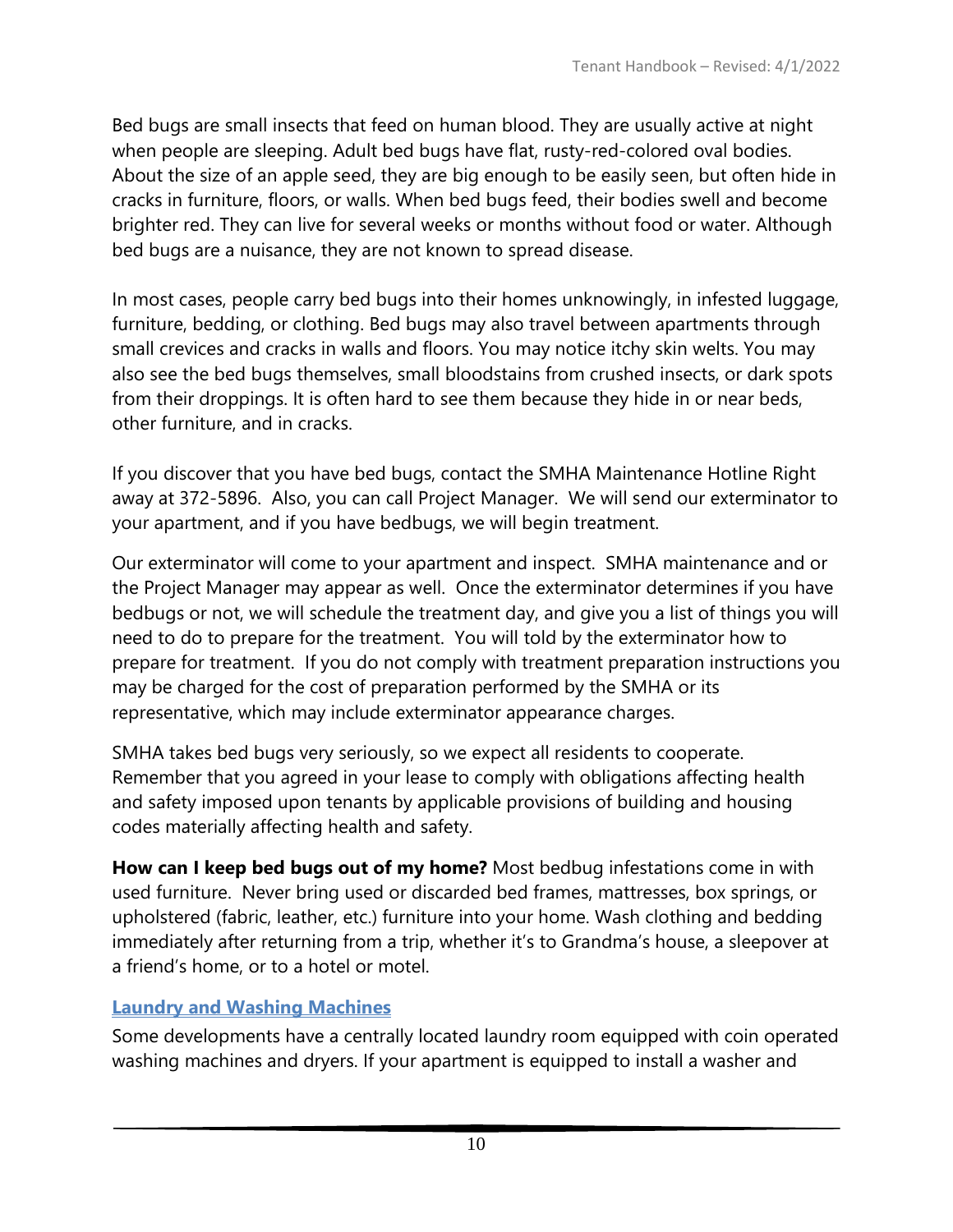dryer hookup and you wish to install a washing machine in your apartment, you must obtain written approval and instructions from your Project Manager. Please follow specific instructions for installation issued by the Housing Authority. Improper installation may result in hazards and inconveniences to you and your neighbors. The most common problem with faulty hook-ups involves hot water gushing out of cold water faucets and a reduction in hot water. You wouldn't want a neighbor to do this to you — don't do it to a neighbor! In addition, only ENERGY STAR rated appliances will be approved for installation.

ENERGY STAR is a joint program of the U.S. Environmental Protection Agency and the U.S. Department of Energy helping us all save money and protect the environment through energy efficient products and practices.

# <span id="page-65-0"></span>**Vehicle Parking and Vehicle Rules**

The Schenectady Municipal Housing Authority provides parking spaces for use by authorized residents who obtain a parking permit sticker. In all developments, parking is available on a first-come, first-served basis. Consult your Occupancy Specialist for information on parking availability and permits. The Housing Authority will not assume any responsibility for any automobile (including yours) parked on Authority property. The duplication or misuse of parking permits may lead to termination of tenancy proceedings.

Any vehicle parked on SMHA property without a parking sticker may be issued a violation ticket.

Any vehicle parked on SMHA property without a valid registration and inspection may be towed without further warning to the vehicle owner.

Any vehicle on SMHA property that is parked on grass, sidewalks, fire lanes, courtyards, or any other part of the property not designated as a parking area may be towed without further warning to the vehicle owner. Vehicles parked in a designated handicapped parking area must properly display authorized handicapped tags, or be subject to towing.

Tenants are permitted to only change tires, oil, air filters and perform tune-ups on their own vehicles.

For parking and vehicle removal during winter storms and subsequent snow removal, please see the Project Manager in charge of your development. At a minimum, you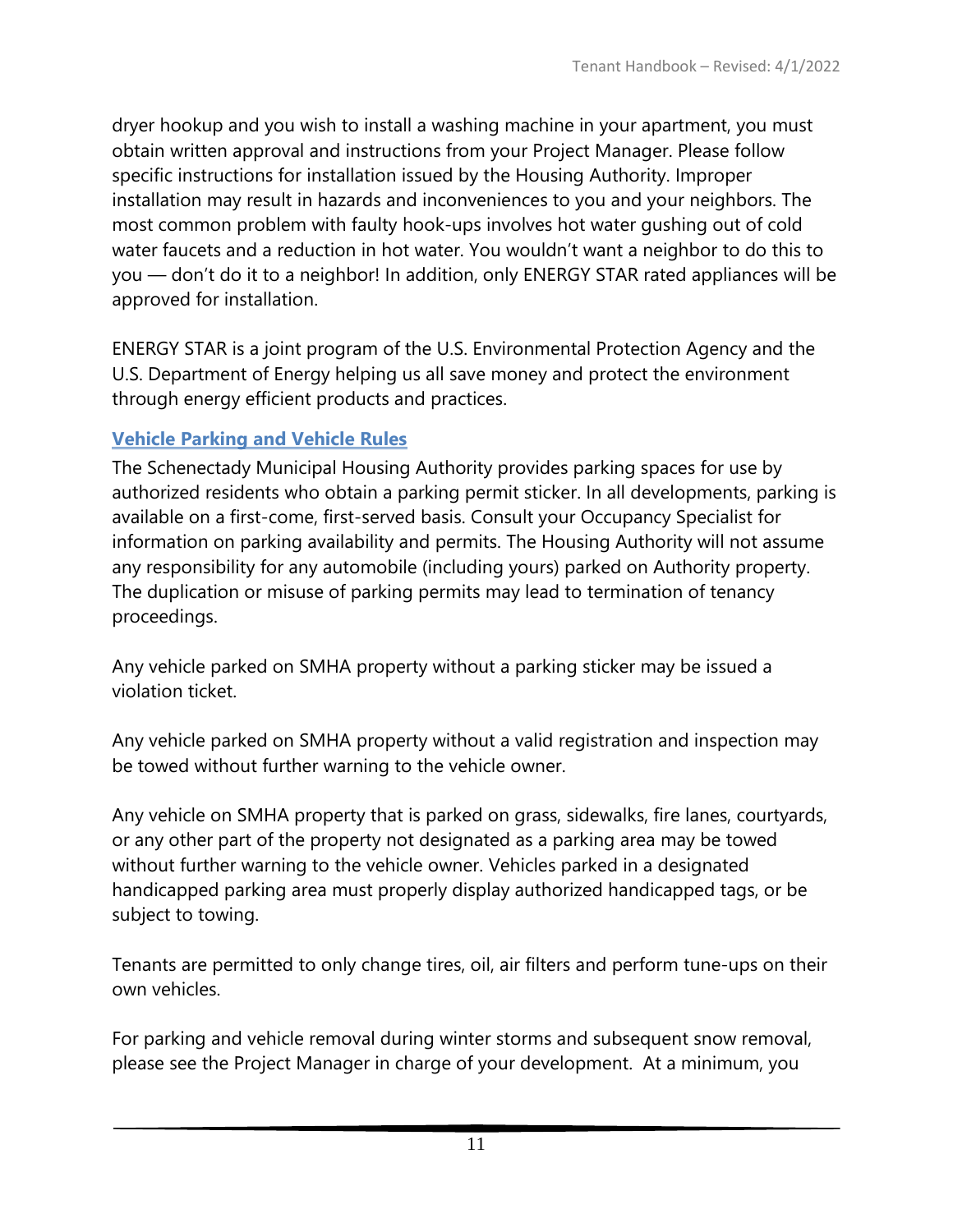must remove your vehicle to a parking area cleared of snow within 24 hours after a snowfall of 3-inches or more.

Mini-bikes, snowmobiles and any other recreational small engine and all-terrain vehicles are prohibited on SMHA property. Storing small engine vehicles inside apartments or other buildings is also prohibited.

### <span id="page-66-0"></span>**Locked Out?**

If you are locked out of your apartment through loss of your key or some other mishap, call the Maintenance Hot-Line at (518) 372-5896. With proper identification you will be admitted into your apartment. Do not try to enter your apartment by forcing a window or door. A lost or stolen key should always be reported. We will not admit children unless parents make a written request for this service and furnish us with a copy of the child's signature.

The following charges apply:

- Additional apartment key charge pre-paid \$25.00 each
- Lock-out charge/lock change pre-paid \$50.00
- Lock-out/No lock change \$37.50

<span id="page-66-1"></span>SAVE TIME AND MONEY; KNOW WHERE YOUR KEY IS!

# **RENT AND CONDITIONS OF OCCUPANCY**

### <span id="page-66-2"></span>**How Rent Is Determined**

The rent you pay is either 30% of your income (after allowable deductions and income exclusions) or a flat or ceiling rent, whichever is less. Your family's income determines your individual rent. This is why, down the hall from you, perhaps, a family of your size living in an apartment of your size pays a different amount of rent each month.

Federal Regulations now give families living in public housing the choice of rent methods. Once a year, each public housing family has the choice of paying rent based on family income (**income based rent**) or **flat rent** based on the market value of the dwelling unit. Residents can choose to pay the flat or ceiling rent even if it is higher than the income based rent.

Whether you choose to pay income-based rent or flat rent, your family composition (number of members in your household) will be reexamined at least once a year.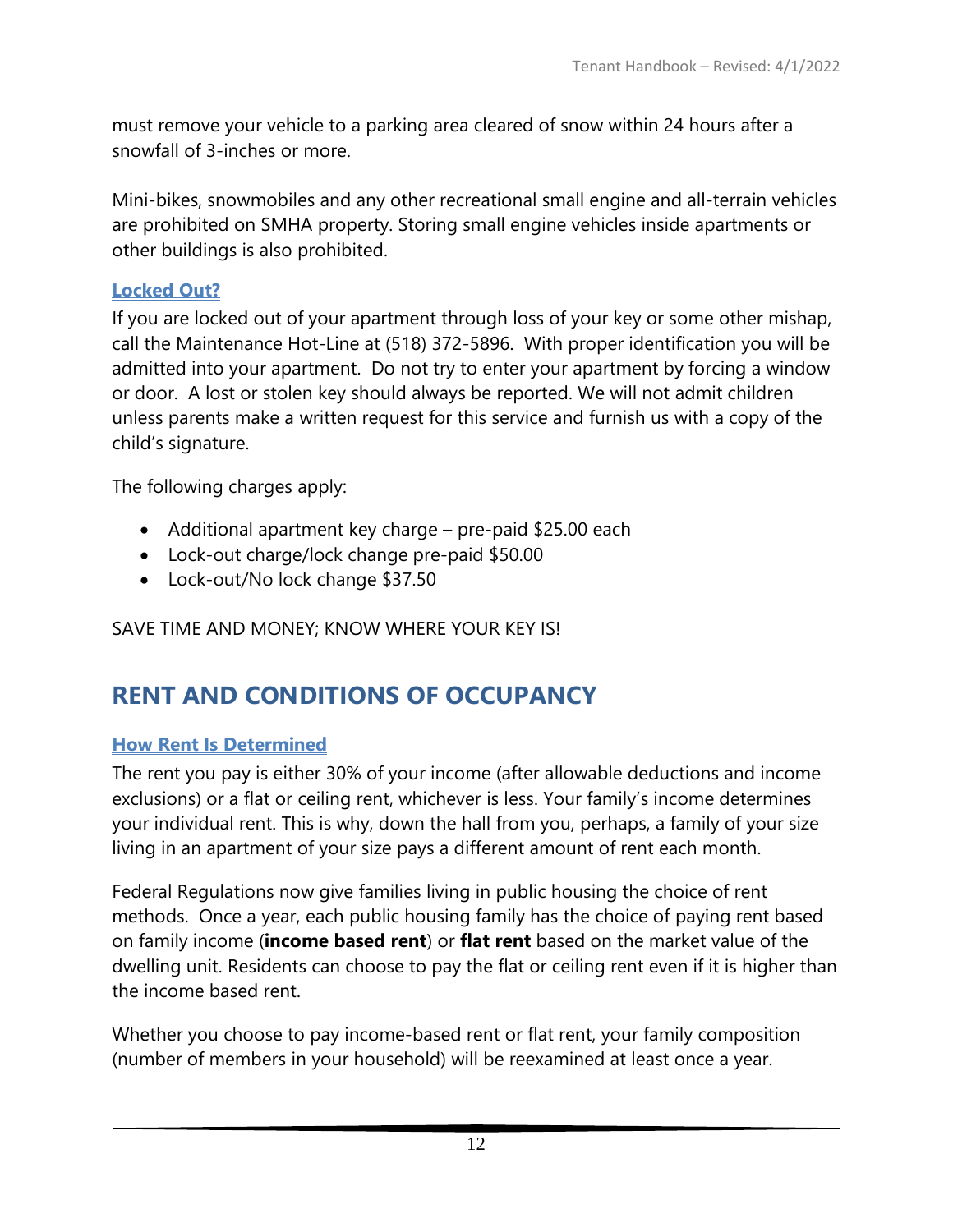If you choose to pay the flat rent, your family income must be reexamined at least once every **three (3) years**. At least once a year, you will be able to choose between continuing to pay flat rent, and switching to income-based rent. If, at any time during the year, you are unable to pay the flat rent due to financial hardship, you may request to switch to paying rent based on your income. Financial hardship includes the following situations:

- A decrease in income due to change in family circumstances, including loss of employment, death in the family, or reduction or loss of earnings or other assistance.
- An increase in expenses due to change in family circumstances, for medical costs, transportation, education, or similar items.
- Additional Public Housing Authority policy.

If the PHA determines that your family is experiencing a financial hardship, as described above, your request to switch to income-based rent will be granted as soon as reasonably possible.

# <span id="page-67-0"></span>**Rent Collection Procedures**

# <span id="page-67-1"></span>When is My Rent Due?

Rent is due and payable on the first day of each month. Payments received after the first of each month are late payments.

# <span id="page-67-2"></span>How Do I Make a Rent Payment?

Rent payments shall be made by the tenant to the Schenectady Municipal Housing Authority Finance Department by any the following methods:

- Mail rent in time to be received by SMHA on or before the first of the month to: SMHA, 375 Broadway, Schenectady, NY 12305
- Place an envelope containing your rent payment in SMHA's main lobby drop box, 375 Broadway, Schenectady, NY 12305
- Make payment in person at the rent collection windows in SMHA's main lobby, 375 Broadway, Schenectady, NY 12305. To check when the rent window is open refer to SMHA's monthly resident newsletter.

Be sure your name, your development name, and your apartment number are written on your check or money order prior to making payment.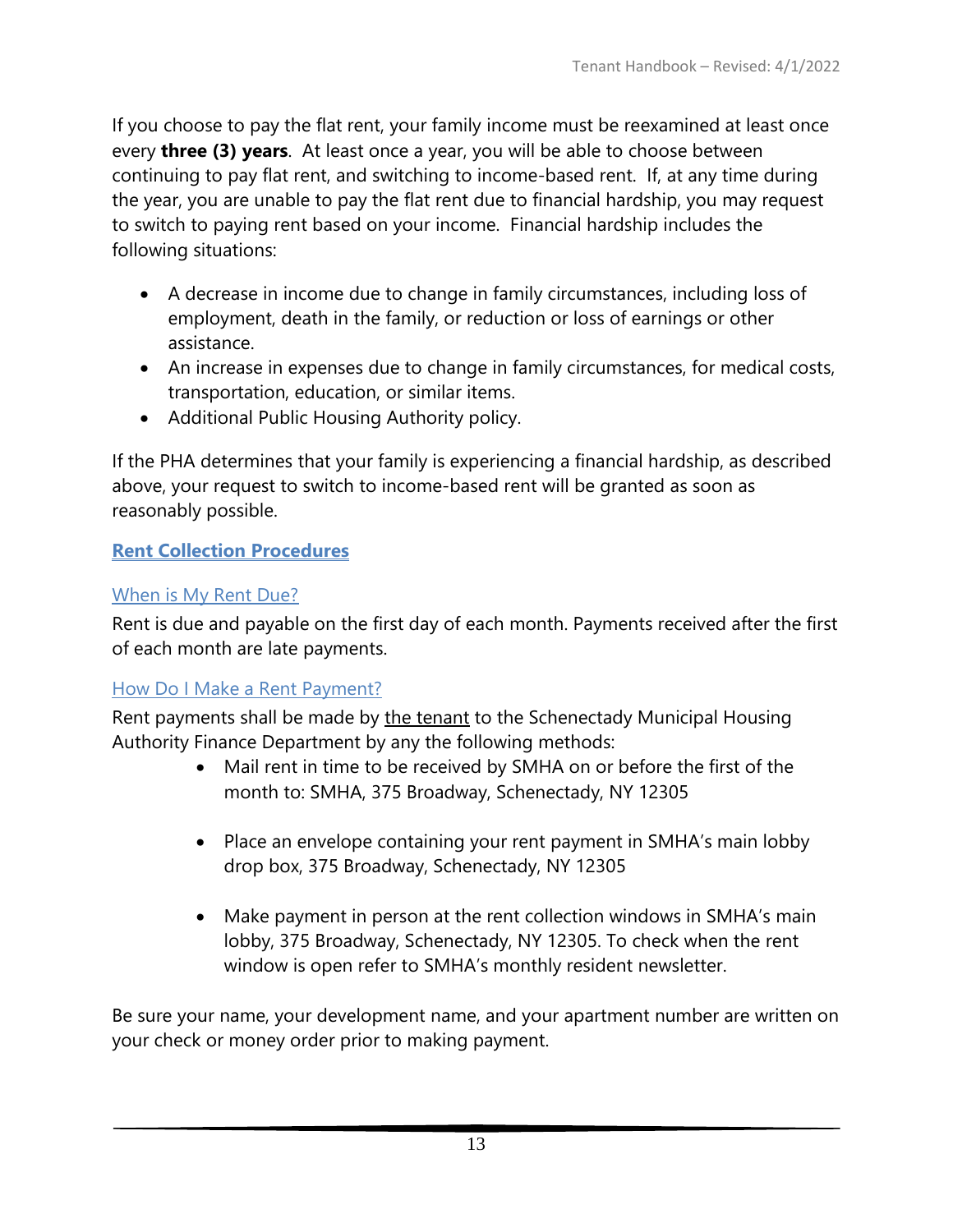# <span id="page-68-0"></span>Will I Get a Receipt Proving I Paid May Rent?

If you make payment by mail or drop box, a receipt will be mailed to your home address.

If the Head of Household makes payment in person at a rent collection window, a receipt will be issued at that time if identification is provided (drivers license or other form of ID).

If someone other than the Head of Household makes payment at the rent collection window with a check or money order, or the Head of Household cannot provide identification, a receipt will be mailed to the Head of Household's home address. (if paying in cash, a hand written receipt will be provided to document the cash transaction)

# <span id="page-68-1"></span>What Happens if I Don't Pay My Rent by the 1<sup>st</sup> Day of the Month?

If you do not pay your rent in full to SMHA on or before the  $1<sup>st</sup>$  of the month, a 5 day grace period will be allowed to make payment in full without penalty.

<span id="page-68-2"></span>If your rent is not received by the  $6<sup>th</sup>$  day of the month a late fee for non-payment of rent will be applied to your account. If it remains unpaid SMHA will issue a late notice called a "14-day Late Payment Notice." Additionally SMHA may issue written notice of non-payment of rent (rent reminder)

# What is a 14-day Late Payment Notice?

A 14-day Late Payment Notice is sent by SMHA to each tenant that has not made their rent payment in full during the first five days of the month. (If you make your rent payment to the drop box on the  $4<sup>th</sup>$  or  $5<sup>th</sup>$  day of the month, you may still receive a 14day notice. This can happen if a payment is made late (after the  $1<sup>st</sup>$  of the month), and the payment is not processed in time to prevent the 14-day notice.)

The 14-day Late Payment Notice explains that your rent is past due, and that you are required to pay the past due amount in full within 14 days of the date on the notice, or move out of the apartment. If the rent is not paid within the 14-days, and you are still in the apartment, SMHA will start a lawsuit against you for unpaid rent, and ask a judge to order you to leave your apartment.

The amount of past due rent will be written on the 14-day Late Payment Notice. If you do not agree that you owe SMHA money, or think the amount you owe is wrong, the 14-day Late Payment Notice explains that you can request a hearing with SMHA to question the rent charges. Prior to the hearing, you must provide full past due rent to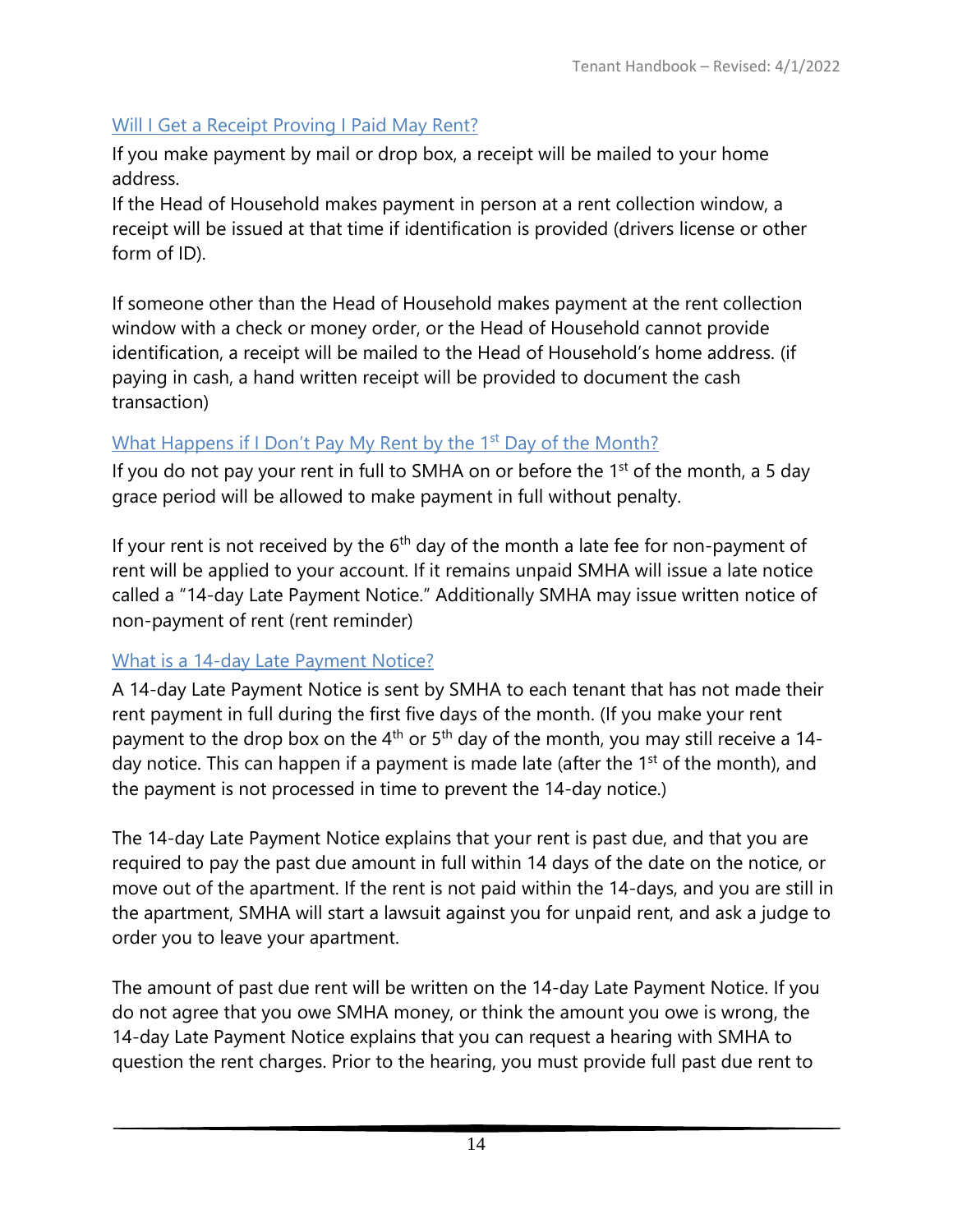the SMHA Finance Director, and request that it be held in an Escrow Account until the matter is resolved. This is a special account where money is deposited that does not belong to SMHA.

# <span id="page-69-0"></span>What Happens if I Ignore the 14 Day Notice and Still Don't Pay My Rent?

At this point, SMHA will start a lawsuit against you for unpaid rent, and ask a judge to order you to pay your rent in full or leave your apartment.

SMHA is seeking to evict you at this point because you refuse to pay rent that is due. However, SMHA is a law-abiding agency that will take every step to make sure we proceed according to your rights under the Fifth & Fourteenth Amendments of the U.S. Constitution, called "Due Process of Law." SMHA will go on to evict you by legal proceedings in a court of law, before a fair and impartial judge who will hear whatever you have to say about the case to evict you.

# <span id="page-69-1"></span>How Will I Know SMHA has Started the Process to Evict Me?

SMHA has a person come to your door to hand you two documents:

- 1) Notice of Petition to Recover Real Property Non-Payment, and
- 2) Petition to Recover Possession of Real Property Non-Payment

The person who comes to your door is not involved with your case, knows nothing about your case, and is not an employee of SMHA.

It is very important that you carefully read these documents. The Notice of Petition to Recover Real Property will have a date and time on it that you must appear in court (this is called the Return Date). In court, you will have a chance to defend yourself.

# <span id="page-69-2"></span>What if I'm Not Home When the Eviction Documents are Brought to My House?

If the head-of household is not home, the documents will be served to any other adult member of the household who is present.

If no one is home, or no adult member of the household is home, a process known as "Nail and Mail" will occur. Copies of the documents will be attached to the entrance door of your apartment, or placed under the entrance door, and the documents will also be mailed to you by regular first class mail and by certified mail.

# <span id="page-69-3"></span>What Happens When I go to Court?

When you go to court, you and any representative you wish to have with you, will first meet with SMHA's attorney to discuss the case. You may at this time pay the rent that is due in full, and the case will be over with SMHA.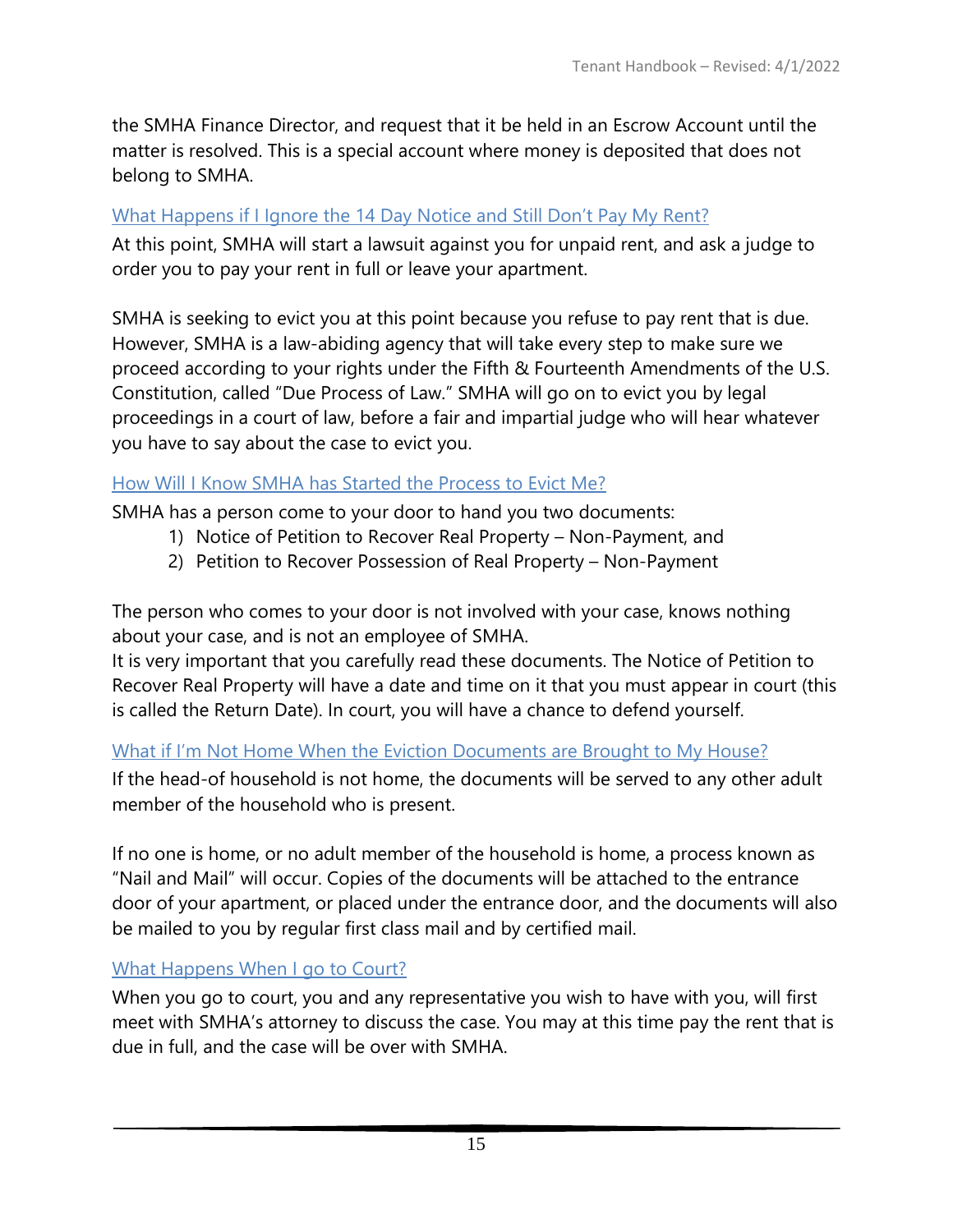If you do not pay the rent that is due, SMHA will offer you a chance to enter an agreement to pay the rent and other balances due to SMHA at a later date, with the understanding that if you do not pay in full, the judge will order the Sheriff to evict you from your apartment.

### <span id="page-70-0"></span>What Happens if I Don't Go to Court on the Date and Time on the Petition?

If you do not appear in court, SMHA will ask the judge to order your eviction. The judge will then issue an order for the Sheriff to evict you from your apartment. SMHA's Project Managers may attempt to contact you to encourage you to pay the past due rent in full to avoid eviction. Legal Aid Society attorneys may also attempt to contact you for the same reason. We do not want you to lose your home; we only want you to pay the rent.

### <span id="page-70-1"></span>Will I Know the Sheriff is Coming to Evict Me?

A 14 day Notice of Eviction is sent to you by the Schenectady County Sheriff, warning you that you may be evicted at any time after fourteen days has passed. If you make payment of past due rent in full, plus any applicable Sheriff's fee and moving company fees, before the Sheriff's eviction actually happens, SMHA will call the Sheriff and cancel the eviction.

### <span id="page-70-2"></span>What Happens if I Decide to Pay Rent Late Month After Month?

Paying your rent late month after month is a huge financial burden to the Housing Authority, the court system, and the Sheriff's office, all of which are supported by taxpaying citizens. Therefore, repeated late rent payment is an unnecessary waste of tax dollars. SMHA may pursue eviction due to the objectionable behavior of repeated late rent payment. Remember, the rent in Public Housing is designed to be affordable to low-income families, and paying rent should be your first priority.

**NOTE**: You may pay any portion of your past due rent, or any part of the rent amount listed in the court order to evict, including any charges for Sheriff and moving company fees, at any time during the rent collection process, **but fees for service of process (Fourteen Day Notice to pay Rent and the Notice of Petition to Recover Real Property for Non-Payment of Rent, and the Petition to Recover Possession of Real Property for Non-Payment of Rent), rent, Sheriff and moving fees must be paid in full in order for SMHA to stop the Sheriff from evicting you.**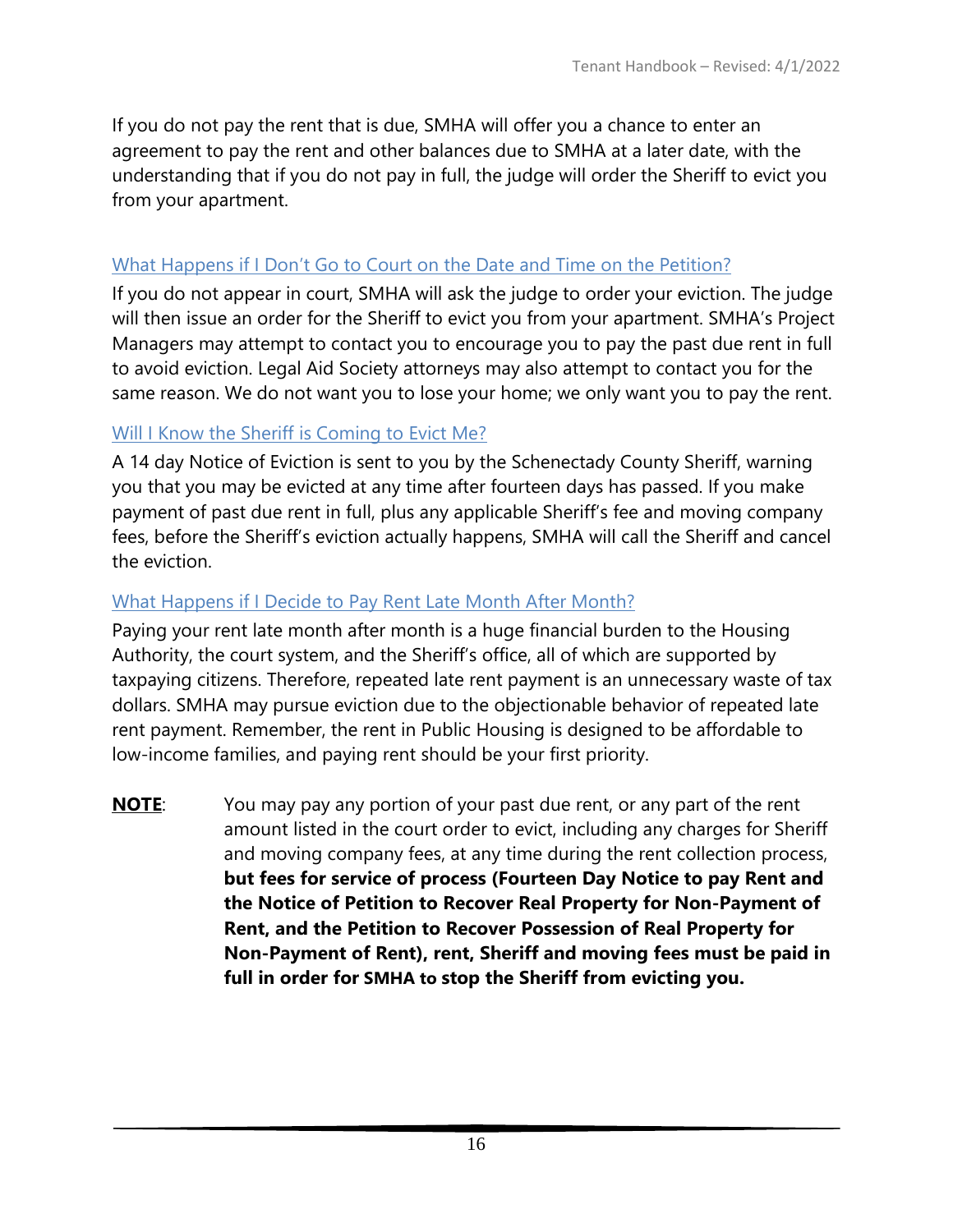# <span id="page-71-0"></span>**Your Security Deposit**

A security deposit is required prior to moving into the unit. The purpose of this security deposit is to insure SMHA against tenant-caused damage to the apartment. Your deposit will be held in an account for you and will earn interest at the current rate. Upon leaving your apartment in good condition, the security deposit will be refunded, including interest, less any charges for damages or monies owed to the Authority.

The amount of your security deposit is equal to one month's Total Tenant Payment. The dollar amount of the security deposit is noted in Part II of the Lease. No personal checks will be accepted for your security deposit. All security deposits must be paid in cash, banker's check or money order. A refunded security deposit will take approximately two (2) weeks to receive from the Authority.

*You must give the SMHA a Proper 30-day notice of intent to vacate. (A month is from the 1st of the calendar month) or you will be charged the following month's rent.*

# <span id="page-71-1"></span>**Annual Income Re-examination**

Your eligibility to continue occupancy with the Authority will be examined at least once a year. Your rent is based on your total family income, less exclusions.

You will receive a Continued Occupancy booklet prior to your housing anniversary date. This booklet must be filled out in its entirety. You are required to supply the Authority with information concerning ALL income received into the household by any family member, i.e. a signed statement of income from your employer, Social Security award letter, DSS budget, Workers Compensation benefits statement, child support print out from the Department of Social Services or recorded court order, bank statements of savings, stocks or bonds, etc.

If you are claiming no income, you may be required to recertify with the Authority, every ninety (90) days and pay the established minimum rent. If you are paying a minimum rent and your income status changes, you must report this change within 10 days. You may request a rent review at any time should your income decrease.

Should you fail to return your Continued Occupancy booklet by the date required, you may be charged a Fair Market Rent on the first day of the following month. Fair Market Rent will vary according to bedroom size and current market value.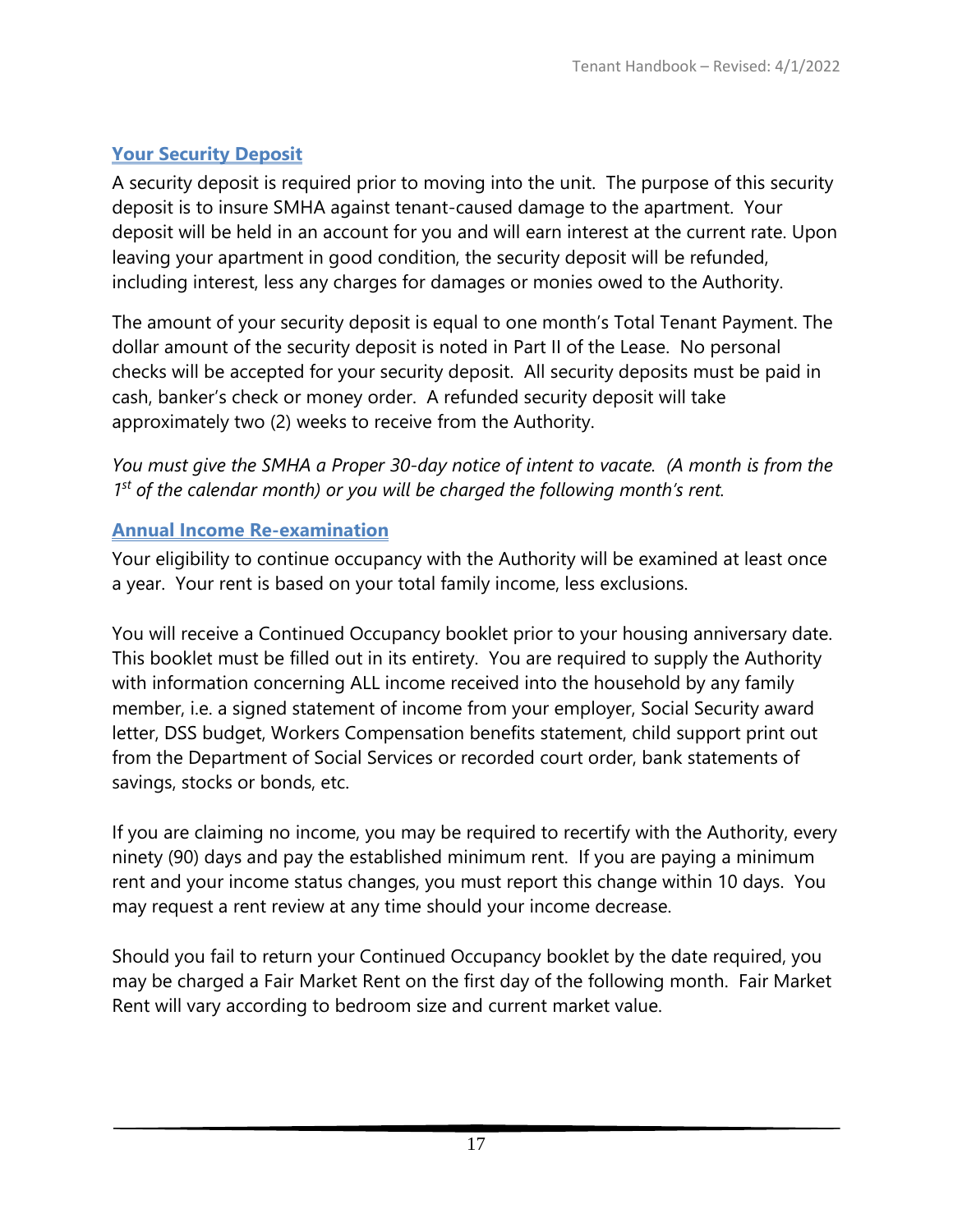# **Family Composition**

The **law** requires you to inform us of any changes in your family composition, such as births, deaths, or any other changes in the number of household members. Not only is the size of the apartment that is most appropriate for you determined by the size of your family, frequently changes in family composition involve changes in your family income. If you start or stop receiving public assistance, please notify your Occupancy Specialist.

Other important changes must be reported as well. For example, you must report the loss or addition of a full-time, employed member of your family immediately. If you or a family member becomes unemployed you must report this fact to the Project Manager.

Similarly, if you wish to bring a relative or other person into your home for anything other than a short visit, you must obtain written permission from your housing manager. If your request is approved, any additional income received by this person may be added to your total family income to determine the amount of rent you pay.

Should you wish to add someone to your lease, that person must fill out an application and be deemed eligible. Any guest who stays 14 days or longer in a year period will be considered by the Authority as a permanent addition to your household and eviction for unauthorized person may commence. If for any reason a visitor stays longer than 14 days, you must have written permission. You can do this by contacting your Occupancy Specialist.

*It is important to keep in mind that the U.S. Department of Housing and Urban Development (HUD) may perform an annual verification of this information through its Income Verification Program. Resident income data reported to the Housing Authority may be matched against records kept by the Internal Revenue Service and the Social Security Administration. If a discrepancy is detected the resident will be notified by letter, and asked to contact his or her Project Manager.* 

Sometimes, obviously, changes in family composition will mean that your rent will be reduced. Sometimes, they will mean the reverse. Either way, changes must be reported. That's the law.

# **COMMUNITY SERVICE**

In accordance with the Housing Act of 1998, certain public housing residents must provide eight hours of community service a month as a condition of their tenancy.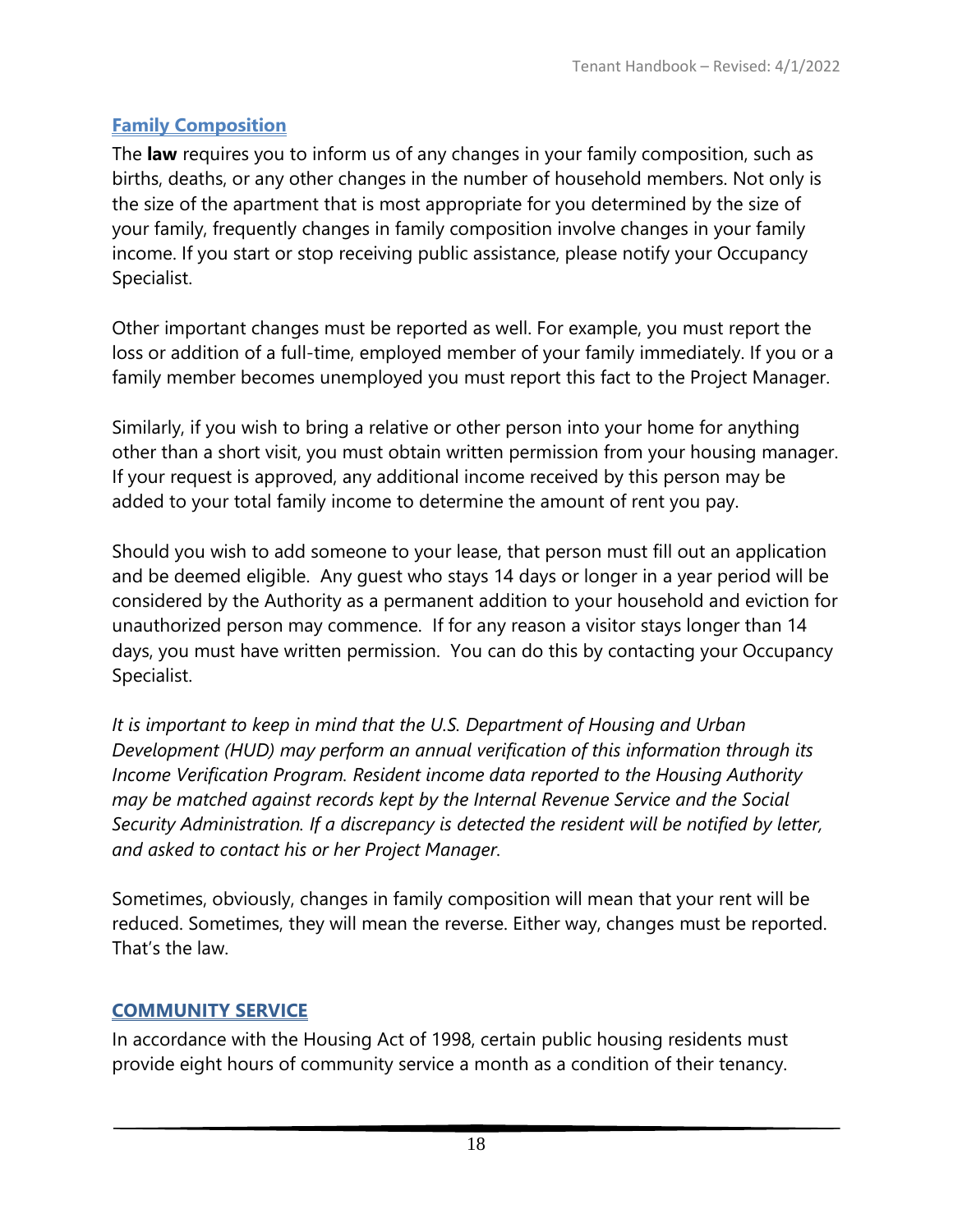Community service is unpaid volunteer service to a local community-based organization or to your local community.

Every adult who is 18 or older and below the age of 62, who does not qualify for an exemption must provide community service. Many residents will qualify for an exemption. If however, you are not exempt, community service is a condition of your tenancy and your compliance or lack of compliance could affect your family's right to remain in public housing. Information about Community Service and exemptions will be provided during your annual income re-examination.

### **EVICTION AND TERMINATION OF TENANCY**

Though the most common form of eviction is for failure to pay rent, a tenancy may also be terminated when a resident or a member of a resident's family engages in prohibited conduct. Such conduct includes: willful misrepresentation of any material fact relating to eligibility for admission, continued occupancy, or the amount of rent to be paid; breach of rules and regulations; failure to provide satisfactory verification of family income; the transfer of possession of an apartment for use by a person or persons other than the tenant of record; chronic rent delinquency; poor housekeeping; and non-desirability.

Non-desirability is defined as conduct or behavior or any criminal activity that threatens the health, safety or right to peaceful enjoyment of the premises by other residents; or any drug-related criminal activity on or off the premises. The Tenant shall ensure neither the Tenant or any member of the Tenant's household engages in an abuse or pattern of abuse of alcohol that affects the health, safety or right to peaceful enjoyment of the premises by other residents.

Residents and their families can also be evicted for drug activity on or off of SMHA grounds. Residents are responsible for the conduct of all visitors, family members and guests to their apartments. Loitering and consumption of alcoholic beverages in public spaces is prohibited.

SMHA is a law-abiding agency that will take every step to make sure we proceed according to your rights under the Fifth & Fourteenth Amendments of the U.S. Constitution, called "Due Process of Law." SMHA will go on to evict you by legal proceedings in a court of law, before a fair and impartial judge who will hear whatever you have to say about the case to evict you.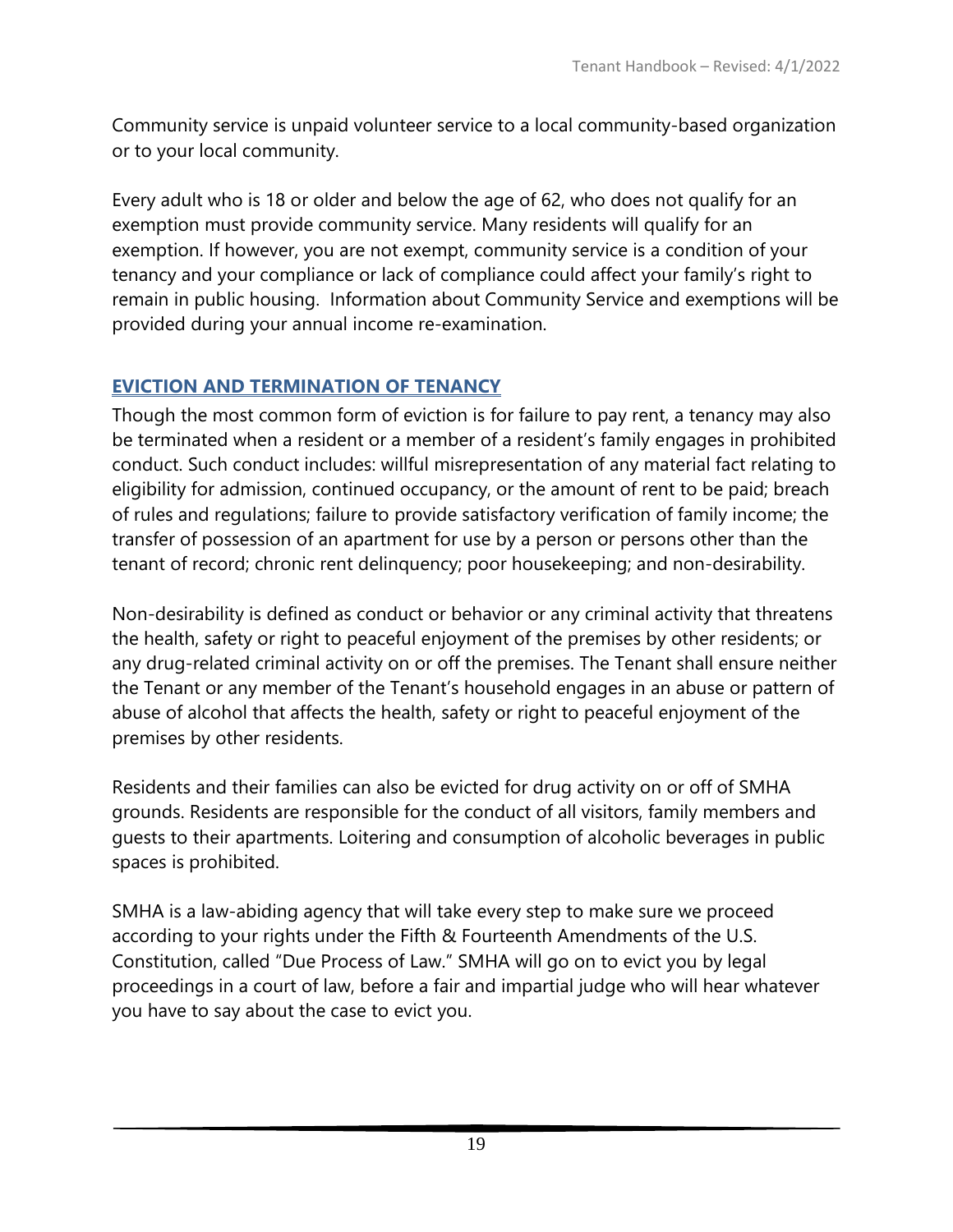## **MANAGEMENT AND MAINTENANCE SERVICES**

# **Project Manager**

Your Project Manager is responsible for the overall operation of your development. The Manager is responsible for the day-to-day management of the apartments, buildings and grounds of your housing development.

# **Occupancy Specialist**

Your Occupancy Specialist assisted you through the process of your move to Public Housing. During your tenancy, he or she will almost always serve as your contact if you have encountered any problems in your home. An Occupancy Specialist's duties include apartment rentals, inspections, interviewing, complaint resolution, and income certification, to name a few.

# **Maintenance Personnel**

The maintenance staff is responsible for keeping the physical plant at your development in working order. They keep elevators, hallways, stairwells and building entrances clean. They care for lawns, shrubs, and remove snow from the roads and common walkways. They make repairs in your apartment and keep the heat and hot water services operating properly. Please remember that maintenance staff will only make needed repairs in your apartment if you have reported the problem by calling the Maintenance Hot-Line at (518) 372-5896, so please do not approach maintenance personnel on site to report routine maintenance needs.

It takes a lot of work to keep your development running properly, and we're proud of our maintenance and management staffs. They, in turn, are proud to serve you.

# **If You Need Repairs**

Contact the Maintenance Hot-Line: (518) 372-5896.

The Maintenance Hot-Line is open 24 hours a day, seven days a week. When a resident contacts the Maintenance Hot-Line, a Customer Service Representative will create a Work Order that Maintenance staff will respond to.

# **IF YOU NEED TO SPEAK WITH SOMEONE**

The staff in your development should be able to answer all questions you may have concerning your apartment and the development itself. They should always be your "first stop" for questions about rent, conditions of occupancy, family composition and the like, and, of course, if you need repair work done.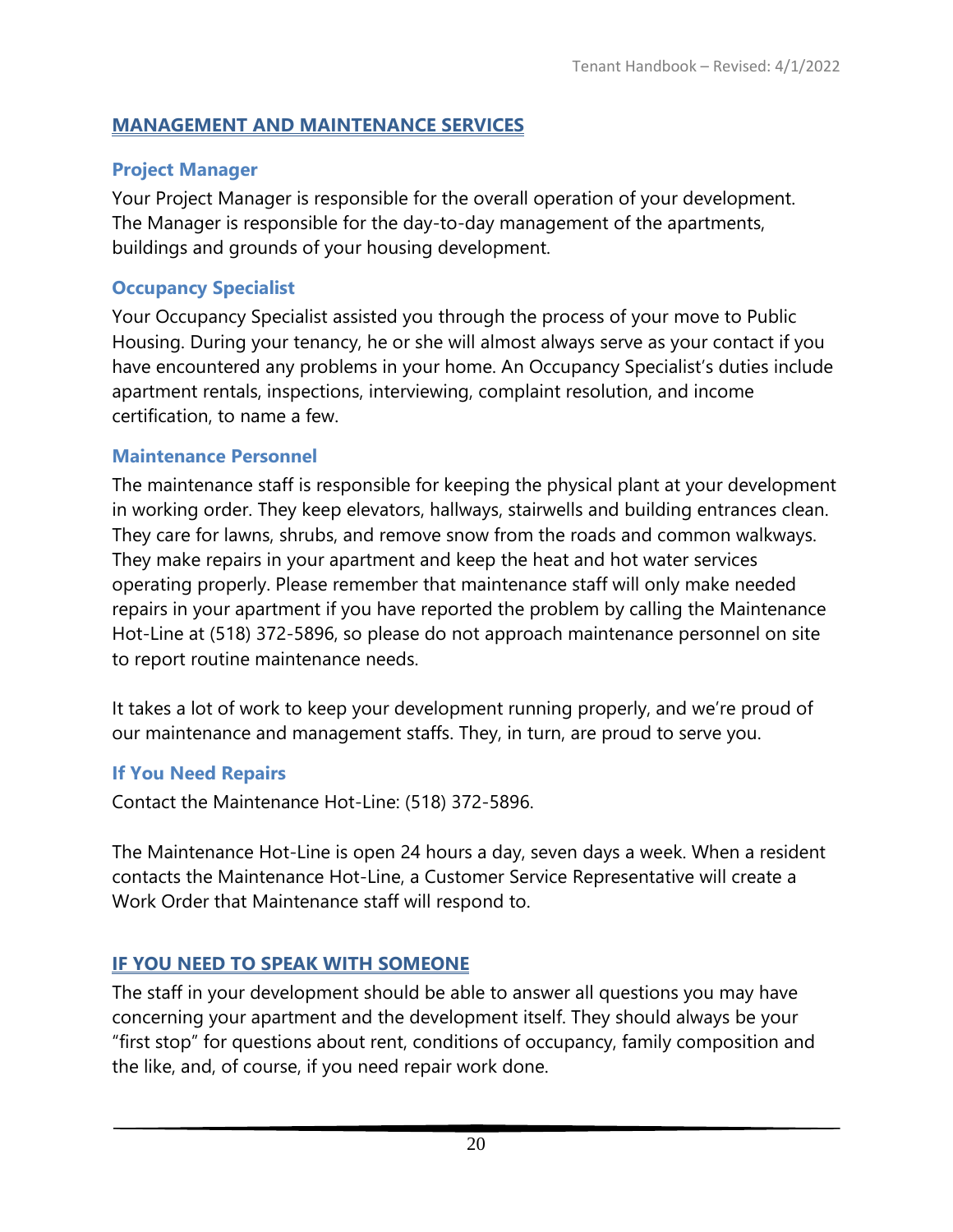If you feel that you haven't received appropriate answers to your questions, or if you are dissatisfied with the quality of work done or the anticipated date of completion you should contact your Project Manager. If you are not satisfied with the Project Manager's response, your next step should be written notice of the problem to the Executive Director.

Please keep in mind, if you contact the Executive Director without going through the Project Manager first, you will be referred back to your Project Manager.

### **CRIME AND SAFETY**

### **Remember to call 911 in all cases of emergency and for all criminal activity.**

Report emergencies and crime to the Housing Authority only after you have contacted the Schenectady Police Department. The Housing Authority is very committed to fighting drug users and drug dealers with every resource available, but we are not law enforcement.

### **If you suspect drug activity on Housing Authority property, please report this to the SMHA Crime and Drug Tip Line at: (518) 386-7050.**

### **Employee ID Cards**

Remember that every Housing Authority employee is required to carry an Identification Card.

It is your right to ask to see the ID Card when someone who says they are an Authority employee comes to your apartment. Do not feel that you are being rude when you ask for the card. Any legitimate employee will gladly provide proper identification.

His or her picture and name will appear on the card. **DO NOT** admit *anyone* unless they can present their ID card. No excuses are acceptable.

### **ANNUAL INSPECTION/RIGHT OF ENTRY**

Once each year you will receive advance notice of a required management and maintenance staff visit to your apartment. This yearly inspection is required by the U.S. Department of Housing and Urban Development. You will receive a proper 2-day written notice of the inspection. If you are not home at the designated time, staff will enter your apartment to inspect.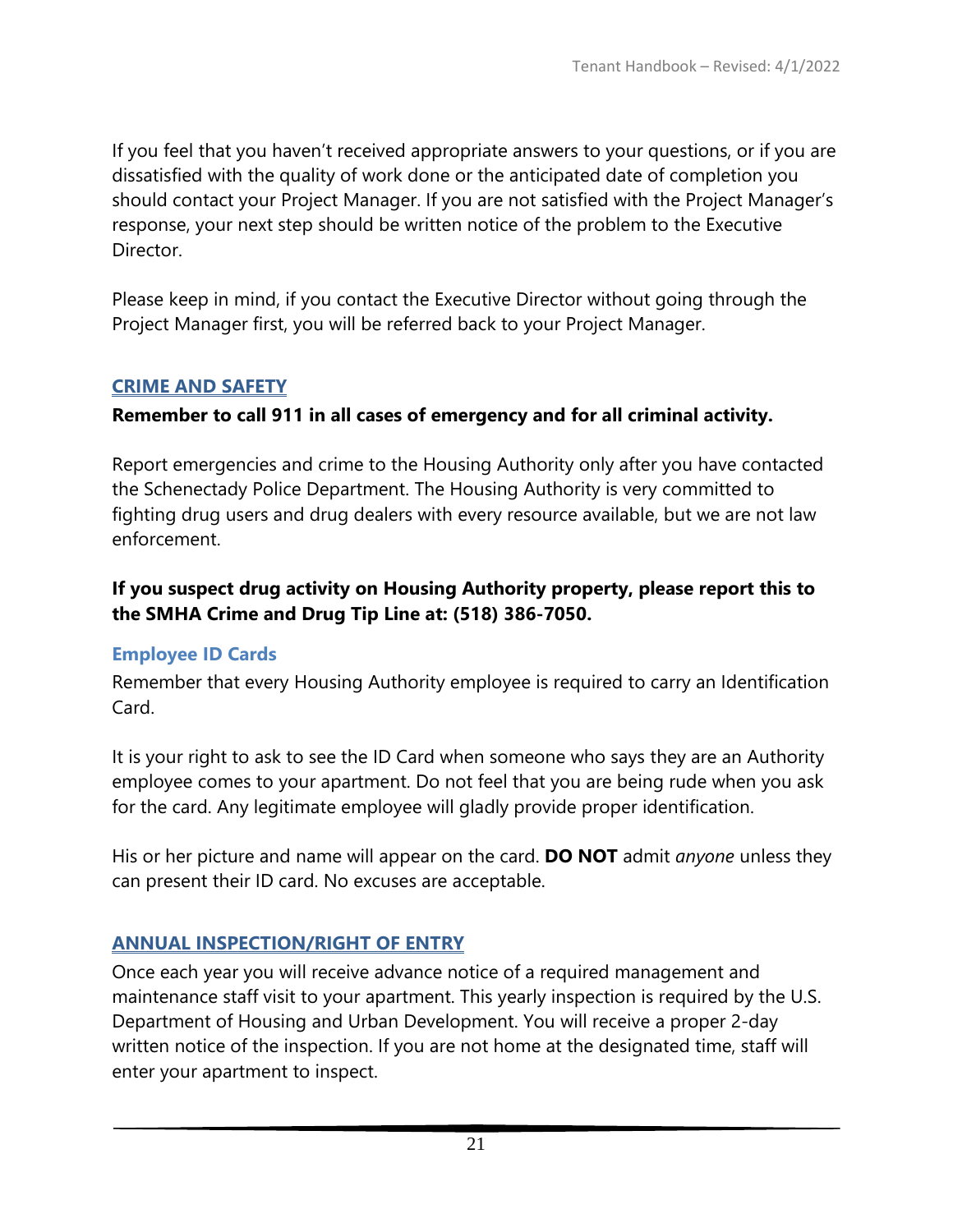Per your lease, and with a proper 2-day written entry notice, a duly authorized agent, employee, or contractor of SMHA will be permitted to enter your dwelling during reasonable hours (8:00 A.M. to 5:00 P.M.) for the purpose of performing routine maintenance, making improvements or repairs, inspecting the unit, or showing the unit for releasing.

When Tenant calls to request maintenance on the unit, SMHA shall attempt to provide such maintenance at a time convenient to Tenant. If Tenant is absent from the dwelling unit when SMHA comes to perform maintenance, Tenant's request for maintenance shall constitute permission to enter.

SMHA may enter Tenant's dwelling unit at any time without advance notification when there is reasonable cause to believe that an emergency exists.

### **MOVING OUT**

#### **Requirements**

A resident who intends to move out of his or her apartment is required to do the following:

- 1. Inform your Occupancy Specialist and Project Manager.
- 2. Complete and sign a "Notice of Intent to Vacate" form.
- 3. Give at least 30 days' notice. If you do not give the required notice, you may be charged for up to 30 days after you vacate the apartment.
- 4. Return all of your apartment keys to the Housing Assistant and leave your apartment in the same condition as when you first moved in.

### **Note: The apartment should be left in the same condition it was in when you first moved in**.

### **Apartment Inspections**

Residents are entitled to an apartment inspection with management staff prior to moving out to identify any items for which they will be responsible. SMHA will inspect the unit after Tenant provides notice of intent to vacate, and prior to the time the Tenant vacates, and give Tenant a written statement of the charges, if any, for which Tenant is responsible. Tenant and/or representative may join in such inspection, unless Tenant vacates without notice to SMHA. [966.4(i)]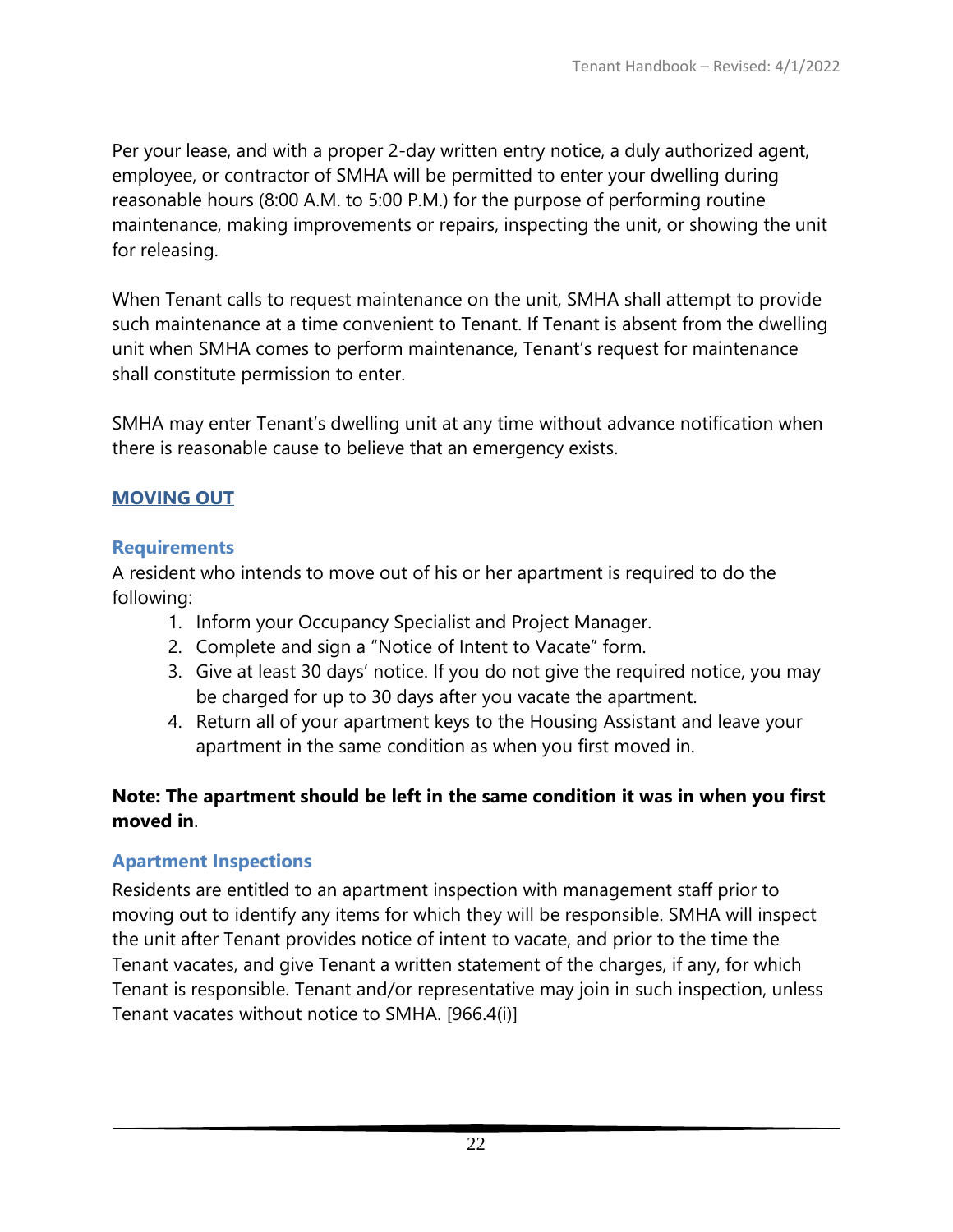# **Damage Charges**

If you move from your apartment, it should be left in the best possible condition. You will be charged for any damages, beyond reasonable wear and tear. While you are living in your apartment, you will be charged for the cost of repairing any damage caused by negligence. Once again, the apartment should be left in the same condition as it was when you moved in. Refer to the list of "Special Charges to Tenants for Repair of Damages" that is attached to your lease.

# **WITHOUT YOUR HELP**

During the years we have been in operation, residents and Authority staff have worked together to create communities to be proud of, where, by-and-large, people care for and respect each other's rights and property.

Your development needs your commitment to that kind of care and respect. In fighting the graffiti "artists"... in teaching your children the rules of safety and respect for property, in saving energy, reporting criminal activity and dangerous animals, preventing mildew... dozens of ways. Without your help in these areas, the strength of community that exists now, and SMHA's ability to provide services, is seriously threatened.

# **Elevators**

Elevators are found in some SMHA buildings. They are easy to break, expensive to fix and very dangerous when they are not used properly. To help ensure prompt elevator service and avoid breakdowns and accidents, we ask for your fullest cooperation. Here is how you can help to keep your elevator system in good working order:

- Teach children the rules of elevator safety.
- Report all incidents of elevator vandalism to your Project Manager and the Police.
- Avoid overcrowding.
- Do not hold elevator doors open for extended periods of time. If a car stalls between floors, just press the emergency button and keep calm. Help will be on the way immediately.
- If an elevator is out of order, report it to the Project Manager right away. When your Project Manager is closed, please phone the maintenance Hot-Line number (518) 372-5896.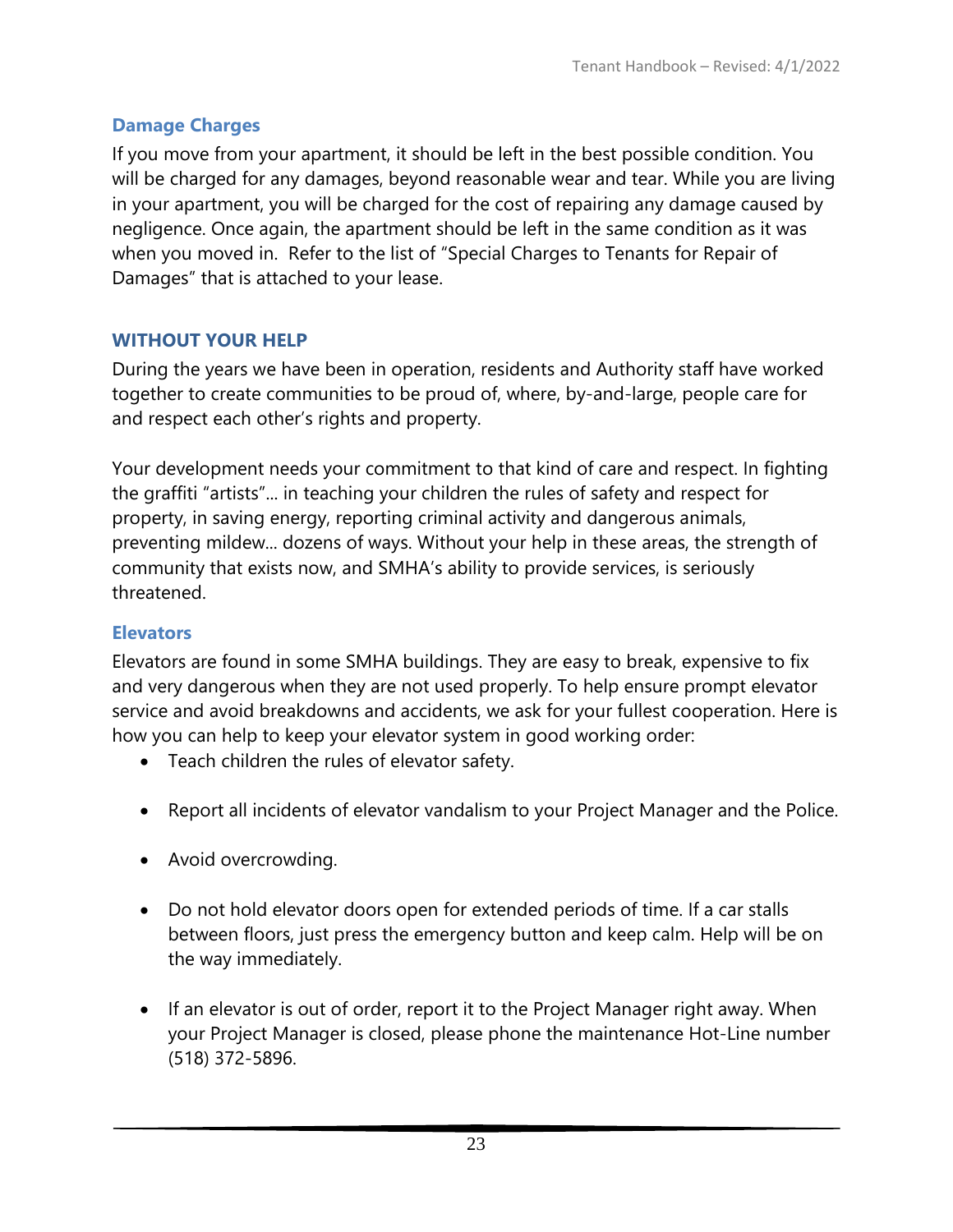# **Garbage Disposal**

The SMHA has provided each tenant with appropriate containers for proper trash and garbage disposal.

Your Project Manager or Occupancy Specialist will notify you of your trash removal schedule and rules for proper trash disposal. You must follow these rules. Not following the rules may result in eviction proceedings. When you violate these procedures, you will be issued a CITATION explaining why your trash was rejected. The City Ordinance will be enforced to keep our developments safe and sanitary.

The labor cost to the Authority to pick up strewn papers, glass, cans, etc. is a big expense each week at each development. This money can be used to help improve the apartments and development if tenants cooperate by picking up after themselves. Please don't step over litter – pick it up.

### **Medical Waste Disposal**

Upon request, the SMHA will provide plastic containers to every tenant that uses syringes for any purpose, or for disposal of contaminated dressings.

Our Maintenance Staff will pick up your full container(s) and supply you with a new one upon your request. Proper disposal of such items is mandated by State and Federal laws. Proper disposal is for the safety of you, your neighbors and staff of the SMHA. If you use syringes for insulin, pain medication or any other reason, please contact the maintenance HOT LINE at (518) 372-5896 to arrange for this service.

We are asking for your cooperation in this very important matter to help us provide safe and decent living conditions for all our tenants and protection for our staff in removal of such items.

There is no charge for this service.

### **Garbage Compactors**

Compactors are the machines that compress trash after it is deposited in the hoppers located on each floor of some buildings. Please keep in mind, compactors are for trash — not for recyclables!

Here are some rules to follow:

• Only throw into the hopper trash that will slide down easily — don't force it! Do not dispose of any trash in hallways, stairways, elevators, lobbies or rear exits. Call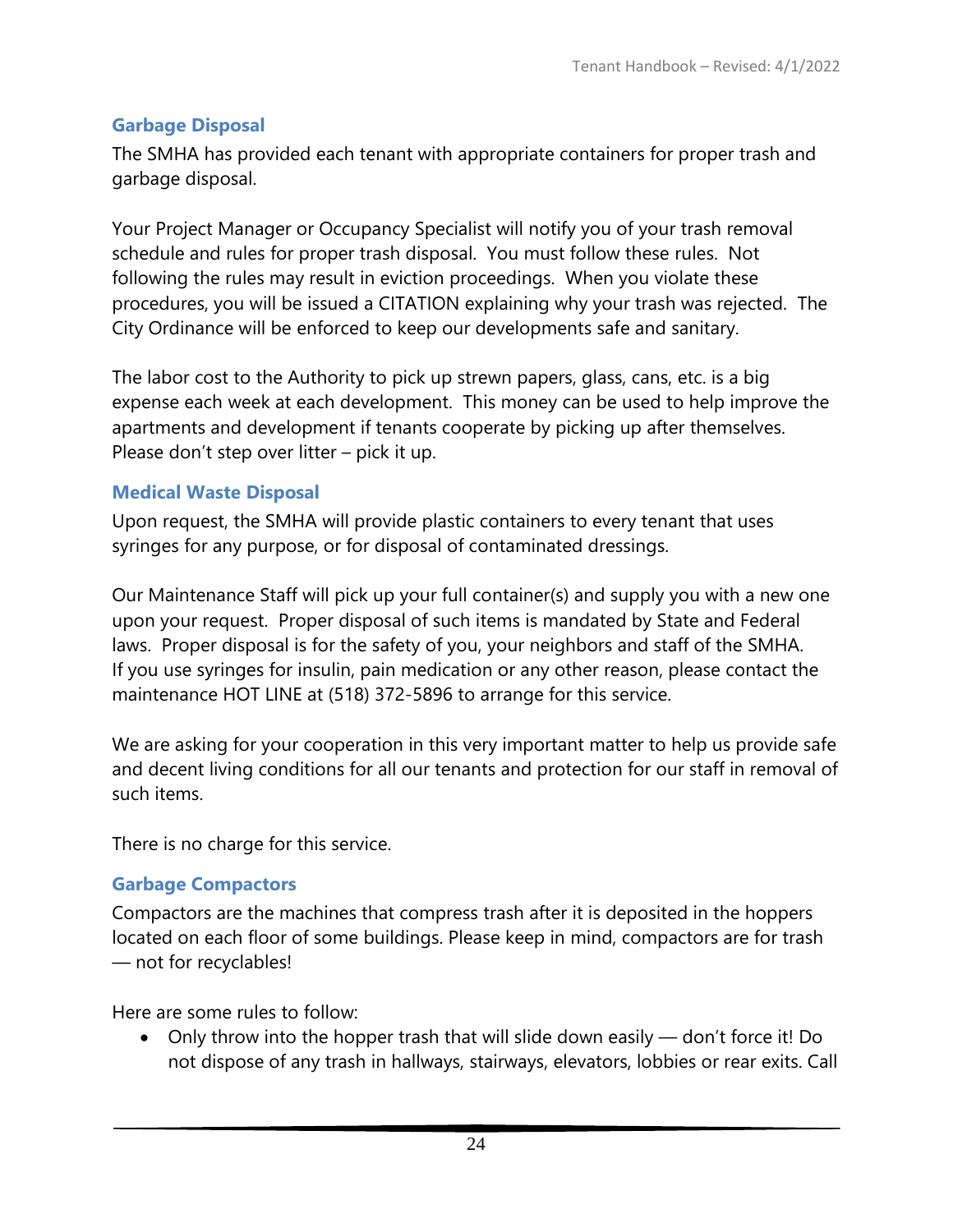your Project Manager if you have a large quantity of trash that you don't know what to do with, or something that is too large for the hopper.

- Don't throw mops and broomsticks into hoppers; they will cause jam-ups.
- Don't throw newspapers, magazines, wire coat hangers, cardboard boxes or other recyclables into the hoppers. Put them in the appropriate recycling container.

AND, NEVER place burning materials or cigarettes in any compactor chute!

# **Gas and Electricity**

We suggest the following ways to save on gas and electricity. Following these simple suggestions year-round should create a significant reduction in energy consumption:

- When you leave a room, turn the lights out and turn off the television or radio when you're not watching or listening.
- Keep the use of electrical appliances, such as irons, hair dryers, toasters, broilers and microwaves, to the practical minimum. If you're buying any of these items new, buy models that are labeled "energy-efficient."
- In the event of an electrical interruption, use flashlights instead of candles. Always keep spare batteries on hand.
- Only use air conditioners and fans when you really need them, and don't leave them running when you leave your apartment. Once again, don't forget to check with your Project Manager before purchasing an air conditioner to find out about any specifications or fees associated with it.
- When removing an item from your refrigerator, make your selection and close the door promptly. Don't keep the door open.
- Use the minimum amount of cooking gas necessary to do the job.
- NEVER USE YOUR STOVE TO HEAT YOUR APARTMENT.
- Do not run hot water continuously when washing. Fill the sink only to the required level and report any dripping faucets and/or running toilets to maintenance. Contact your Project Manager for new drain stoppers, if necessary.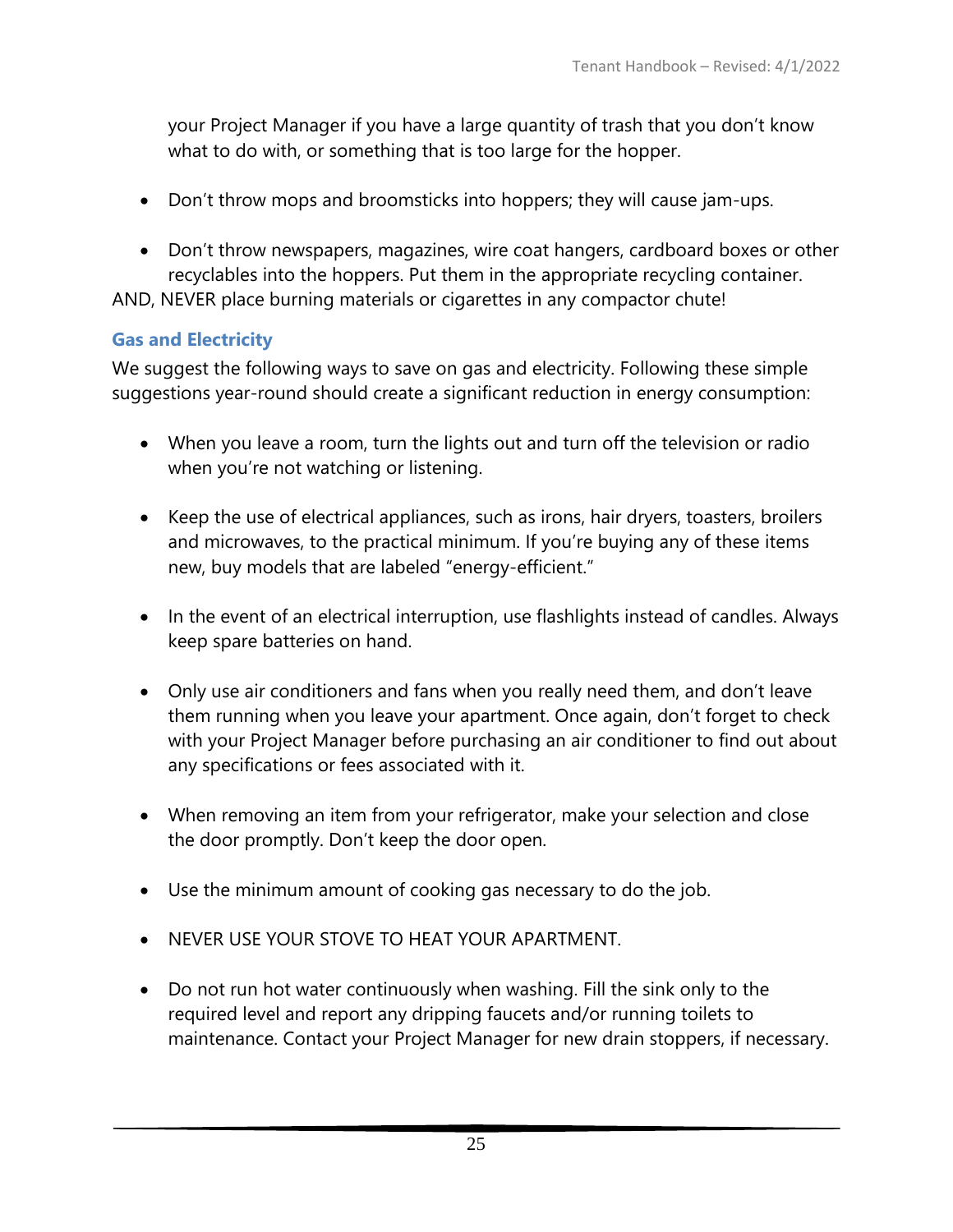• Operate washing machines only as needed, with a full load.

### **Heat and Hot Water**

The Schenectady Municipal Housing Authority provides thermostats in your apartment that allow a maximum temperature of 70° Fahrenheit (72° degrees in apartments with elderly tenants). This temperature is in full compliance with, and exceeds, New York State Law and Schenectady City Code requirements.

The NYS Property Maintenance Code requires that heat shall be supplied during the period of Sept. 15 through May 31 at a temperature of not less than 65° in all habitable rooms.

The Schenectady City Code requires that heat shall be supplied during the period of Oct. 13 through May 31 at a temperature of not less than 68°.

If your new thermostat reads 70°, then that is the temperature in your apartment. Due to the high cost of fuel, everyone must conserve energy.

PLEASE, do not light your oven or stovetop to warm your apartment beyond 70°. This is a major fire hazard. It is also a waste of energy. SMHA will monitor energy use and charge residents for excessive utility use, per the lease.

Using a space heater near your thermostat will cause your furnace to shut down, cooling other parts of your apartment below 70°.

Air conditioners and open windows will cool your apartment; remove all air conditioners and close windows. Tampering with your thermostat is a violation of your lease. We are making these changes to save energy and tax dollars.

### **Wading Pools**

This policy is for the protection and benefit of all Schenectady Municipal Housing Authority residents to ensure the safe and sanitary use of wading pools on Schenectady Municipal Housing Authority property.

- 1. Permanent swimming pools are not allowed.
- 2. Wading pools shall not extend beyond six (6) feet in diameter.
- 3. Wading pool walls shall not extend beyond a height of fifteen (15) inches.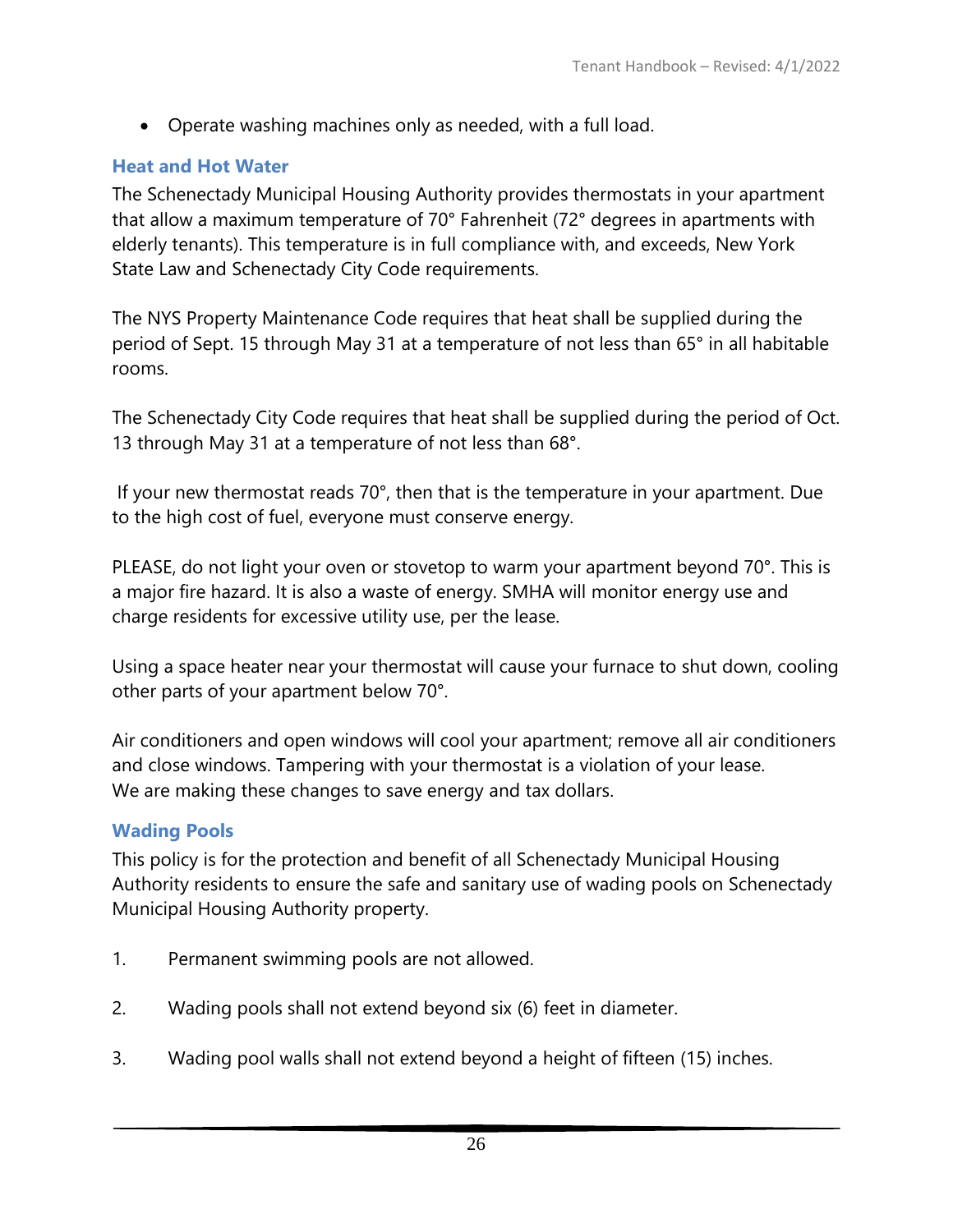- 4. Wading pools must not be used prior to June 1 or after September 15 of each year and must be stored at the end of each season. Wading pools may not be stored outside during the off-season.
- 5. Wading pools must be emptied after each use.
- 6. Wading pools must be emptied of water, removed and securely stored at the end of each day, before dark. Wading pools shall only be used during daylight hours.
- 7. Wading pools in use or with any water in them must be under the constant supervision and observation of the adult pool owner or his/her adult designee. The supervising adult must, at all times, be in a clean line of sight and sound of the wading pool and no more than six (6) feet away.
- 8. Resident/owner is responsible for any damage and/or injury caused by the pool. The cost of any damage to Schenectady Municipal Housing Authority property, such as damage to grass, may be charged to the resident/owner of the wading pool.
- 9. The Schenectady Municipal Housing Authority reserves the right to remove from its property, without immediate notice to the resident/owner, any wading pool that is not in compliance with this policy.

### **Inflatable Bounce Houses/Recreation Devices and Trampolines**

For the protection of all Schenectady Municipal Housing Authority residents, and by recommendation of its liability insurance provider, Inflatable Bounce Houses/Recreation Devices and Trampolines shall not be installed, set up, or in any way utilized on any Schenectady Municipal Housing Authority property.

### **Yard/Garage Sales**

It is your responsibility to be in compliance with the Code of the City of Schenectady as related to the number and frequency of sales, permits and permit fees, hours of operation, advertising, conduct, penalties for offenses, and any other requirements imposed by the City of Schenectady. Yard/Garage Sales that are not in compliance with the Code of the City of Schenectady are not permitted on SMHA property.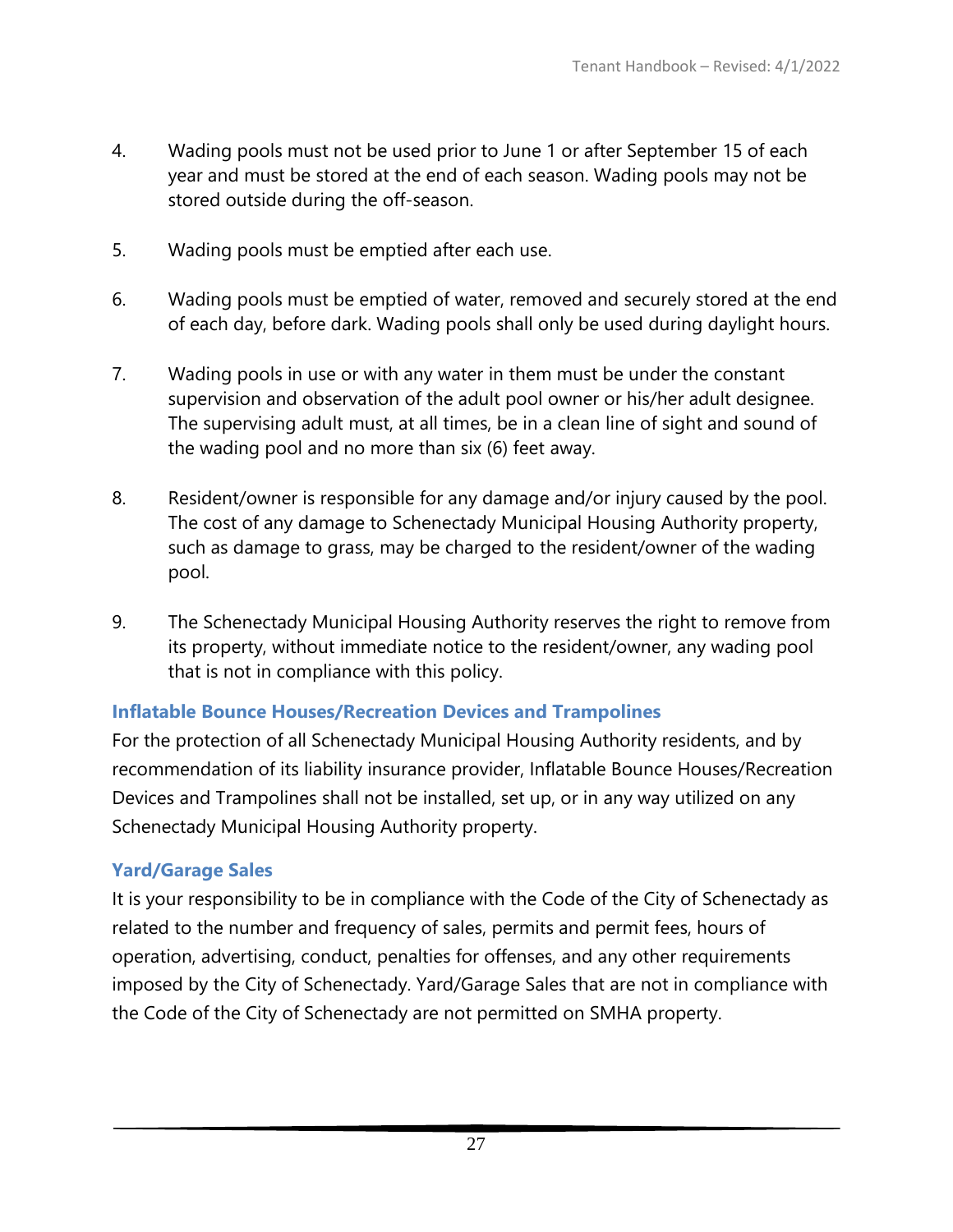#### **FIRE SAFETY**

We can't emphasize enough the importance of keeping self-closing doors fully operable and maintaining clear access to windows and doors. There are a few more fire safety tips we'd like to leave with you to minimize the risk of fire for you and your neighbors.

### **Household Fire Hazards**

Cooking and smoking are the causes of most fires in homes in the United States. So, in addition to keeping your stovetop clean, remember to keep flammable materials, such as potholders, towels, newspapers and plastic bags away from the stove. When you have something cooking, don't leave the stove unattended. If there is a grease fire, never use water to put it out; cover the pot or pan with a lid to smother the fire.

### **Fireworks and Sparkling Devices**

Fireworks are illegal in New York State as they pose a significant danger to the public health and safety when used by nonprofessionals. Sparkling devices are not fireworks but are dangerous if used by or around children, in residential neighborhoods, and in or around buildings. Every year sparkling devices are responsible for millions of dollars in property damage and hundreds of emergency room visits.

In order to maintain a safe environment for all SMHA residents and to protect your apartment, the use or storage of fireworks and sparkling devices is prohibited on SMHA property.

### **Smoking**

SMHA has instituted a Smoke-Free Policy for Tenants of all SMHA properties effective July 30, 2018. The Smoke-Free Policy and Lease Addendum for Schenectady Municipal Housing Authority is attached hereto and made a part hereof this Tenant Handbook. All tenants must read and understand the Smoke-Free Policy and Lease Addendum and it must be executed by Tenant and Tenant's household as a condition of admission or continued occupancy. Tenants may not smoke in their apartments or anywhere else on the properties designated "Smoke-Free."

At Yates Village, Steinmetz Homes, Maryvale, and MacGathan Townhouses, all living units, interior areas, and outdoor areas within Twenty-Five (25) feet from any SMHA building are designated as Smoke-Free.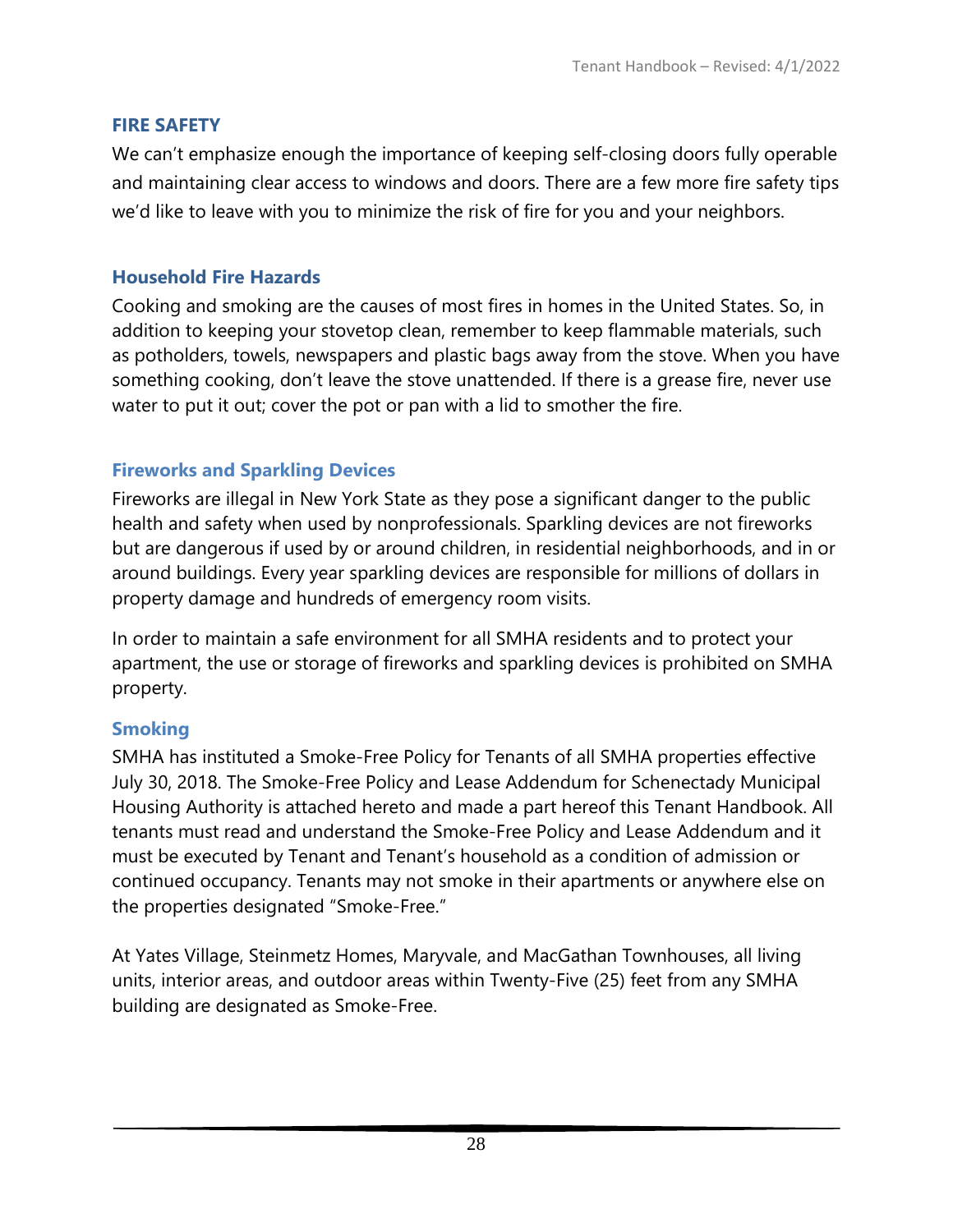At the Ten Eyck Apartments, Schonowee Village and Lincoln Heights properties all living units, interior areas and the entire grounds are designated as Smoke-Free, except for Designated Smoking Areas.

On all SMHA properties, Tenants must remember, smoking is not permitted in the lobby, the elevator, or any other space in any building.

#### **Electrical Fires**

To avoid electrical fires in your apartment, replace all frayed, cracked or broken electrical cords with new ones, and don't plug more than one large appliance into a single electrical outlet. Never attempt to extinguish a fire in an electric appliance or outlet with water.

#### **Gasoline and Kerosene**

It is illegal to store gasoline or kerosene in your apartment or to use, keep or store in your apartment a space heater or other device using gasoline or kerosene.

### **Candles**

We have had many serious fires in SMHA apartments caused by lighted candles. Each and every tenant should cease from lighting candles in our Public Housing Authority apartments and common areas. This is for our protection, and is in the best interest of all of us.

The U.S. Fire Administration, Department of Homeland Security, has published the following tragic and preventable examples of fires ignited by lighted candles:

- Three unattended children died in a fire that was started by a burning candle.
- A lighted candle ignited the hair of a person who fell asleep on a couch causing only minor burns – but the ensuing fire killed a 9 year old and severely injured another family member.
- A student died when a lighted candle ignited her bedding.
- Eleven members of a family died in a fire when a lighted candle ignited a mattress.
- Two children died in a fire when a lighted candle rolled under the Christmas tree.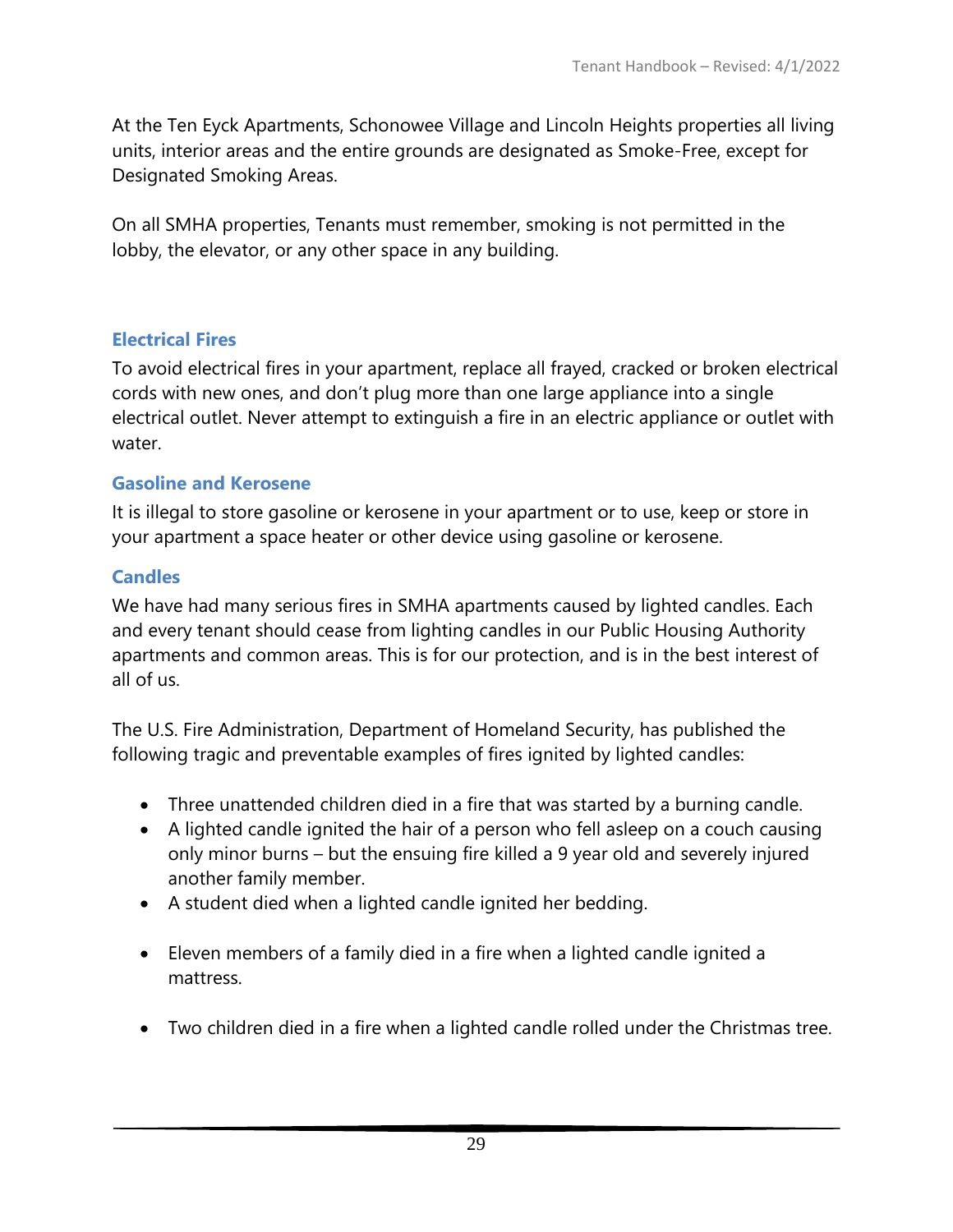- A mother and young baby died when a burning candle used for religious observances ignited cabinetry.
- **Fact:** The majority of candle fires result from human error and negligence.

Therefore, it is incumbent that each and every tenant cease from lighting candles in our Public Housing Authority apartments and common areas.

#### **Gas Grills**

We can all appreciate the taste of food cooked over an open fire, but we need to make sure that certain guidelines and rules are followed so that we are sure that cooking is done safely.

- The use of grills on porches, patios or under overhangs is prohibited by Fire Code. Fires in approved containers shall be permitted, provided that such fires are not less than 15 feet from any structure. An "approved container," in this case is a grill.
- The storage of propane bottles in dwellings, such as those used to fuel gas grills, is strictly prohibited. A leaking bottle or one exposed to an outside heat source could cause a serious explosion.
- Using self-starting charcoal is preferable. The use of other flammable liquids, such as gasoline, presents a serious fire hazard as flammable vapors spread quickly. Never add starting fluid to a grill once it has been lit. The result could be a dangerous flare-up.
- Don't leave a hot grill unattended, especially around small children. Make sure that coals are extinguished and cool before disposing them.

By following these simple rules the chance of an injury or fire damage is greatly reduced. Proper attention to hot grills, common courtesy, and a safe clean-up are all part of an enjoyable cook out.

### CLEANING TIPS

#### **General**

- 1. Walls: should be clean, free of dirt, grease, holes, cobwebs, and fingerprints.
- 2. Floors: should be clean, clear, dry and free of hazards.
- 3. Ceilings: should be clean and free of cobwebs.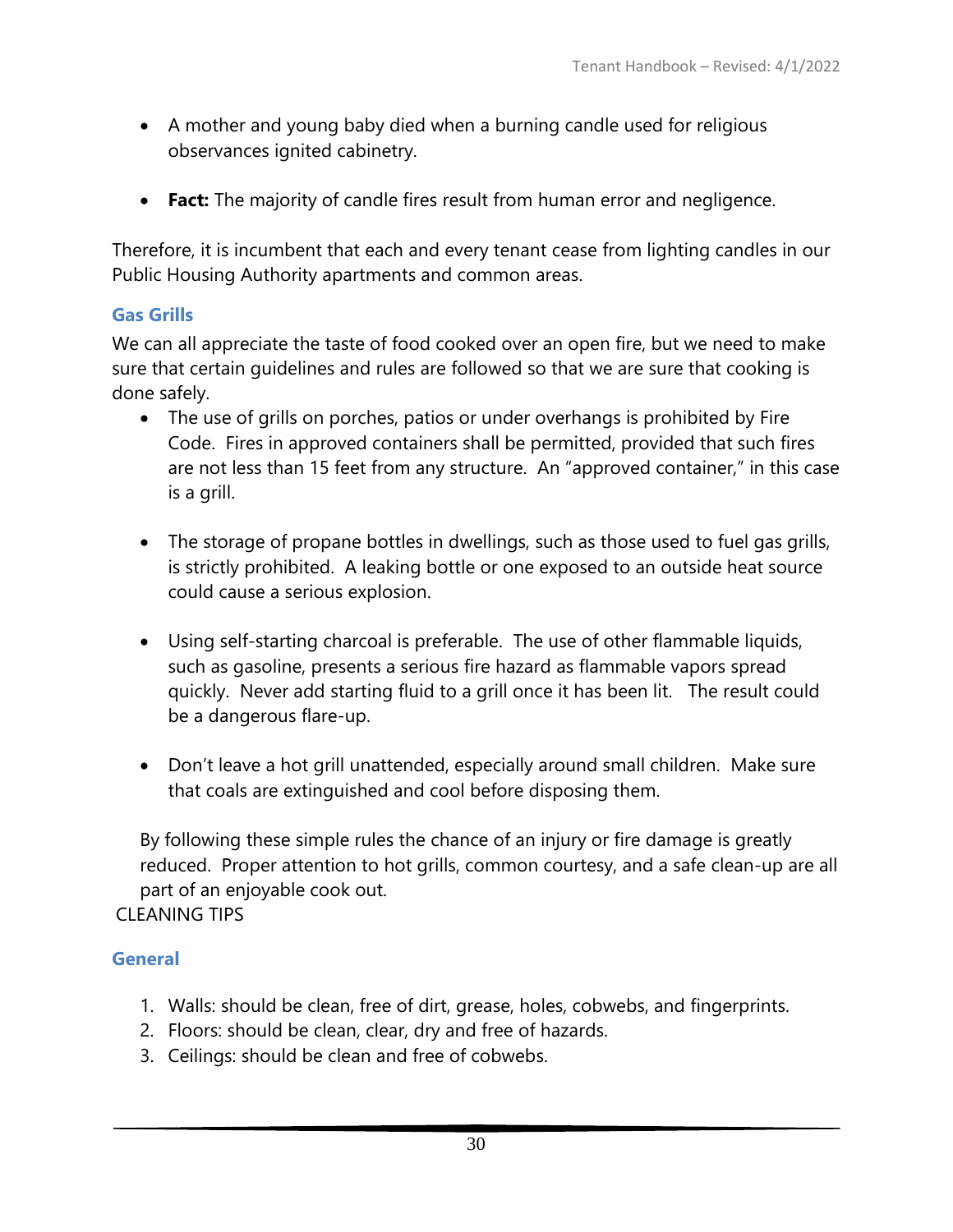- 4. Windows: should be clean and not nailed shut. Shades or blinds should be intact.
- 5. Woodwork: should be clean, free of dust, gouges, or scratches.
- 6. Doors: should be clean, free of grease and fingerprints. Doorstops should be present. Locks should work.
- 7. Heating units: should be dusted and access uncluttered.
- 8. Trash: shall be disposed or properly and not left in the unit.
- 9. Entire unit should be free of rodent or insect infestation.

### **Kitchen**

- 1. Stove: should be clean and free of food and grease.
- 2. Refrigerator and freezer: Door(s) should close properly and be clean. The inside and outside of the refrigerator must be kept clean. Door gaskets that seal the cold air in must be cleaned frequently to prevent damage to them. Dirty gaskets can stick and cause them to pull away from the refrigerator. Gaskets damaged due to failure to clean is considered tenant damage subject to charges against the tenant.
- 3. Cabinets: should be clean and neat. Cabinet surfaces and countertop should be free of grease and spilled food. Cabinets should not be overloaded. Storage under the sink should be limited to small or lightweight items to permit access for repairs. Heavy pots and pans should not be stored under the sink.
- 4. Exhaust fan: should be free of grease and dust.
- 5. Sink: should be clean, free of grease and garbage. Dirty dishes should be washed and put away in a timely manner.
- 6. Food storage areas: should be neat and clean without spilled food.
- 7. Trash/garbage: should be stored in a covered container until removed to the disposal area.

### **Bathroom**

- 1. Toilet and tank: should be clean and odor free.
- 2. Tub and shower: should be clean and free of excessive mildew and mold. Where applicable, shower curtains should be in place, and of adequate length.
- 3. Lavatory: should be clean.
- 4. Exhaust fans: should be free of dust.
- 5. Floor: should be clean and dry.

### **Storage Areas**

1. Linen closet: should be neat and clean.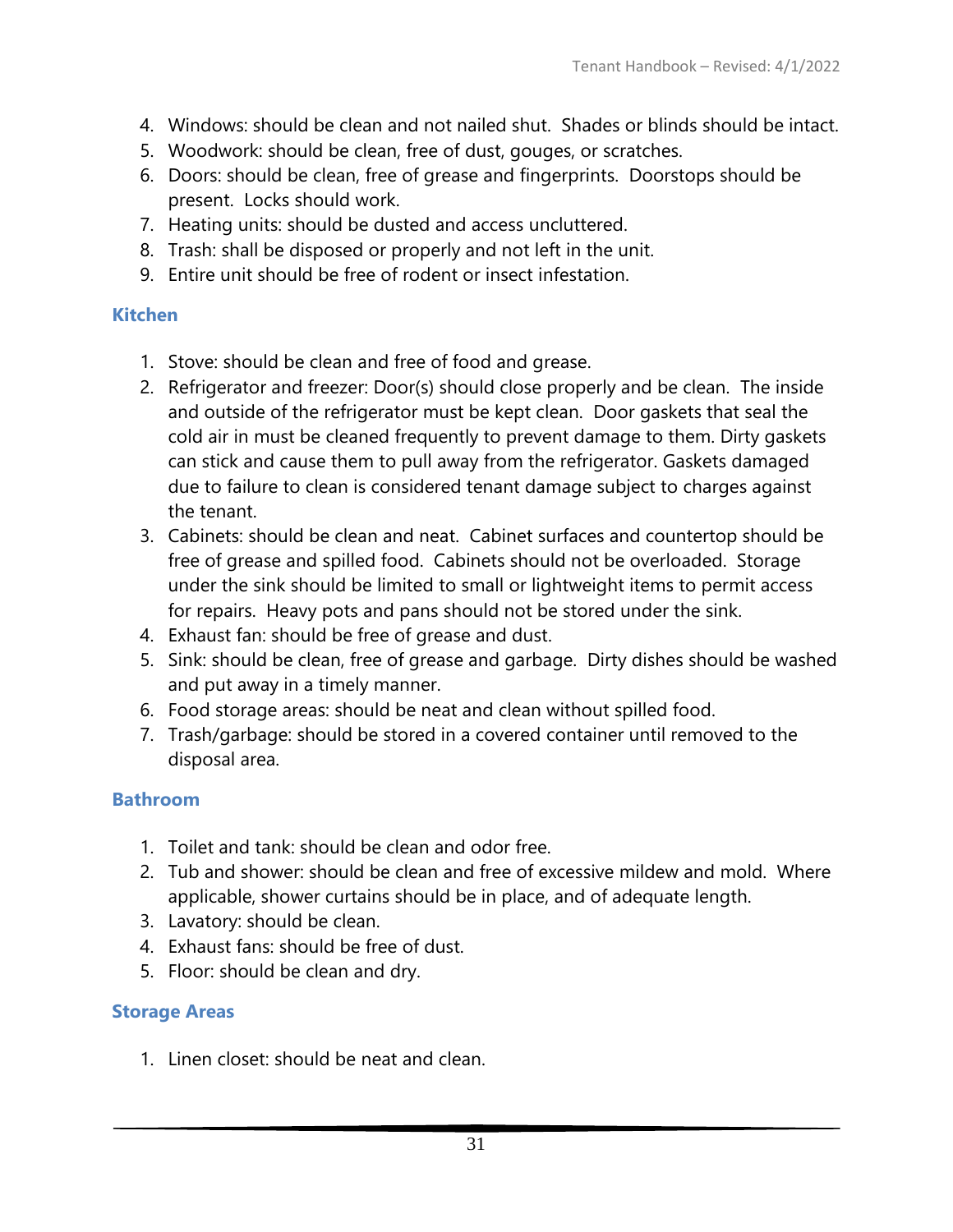- 2. Other closets: should be neat and clean. No highly volatile or flammable materials should be stored in the unit.
- 3. Other storage areas: should be clean, neat and free of hazards.

### **Outside the Apartment**

- 1. Yards: should be free of debris, trash, and abandoned cars. Exterior walls should be free of graffiti.
- 2. Porches (front and rear): should be clean and free of hazards, including snow and ice. Any items stored on the porch shall not impede access to the unit.
- 3. Steps (front and rear): should be clean, and free of hazards, including snow and ice.
- 4. Sidewalks: should be clean and free of hazards, including snow and ice.
- 5. Storm doors: should be clean, with glass or screens intact.
- 6. Parking lot: should be free of abandoned cars. Tenants are permitted to only change tires, oil, air filters and perform minor tune-ups on their own vehicle.
- 7. Hallways: should be clean and free of hazards.
- 8. Stairwells: should be clean and uncluttered.
- 9. Laundry areas: should be clean and neat. Remove lint from dryers after use.
- 10. Utility room: should be free of debris, motor vehicle parts, and flammable materials.

### **Mold and Mildew**

Mold and mildew are fungi that grow on, and sometimes in, damp surfaces and objects. In nature, molds help break down dead materials and can be found growing on soil, foods, plant matter, and other items. Molds produce microscopic cells called "spores" which are very tiny and spread easily through the air. Live spores act like seeds, forming new mold growths (colonies) when they find the right conditions. Mold is most likely to grow where there is water or dampness, such as in bathrooms.

Most types of mold that are routinely encountered are not hazardous to healthy individuals. However, too much exposure to mold may cause or worsen conditions such as asthma, hay fever, or other allergies. The most common symptoms of overexposure are similar to reactions to plant pollen, such as, coughing, congestion, runny nose, eye irritation, and aggravation of asthma.

# *Preventing Mold*

All molds need water to grow, and are most often confined to areas near water sources. Removing the source of moisture — by repairs and by providing sufficient ventilation is critical to preventing mold growth.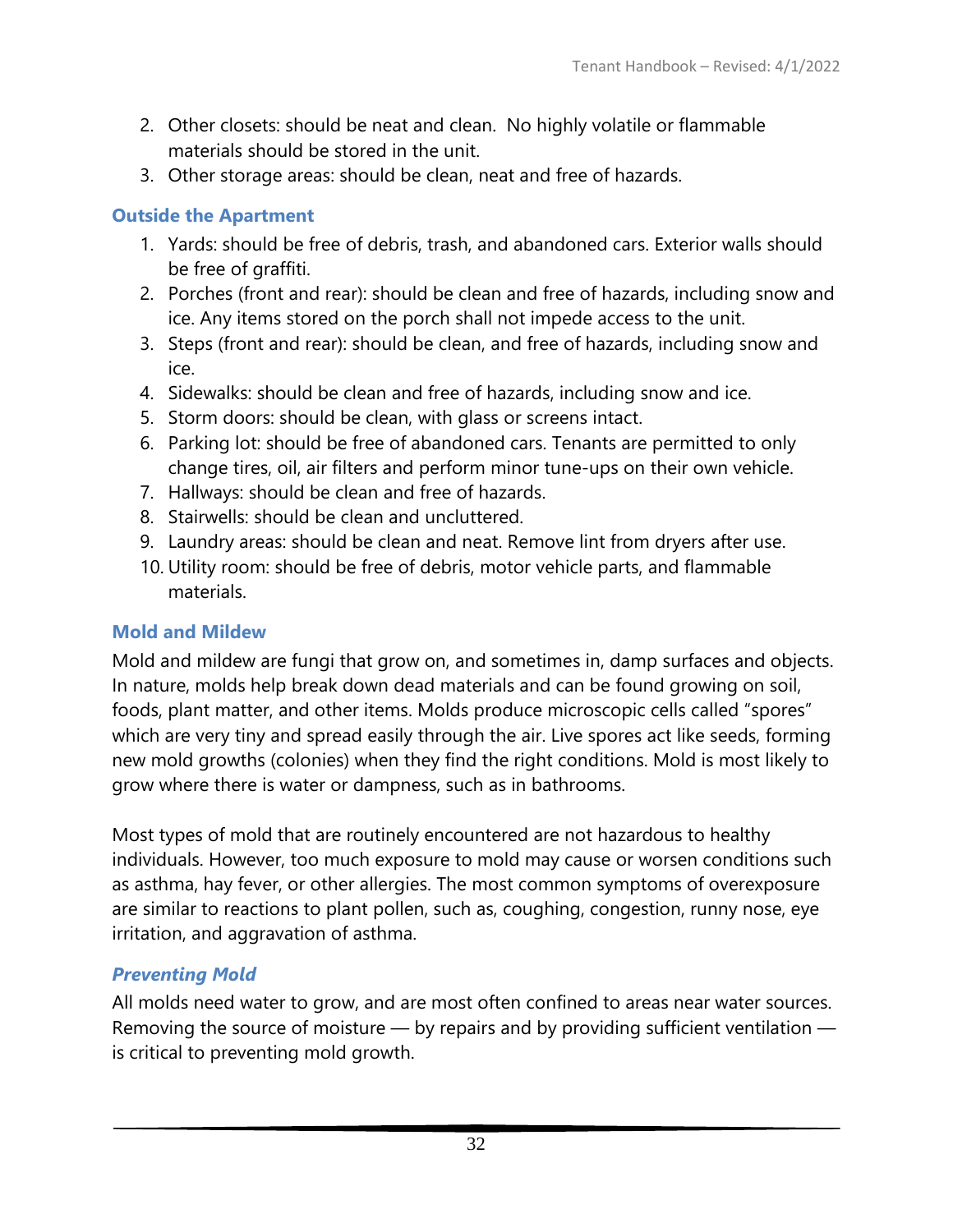# *The Fresh Air Cure*

Letting *fresh air* into your apartment will help to lower the moisture, and at the same time this will help reduce dust mites and cockroaches. Keep your apartment well ventilated by opening windows, using fans, and arranging furniture so that windows are not blocked.

# *Other Ideas That Will Help:*

- Use your stove only for cooking, *never* for heating;
- Keep your drapes open during the day;
- Request repair of leaky plumbing or other water leaks as soon as possible;
- Keep the "drip pans" in your air conditioners, refrigerators and dehumidifiers clean and dry;
- If you have a bathroom window, keep it open even a little, when weather permits, especially when you are showering;
- If you have an exhaust fan in your bathroom, make sure it is working; inform your Housing Manager if it's not;
- Hang wet clothes to dry in *open areas*, such as on bathroom shower rods, or on drying racks; thoroughly wring out clothes prior to hanging; take slow drying heavy items to the Laundromat.

## *Cleaning Mold*

Once you have detected mold, *act quickly!* Mold should be cleaned as soon as it appears. *Persons cleaning mold should be free of allergies or symptoms such as nasal congestion, cough, sore throat, or upper respiratory infections*. Wear gloves and protective eye goggles and clean only small areas at a time using a detergent/ soapy solution, or an appropriate household cleaner, preferably one that is labeled "antimicrobial." The cleaned area should then be thoroughly dried, and any sponges or rags used to clean mold should be disposed of. Absorbent materials that contain mold, such as linen or carpets, might need to be replaced.

# *If the Problem Persists*

Mold and mildew can pose a health hazard for you and your family, so it is important to eliminate the problem as soon as possible.

When you've tried cleaning fluids and proper ventilation and nothing seems to help, report mold to your Project Manager. A returning mold condition may indicate an underlying problem such as a leak. Your Housing Manager will provide you with assistance to correct this condition.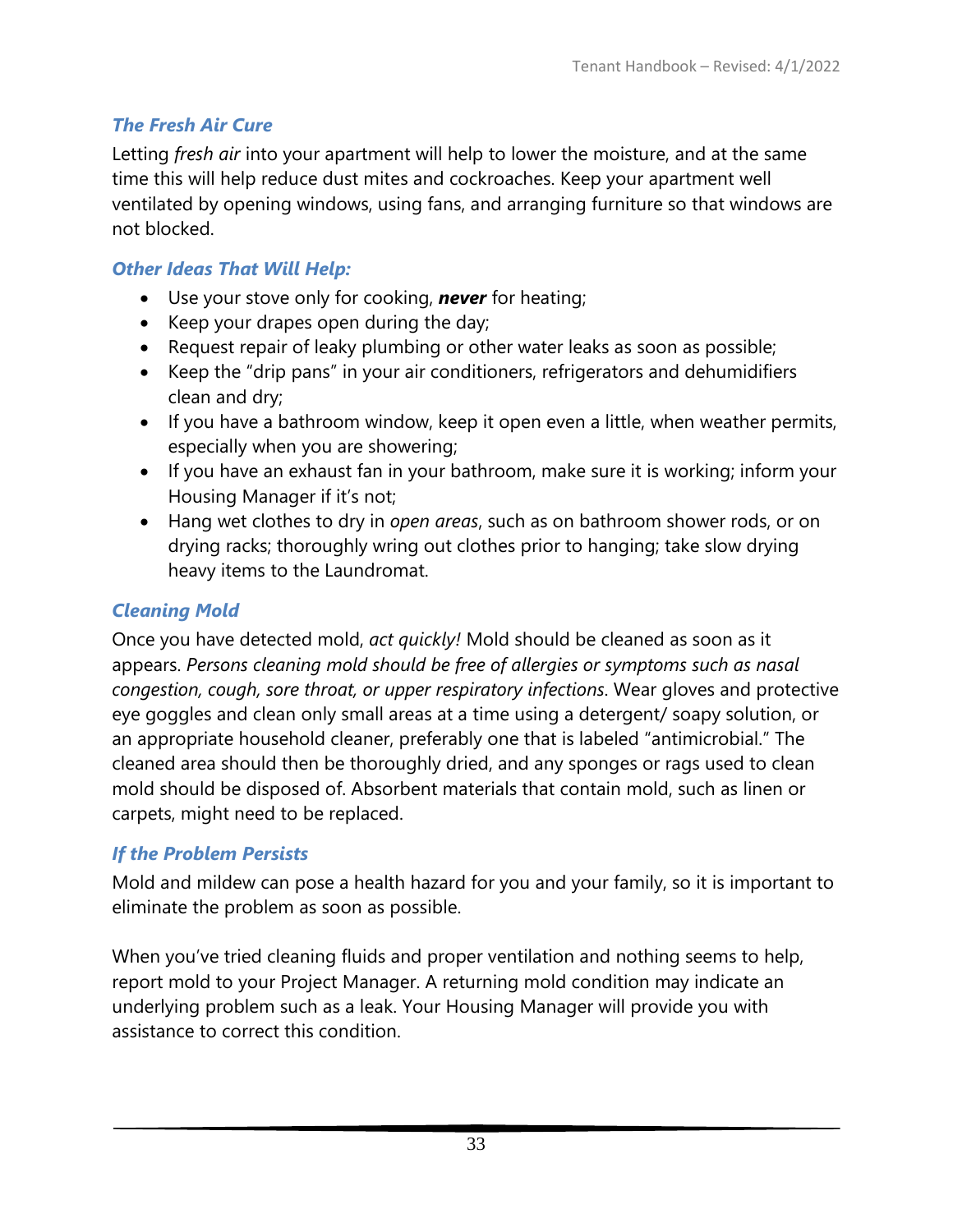# **GETTING INVOLVED**

## **Resident Councils**

Most Authority developments have Resident Councils, also referred to as Tenant Associations, or Resident Councils. These are democratically operated organizations that are intended to promote the welfare of their development and, in some instances, the surrounding neighborhood. The Resident Association is the core of resident representation. The Resident Association Executive Board, elected by Resident Association members, typically consists of a President, Vice-President, Secretary, Treasurer, and Sergeant At Arms.

Participation in your Resident Association is an important way to ensure that the association is active and responsive to resident needs in your development. Joining your Resident Association is one of the easiest and most effective ways to feel like a part of your community. To find out how you can join, contact your local Project Manager.

# **The Resident Advisory Board (RAB)**

The primary function of the Resident Advisory Board is to advise SMHA in the creation of the annual Agency Plan that it is required by federal law to submit to the U.S. Department of Housing and Urban Development (HUD). The members of the RAB discuss various management issues covered in the Plan, express their concerns, and provide recommendations. These recommendations are considered as the Plan is drafted. If you are interested in serving on the RAB, please contact your Project Manager.

# **Tenant Commissioners**

Two Tenant representatives, who are residents of the Authority's housing, are elected by the tenants to membership to the Authority's Board of Commissioners to serve for terms of two years. If you don't know how to contact the Tenant Commissioners that represent you, or you want to know how to become a Tenant Commissioner, please contact your Project Manager.

# **PERSONS WITH DISABILITIES**

SMHA residents with mobility impairments and other physical disabilities are entitled to transfers to apartments that have been made accessible. An apartment is considered to be accessible if, in addition to necessary modifications to the apartment itself, a mobility impaired resident can get from the street to the apartment without any obstruction. A resident may also request that his or her current apartment be modified to provide a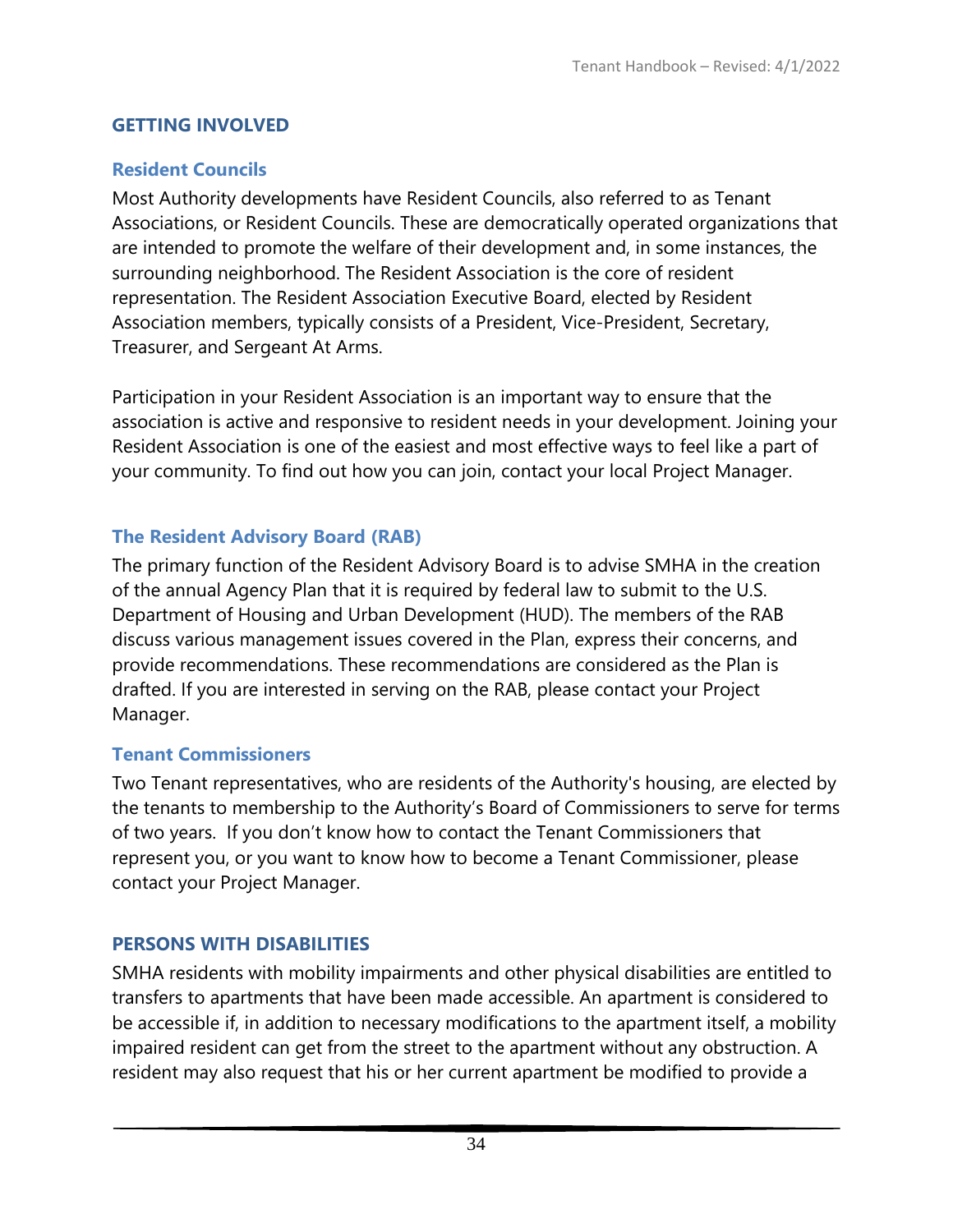"reasonable accommodation" for a disabled family member. A "reasonable accommodation" can be a structural, such as the installation of a grab-bar or a roll-in shower; and/or a change in SMHA policies, procedures or practices so that individuals with mobility impairments and other physical disabilities have equal opportunities to participate in and benefit from SMHA programs.

If you or a member of your household becomes disabled at any time while living in a SMHA development, you may contact your Project Manager to inquire about transfers and reasonable accommodations.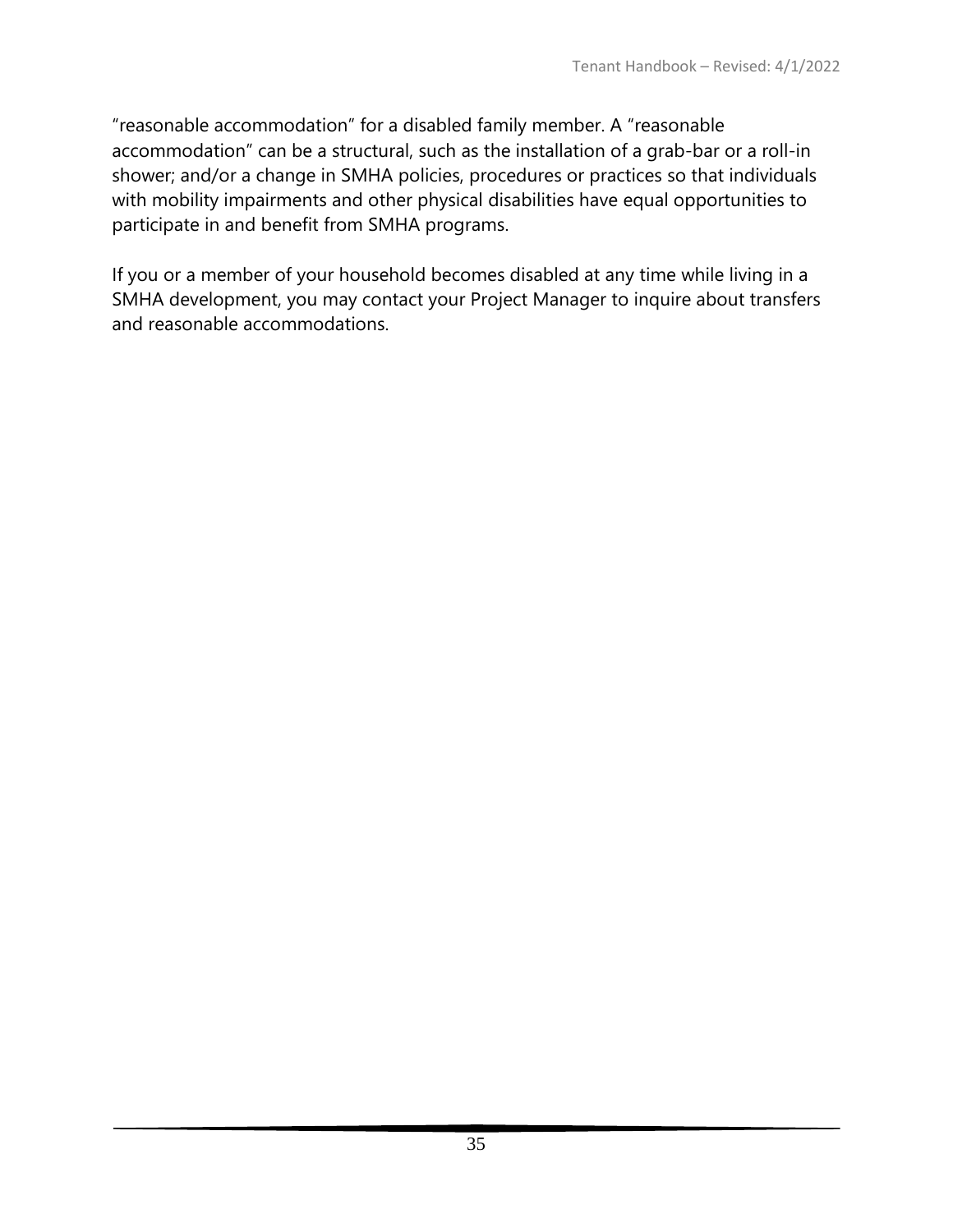### **IMPORTANT TELEPHONE NUMBERS**

| Project Manager - Steinmetz Homes/MacGathan Townhouses/Maryvale Apts 386-7004 |  |
|-------------------------------------------------------------------------------|--|
| Project Manager - Ten Eyck/Lincoln Heights/Schonowee Village 386-7003         |  |
|                                                                               |  |
|                                                                               |  |
|                                                                               |  |
|                                                                               |  |
|                                                                               |  |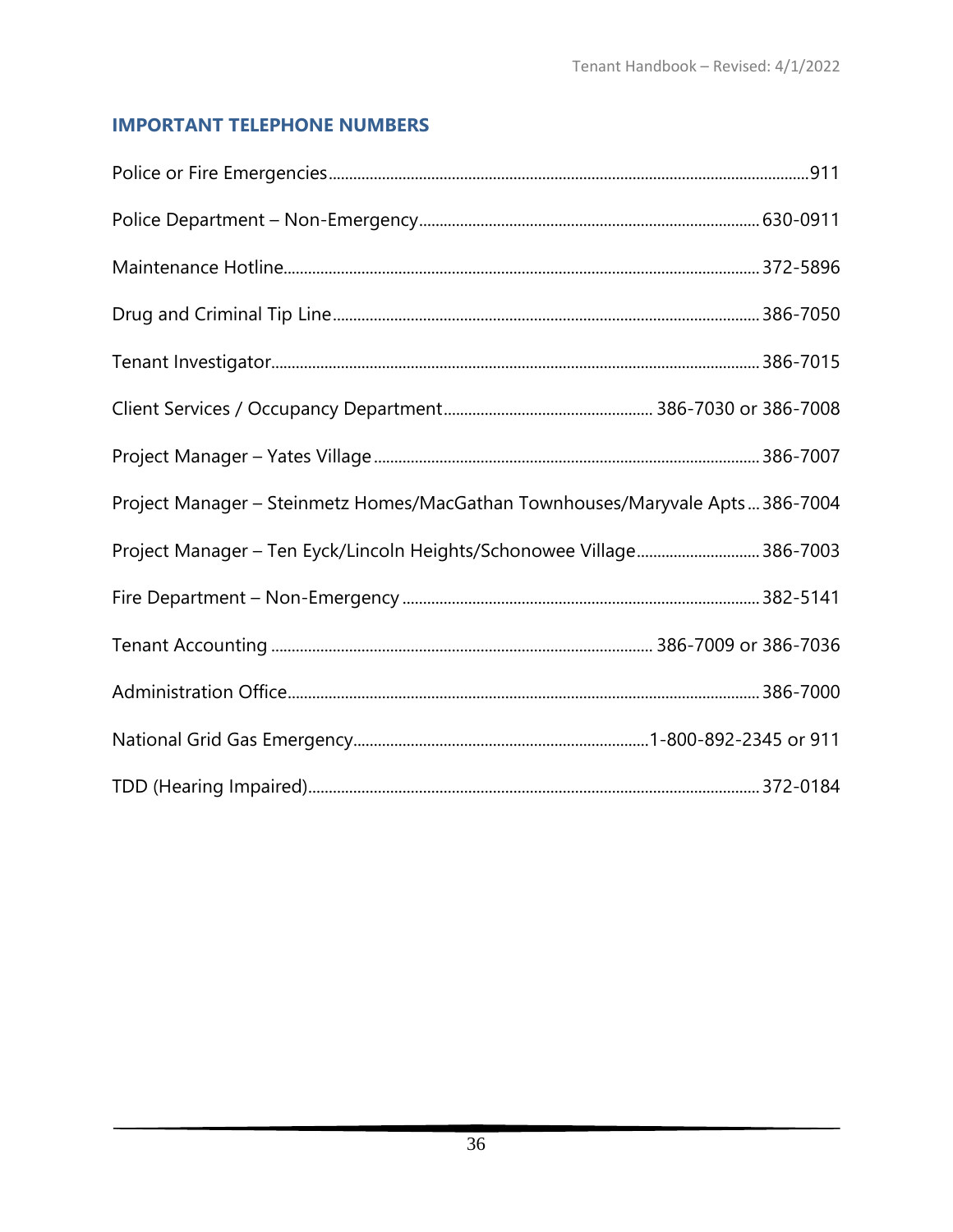#### **Smoke-FreePolicy and Lease Addendum for Schenectady Municipal Housing Authority Effective July 30, 2018**

Effective July 30, 2018, smoking will not be permitted in any building or facility of the Schenectady Municipal Housing Authority (SMHA) or on the grounds thereof in areas that are designated as Smoke-Free in accordance with this policy. This policy shall be implemented in accordance with the following guidelines:

#### 1. Purpose:

- The U.S. Department of Housing and Urban Development requires Public Housing Authorities to implement smoke-free policies in all of their public housing units.
- According to the American Lung Association, cigarette smoking is the number one cause of preventable disease in the United States.
- It is possible for environmental tobacco smoke to migrate between units in multifamily housing, causing ad verse health effects for those living in neighboring residences.
- Smoking is the leading cause of fire deaths in multifamily buildings with 26 percent of these casualties reported in 2005. Data from the U.S. Fire Administration of the Department of Homeland Security estimates that in 2006 there were 18,700 smokingmaterial fires in homes. These fires resulted in 700 civilian deaths (not including firefighter casualties), 1,320 civilian injuries, and \$496 million in direct property damage.
- It is well established fact that turnover costs are increased when apartments are vacated by smokers. Therefore, a non-smoking policy is another good approach for reducing maintenance costs.
- 2. Definitions:
	- a. "Smoking" means inhaling, exhaling, breathing, carrying or possessing any lighted cigarette, cigar, or any other tobacco product or similar lighted product in any manner or in any form.
	- b. "Smoke-Free Areas" mean all public housing living units and interior areas (including but not limited to hallways, rental and administrative offices, community centers, day care centers, laundry centers, and similar structures), as well as in outdoor areas within twenty-five (25) feet from public housing apartments and administrative office buildings, or the entire grounds of buildings or developments designated by SMHA to be "Smoke-Free Premises."
	- c. "Smoke-Free Premises" the Downtown buildings and grounds of Lincoln Heights, Schonowee Village, and Ten Eyck Apartments, are designated by SMHA as "Smoke-Free Premises" where smoking is only allowed within "Designated Smoking Areas" which shall be established by SMHA in its sole discretion.
	- d. "Designated Smoking Areas" mean any area within a "Smoke-Free Premises" specifically designated by SMHA in which smoking shall be permitted.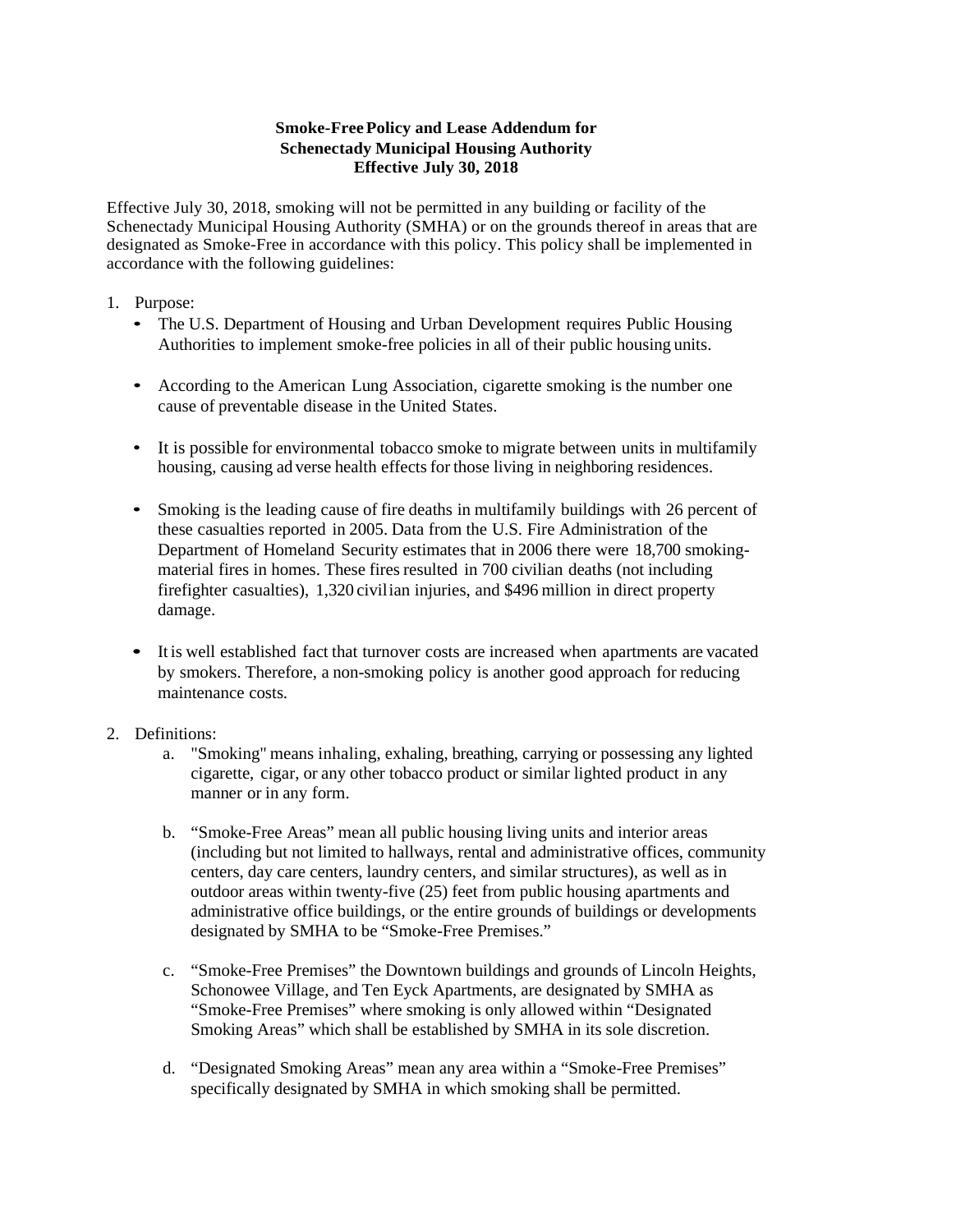- 3. Smoke-Free Policy
	- a. All residents, all employees, all guests, and all visitors in or on any property owned or managed by SMHA are prohibited from smoking within any Smoke-Free Area.
	- b. Smoking in any Smoke-Free Area in or on any property owned or managed by SMHA, by any Tenant subject to this Smoke-Free Policy or any member of the household, any guest of such tenant or member of tenant's household, or any other person under such a Tenant's control will be considered a violation of Tenant's Lease Agreement and will be cause for lease termination as set forth in this policy.
	- c. SMHA may, in its sole discretion, designate specific areas where smoking is permitted on the grounds on SMHA Property.
	- d. Any deviation from the smoke-free policy by any tenant, a member of their household, or their guest will be considered a lease violation. Three (3) violations will result in eviction.
	- e. "No Smoking" signs will be posted outside and inside buildings. "Designated Smoking Area" signs may be posted to denote where smoking is permitted on a Smoke-Free Premises.
	- f. Tenants are responsible to inform all members of Tenant's household and any guests or visitors or Tenant or Tenant's Household about SMHA's Smoke-Free Policy.
	- g. If a resident or employee smells tobacco smoke in any place in a building, they are encouraged by SMHA to report this to their Schenectady Municipal Housing Authority development office in writing as soon as possible.
- 4. Breach of Smoke Free Policy
	- a. Any deviation from the Smoke-Free Policy by any tenant, a member or their household, or their guest will constitute a serious violation of material terms of the Lease Agreement.
	- b. Any first violation of the SMHA Smoke-Free Policy will result in a written warning.
	- c. Any second violation of the SMHA Smoke-Free Policy will result in an administrative conference to discuss the violation.
	- d. Any third violation of the SMHA Smoke-Free Policy will constitute a serious and repeated violation of the material terms of the Lease Agreement for which the Lease Agreement may be terminated.
	- e. Tenant will be responsible for all costs to remove smoke odor or residue resulting from any violation of this Addendum.